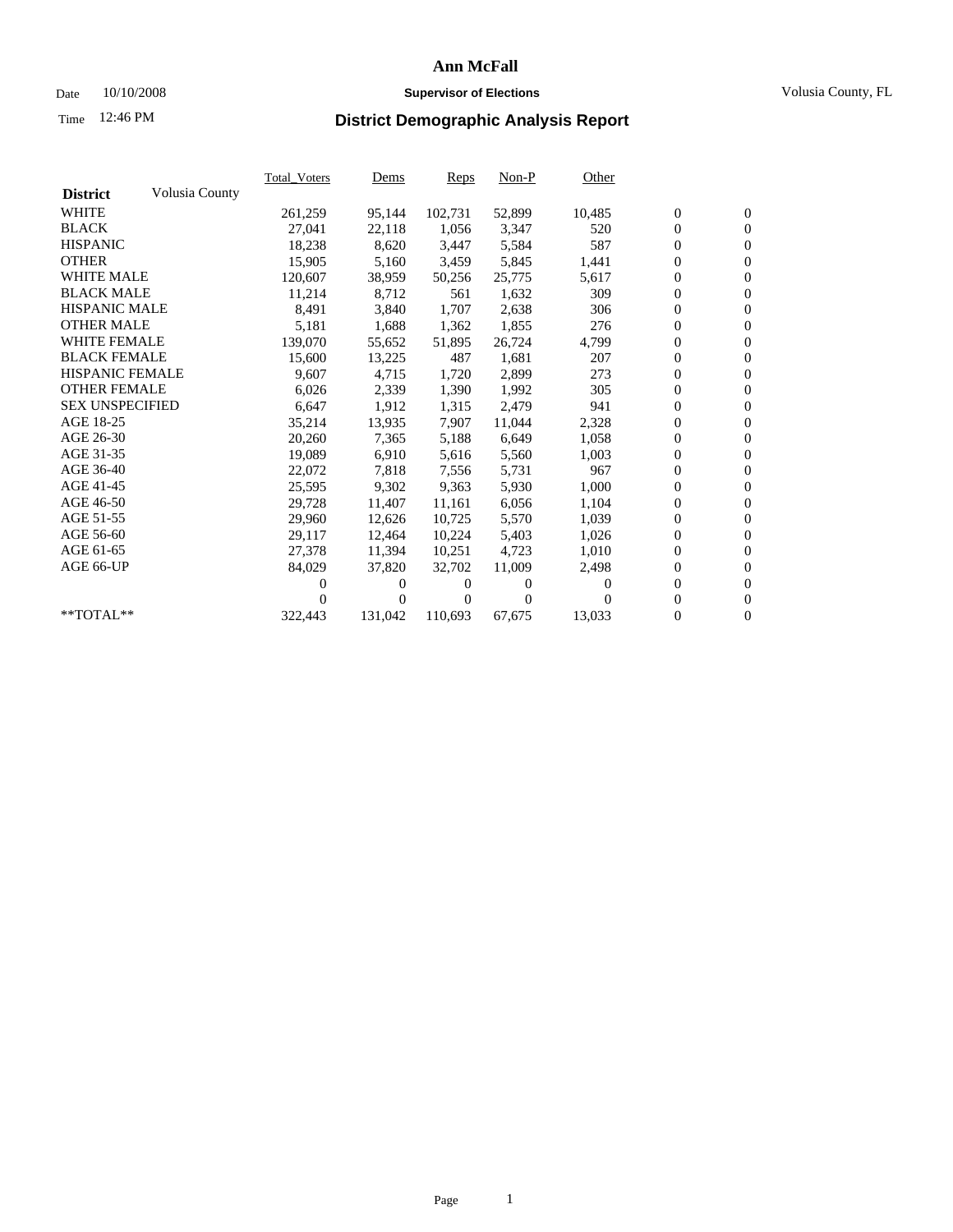### Date 10/10/2008 **Supervisor of Elections Supervisor of Elections** Volusia County, FL

|                        |                           | <b>Total Voters</b> | Dems   | <b>Reps</b> | $Non-P$  | Other        |                  |                  |
|------------------------|---------------------------|---------------------|--------|-------------|----------|--------------|------------------|------------------|
| <b>District</b>        | County Council District 1 |                     |        |             |          |              |                  |                  |
| <b>WHITE</b>           |                           | 49,969              | 18,176 | 20,481      | 9,084    | 2,228        | $\boldsymbol{0}$ | $\boldsymbol{0}$ |
| <b>BLACK</b>           |                           | 4,246               | 3,484  | 173         | 513      | 76           | $\overline{0}$   | $\mathbf{0}$     |
| <b>HISPANIC</b>        |                           | 2,762               | 1,219  | 518         | 903      | 122          | $\boldsymbol{0}$ | $\mathbf{0}$     |
| <b>OTHER</b>           |                           | 2,784               | 888    | 698         | 973      | 225          | $\boldsymbol{0}$ | $\overline{0}$   |
| <b>WHITE MALE</b>      |                           | 22,871              | 7,377  | 9,904       | 4,389    | 1,201        | $\boldsymbol{0}$ | $\mathbf{0}$     |
| <b>BLACK MALE</b>      |                           | 1,743               | 1,362  | 82          | 246      | 53           | $\boldsymbol{0}$ | $\mathbf{0}$     |
| <b>HISPANIC MALE</b>   |                           | 1,245               | 546    | 244         | 392      | 63           | $\boldsymbol{0}$ | $\overline{0}$   |
| <b>OTHER MALE</b>      |                           | 895                 | 283    | 275         | 279      | 58           | $\boldsymbol{0}$ | $\mathbf{0}$     |
| <b>WHITE FEMALE</b>    |                           | 26,851              | 10,716 | 10,488      | 4,628    | 1,019        | $\boldsymbol{0}$ | $\overline{0}$   |
| <b>BLACK FEMALE</b>    |                           | 2,469               | 2,098  | 89          | 260      | 22           | $\boldsymbol{0}$ | $\Omega$         |
| <b>HISPANIC FEMALE</b> |                           | 1,498               | 667    | 272         | 502      | 57           | $\boldsymbol{0}$ | $\mathbf{0}$     |
| <b>OTHER FEMALE</b>    |                           | 1,058               | 410    | 265         | 332      | 51           | $\boldsymbol{0}$ | $\overline{0}$   |
| <b>SEX UNSPECIFIED</b> |                           | 1,131               | 308    | 251         | 445      | 127          | $\boldsymbol{0}$ | $\overline{0}$   |
| AGE 18-25              |                           | 6,293               | 2,094  | 1,724       | 2,044    | 431          | $\boldsymbol{0}$ | $\mathbf{0}$     |
| AGE 26-30              |                           | 3,904               | 1,321  | 1,128       | 1,209    | 246          | $\boldsymbol{0}$ | $\overline{0}$   |
| AGE 31-35              |                           | 3,683               | 1,243  | 1,219       | 994      | 227          | $\boldsymbol{0}$ | $\mathbf{0}$     |
| AGE 36-40              |                           | 4,412               | 1,522  | 1,599       | 1,083    | 208          | $\boldsymbol{0}$ | $\mathbf{0}$     |
| AGE 41-45              |                           | 4,942               | 1,655  | 2,034       | 1,064    | 189          | $\boldsymbol{0}$ | $\overline{0}$   |
| AGE 46-50              |                           | 5,611               | 2,112  | 2,216       | 1,036    | 247          | $\boldsymbol{0}$ | $\Omega$         |
| AGE 51-55              |                           | 5,565               | 2,347  | 2,099       | 902      | 217          | $\boldsymbol{0}$ | $\mathbf{0}$     |
| AGE 56-60              |                           | 5,420               | 2,365  | 2.009       | 818      | 228          | $\overline{0}$   | $\overline{0}$   |
| AGE 61-65              |                           | 4,937               | 2,182  | 1,854       | 715      | 186          | $\boldsymbol{0}$ | $\overline{0}$   |
| AGE 66-UP              |                           | 14,994              | 6,926  | 5,988       | 1,608    | 472          | $\overline{0}$   | $\mathbf{0}$     |
|                        |                           | 0                   | $_{0}$ | 0           | $\theta$ | $\mathbf{0}$ | $\boldsymbol{0}$ | $\overline{0}$   |
|                        |                           | 0                   | 0      | 0           | $\theta$ | $\Omega$     | 0                | $\overline{0}$   |
| $*$ TOTAL $**$         |                           | 59,761              | 23,767 | 21,870      | 11,473   | 2,651        | 0                | $\boldsymbol{0}$ |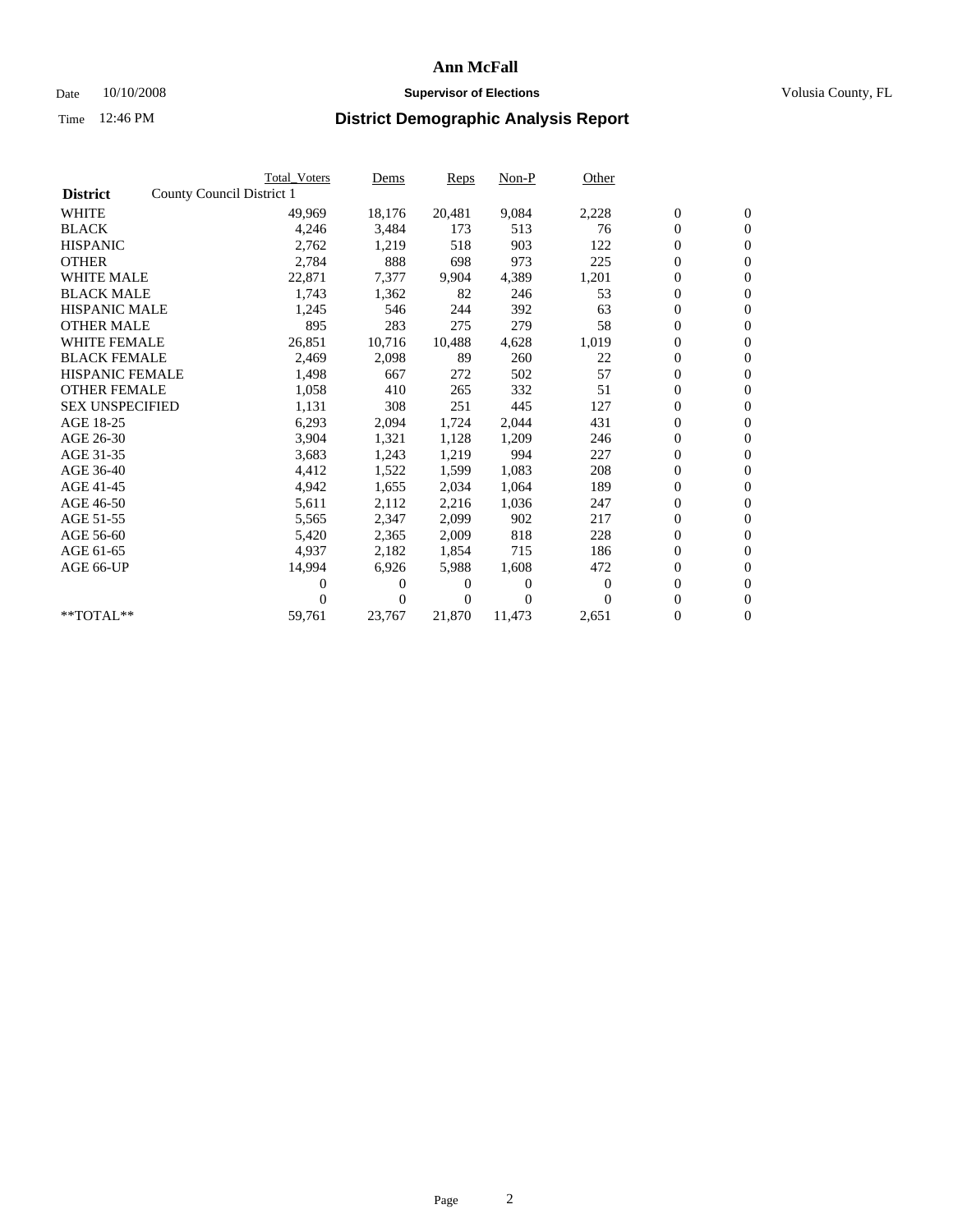### Date 10/10/2008 **Supervisor of Elections Supervisor of Elections** Volusia County, FL

|                        |                           | <b>Total Voters</b> | Dems   | <b>Reps</b> | Non-P            | Other          |                  |                  |  |
|------------------------|---------------------------|---------------------|--------|-------------|------------------|----------------|------------------|------------------|--|
| <b>District</b>        | County Council District 2 |                     |        |             |                  |                |                  |                  |  |
| <b>WHITE</b>           |                           | 42,777              | 16,674 | 15,314      | 9,070            | 1,719          | $\boldsymbol{0}$ | $\boldsymbol{0}$ |  |
| <b>BLACK</b>           |                           | 10,783              | 9,043  | 326         | 1,244            | 170            | $\boldsymbol{0}$ | $\overline{0}$   |  |
| <b>HISPANIC</b>        |                           | 1,177               | 519    | 227         | 391              | 40             | $\boldsymbol{0}$ | $\overline{0}$   |  |
| <b>OTHER</b>           |                           | 3,246               | 1,263  | 559         | 1,136            | 288            | $\boldsymbol{0}$ | $\overline{0}$   |  |
| <b>WHITE MALE</b>      |                           | 19,984              | 6,909  | 7,610       | 4,497            | 968            | $\boldsymbol{0}$ | $\mathbf{0}$     |  |
| <b>BLACK MALE</b>      |                           | 4,340               | 3,506  | 178         | 577              | 79             | $\overline{0}$   | $\mathbf{0}$     |  |
| <b>HISPANIC MALE</b>   |                           | 569                 | 237    | 107         | 206              | 19             | $\boldsymbol{0}$ | $\overline{0}$   |  |
| <b>OTHER MALE</b>      |                           | 1,067               | 423    | 225         | 369              | 50             | $\boldsymbol{0}$ | $\overline{0}$   |  |
| <b>WHITE FEMALE</b>    |                           | 22,500              | 9,659  | 7,603       | 4,507            | 731            | $\boldsymbol{0}$ | $\overline{0}$   |  |
| <b>BLACK FEMALE</b>    |                           | 6,346               | 5,460  | 145         | 651              | 90             | $\boldsymbol{0}$ | $\mathbf{0}$     |  |
| <b>HISPANIC FEMALE</b> |                           | 597                 | 278    | 117         | 182              | 20             | $\boldsymbol{0}$ | $\overline{0}$   |  |
| <b>OTHER FEMALE</b>    |                           | 1,186               | 531    | 211         | 388              | 56             | $\overline{0}$   | $\overline{0}$   |  |
| <b>SEX UNSPECIFIED</b> |                           | 1,394               | 496    | 230         | 464              | 204            | $\boldsymbol{0}$ | $\overline{0}$   |  |
| AGE 18-25              |                           | 8,115               | 4,496  | 1,176       | 2,033            | 410            | $\overline{0}$   | $\mathbf{0}$     |  |
| AGE 26-30              |                           | 3,812               | 1,650  | 768         | 1,223            | 171            | $\boldsymbol{0}$ | $\overline{0}$   |  |
| AGE 31-35              |                           | 3,075               | 1,315  | 742         | 894              | 124            | $\boldsymbol{0}$ | $\overline{0}$   |  |
| AGE 36-40              |                           | 3,424               | 1,484  | 945         | 852              | 143            | $\boldsymbol{0}$ | $\mathbf{0}$     |  |
| AGE 41-45              |                           | 4,027               | 1,750  | 1,217       | 901              | 159            | $\boldsymbol{0}$ | $\mathbf{0}$     |  |
| AGE 46-50              |                           | 4,763               | 2,169  | 1,460       | 957              | 177            | $\boldsymbol{0}$ | $\overline{0}$   |  |
| AGE 51-55              |                           | 4,888               | 2,347  | 1,451       | 931              | 159            | $\boldsymbol{0}$ | $\overline{0}$   |  |
| AGE 56-60              |                           | 4,982               | 2,305  | 1,508       | 992              | 177            | $\overline{0}$   | $\mathbf{0}$     |  |
| AGE 61-65              |                           | 4,876               | 2,159  | 1,618       | 895              | 204            | $\boldsymbol{0}$ | $\mathbf{0}$     |  |
| AGE 66-UP              |                           | 16,021              | 7,824  | 5,541       | 2,163            | 493            | $\boldsymbol{0}$ | $\overline{0}$   |  |
|                        |                           | 0                   | $_{0}$ | 0           | $\boldsymbol{0}$ | $\overline{0}$ | $\overline{0}$   | $\mathbf{0}$     |  |
|                        |                           | 0                   | 0      | 0           | $\theta$         | $\Omega$       | $\boldsymbol{0}$ | $\overline{0}$   |  |
| **TOTAL**              |                           | 57,983              | 27,499 | 16,426      | 11,841           | 2,217          | 0                | $\boldsymbol{0}$ |  |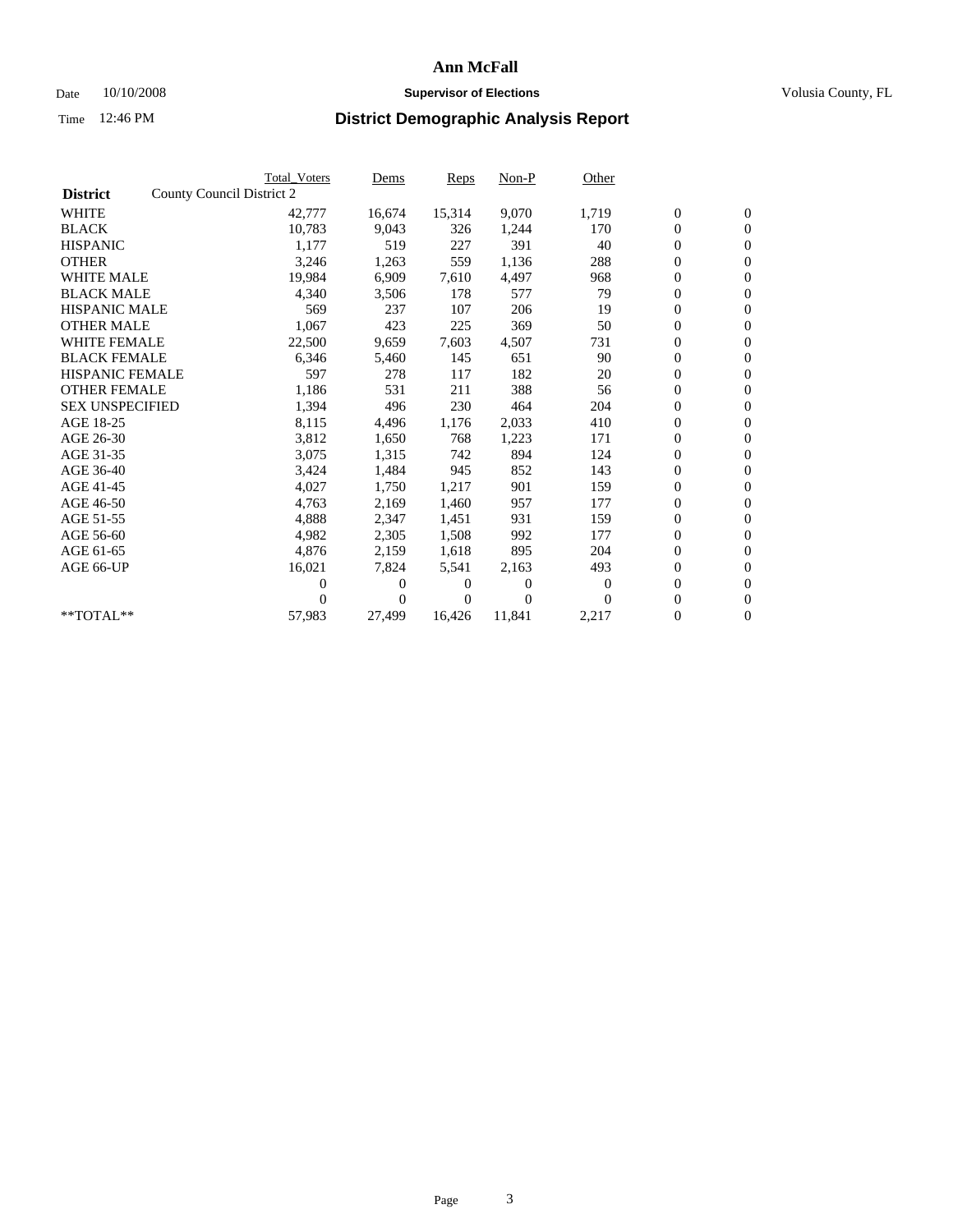### Date  $10/10/2008$  **Supervisor of Elections** Volusia County, FL

|                        | <b>Total Voters</b>       | Dems     | Reps   | $Non-P$        | Other    |                  |                  |  |
|------------------------|---------------------------|----------|--------|----------------|----------|------------------|------------------|--|
| <b>District</b>        | County Council District 3 |          |        |                |          |                  |                  |  |
| <b>WHITE</b>           | 64,935                    | 23,833   | 25,005 | 13,862         | 2,235    | $\boldsymbol{0}$ | $\boldsymbol{0}$ |  |
| <b>BLACK</b>           | 1,891                     | 1,544    | 84     | 231            | 32       | $\overline{0}$   | $\mathbf{0}$     |  |
| <b>HISPANIC</b>        | 888                       | 346      | 225    | 282            | 35       | $\overline{0}$   | $\mathbf{0}$     |  |
| <b>OTHER</b>           | 2,655                     | 739      | 602    | 1,035          | 279      | 0                | $\mathbf{0}$     |  |
| <b>WHITE MALE</b>      | 29,911                    | 9,790    | 12,219 | 6,731          | 1,171    | 0                | $\mathbf{0}$     |  |
| <b>BLACK MALE</b>      | 866                       | 668      | 42     | 133            | 23       | $\boldsymbol{0}$ | $\mathbf{0}$     |  |
| <b>HISPANIC MALE</b>   | 388                       | 135      | 100    | 136            | 17       | 0                | $\mathbf{0}$     |  |
| <b>OTHER MALE</b>      | 857                       | 237      | 242    | 332            | 46       | $\boldsymbol{0}$ | $\mathbf{0}$     |  |
| <b>WHITE FEMALE</b>    | 34,581                    | 13,889   | 12,626 | 7,014          | 1,052    | 0                | $\mathbf{0}$     |  |
| <b>BLACK FEMALE</b>    | 1,007                     | 862      | 39     | 98             | 8        | 0                | $\Omega$         |  |
| <b>HISPANIC FEMALE</b> | 492                       | 208      | 124    | 142            | 18       | $\boldsymbol{0}$ | $\mathbf{0}$     |  |
| <b>OTHER FEMALE</b>    | 1,009                     | 357      | 255    | 343            | 54       | 0                | $\mathbf{0}$     |  |
| <b>SEX UNSPECIFIED</b> | 1,258                     | 316      | 269    | 481            | 192      | 0                | $\Omega$         |  |
| AGE 18-25              | 6,029                     | 1,978    | 1,485  | 2,117          | 449      | $\overline{0}$   | $\mathbf{0}$     |  |
| AGE 26-30              | 3,656                     | 1,202    | 999    | 1,291          | 164      | 0                | $\mathbf{0}$     |  |
| AGE 31-35              | 3,528                     | 1,149    | 1,083  | 1,111          | 185      | 0                | $\mathbf{0}$     |  |
| AGE 36-40              | 4,348                     | 1,369    | 1,549  | 1,267          | 163      | $\overline{0}$   | $\mathbf{0}$     |  |
| AGE 41-45              | 5,154                     | 1,717    | 1,966  | 1,287          | 184      | 0                | $\mathbf{0}$     |  |
| AGE 46-50              | 6,449                     | 2,235    | 2,585  | 1,415          | 214      | 0                | $\Omega$         |  |
| AGE 51-55              | 6,935                     | 2,766    | 2,622  | 1,338          | 209      | $\boldsymbol{0}$ | $\mathbf{0}$     |  |
| AGE 56-60              | 6,776                     | 2,803    | 2,423  | 1,333          | 217      | 0                | $\mathbf{0}$     |  |
| AGE 61-65              | 6,775                     | 2,588    | 2,680  | 1,277          | 230      | 0                | $\Omega$         |  |
| AGE 66-UP              | 20,719                    | 8,655    | 8,524  | 2,974          | 566      | $\overline{0}$   | $\mathbf{0}$     |  |
|                        | 0                         | 0        | 0      | $\overline{0}$ | $\Omega$ | 0                | $\mathbf{0}$     |  |
|                        | 0                         | $\Omega$ | 0      | $\Omega$       | $\Omega$ | 0                | $\mathbf{0}$     |  |
| $*$ TOTAL $**$         | 70,369                    | 26,462   | 25,916 | 15,410         | 2,581    | 0                | $\boldsymbol{0}$ |  |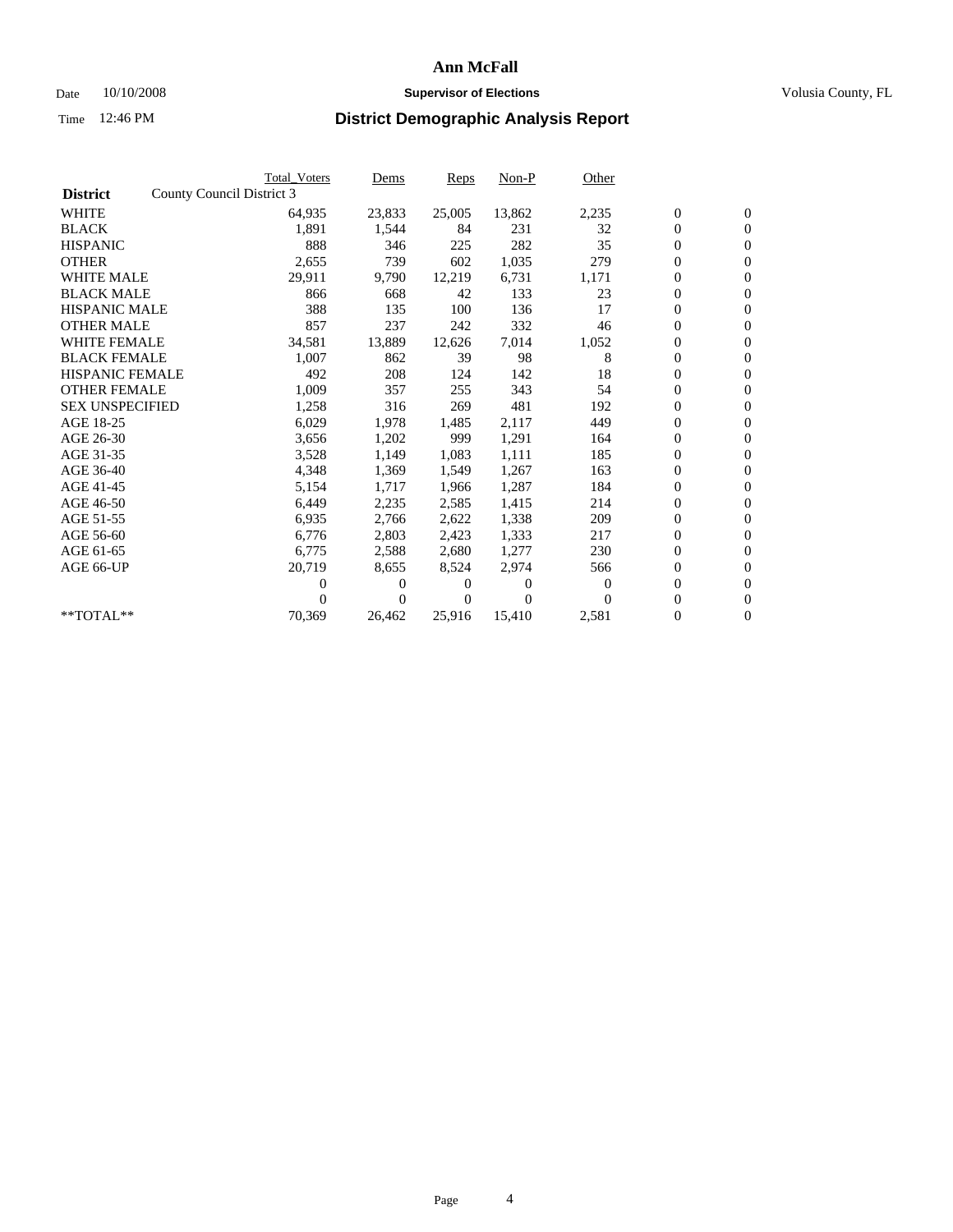### Date 10/10/2008 **Supervisor of Elections Supervisor of Elections** Volusia County, FL

|                        | <b>Total Voters</b>       | Dems         | Reps   | $Non-P$        | Other    |                  |                  |  |
|------------------------|---------------------------|--------------|--------|----------------|----------|------------------|------------------|--|
| <b>District</b>        | County Council District 4 |              |        |                |          |                  |                  |  |
| <b>WHITE</b>           | 54,789                    | 20,247       | 21,867 | 10,706         | 1,969    | $\boldsymbol{0}$ | $\boldsymbol{0}$ |  |
| <b>BLACK</b>           | 5,157                     | 4,231        | 198    | 630            | 98       | $\overline{0}$   | $\mathbf{0}$     |  |
| <b>HISPANIC</b>        | 1,163                     | 512          | 305    | 314            | 32       | $\overline{0}$   | $\mathbf{0}$     |  |
| <b>OTHER</b>           | 3,465                     | 1,132        | 817    | 1,233          | 283      | 0                | $\mathbf{0}$     |  |
| <b>WHITE MALE</b>      | 25,029                    | 8,157        | 10,602 | 5,232          | 1,038    | $\boldsymbol{0}$ | $\mathbf{0}$     |  |
| <b>BLACK MALE</b>      | 2,060                     | 1,579        | 111    | 305            | 65       | $\boldsymbol{0}$ | $\mathbf{0}$     |  |
| <b>HISPANIC MALE</b>   | 519                       | 206          | 149    | 144            | 20       | 0                | $\mathbf{0}$     |  |
| <b>OTHER MALE</b>      | 1,126                     | 333          | 314    | 417            | 62       | $\boldsymbol{0}$ | $\mathbf{0}$     |  |
| <b>WHITE FEMALE</b>    | 29,444                    | 11,987       | 11,150 | 5,394          | 913      | $\overline{0}$   | $\mathbf{0}$     |  |
| <b>BLACK FEMALE</b>    | 3,067                     | 2,628        | 87     | 320            | 32       | 0                | $\Omega$         |  |
| <b>HISPANIC FEMALE</b> | 634                       | 301          | 151    | 170            | 12       | $\boldsymbol{0}$ | $\mathbf{0}$     |  |
| <b>OTHER FEMALE</b>    | 1,329                     | 527          | 344    | 401            | 57       | $\boldsymbol{0}$ | $\mathbf{0}$     |  |
| <b>SEX UNSPECIFIED</b> | 1,366                     | 404          | 279    | 500            | 183      | 0                | $\mathbf{0}$     |  |
| AGE 18-25              | 6,705                     | 2,648        | 1,681  | 1,965          | 411      | $\overline{0}$   | $\mathbf{0}$     |  |
| AGE 26-30              | 3,626                     | 1,376        | 934    | 1,153          | 163      | 0                | $\mathbf{0}$     |  |
| AGE 31-35              | 3,277                     | 1,214        | 973    | 924            | 166      | 0                | $\mathbf{0}$     |  |
| AGE 36-40              | 3,866                     | 1,383        | 1,398  | 935            | 150      | $\overline{0}$   | $\mathbf{0}$     |  |
| AGE 41-45              | 4,710                     | 1,713        | 1,772  | 1,043          | 182      | $\boldsymbol{0}$ | $\mathbf{0}$     |  |
| AGE 46-50              | 5,674                     | 2,199        | 2,171  | 1,126          | 178      | 0                | $\Omega$         |  |
| AGE 51-55              | 5,944                     | 2,534        | 2,149  | 1,073          | 188      | $\boldsymbol{0}$ | $\mathbf{0}$     |  |
| AGE 56-60              | 6,028                     | 2,545        | 2.140  | 1,150          | 193      | 0                | $\mathbf{0}$     |  |
| AGE 61-65              | 5,853                     | 2,382        | 2,248  | 1,009          | 214      | 0                | $\mathbf{0}$     |  |
| AGE 66-UP              | 18,891                    | 8,128        | 7,721  | 2,505          | 537      | $\overline{0}$   | $\mathbf{0}$     |  |
|                        | 0                         | 0            | 0      | $\overline{0}$ | $\bf{0}$ | $\boldsymbol{0}$ | $\mathbf{0}$     |  |
|                        | 0                         | $\mathbf{0}$ | 0      | $\Omega$       | $\Omega$ | 0                | $\mathbf{0}$     |  |
| $*$ TOTAL $**$         | 64,574                    | 26,122       | 23,187 | 12,883         | 2,382    | $\overline{0}$   | $\boldsymbol{0}$ |  |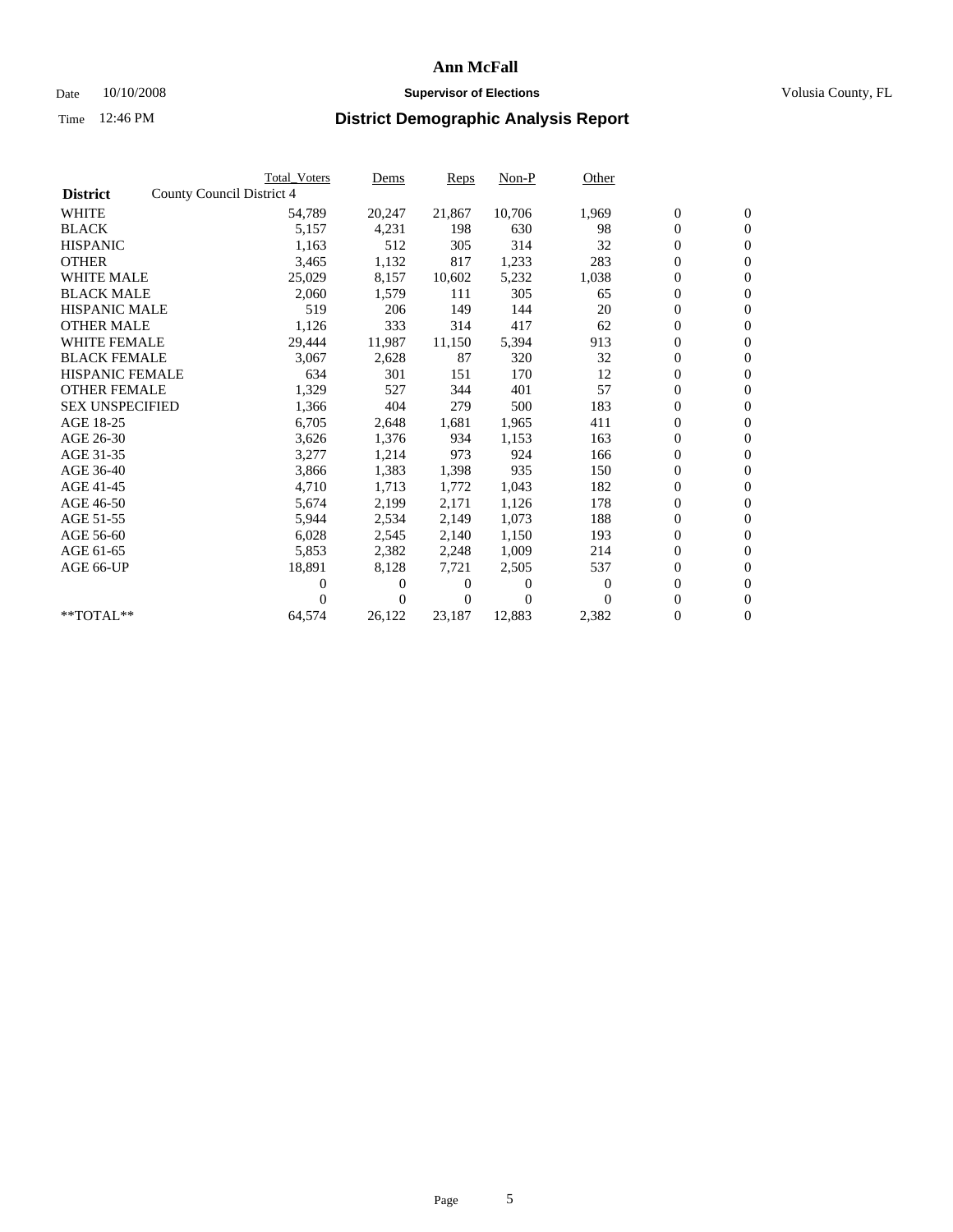### Date 10/10/2008 **Supervisor of Elections Supervisor of Elections** Volusia County, FL

|                        |                           | <b>Total Voters</b> | Dems     | Reps   | Non-P    | Other    |                  |                  |  |
|------------------------|---------------------------|---------------------|----------|--------|----------|----------|------------------|------------------|--|
| <b>District</b>        | County Council District 5 |                     |          |        |          |          |                  |                  |  |
| <b>WHITE</b>           |                           | 48,789              | 16,214   | 20,064 | 10,177   | 2,334    | $\boldsymbol{0}$ | $\boldsymbol{0}$ |  |
| <b>BLACK</b>           |                           | 4,964               | 3,816    | 275    | 729      | 144      | $\boldsymbol{0}$ | $\mathbf{0}$     |  |
| <b>HISPANIC</b>        |                           | 12,248              | 6,024    | 2,172  | 3,694    | 358      | $\boldsymbol{0}$ | $\mathbf{0}$     |  |
| <b>OTHER</b>           |                           | 3,755               | 1,138    | 783    | 1,468    | 366      | 0                | $\mathbf{0}$     |  |
| <b>WHITE MALE</b>      |                           | 22,812              | 6,726    | 9,921  | 4,926    | 1,239    | 0                | $\mathbf{0}$     |  |
| <b>BLACK MALE</b>      |                           | 2,205               | 1,597    | 148    | 371      | 89       | $\overline{0}$   | $\mathbf{0}$     |  |
| <b>HISPANIC MALE</b>   |                           | 5,770               | 2,716    | 1,107  | 1,760    | 187      | 0                | $\mathbf{0}$     |  |
| <b>OTHER MALE</b>      |                           | 1,236               | 412      | 306    | 458      | 60       | $\overline{0}$   | $\mathbf{0}$     |  |
| <b>WHITE FEMALE</b>    |                           | 25,694              | 9,401    | 10,028 | 5,181    | 1,084    | $\boldsymbol{0}$ | $\mathbf{0}$     |  |
| <b>BLACK FEMALE</b>    |                           | 2,711               | 2,177    | 127    | 352      | 55       | $\boldsymbol{0}$ | $\mathbf{0}$     |  |
| <b>HISPANIC FEMALE</b> |                           | 6,386               | 3,261    | 1,056  | 1,903    | 166      | $\boldsymbol{0}$ | $\mathbf{0}$     |  |
| <b>OTHER FEMALE</b>    |                           | 1,444               | 514      | 315    | 528      | 87       | $\overline{0}$   | $\mathbf{0}$     |  |
| <b>SEX UNSPECIFIED</b> |                           | 1,498               | 388      | 286    | 589      | 235      | 0                | $\mathbf{0}$     |  |
| AGE 18-25              |                           | 8,072               | 2,719    | 1,841  | 2,885    | 627      | $\overline{0}$   | $\mathbf{0}$     |  |
| AGE 26-30              |                           | 5,262               | 1,816    | 1,359  | 1,773    | 314      | $\boldsymbol{0}$ | $\mathbf{0}$     |  |
| AGE 31-35              |                           | 5,526               | 1,989    | 1,599  | 1,637    | 301      | 0                | $\mathbf{0}$     |  |
| AGE 36-40              |                           | 6,022               | 2,060    | 2,065  | 1,594    | 303      | 0                | $\mathbf{0}$     |  |
| AGE 41-45              |                           | 6,762               | 2,467    | 2,374  | 1,635    | 286      | 0                | $\mathbf{0}$     |  |
| AGE 46-50              |                           | 7,231               | 2,692    | 2,729  | 1,522    | 288      | 0                | $\mathbf{0}$     |  |
| AGE 51-55              |                           | 6,628               | 2,632    | 2.404  | 1,326    | 266      | $\boldsymbol{0}$ | $\mathbf{0}$     |  |
| AGE 56-60              |                           | 5,911               | 2,446    | 2.144  | 1,110    | 211      | 0                | $\mathbf{0}$     |  |
| AGE 61-65              |                           | 4,937               | 2,083    | 1,851  | 827      | 176      | 0                | $\mathbf{0}$     |  |
| AGE 66-UP              |                           | 13,404              | 6,287    | 4,928  | 1,759    | 430      | 0                | $\mathbf{0}$     |  |
|                        |                           | 0                   | $\theta$ | 0      | $\theta$ | $\theta$ | $\overline{0}$   | $\mathbf{0}$     |  |
|                        |                           | 0                   | 0        | 0      | $\Omega$ | $\Omega$ | 0                | $\mathbf{0}$     |  |
| **TOTAL**              |                           | 69,756              | 27,192   | 23,294 | 16,068   | 3,202    | 0                | $\boldsymbol{0}$ |  |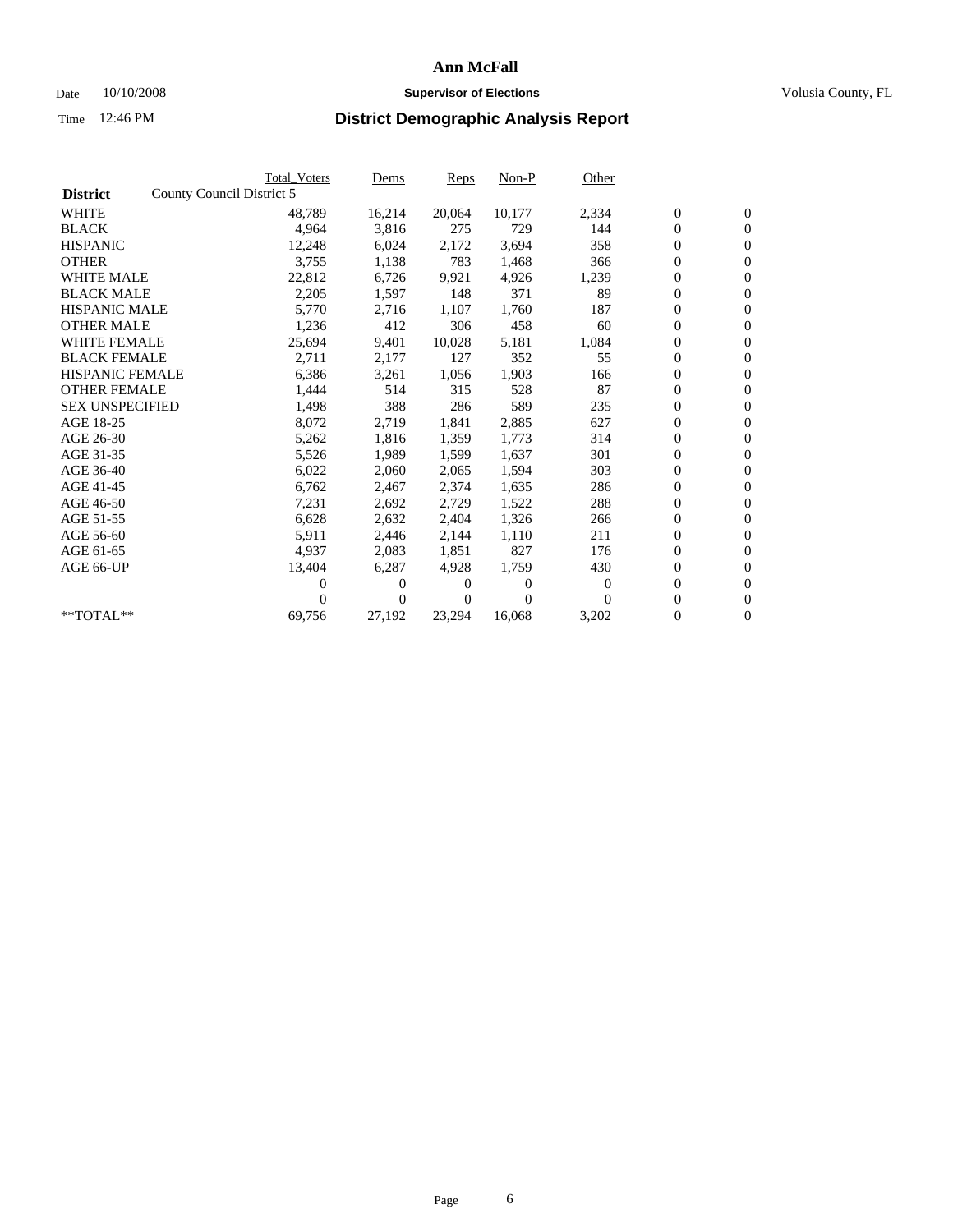### Date 10/10/2008 **Supervisor of Elections Supervisor of Elections** Volusia County, FL

|                        | <b>Total_Voters</b>                 | Dems           | Reps     | $Non-P$        | Other          |                  |              |  |
|------------------------|-------------------------------------|----------------|----------|----------------|----------------|------------------|--------------|--|
| <b>District</b>        | <b>Indigo Community Development</b> |                |          |                |                |                  |              |  |
| <b>WHITE</b>           | 647                                 | 181            | 309      | 128            | 29             | $\boldsymbol{0}$ | $\mathbf{0}$ |  |
| <b>BLACK</b>           | 66                                  | 51             | 6        | 9              | $\Omega$       | 0                | $\Omega$     |  |
| <b>HISPANIC</b>        | 30                                  | 13             | 7        | 10             | 0              | 0                | 0            |  |
| <b>OTHER</b>           | 55                                  | 18             | 20       | 16             |                | 0                | 0            |  |
| <b>WHITE MALE</b>      | 305                                 | 64             | 155      | 69             | 17             | 0                | 0            |  |
| <b>BLACK MALE</b>      | 32                                  | 22             | 5        | 5              | $\Omega$       | 0                | 0            |  |
| HISPANIC MALE          | 11                                  | 4              |          | 6              | 0              | 0                | 0            |  |
| <b>OTHER MALE</b>      | 22                                  | 6              | 8        | 8              | $\Omega$       | 0                | $\theta$     |  |
| <b>WHITE FEMALE</b>    | 338                                 | 116            | 152      | 59             | 11             | 0                | 0            |  |
| <b>BLACK FEMALE</b>    | 34                                  | 29             |          | 4              | $\overline{0}$ | 0                | 0            |  |
| <b>HISPANIC FEMALE</b> | 19                                  | 9              | 6        | 4              | 0              | 0                | 0            |  |
| <b>OTHER FEMALE</b>    | 23                                  | 6              | 9        | 8              | $\Omega$       | 0                | 0            |  |
| <b>SEX UNSPECIFIED</b> | 14                                  | 7              | 5        | $\overline{0}$ | $\overline{c}$ | 0                | 0            |  |
| AGE 18-25              | 84                                  | 23             | 36       | 20             | 5              | 0                | 0            |  |
| AGE 26-30              | 75                                  | 24             | 21       | 27             | 3              | 0                | 0            |  |
| AGE 31-35              | 71                                  | 16             | 36       | 18             |                | 0                | 0            |  |
| AGE 36-40              | 64                                  | 17             | 30       | 16             |                | 0                | 0            |  |
| AGE 41-45              | 50                                  | 23             | 16       | 11             | $\Omega$       | 0                | 0            |  |
| AGE 46-50              | 58                                  | 22             | 31       | 5              | $\mathbf{0}$   | 0                | 0            |  |
| AGE 51-55              | 58                                  | 23             | 27       | 6              | $\overline{c}$ | 0                | 0            |  |
| AGE 56-60              | 109                                 | 36             | 42       | 24             |                | 0                | $\theta$     |  |
| AGE 61-65              | 95                                  | 35             | 41       | 12             |                | 0                | 0            |  |
| AGE 66-UP              | 134                                 | 44             | 62       | 24             | 4              | 0                | $\theta$     |  |
|                        | 0                                   | $\overline{0}$ | $\Omega$ | $\mathbf{0}$   | $\Omega$       | $\theta$         | $\mathbf{0}$ |  |
|                        | $\theta$                            | $\overline{0}$ | $\Omega$ | $\overline{0}$ | $\Omega$       |                  |              |  |
| **TOTAL**              | 798                                 | 263            | 342      | 163            | 30             | 0                | 0            |  |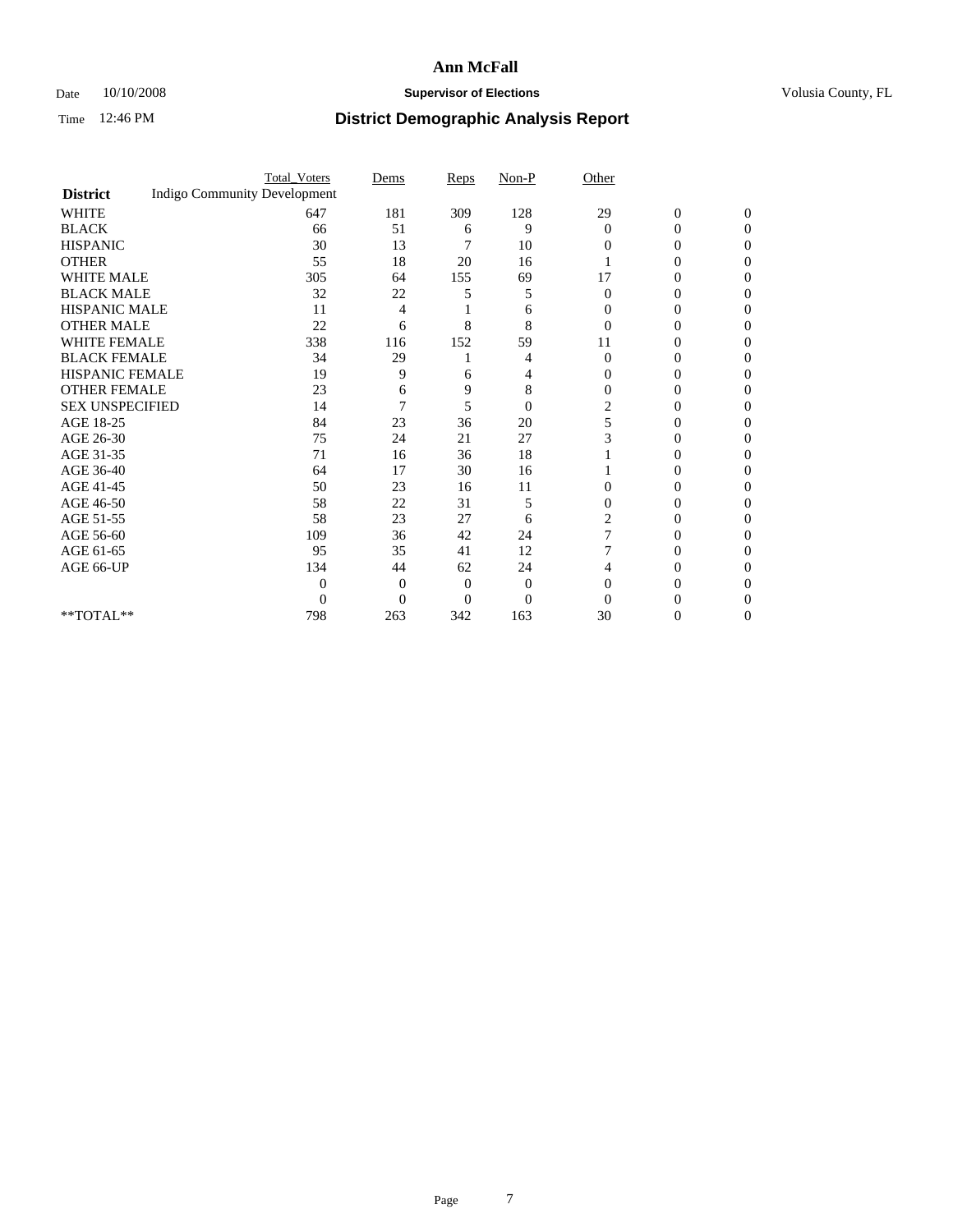### Date 10/10/2008 **Supervisor of Elections Supervisor of Elections** Volusia County, FL

|                        |                              | <b>Total_Voters</b> | Dems           | Reps           | $Non-P$        | Other          |                  |              |  |
|------------------------|------------------------------|---------------------|----------------|----------------|----------------|----------------|------------------|--------------|--|
| <b>District</b>        | DeBary Community Development |                     |                |                |                |                |                  |              |  |
| <b>WHITE</b>           |                              | 607                 | 175            | 282            | 132            | 18             | $\boldsymbol{0}$ | $\mathbf{0}$ |  |
| <b>BLACK</b>           |                              | 6                   | 3              | 2              |                | $\Omega$       | 0                | 0            |  |
| <b>HISPANIC</b>        |                              | 12                  |                | 4              | 3              |                | 0                | 0            |  |
| <b>OTHER</b>           |                              | 29                  | 4              | 7              | 14             |                | $_{0}$           | 0            |  |
| <b>WHITE MALE</b>      |                              | 314                 | 78             | 157            | 72             |                | 0                | 0            |  |
| <b>BLACK MALE</b>      |                              | 3                   |                |                |                | 0              | 0                | 0            |  |
| HISPANIC MALE          |                              |                     | 2              | $\overline{c}$ | 2              |                | 0                |              |  |
| <b>OTHER MALE</b>      |                              | 9                   | $\Omega$       | $\overline{2}$ | 7              |                | $\theta$         |              |  |
| <b>WHITE FEMALE</b>    |                              | 286                 | 96             | 122            | 58             | 10             | 0                | 0            |  |
| <b>BLACK FEMALE</b>    |                              | 3                   | $\overline{c}$ |                | $\overline{0}$ | $\overline{0}$ | 0                | 0            |  |
| <b>HISPANIC FEMALE</b> |                              |                     | 2              | 2              |                | 0              | 0                | 0            |  |
| <b>OTHER FEMALE</b>    |                              | 11                  | 3              | 3              | 3              | 2              |                  |              |  |
| <b>SEX UNSPECIFIED</b> |                              | 16                  | $\overline{2}$ | 5              | 6              | 3              | $\theta$         |              |  |
| AGE 18-25              |                              | 82                  | 18             | 26             | 33             | 5              | 0                | $\theta$     |  |
| AGE 26-30              |                              | 29                  |                | 9              | 11             |                |                  | 0            |  |
| AGE 31-35              |                              | 23                  | 5              | 12             | 6              | $\theta$       | 0                |              |  |
| AGE 36-40              |                              | 53                  | 12             | 19             | 20             | $\overline{c}$ | 0                | $\theta$     |  |
| AGE 41-45              |                              | 88                  | 19             | 51             | 16             | 2              | $\theta$         | 0            |  |
| AGE 46-50              |                              | 98                  | 30             | 48             | 18             | $\overline{c}$ | 0                | 0            |  |
| AGE 51-55              |                              | 97                  | 28             | 53             | 14             | $\overline{c}$ | 0                | 0            |  |
| AGE 56-60              |                              | 70                  | 20             | 35             | 14             |                | $\theta$         |              |  |
| AGE 61-65              |                              | 61                  | 26             | 20             | 12             | 3              | 0                |              |  |
| AGE 66-UP              |                              | 53                  | 21             | 22             | 6              |                | 0                |              |  |
|                        |                              | 0                   | $\Omega$       | $\Omega$       | $\Omega$       | $\Omega$       |                  |              |  |
|                        |                              | 0                   | $\overline{0}$ | 0              | $\theta$       |                |                  |              |  |
| **TOTAL**              |                              | 654                 | 186            | 295            | 150            | 23             | 0                | 0            |  |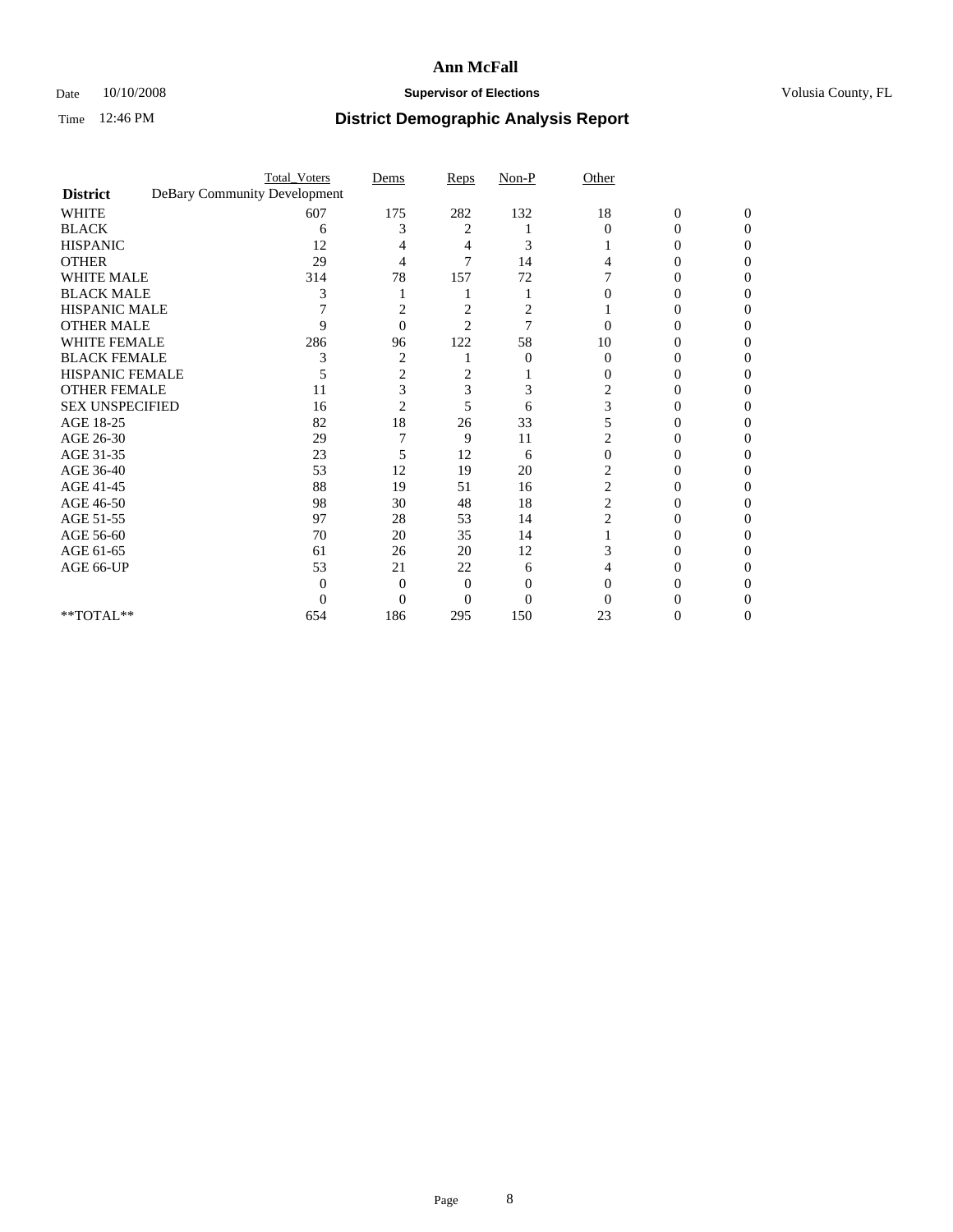### Date 10/10/2008 **Supervisor of Elections Supervisor of Elections** Volusia County, FL

|                        | <b>Total Voters</b>      | Dems           | <b>Reps</b> | $Non-P$      | Other        |                  |                  |  |
|------------------------|--------------------------|----------------|-------------|--------------|--------------|------------------|------------------|--|
| <b>District</b>        | Congressional District 3 |                |             |              |              |                  |                  |  |
| <b>WHITE</b>           | 5,427                    | 1,916          | 2,336       | 920          | 255          | $\boldsymbol{0}$ | $\boldsymbol{0}$ |  |
| <b>BLACK</b>           | 2,312                    | 1,953          | 74          | 251          | 34           | $\boldsymbol{0}$ | $\mathbf{0}$     |  |
| <b>HISPANIC</b>        | 371                      | 148            | 62          | 144          | 17           | $\overline{0}$   | $\mathbf{0}$     |  |
| <b>OTHER</b>           | 412                      | 151            | 91          | 135          | 35           | $\boldsymbol{0}$ | $\Omega$         |  |
| <b>WHITE MALE</b>      | 2,564                    | 811            | 1,160       | 454          | 139          | $\overline{0}$   | $\mathbf{0}$     |  |
| <b>BLACK MALE</b>      | 915                      | 762            | 28          | 99           | 26           | $\boldsymbol{0}$ | $\mathbf{0}$     |  |
| <b>HISPANIC MALE</b>   | 174                      | 71             | 28          | 64           | 11           | $\boldsymbol{0}$ | $\mathbf{0}$     |  |
| <b>OTHER MALE</b>      | 128                      | 53             | 37          | 30           | 8            | $\boldsymbol{0}$ | $\mathbf{0}$     |  |
| WHITE FEMALE           | 2,826                    | 1,095          | 1,158       | 457          | 116          | $\overline{0}$   | $\mathbf{0}$     |  |
| <b>BLACK FEMALE</b>    | 1,371                    | 1,172          | 44          | 147          | 8            | $\boldsymbol{0}$ | $\mathbf{0}$     |  |
| <b>HISPANIC FEMALE</b> | 192                      | 77             | 34          | 76           | 5            | $\boldsymbol{0}$ | $\mathbf{0}$     |  |
| <b>OTHER FEMALE</b>    | 148                      | 64             | 34          | 45           | 5            | $\mathbf{0}$     | $\mathbf{0}$     |  |
| <b>SEX UNSPECIFIED</b> | 204                      | 63             | 40          | 78           | 23           | $\boldsymbol{0}$ | $\mathbf{0}$     |  |
| AGE 18-25              | 950                      | 422            | 167         | 302          | 59           | $\overline{0}$   | $\mathbf{0}$     |  |
| AGE 26-30              | 580                      | 258            | 123         | 169          | 30           | $\overline{0}$   | $\mathbf{0}$     |  |
| AGE 31-35              | 564                      | 257            | 139         | 129          | 39           | $\boldsymbol{0}$ | $\mathbf{0}$     |  |
| AGE 36-40              | 633                      | 304            | 174         | 138          | 17           | 0                | $\mathbf{0}$     |  |
| AGE 41-45              | 650                      | 296            | 208         | 130          | 16           | $\overline{0}$   | $\mathbf{0}$     |  |
| AGE 46-50              | 808                      | 428            | 247         | 108          | 25           | $\boldsymbol{0}$ | $\mathbf{0}$     |  |
| AGE 51-55              | 828                      | 423            | 260         | 112          | 33           | $\boldsymbol{0}$ | $\mathbf{0}$     |  |
| AGE 56-60              | 775                      | 381            | 265         | 103          | 26           | $\overline{0}$   | $\Omega$         |  |
| AGE 61-65              | 725                      | 365            | 245         | 82           | 33           | $\overline{0}$   | $\mathbf{0}$     |  |
| AGE 66-UP              | 2,009                    | 1,034          | 735         | 177          | 63           | $\boldsymbol{0}$ | $\mathbf{0}$     |  |
|                        | $\overline{0}$           | $\overline{0}$ | 0           | $\mathbf{0}$ | $\mathbf{0}$ | $\overline{0}$   | $\mathbf{0}$     |  |
|                        | $\theta$                 | $\theta$       | $\Omega$    | $\Omega$     | $\Omega$     | $\boldsymbol{0}$ | $\mathbf{0}$     |  |
| **TOTAL**              | 8,522                    | 4,168          | 2,563       | 1,450        | 341          | 0                | $\mathbf{0}$     |  |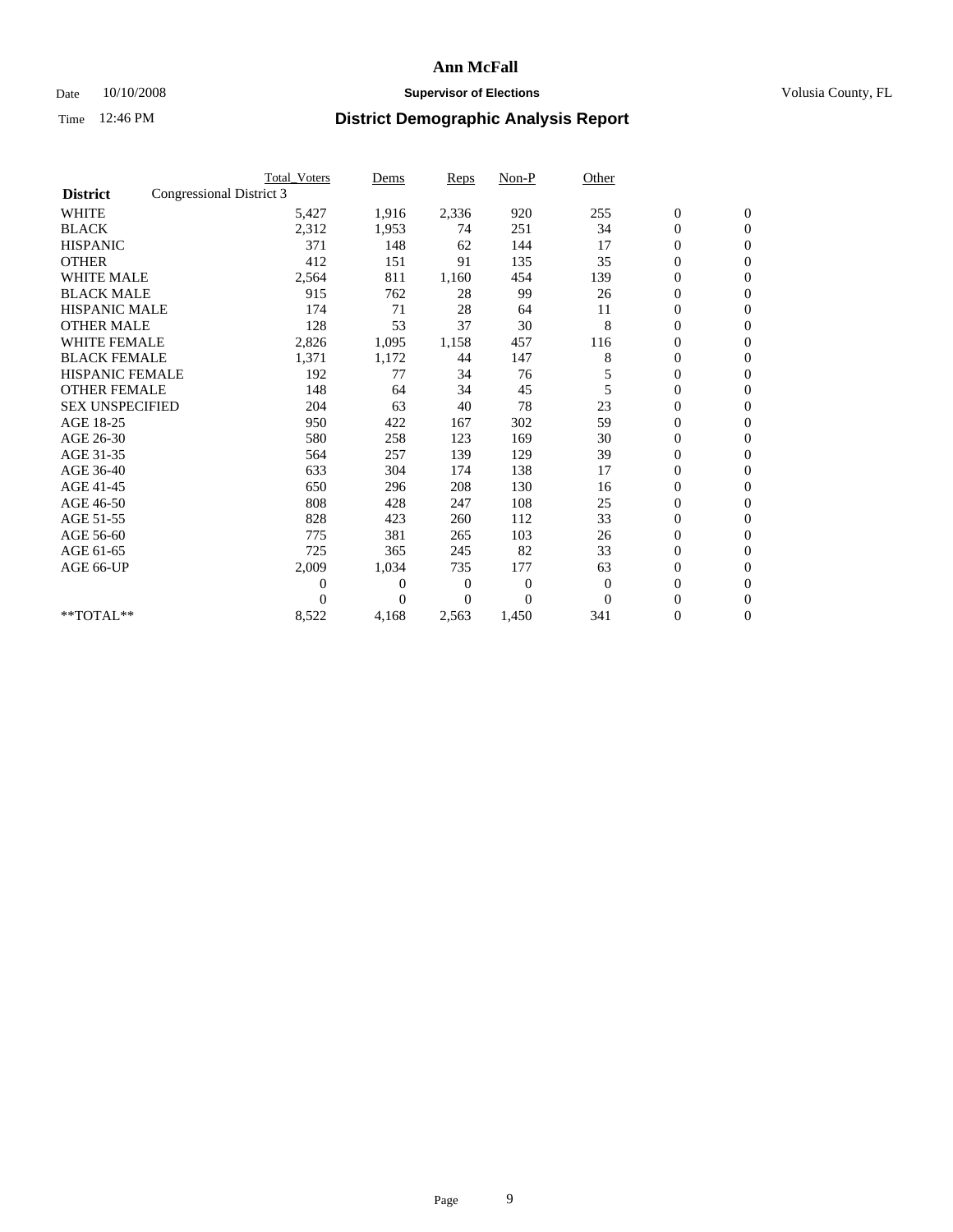### Date 10/10/2008 **Supervisor of Elections Supervisor of Elections** Volusia County, FL

|                        | <b>Total Voters</b>      | <u>Dems</u>    | <b>Reps</b> | $Non-P$  | Other    |                  |                  |  |
|------------------------|--------------------------|----------------|-------------|----------|----------|------------------|------------------|--|
| <b>District</b>        | Congressional District 7 |                |             |          |          |                  |                  |  |
| <b>WHITE</b>           | 143,916                  | 52,901         | 56,627      | 28,302   | 6,086    | $\boldsymbol{0}$ | $\boldsymbol{0}$ |  |
| <b>BLACK</b>           | 19,944                   | 16,359         | 747         | 2,451    | 387      | $\overline{0}$   | $\mathbf{0}$     |  |
| <b>HISPANIC</b>        | 12,483                   | 6,026          | 2,323       | 3,739    | 395      | $\overline{0}$   | $\mathbf{0}$     |  |
| <b>OTHER</b>           | 10,015                   | 3,415          | 2,109       | 3,623    | 868      | 0                | $\mathbf{0}$     |  |
| <b>WHITE MALE</b>      | 66,325                   | 21,569         | 27,689      | 13,792   | 3,275    | $\boldsymbol{0}$ | $\mathbf{0}$     |  |
| <b>BLACK MALE</b>      | 8,158                    | 6,340          | 411         | 1,182    | 225      | $\boldsymbol{0}$ | $\mathbf{0}$     |  |
| <b>HISPANIC MALE</b>   | 5,844                    | 2,704          | 1,170       | 1,769    | 201      | $\boldsymbol{0}$ | $\mathbf{0}$     |  |
| <b>OTHER MALE</b>      | 3,212                    | 1,096          | 827         | 1,118    | 171      | $\boldsymbol{0}$ | $\mathbf{0}$     |  |
| <b>WHITE FEMALE</b>    | 76,796                   | 31,063         | 28,654      | 14,307   | 2,772    | $\mathbf{0}$     | $\mathbf{0}$     |  |
| <b>BLACK FEMALE</b>    | 11,633                   | 9,895          | 334         | 1,245    | 159      | $\boldsymbol{0}$ | $\Omega$         |  |
| <b>HISPANIC FEMALE</b> | 6,550                    | 3,275          | 1,142       | 1,944    | 189      | $\boldsymbol{0}$ | $\mathbf{0}$     |  |
| <b>OTHER FEMALE</b>    | 3,768                    | 1,522          | 847         | 1,216    | 183      | $\overline{0}$   | $\mathbf{0}$     |  |
| <b>SEX UNSPECIFIED</b> | 4,072                    | 1,237          | 732         | 1,542    | 561      | $\boldsymbol{0}$ | $\mathbf{0}$     |  |
| AGE 18-25              | 22,202                   | 9,457          | 4,678       | 6,661    | 1,406    | $\boldsymbol{0}$ | $\mathbf{0}$     |  |
| AGE 26-30              | 12,188                   | 4,602          | 3,053       | 3,868    | 665      | $\boldsymbol{0}$ | $\mathbf{0}$     |  |
| AGE 31-35              | 11,344                   | 4,240          | 3,249       | 3,259    | 596      | $\boldsymbol{0}$ | $\mathbf{0}$     |  |
| AGE 36-40              | 13,123                   | 4,796          | 4,430       | 3,293    | 604      | $\boldsymbol{0}$ | $\mathbf{0}$     |  |
| AGE 41-45              | 15,152                   | 5,634          | 5,477       | 3,421    | 620      | $\boldsymbol{0}$ | $\mathbf{0}$     |  |
| AGE 46-50              | 17,298                   | 6,895          | 6,284       | 3,426    | 693      | $\boldsymbol{0}$ | $\mathbf{0}$     |  |
| AGE 51-55              | 17,184                   | 7,464          | 5,984       | 3,101    | 635      | $\boldsymbol{0}$ | $\boldsymbol{0}$ |  |
| AGE 56-60              | 16,517                   | 7,259          | 5.732       | 2,943    | 583      | $\mathbf{0}$     | $\mathbf{0}$     |  |
| AGE 61-65              | 14,986                   | 6,541          | 5,451       | 2,447    | 547      | $\boldsymbol{0}$ | $\mathbf{0}$     |  |
| AGE 66-UP              | 46,364                   | 21,813         | 17,468      | 5,696    | 1,387    | $\mathbf{0}$     | $\mathbf{0}$     |  |
|                        | 0                        | 0              | 0           | 0        | $\Omega$ | $\boldsymbol{0}$ | $\mathbf{0}$     |  |
|                        | $\theta$                 | $\overline{0}$ | 0           | $\Omega$ | $\Omega$ | 0                | $\mathbf{0}$     |  |
| **TOTAL**              | 186,358                  | 78,701         | 61,806      | 38,115   | 7,736    | $\boldsymbol{0}$ | $\boldsymbol{0}$ |  |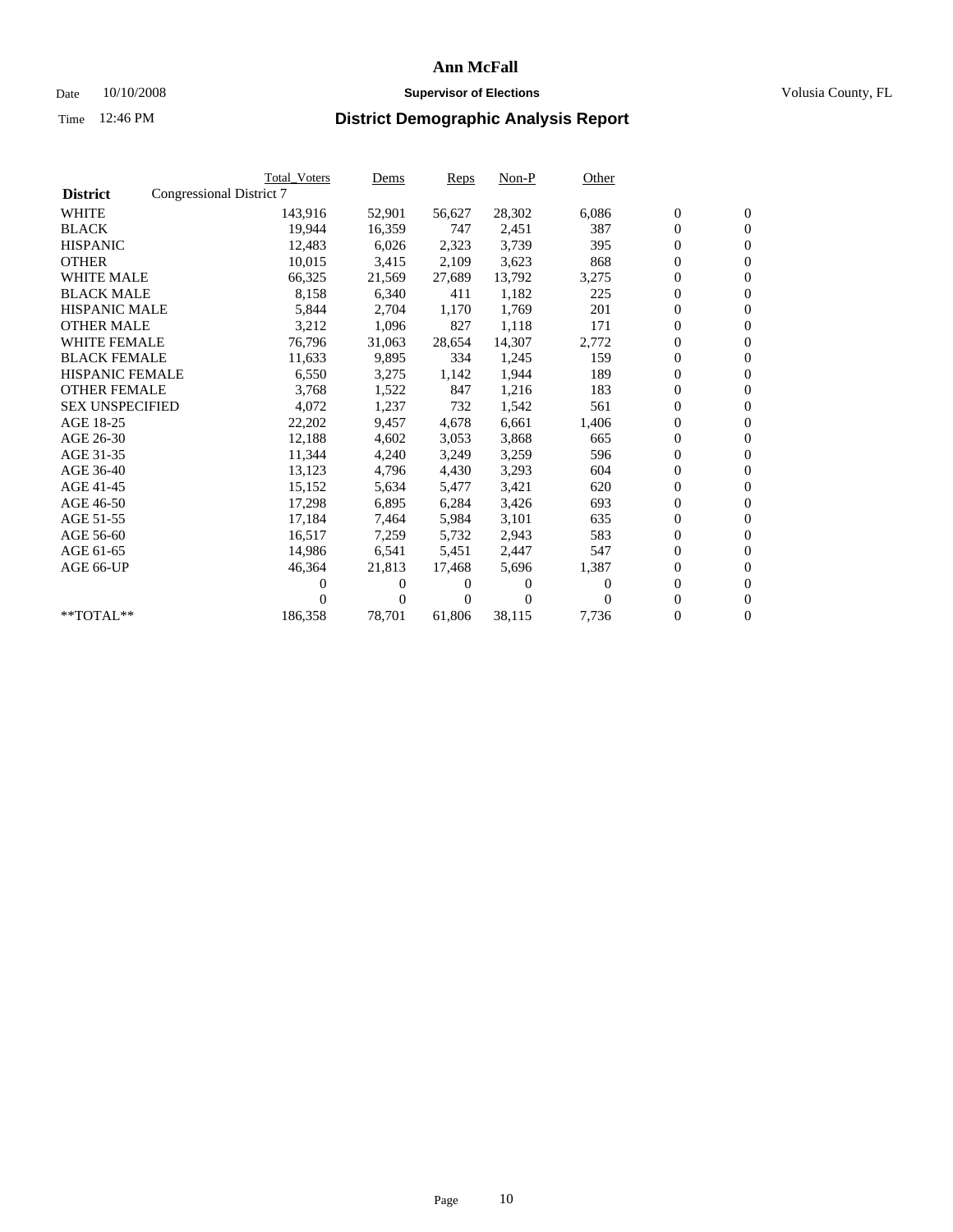### Date 10/10/2008 **Supervisor of Elections Supervisor of Elections** Volusia County, FL

|                        | <b>Total Voters</b>       | Dems           | <b>Reps</b>  | $Non-P$      | Other    |                  |                  |  |
|------------------------|---------------------------|----------------|--------------|--------------|----------|------------------|------------------|--|
| <b>District</b>        | Congressional District 24 |                |              |              |          |                  |                  |  |
| <b>WHITE</b>           | 111,916                   | 40,327         | 43,768       | 23,677       | 4,144    | $\boldsymbol{0}$ | $\boldsymbol{0}$ |  |
| <b>BLACK</b>           | 4,785                     | 3,806          | 235          | 645          | 99       | $\boldsymbol{0}$ | $\mathbf{0}$     |  |
| <b>HISPANIC</b>        | 5,384                     | 2,446          | 1,062        | 1,701        | 175      | $\overline{0}$   | $\mathbf{0}$     |  |
| <b>OTHER</b>           | 5,478                     | 1,594          | 1,259        | 2,087        | 538      | $\boldsymbol{0}$ | $\mathbf{0}$     |  |
| <b>WHITE MALE</b>      | 51,718                    | 16,579         | 21,407       | 11,529       | 2,203    | $\boldsymbol{0}$ | $\mathbf{0}$     |  |
| <b>BLACK MALE</b>      | 2,141                     | 1,610          | 122          | 351          | 58       | $\overline{0}$   | $\mathbf{0}$     |  |
| <b>HISPANIC MALE</b>   | 2,473                     | 1,065          | 509          | 805          | 94       | $\boldsymbol{0}$ | $\mathbf{0}$     |  |
| <b>OTHER MALE</b>      | 1,841                     | 539            | 498          | 707          | 97       | $\overline{0}$   | $\mathbf{0}$     |  |
| <b>WHITE FEMALE</b>    | 59,448                    | 23,494         | 22,083       | 11,960       | 1,911    | $\boldsymbol{0}$ | $\mathbf{0}$     |  |
| <b>BLACK FEMALE</b>    | 2,596                     | 2,158          | 109          | 289          | 40       | $\boldsymbol{0}$ | $\mathbf{0}$     |  |
| <b>HISPANIC FEMALE</b> | 2,865                     | 1,363          | 544          | 879          | 79       | $\boldsymbol{0}$ | $\mathbf{0}$     |  |
| <b>OTHER FEMALE</b>    | 2,110                     | 753            | 509          | 731          | 117      | $\mathbf{0}$     | $\mathbf{0}$     |  |
| <b>SEX UNSPECIFIED</b> | 2,371                     | 612            | 543          | 859          | 357      | $\boldsymbol{0}$ | $\mathbf{0}$     |  |
| AGE 18-25              | 12,062                    | 4,056          | 3,062        | 4,081        | 863      | $\boldsymbol{0}$ | $\mathbf{0}$     |  |
| AGE 26-30              | 7,492                     | 2,505          | 2,012        | 2,612        | 363      | $\mathbf{0}$     | $\mathbf{0}$     |  |
| AGE 31-35              | 7,181                     | 2,413          | 2,228        | 2,172        | 368      | $\boldsymbol{0}$ | $\mathbf{0}$     |  |
| AGE 36-40              | 8,316                     | 2,718          | 2,952        | 2,300        | 346      | $\boldsymbol{0}$ | $\mathbf{0}$     |  |
| AGE 41-45              | 9,793                     | 3,372          | 3,678        | 2,379        | 364      | $\boldsymbol{0}$ | $\mathbf{0}$     |  |
| AGE 46-50              | 11,622                    | 4,084          | 4,630        | 2,522        | 386      | $\boldsymbol{0}$ | $\mathbf{0}$     |  |
| AGE 51-55              | 11,948                    | 4,739          | 4,481        | 2,357        | 371      | $\boldsymbol{0}$ | $\mathbf{0}$     |  |
| AGE 56-60              | 11.825                    | 4,824          | 4,227        | 2,357        | 417      | $\overline{0}$   | $\mathbf{0}$     |  |
| AGE 61-65              | 11,667                    | 4,488          | 4,555        | 2,194        | 430      | $\overline{0}$   | $\mathbf{0}$     |  |
| AGE 66-UP              | 35,656                    | 14,973         | 14,499       | 5,136        | 1,048    | $\boldsymbol{0}$ | $\mathbf{0}$     |  |
|                        | 0                         | 0              | 0            | $\mathbf{0}$ | $\Omega$ | $\mathbf{0}$     | $\mathbf{0}$     |  |
|                        | 0                         | $\overline{0}$ | $\mathbf{0}$ | $\Omega$     | 0        | $\boldsymbol{0}$ | $\mathbf{0}$     |  |
| **TOTAL**              | 127,563                   | 48,173         | 46,324       | 28,110       | 4,956    | 0                | $\boldsymbol{0}$ |  |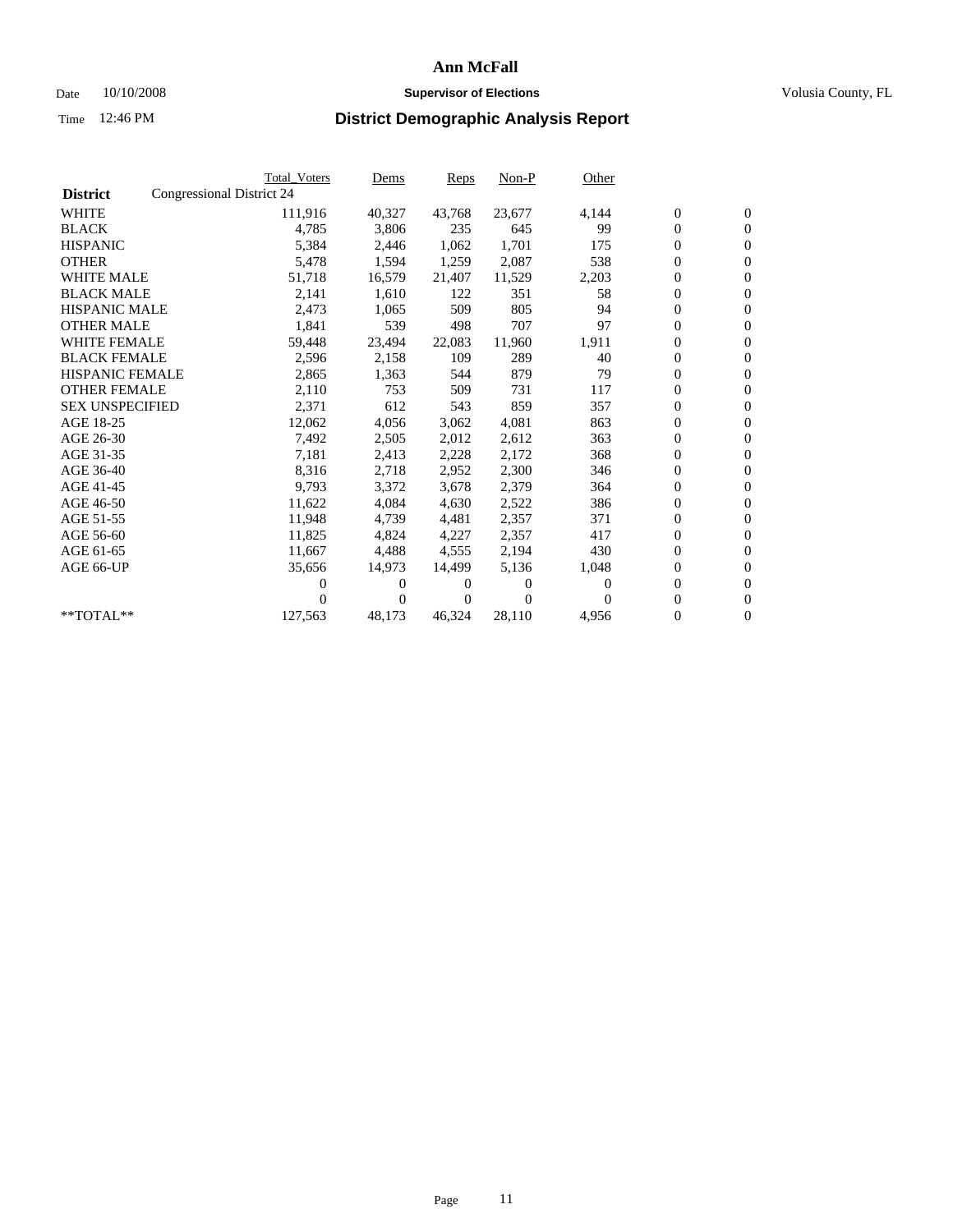### Date 10/10/2008 **Supervisor of Elections Supervisor of Elections** Volusia County, FL

|                        |               | <b>Total Voters</b> | Dems   | Reps  | Non-P          | Other    |                  |                  |  |
|------------------------|---------------|---------------------|--------|-------|----------------|----------|------------------|------------------|--|
| <b>District</b>        | Daytona Beach |                     |        |       |                |          |                  |                  |  |
| <b>WHITE</b>           |               | 22,064              | 8,733  | 7,680 | 4,712          | 939      | $\boldsymbol{0}$ | $\boldsymbol{0}$ |  |
| <b>BLACK</b>           |               | 12,913              | 10,879 | 359   | 1,469          | 206      | 0                | $\mathbf{0}$     |  |
| <b>HISPANIC</b>        |               | 876                 | 404    | 168   | 277            | 27       | $\boldsymbol{0}$ | $\mathbf{0}$     |  |
| <b>OTHER</b>           |               | 2,672               | 1,084  | 399   | 943            | 246      | 0                | $\mathbf{0}$     |  |
| <b>WHITE MALE</b>      |               | 10,621              | 3,667  | 3,979 | 2,413          | 562      | 0                | $\mathbf{0}$     |  |
| <b>BLACK MALE</b>      |               | 5,143               | 4,164  | 197   | 672            | 110      | $\overline{0}$   | $\mathbf{0}$     |  |
| <b>HISPANIC MALE</b>   |               | 434                 | 188    | 83    | 150            | 13       | $\boldsymbol{0}$ | $\mathbf{0}$     |  |
| <b>OTHER MALE</b>      |               | 795                 | 323    | 145   | 279            | 48       | 0                | $\mathbf{0}$     |  |
| <b>WHITE FEMALE</b>    |               | 11,312              | 5,014  | 3,665 | 2,265          | 368      | $\boldsymbol{0}$ | $\mathbf{0}$     |  |
| <b>BLACK FEMALE</b>    |               | 7,662               | 6,629  | 160   | 778            | 95       | 0                | $\mathbf{0}$     |  |
| HISPANIC FEMALE        |               | 436                 | 213    | 84    | 126            | 13       | $\boldsymbol{0}$ | $\mathbf{0}$     |  |
| <b>OTHER FEMALE</b>    |               | 899                 | 433    | 143   | 283            | 40       | $\overline{0}$   | $\mathbf{0}$     |  |
| <b>SEX UNSPECIFIED</b> |               | 1,223               | 469    | 150   | 435            | 169      | 0                | $\mathbf{0}$     |  |
| AGE 18-25              |               | 7,458               | 4,452  | 889   | 1,755          | 362      | $\boldsymbol{0}$ | $\mathbf{0}$     |  |
| AGE 26-30              |               | 3,054               | 1,475  | 516   | 932            | 131      | $\boldsymbol{0}$ | $\mathbf{0}$     |  |
| AGE 31-35              |               | 2,204               | 1,105  | 437   | 581            | 81       | $\boldsymbol{0}$ | $\mathbf{0}$     |  |
| AGE 36-40              |               | 2,329               | 1,165  | 523   | 542            | 99       | 0                | $\mathbf{0}$     |  |
| AGE 41-45              |               | 2,567               | 1,370  | 584   | 532            | 81       | $\boldsymbol{0}$ | $\mathbf{0}$     |  |
| AGE 46-50              |               | 3,031               | 1,643  | 741   | 536            | 111      | 0                | $\mathbf{0}$     |  |
| AGE 51-55              |               | 3,146               | 1,787  | 717   | 533            | 109      | $\boldsymbol{0}$ | $\mathbf{0}$     |  |
| AGE 56-60              |               | 3,090               | 1,678  | 758   | 558            | 96       | 0                | $\mathbf{0}$     |  |
| AGE 61-65              |               | 2,769               | 1,437  | 777   | 446            | 109      | 0                | $\mathbf{0}$     |  |
| AGE 66-UP              |               | 8,877               | 4,988  | 2,664 | 986            | 239      | $\boldsymbol{0}$ | $\mathbf{0}$     |  |
|                        |               | 0                   | 0      | 0     | $\overline{0}$ | $\theta$ | $\overline{0}$   | $\mathbf{0}$     |  |
|                        |               | 0                   | 0      | 0     | $\overline{0}$ | $\Omega$ | 0                | $\mathbf{0}$     |  |
| **TOTAL**              |               | 38,525              | 21,100 | 8,606 | 7,401          | 1,418    | 0                | $\boldsymbol{0}$ |  |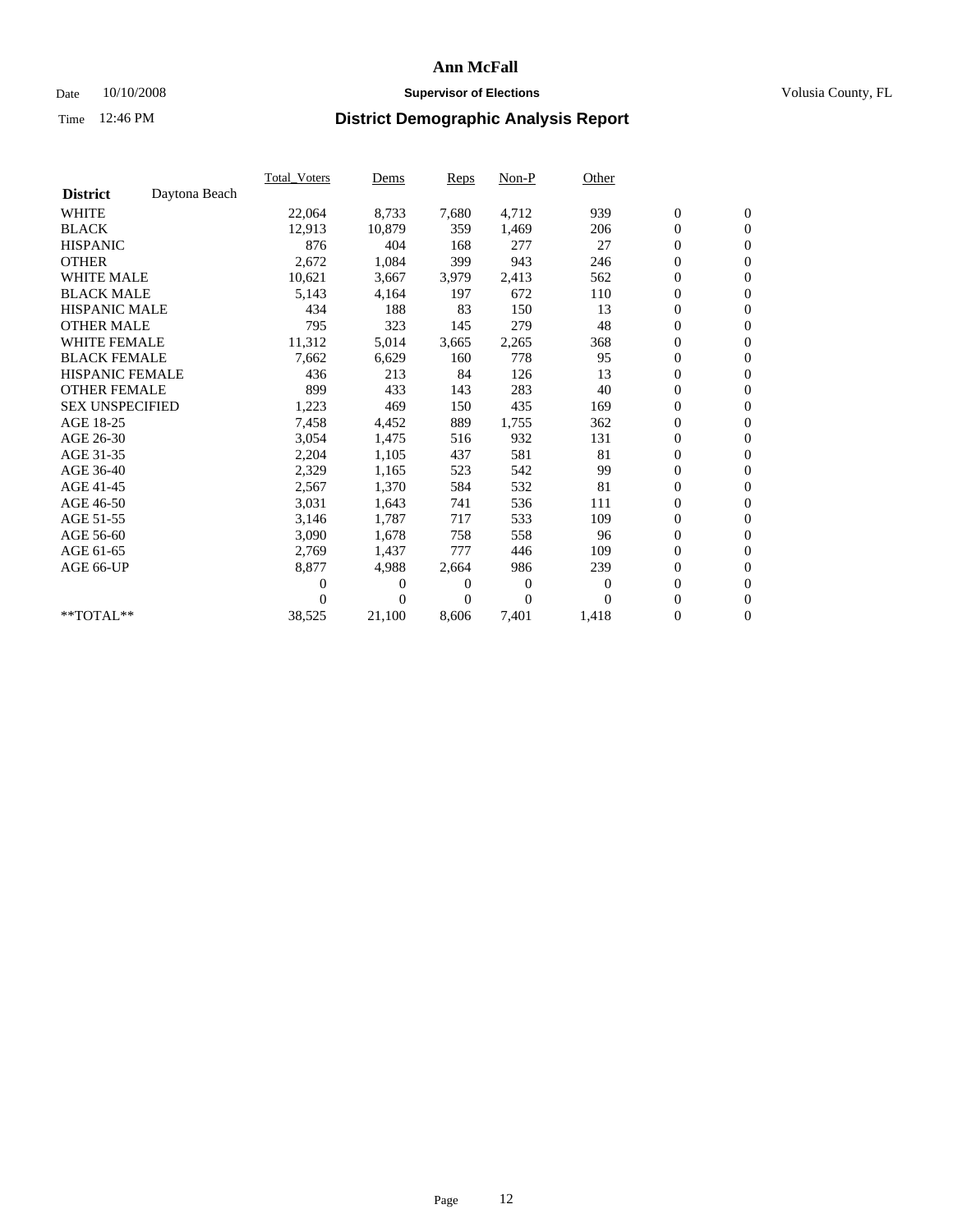### Date  $10/10/2008$  **Supervisor of Elections** Volusia County, FL

|                        |                      | <b>Total_Voters</b> | Dems           | <b>Reps</b> | $Non-P$        | Other        |                  |              |  |
|------------------------|----------------------|---------------------|----------------|-------------|----------------|--------------|------------------|--------------|--|
| <b>District</b>        | Daytona Beach Shores |                     |                |             |                |              |                  |              |  |
| <b>WHITE</b>           |                      | 3,215               | 976            | 1,474       | 639            | 126          | $\boldsymbol{0}$ | $\mathbf{0}$ |  |
| <b>BLACK</b>           |                      | 27                  | 16             | 7           | 4              | $\Omega$     | $\overline{0}$   | $\Omega$     |  |
| <b>HISPANIC</b>        |                      | 43                  | 18             | 15          | 8              | 2            | 0                | $\Omega$     |  |
| <b>OTHER</b>           |                      | 151                 | 49             | 48          | 45             | 9            | 0                | $\Omega$     |  |
| <b>WHITE MALE</b>      |                      | 1,503               | 426            | 687         | 329            | 61           | 0                | 0            |  |
| <b>BLACK MALE</b>      |                      | 16                  | 9              | 4           | 3              | $\Omega$     | $\overline{0}$   | $\Omega$     |  |
| HISPANIC MALE          |                      | 20                  | 7              | 9           | $\overline{c}$ | 2            | 0                | $\Omega$     |  |
| <b>OTHER MALE</b>      |                      | 55                  | 22             | 18          | 14             |              | 0                | 0            |  |
| <b>WHITE FEMALE</b>    |                      | 1,681               | 538            | 775         | 306            | 62           | 0                | $\Omega$     |  |
| <b>BLACK FEMALE</b>    |                      | 11                  | 7              | 3           |                | $\mathbf{0}$ | $\overline{0}$   | $\Omega$     |  |
| <b>HISPANIC FEMALE</b> |                      | 22                  | 11             | 5           | 6              | 0            | 0                | 0            |  |
| <b>OTHER FEMALE</b>    |                      | 71                  | 21             | 24          | 21             | 5            | 0                | 0            |  |
| <b>SEX UNSPECIFIED</b> |                      | 57                  | 18             | 19          | 14             | 6            | 0                | $\Omega$     |  |
| AGE 18-25              |                      | 128                 | 41             | 43          | 38             | 6            | 0                | $\Omega$     |  |
| AGE 26-30              |                      | 67                  | 21             | 18          | 23             | 5            | 0                | 0            |  |
| AGE 31-35              |                      | 65                  | 26             | 21          | 14             | 4            | 0                | $\Omega$     |  |
| AGE 36-40              |                      | 89                  | 28             | 25          | 31             | 5            | 0                | 0            |  |
| AGE 41-45              |                      | 108                 | 28             | 37          | 37             | 6            | 0                | $\Omega$     |  |
| AGE 46-50              |                      | 184                 | 50             | 73          | 55             | 6            | 0                | $\Omega$     |  |
| AGE 51-55              |                      | 210                 | 56             | 97          | 44             | 13           | 0                | 0            |  |
| AGE 56-60              |                      | 326                 | 85             | 148         | 75             | 18           | 0                | $\Omega$     |  |
| AGE 61-65              |                      | 406                 | 122            | 184         | 79             | 21           | $\overline{0}$   | 0            |  |
| AGE 66-UP              |                      | 1,853               | 602            | 898         | 300            | 53           | 0                | 0            |  |
|                        |                      | 0                   | $\overline{0}$ | 0           | $\mathbf{0}$   | $\Omega$     | 0                | 0            |  |
|                        |                      | 0                   | $\overline{0}$ | 0           | $\overline{0}$ | $\Omega$     |                  | 0            |  |
| **TOTAL**              |                      | 3,436               | 1,059          | 1,544       | 696            | 137          | 0                | 0            |  |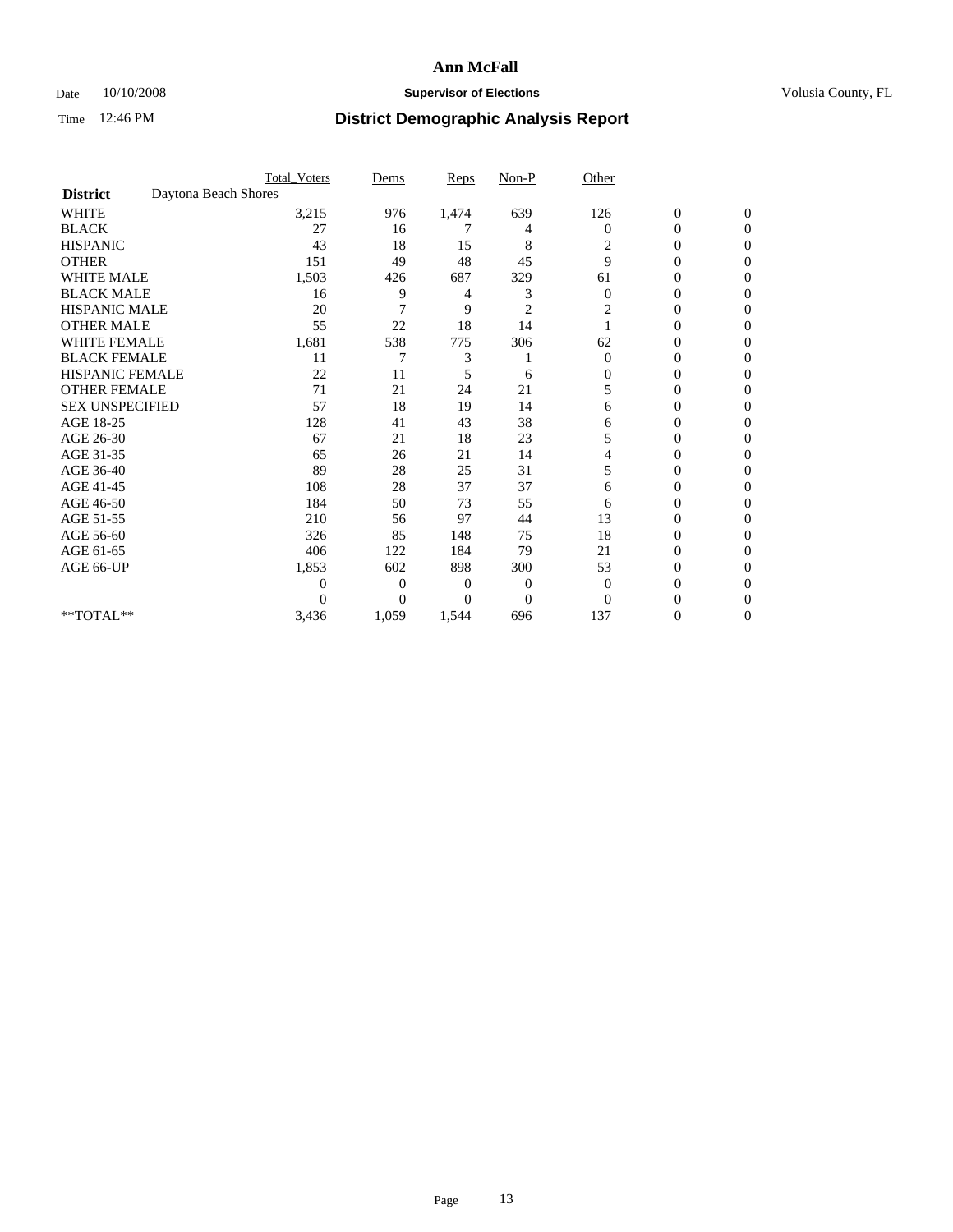### Date  $10/10/2008$  **Supervisor of Elections** Volusia County, FL

|                        |        | Total Voters   | Dems           | <b>Reps</b>    | Non-P        | Other        |                  |                  |  |
|------------------------|--------|----------------|----------------|----------------|--------------|--------------|------------------|------------------|--|
| <b>District</b>        | DeBary |                |                |                |              |              |                  |                  |  |
| <b>WHITE</b>           |        | 11,694         | 3,505          | 5,430          | 2,240        | 519          | $\boldsymbol{0}$ | $\boldsymbol{0}$ |  |
| <b>BLACK</b>           |        | 383            | 286            | 32             | 52           | 13           | $\boldsymbol{0}$ | $\mathbf{0}$     |  |
| <b>HISPANIC</b>        |        | 715            | 293            | 190            | 211          | 21           | $\overline{0}$   | $\mathbf{0}$     |  |
| <b>OTHER</b>           |        | 640            | 174            | 189            | 221          | 56           | $\boldsymbol{0}$ | $\mathbf{0}$     |  |
| <b>WHITE MALE</b>      |        | 5,490          | 1,419          | 2,691          | 1,108        | 272          | $\boldsymbol{0}$ | $\mathbf{0}$     |  |
| <b>BLACK MALE</b>      |        | 178            | 126            | 13             | 32           |              | $\overline{0}$   | $\mathbf{0}$     |  |
| <b>HISPANIC MALE</b>   |        | 342            | 127            | 101            | 103          | 11           | $\boldsymbol{0}$ | $\Omega$         |  |
| <b>OTHER MALE</b>      |        | 209            | 57             | 61             | 79           | 12           | $\overline{0}$   | $\mathbf{0}$     |  |
| <b>WHITE FEMALE</b>    |        | 6,134          | 2,070          | 2,702          | 1,119        | 243          | $\boldsymbol{0}$ | $\mathbf{0}$     |  |
| <b>BLACK FEMALE</b>    |        | 199            | 154            | 19             | 20           | 6            | $\boldsymbol{0}$ | $\mathbf{0}$     |  |
| <b>HISPANIC FEMALE</b> |        | 368            | 163            | 89             | 106          | 10           | $\boldsymbol{0}$ | $\mathbf{0}$     |  |
| <b>OTHER FEMALE</b>    |        | 265            | 82             | 84             | 82           | 17           | $\mathbf{0}$     | $\mathbf{0}$     |  |
| <b>SEX UNSPECIFIED</b> |        | 247            | 60             | 81             | 75           | 31           | $\boldsymbol{0}$ | $\Omega$         |  |
| AGE 18-25              |        | 1,101          | 273            | 375            | 361          | 92           | $\boldsymbol{0}$ | $\mathbf{0}$     |  |
| AGE 26-30              |        | 709            | 184            | 242            | 252          | 31           | $\overline{0}$   | $\mathbf{0}$     |  |
| AGE 31-35              |        | 740            | 210            | 273            | 213          | 44           | $\boldsymbol{0}$ | $\mathbf{0}$     |  |
| AGE 36-40              |        | 996            | 253            | 417            | 277          | 49           | $\boldsymbol{0}$ | $\mathbf{0}$     |  |
| AGE 41-45              |        | 1,150          | 311            | 529            | 259          | 51           | $\boldsymbol{0}$ | $\mathbf{0}$     |  |
| AGE 46-50              |        | 1,256          | 380            | 591            | 236          | 49           | $\boldsymbol{0}$ | $\Omega$         |  |
| AGE 51-55              |        | 1,352          | 463            | 607            | 235          | 47           | $\boldsymbol{0}$ | $\mathbf{0}$     |  |
| AGE 56-60              |        | 1,331          | 459            | 608            | 222          | 42           | $\overline{0}$   | $\mathbf{0}$     |  |
| AGE 61-65              |        | 1,289          | 424            | 616            | 192          | 57           | $\overline{0}$   | $\mathbf{0}$     |  |
| AGE 66-UP              |        | 3,508          | 1,301          | 1,583          | 477          | 147          | $\boldsymbol{0}$ | $\mathbf{0}$     |  |
|                        |        | $\overline{0}$ | $\overline{0}$ | $\mathbf{0}$   | $\mathbf{0}$ | $\mathbf{0}$ | $\mathbf{0}$     | $\mathbf{0}$     |  |
|                        |        | 0              | $\overline{0}$ | $\overline{0}$ | $\theta$     | $\mathbf{0}$ | $\boldsymbol{0}$ | $\mathbf{0}$     |  |
| **TOTAL**              |        | 13,432         | 4,258          | 5,841          | 2,724        | 609          | 0                | $\boldsymbol{0}$ |  |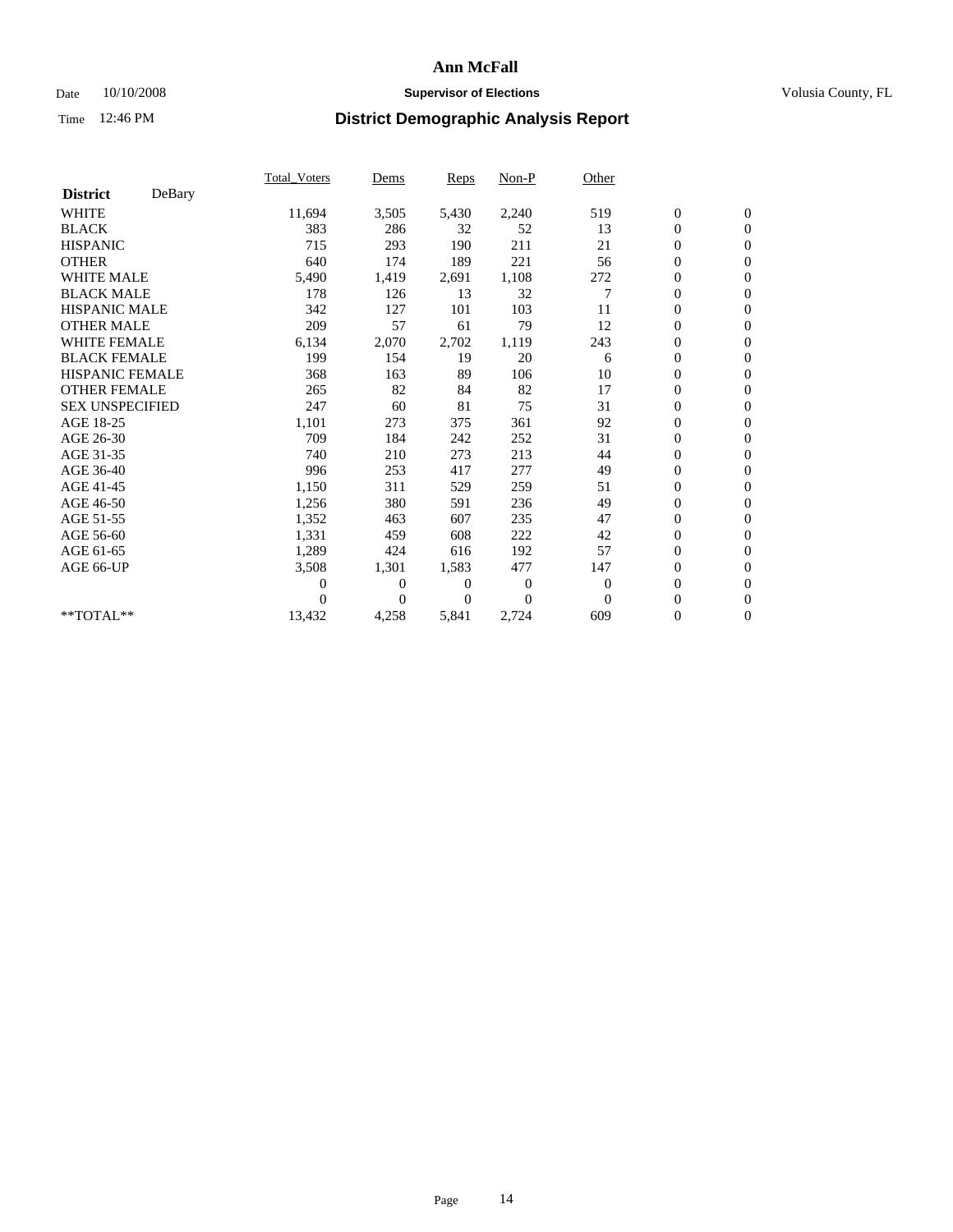### Date  $10/10/2008$  **Supervisor of Elections** Volusia County, FL

|                        |        | <b>Total Voters</b> | Dems         | Reps     | Non-P    | Other    |                  |                  |  |
|------------------------|--------|---------------------|--------------|----------|----------|----------|------------------|------------------|--|
| <b>District</b>        | DeLand |                     |              |          |          |          |                  |                  |  |
| <b>WHITE</b>           |        | 11,386              | 4,184        | 4,688    | 1,946    | 568      | $\boldsymbol{0}$ | $\boldsymbol{0}$ |  |
| <b>BLACK</b>           |        | 2,290               | 1,889        | 85       | 274      | 42       | 0                | $\mathbf{0}$     |  |
| <b>HISPANIC</b>        |        | 744                 | 334          | 135      | 237      | 38       | $\overline{0}$   | $\mathbf{0}$     |  |
| <b>OTHER</b>           |        | 812                 | 292          | 184      | 256      | 80       | 0                | $\mathbf{0}$     |  |
| <b>WHITE MALE</b>      |        | 4,928               | 1,590        | 2,123    | 922      | 293      | 0                | $\mathbf{0}$     |  |
| <b>BLACK MALE</b>      |        | 886                 | 692          | 41       | 123      | 30       | $\boldsymbol{0}$ | $\mathbf{0}$     |  |
| <b>HISPANIC MALE</b>   |        | 308                 | 138          | 55       | 96       | 19       | 0                | $\mathbf{0}$     |  |
| <b>OTHER MALE</b>      |        | 236                 | 90           | 73       | 54       | 19       | 0                | $\mathbf{0}$     |  |
| <b>WHITE FEMALE</b>    |        | 6,412               | 2,579        | 2,551    | 1,012    | 270      | 0                | $\mathbf{0}$     |  |
| <b>BLACK FEMALE</b>    |        | 1,385               | 1,183        | 43       | 148      | 11       | 0                | $\mathbf{0}$     |  |
| <b>HISPANIC FEMALE</b> |        | 431                 | 196          | 79       | 138      | 18       | 0                | $\mathbf{0}$     |  |
| <b>OTHER FEMALE</b>    |        | 303                 | 129          | 61       | 93       | 20       | 0                | $\mathbf{0}$     |  |
| <b>SEX UNSPECIFIED</b> |        | 343                 | 102          | 66       | 127      | 48       | 0                | $\mathbf{0}$     |  |
| AGE 18-25              |        | 1,847               | 791          | 419      | 514      | 123      | 0                | $\mathbf{0}$     |  |
| AGE 26-30              |        | 1,053               | 419          | 280      | 293      | 61       | $\boldsymbol{0}$ | $\mathbf{0}$     |  |
| AGE 31-35              |        | 1,069               | 423          | 313      | 261      | 72       | $\boldsymbol{0}$ | $\mathbf{0}$     |  |
| AGE 36-40              |        | 1,133               | 464          | 383      | 241      | 45       | 0                | $\mathbf{0}$     |  |
| AGE 41-45              |        | 1,158               | 449          | 426      | 222      | 61       | $\overline{0}$   | $\mathbf{0}$     |  |
| AGE 46-50              |        | 1,198               | 538          | 405      | 205      | 50       | $\boldsymbol{0}$ | $\mathbf{0}$     |  |
| AGE 51-55              |        | 1,172               | 576          | 372      | 179      | 45       | 0                | $\mathbf{0}$     |  |
| AGE 56-60              |        | 1,155               | 560          | 382      | 165      | 48       | $\boldsymbol{0}$ | $\Omega$         |  |
| AGE 61-65              |        | 1,126               | 508          | 411      | 156      | 51       | $\overline{0}$   | $\mathbf{0}$     |  |
| AGE 66-UP              |        | 4,321               | 1,971        | 1,701    | 477      | 172      | 0                | $\mathbf{0}$     |  |
|                        |        | $\overline{0}$      | $\mathbf{0}$ | 0        | $\theta$ | $\theta$ | 0                | $\mathbf{0}$     |  |
|                        |        | 0                   | $\Omega$     | $\Omega$ | $\Omega$ | $\Omega$ | 0                | $\boldsymbol{0}$ |  |
| $*$ TOTAL $**$         |        | 15,232              | 6,699        | 5,092    | 2,713    | 728      | 0                | $\overline{0}$   |  |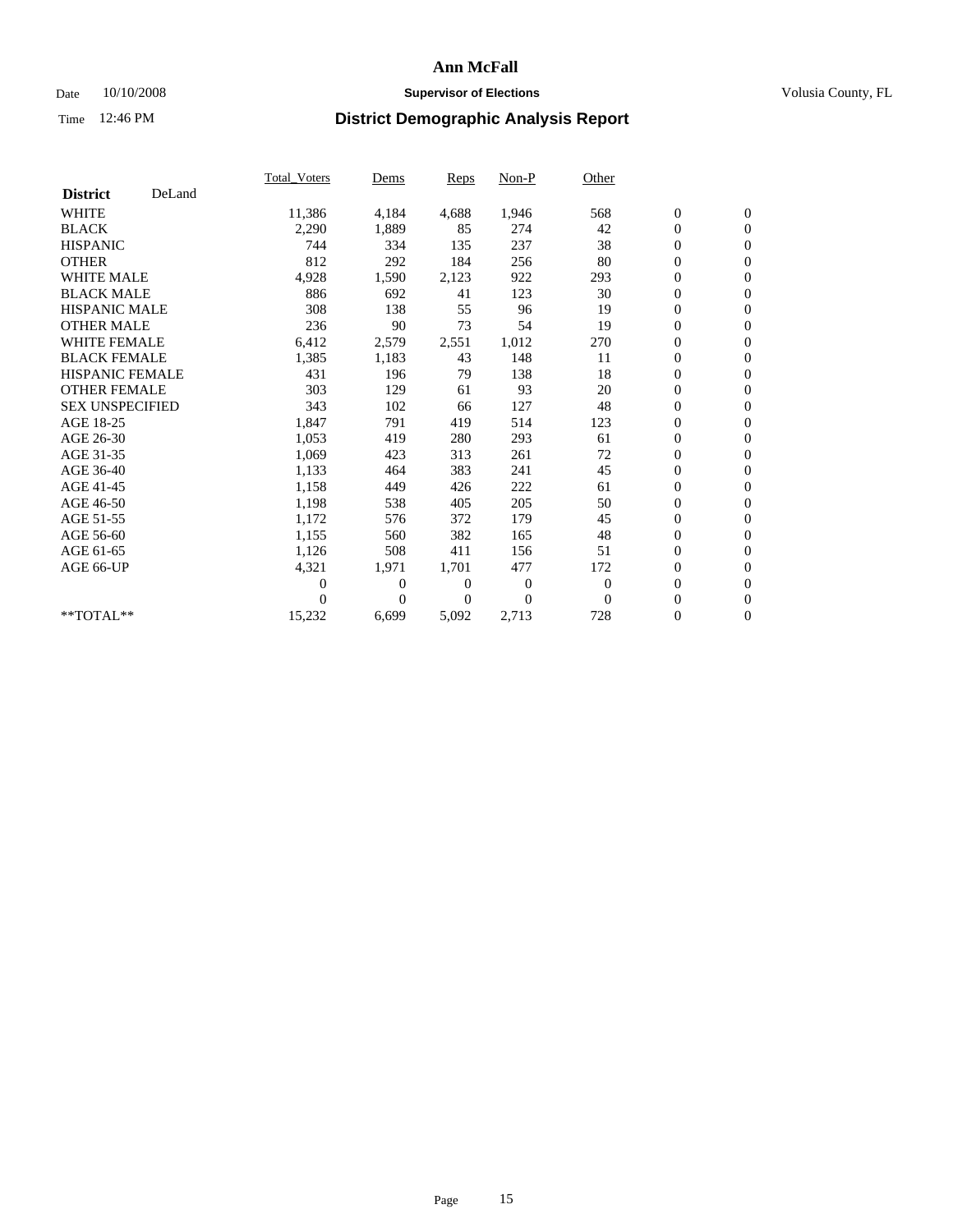### Date 10/10/2008 **Supervisor of Elections Supervisor of Elections** Volusia County, FL

|                        |         | <b>Total Voters</b> | Dems           | Reps   | $Non-P$  | Other    |                  |                  |  |
|------------------------|---------|---------------------|----------------|--------|----------|----------|------------------|------------------|--|
| <b>District</b>        | Deltona |                     |                |        |          |          |                  |                  |  |
| <b>WHITE</b>           |         | 34,007              | 11,786         | 13,182 | 7,349    | 1,690    | $\boldsymbol{0}$ | $\boldsymbol{0}$ |  |
| <b>BLACK</b>           |         | 4,432               | 3,409          | 234    | 659      | 130      | $\overline{0}$   | $\mathbf{0}$     |  |
| <b>HISPANIC</b>        |         | 11,287              | 5,628          | 1,922  | 3,407    | 330      | $\overline{0}$   | $\mathbf{0}$     |  |
| <b>OTHER</b>           |         | 2,944               | 914            | 544    | 1,188    | 298      | 0                | $\mathbf{0}$     |  |
| <b>WHITE MALE</b>      |         | 15,815              | 4,912          | 6,484  | 3,529    | 890      | 0                | $\mathbf{0}$     |  |
| <b>BLACK MALE</b>      |         | 1,959               | 1,420          | 130    | 328      | 81       | $\boldsymbol{0}$ | $\mathbf{0}$     |  |
| <b>HISPANIC MALE</b>   |         | 5,306               | 2,536          | 971    | 1,626    | 173      | 0                | $\mathbf{0}$     |  |
| <b>OTHER MALE</b>      |         | 974                 | 339            | 226    | 363      | 46       | 0                | $\mathbf{0}$     |  |
| <b>WHITE FEMALE</b>    |         | 18,005              | 6,811          | 6,629  | 3,771    | 794      | 0                | $\mathbf{0}$     |  |
| <b>BLACK FEMALE</b>    |         | 2,431               | 1,953          | 104    | 325      | 49       | 0                | $\Omega$         |  |
| <b>HISPANIC FEMALE</b> |         | 5,895               | 3,049          | 942    | 1,752    | 152      | $\boldsymbol{0}$ | $\boldsymbol{0}$ |  |
| <b>OTHER FEMALE</b>    |         | 1,108               | 412            | 210    | 417      | 69       | 0                | $\mathbf{0}$     |  |
| <b>SEX UNSPECIFIED</b> |         | 1,177               | 305            | 186    | 492      | 194      | 0                | $\mathbf{0}$     |  |
| AGE 18-25              |         | 6,596               | 2,346          | 1,338  | 2,398    | 514      | $\overline{0}$   | $\mathbf{0}$     |  |
| AGE 26-30              |         | 4,361               | 1,578          | 1,052  | 1,462    | 269      | 0                | $\mathbf{0}$     |  |
| AGE 31-35              |         | 4,576               | 1,716          | 1,252  | 1,360    | 248      | 0                | $\mathbf{0}$     |  |
| AGE 36-40              |         | 4,706               | 1,719          | 1,505  | 1,243    | 239      | $\boldsymbol{0}$ | $\mathbf{0}$     |  |
| AGE 41-45              |         | 5,273               | 2,066          | 1,689  | 1,300    | 218      | $\boldsymbol{0}$ | $\mathbf{0}$     |  |
| AGE 46-50              |         | 5,538               | 2,196          | 1,920  | 1,200    | 222      | 0                | $\Omega$         |  |
| AGE 51-55              |         | 4,889               | 2,043          | 1,619  | 1,020    | 207      | $\boldsymbol{0}$ | $\boldsymbol{0}$ |  |
| AGE 56-60              |         | 4,213               | 1,872          | 1,366  | 821      | 154      | 0                | $\mathbf{0}$     |  |
| AGE 61-65              |         | 3,334               | 1,524          | 1,108  | 589      | 113      | 0                | $\mathbf{0}$     |  |
| AGE 66-UP              |         | 9,183               | 4,676          | 3,033  | 1,210    | 264      | $\overline{0}$   | $\mathbf{0}$     |  |
|                        |         | 0                   | 0              | 0      | $\theta$ | $\theta$ | 0                | $\mathbf{0}$     |  |
|                        |         | 0                   | $\overline{0}$ | 0      | $\Omega$ | $\Omega$ | 0                | $\mathbf{0}$     |  |
| $*$ TOTAL $**$         |         | 52,670              | 21,737         | 15,882 | 12,603   | 2,448    | $\overline{0}$   | $\boldsymbol{0}$ |  |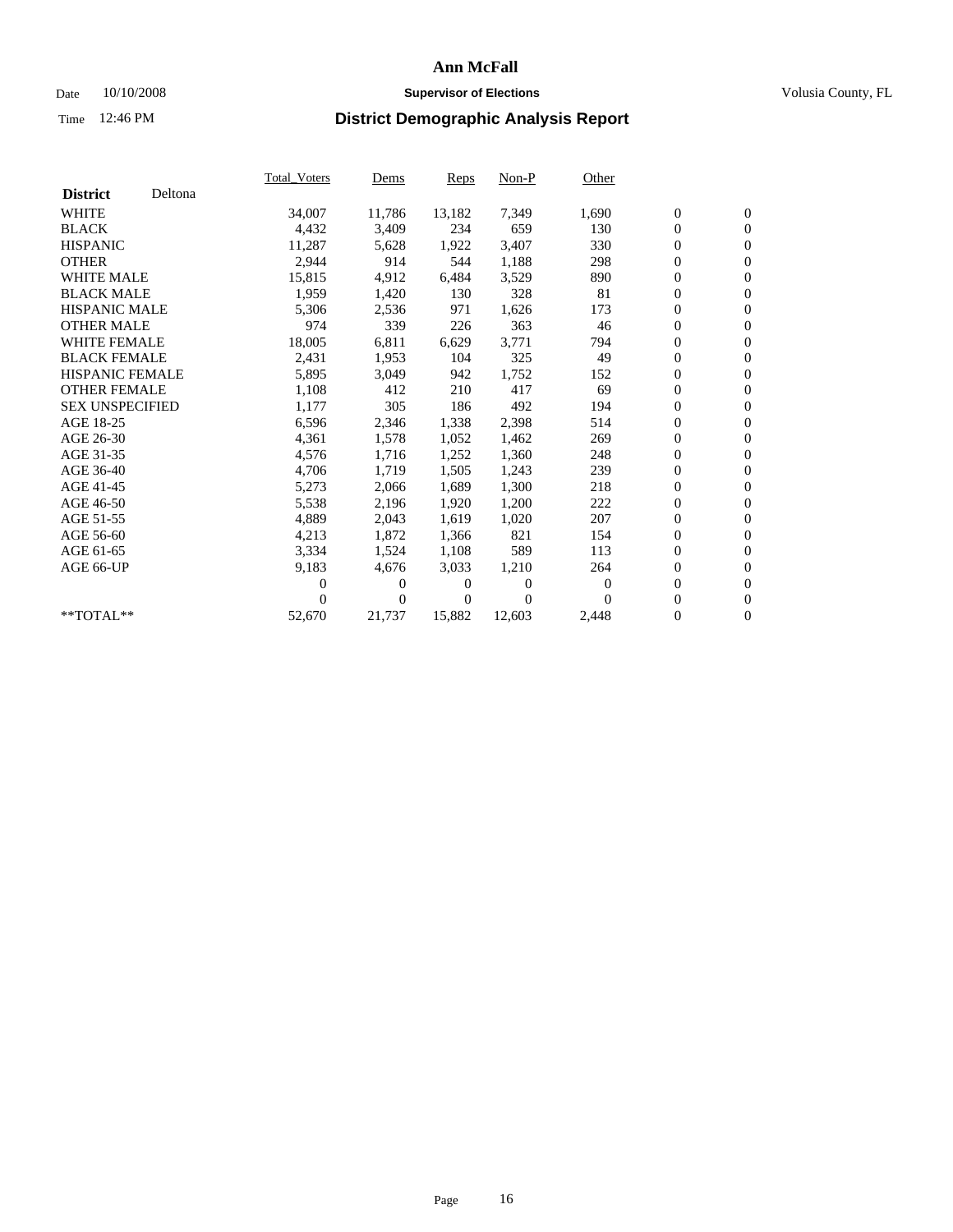### Date 10/10/2008 **Supervisor of Elections Supervisor of Elections** Volusia County, FL

|                        |           | <b>Total_Voters</b> | Dems     | Reps  | $Non-P$  | Other          |                  |                  |  |
|------------------------|-----------|---------------------|----------|-------|----------|----------------|------------------|------------------|--|
| <b>District</b>        | Edgewater |                     |          |       |          |                |                  |                  |  |
| <b>WHITE</b>           |           | 13,452              | 5,257    | 4,514 | 3,230    | 451            | $\boldsymbol{0}$ | $\boldsymbol{0}$ |  |
| <b>BLACK</b>           |           | 246                 | 185      | 10    | 45       | 6              | 0                | $\mathbf{0}$     |  |
| <b>HISPANIC</b>        |           | 162                 | 61       | 39    | 56       | 6              | $\mathbf{0}$     | $\mathbf{0}$     |  |
| <b>OTHER</b>           |           | 465                 | 140      | 85    | 192      | 48             | 0                | $\Omega$         |  |
| <b>WHITE MALE</b>      |           | 6,094               | 2,139    | 2,205 | 1,526    | 224            | 0                | $\mathbf{0}$     |  |
| <b>BLACK MALE</b>      |           | 125                 | 89       | 4     | 28       | $\overline{4}$ | $\overline{0}$   | $\mathbf{0}$     |  |
| <b>HISPANIC MALE</b>   |           | 70                  | 22       | 17    | 27       | 4              | 0                | $\mathbf{0}$     |  |
| <b>OTHER MALE</b>      |           | 141                 | 52       | 38    | 46       | 5              | 0                | $\mathbf{0}$     |  |
| <b>WHITE FEMALE</b>    |           | 7,271               | 3,089    | 2,276 | 1,681    | 225            | 0                | $\mathbf{0}$     |  |
| <b>BLACK FEMALE</b>    |           | 118                 | 94       | 6     | 17       |                | 0                | $\mathbf{0}$     |  |
| <b>HISPANIC FEMALE</b> |           | 89                  | 38       | 22    | 27       | 2              | 0                | $\mathbf{0}$     |  |
| <b>OTHER FEMALE</b>    |           | 176                 | 61       | 36    | 70       | 9              | 0                | $\Omega$         |  |
| <b>SEX UNSPECIFIED</b> |           | 241                 | 59       | 44    | 101      | 37             | 0                | $\mathbf{0}$     |  |
| AGE 18-25              |           | 1,348               | 417      | 284   | 545      | 102            | 0                | $\mathbf{0}$     |  |
| AGE 26-30              |           | 879                 | 286      | 224   | 336      | 33             | 0                | $\mathbf{0}$     |  |
| AGE 31-35              |           | 914                 | 277      | 254   | 336      | 47             | 0                | $\mathbf{0}$     |  |
| AGE 36-40              |           | 1,023               | 344      | 332   | 324      | 23             | 0                | $\mathbf{0}$     |  |
| AGE 41-45              |           | 1,081               | 392      | 368   | 281      | 40             | $\overline{0}$   | $\mathbf{0}$     |  |
| AGE 46-50              |           | 1,370               | 510      | 487   | 330      | 43             | $\boldsymbol{0}$ | $\mathbf{0}$     |  |
| AGE 51-55              |           | 1,409               | 573      | 485   | 322      | 29             | 0                | $\mathbf{0}$     |  |
| AGE 56-60              |           | 1,293               | 569      | 408   | 271      | 45             | $\overline{0}$   | $\Omega$         |  |
| AGE 61-65              |           | 1,214               | 498      | 430   | 247      | 39             | 0                | $\mathbf{0}$     |  |
| AGE 66-UP              |           | 3,794               | 1,777    | 1,376 | 531      | 110            | 0                | $\mathbf{0}$     |  |
|                        |           | 0                   | 0        | 0     | $\theta$ | $\theta$       | 0                | $\mathbf{0}$     |  |
|                        |           | 0                   | $\Omega$ | 0     | $\Omega$ | $\Omega$       | $\overline{0}$   | $\mathbf{0}$     |  |
| **TOTAL**              |           | 14,325              | 5,643    | 4,648 | 3,523    | 511            | 0                | $\overline{0}$   |  |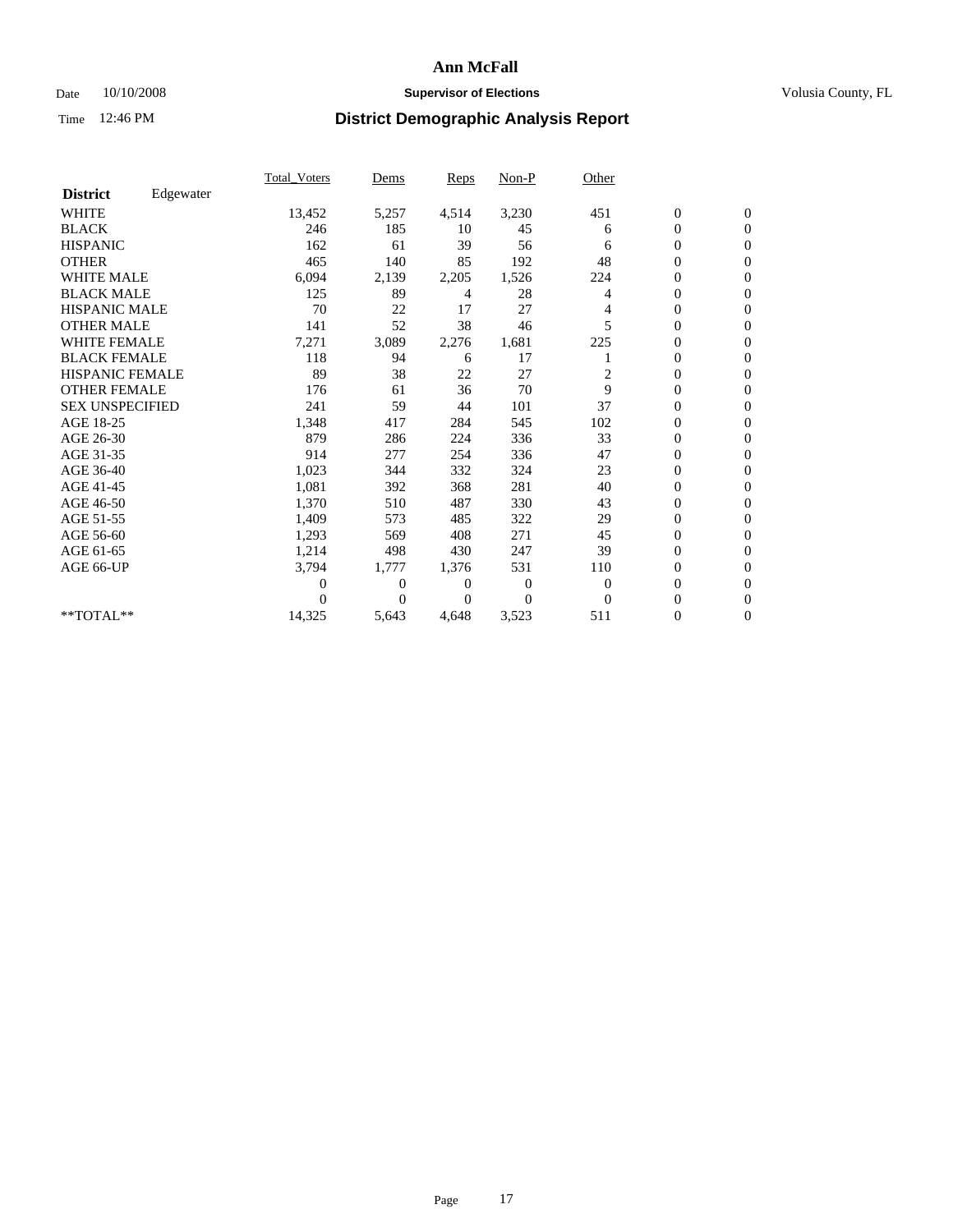### Date 10/10/2008 **Supervisor of Elections Supervisor of Elections** Volusia County, FL

|                        |            | <b>Total_Voters</b> | Dems         | Reps           | Non-P          | Other    |                  |                  |  |
|------------------------|------------|---------------------|--------------|----------------|----------------|----------|------------------|------------------|--|
| <b>District</b>        | Holly Hill |                     |              |                |                |          |                  |                  |  |
| <b>WHITE</b>           |            | 5,885               | 2,542        | 1,753          | 1,332          | 258      | $\boldsymbol{0}$ | $\boldsymbol{0}$ |  |
| <b>BLACK</b>           |            | 706                 | 578          | 29             | 87             | 12       | 0                | $\mathbf{0}$     |  |
| <b>HISPANIC</b>        |            | 136                 | 75           | 22             | 34             | 5        | $\overline{0}$   | $\mathbf{0}$     |  |
| <b>OTHER</b>           |            | 340                 | 121          | 55             | 131            | 33       | 0                | $\Omega$         |  |
| <b>WHITE MALE</b>      |            | 2,617               | 1,011        | 855            | 632            | 119      | 0                | $\mathbf{0}$     |  |
| <b>BLACK MALE</b>      |            | 268                 | 203          | 14             | 42             | 9        | $\overline{0}$   | $\mathbf{0}$     |  |
| <b>HISPANIC MALE</b>   |            | 60                  | 31           | 13             | 14             | 2        | 0                | $\mathbf{0}$     |  |
| <b>OTHER MALE</b>      |            | 93                  | 30           | 20             | 33             | 10       | 0                | $\mathbf{0}$     |  |
| <b>WHITE FEMALE</b>    |            | 3,234               | 1,514        | 893            | 694            | 133      | 0                | $\mathbf{0}$     |  |
| <b>BLACK FEMALE</b>    |            | 435                 | 373          | 15             | 44             | 3        | 0                | $\mathbf{0}$     |  |
| <b>HISPANIC FEMALE</b> |            | 76                  | 44           | 9              | 20             | 3        | 0                | $\mathbf{0}$     |  |
| <b>OTHER FEMALE</b>    |            | 136                 | 54           | 27             | 50             | 5        | $\overline{0}$   | $\Omega$         |  |
| <b>SEX UNSPECIFIED</b> |            | 148                 | 56           | 13             | 55             | 24       | 0                | $\mathbf{0}$     |  |
| AGE 18-25              |            | 793                 | 330          | 160            | 249            | 54       | $\overline{0}$   | $\mathbf{0}$     |  |
| AGE 26-30              |            | 503                 | 221          | 84             | 173            | 25       | $\overline{0}$   | $\mathbf{0}$     |  |
| AGE 31-35              |            | 443                 | 189          | 88             | 141            | 25       | $\boldsymbol{0}$ | $\mathbf{0}$     |  |
| AGE 36-40              |            | 473                 | 187          | 133            | 130            | 23       | 0                | $\mathbf{0}$     |  |
| AGE 41-45              |            | 617                 | 254          | 163            | 171            | 29       | $\overline{0}$   | $\mathbf{0}$     |  |
| AGE 46-50              |            | 707                 | 317          | 194            | 158            | 38       | $\boldsymbol{0}$ | $\mathbf{0}$     |  |
| AGE 51-55              |            | 639                 | 320          | 156            | 142            | 21       | $\boldsymbol{0}$ | $\mathbf{0}$     |  |
| AGE 56-60              |            | 623                 | 294          | 178            | 129            | 22       | $\overline{0}$   | $\Omega$         |  |
| AGE 61-65              |            | 483                 | 242          | 129            | 89             | 23       | $\overline{0}$   | $\mathbf{0}$     |  |
| AGE 66-UP              |            | 1,786               | 962          | 574            | 202            | 48       | 0                | $\mathbf{0}$     |  |
|                        |            | 0                   | $\mathbf{0}$ | $\overline{0}$ | $\overline{0}$ | $\theta$ | $\overline{0}$   | $\mathbf{0}$     |  |
|                        |            | 0                   | $\theta$     | 0              | $\Omega$       | $\Omega$ | $\overline{0}$   | $\mathbf{0}$     |  |
| **TOTAL**              |            | 7,067               | 3,316        | 1,859          | 1,584          | 308      | 0                | $\overline{0}$   |  |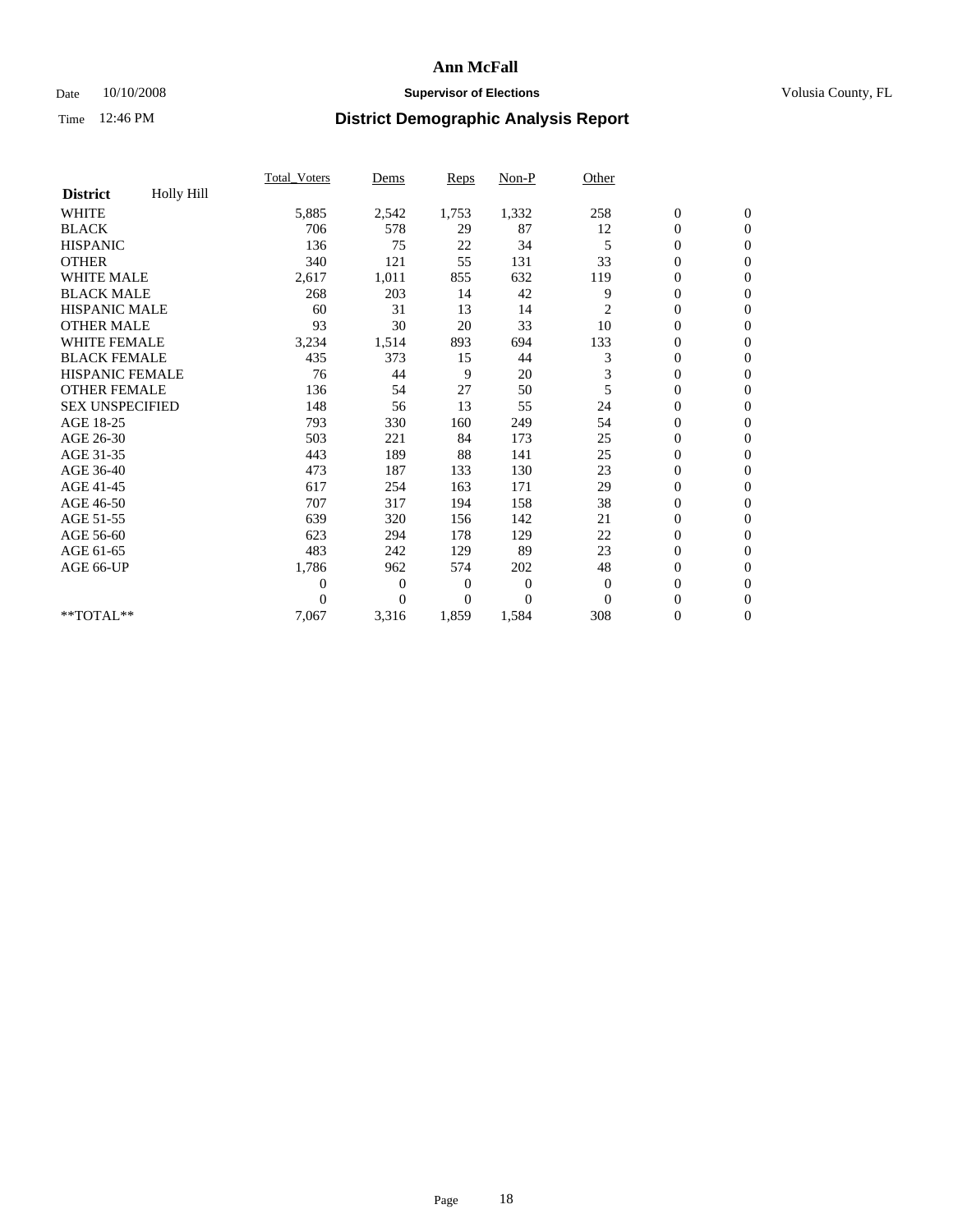### Date 10/10/2008 **Supervisor of Elections Supervisor of Elections** Volusia County, FL

|                        |            | Total Voters | Dems           | <b>Reps</b>  | $Non-P$        | Other          |                  |              |  |
|------------------------|------------|--------------|----------------|--------------|----------------|----------------|------------------|--------------|--|
| <b>District</b>        | Lake Helen |              |                |              |                |                |                  |              |  |
| <b>WHITE</b>           |            | 1,594        | 655            | 567          | 306            | 66             | $\boldsymbol{0}$ | $\mathbf{0}$ |  |
| <b>BLACK</b>           |            | 191          | 165            | 8            | 15             | 3              | $\overline{0}$   | $\Omega$     |  |
| <b>HISPANIC</b>        |            | 37           | 16             | 8            | 8              | 5              | 0                | $\Omega$     |  |
| <b>OTHER</b>           |            | 68           | 20             | 19           | 22             | 7              | 0                | $\Omega$     |  |
| <b>WHITE MALE</b>      |            | 711          | 260            | 277          | 141            | 33             | 0                | 0            |  |
| <b>BLACK MALE</b>      |            | 85           | 71             | 3            | 9              | 2              | $\overline{0}$   | $\Omega$     |  |
| HISPANIC MALE          |            | 14           | 6              | 5            |                | 2              | 0                | $\Omega$     |  |
| <b>OTHER MALE</b>      |            | 21           | 7              | 5            | 5              | 4              | 0                | 0            |  |
| <b>WHITE FEMALE</b>    |            | 872          | 391            | 286          | 162            | 33             | 0                | $\Omega$     |  |
| <b>BLACK FEMALE</b>    |            | 106          | 94             | 5            | 6              |                | $\overline{0}$   | $\Omega$     |  |
| <b>HISPANIC FEMALE</b> |            | 23           | 10             | 3            | 7              | 3              | 0                | 0            |  |
| <b>OTHER FEMALE</b>    |            | 25           | 11             | 5            | 8              |                | 0                | 0            |  |
| <b>SEX UNSPECIFIED</b> |            | 33           | 6              | 13           | 12             | $\overline{2}$ | 0                | $\Omega$     |  |
| AGE 18-25              |            | 181          | 68             | 43           | 59             | 11             | 0                | $\Omega$     |  |
| AGE 26-30              |            | 104          | 48             | 18           | 31             |                | 0                | $\Omega$     |  |
| AGE 31-35              |            | 89           | 30             | 31           | 20             | 8              | 0                | $\Omega$     |  |
| AGE 36-40              |            | 135          | 55             | 31           | 39             | 10             | 0                | 0            |  |
| AGE 41-45              |            | 147          | 50             | 61           | 28             | 8              | 0                | $\Omega$     |  |
| AGE 46-50              |            | 213          | 88             | 81           | 37             |                | 0                | $\Omega$     |  |
| AGE 51-55              |            | 208          | 93             | 69           | 38             | 8              | 0                | 0            |  |
| AGE 56-60              |            | 183          | 92             | 58           | 27             | 6              | 0                | $\Omega$     |  |
| AGE 61-65              |            | 178          | 102            | 46           | 27             | 3              | $\overline{0}$   | $\Omega$     |  |
| AGE 66-UP              |            | 452          | 230            | 164          | 45             | 13             | 0                | 0            |  |
|                        |            | $\Omega$     | $\overline{0}$ | $\mathbf{0}$ | $\mathbf{0}$   | $\Omega$       | 0                | $\Omega$     |  |
|                        |            | $\theta$     | $\overline{0}$ | $\Omega$     | $\overline{0}$ | $\Omega$       | 0                | 0            |  |
| **TOTAL**              |            | 1,890        | 856            | 602          | 351            | 81             | 0                | 0            |  |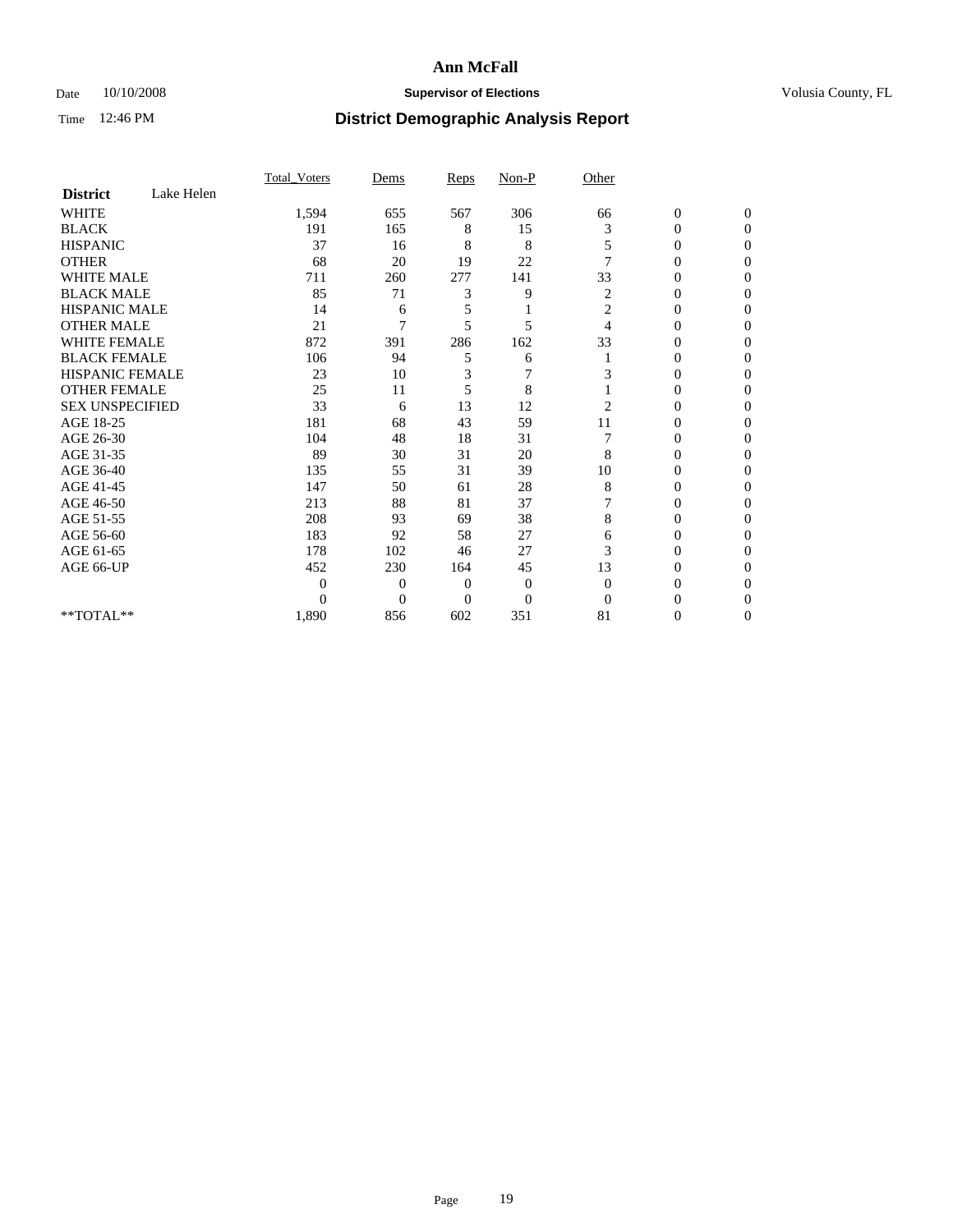### Date 10/10/2008 **Supervisor of Elections Supervisor of Elections** Volusia County, FL

|                        | Total Voters     | Dems     | <b>Reps</b> | Non-P        | Other        |                  |                  |  |
|------------------------|------------------|----------|-------------|--------------|--------------|------------------|------------------|--|
| <b>District</b>        | New Smyrna Beach |          |             |              |              |                  |                  |  |
| <b>WHITE</b>           | 15,075           | 5,376    | 6,134       | 3,071        | 494          | $\boldsymbol{0}$ | $\boldsymbol{0}$ |  |
| <b>BLACK</b>           | 757              | 627      | 27          | 88           | 15           | $\boldsymbol{0}$ | $\mathbf{0}$     |  |
| <b>HISPANIC</b>        | 166              | 58       | 39          | 61           | 8            | $\overline{0}$   | $\mathbf{0}$     |  |
| <b>OTHER</b>           | 565              | 136      | 127         | 222          | 80           | $\boldsymbol{0}$ | $\Omega$         |  |
| <b>WHITE MALE</b>      | 6,873            | 2,152    | 2,906       | 1,554        | 261          | $\overline{0}$   | $\mathbf{0}$     |  |
| <b>BLACK MALE</b>      | 314              | 241      | 10          | 52           | 11           | $\boldsymbol{0}$ | $\mathbf{0}$     |  |
| <b>HISPANIC MALE</b>   | 73               | 18       | 16          | 36           | 3            | $\overline{0}$   | $\mathbf{0}$     |  |
| <b>OTHER MALE</b>      | 170              | 41       | 52          | 69           | 8            | 0                | $\mathbf{0}$     |  |
| WHITE FEMALE           | 8,092            | 3,182    | 3,189       | 1,490        | 231          | $\overline{0}$   | $\mathbf{0}$     |  |
| <b>BLACK FEMALE</b>    | 436              | 380      | 16          | 36           | 4            | $\boldsymbol{0}$ | $\mathbf{0}$     |  |
| <b>HISPANIC FEMALE</b> | 93               | 40       | 23          | 25           | 5            | $\boldsymbol{0}$ | $\mathbf{0}$     |  |
| <b>OTHER FEMALE</b>    | 209              | 70       | 55          | 73           | 11           | $\overline{0}$   | $\mathbf{0}$     |  |
| <b>SEX UNSPECIFIED</b> | 303              | 73       | 60          | 107          | 63           | $\boldsymbol{0}$ | $\mathbf{0}$     |  |
| AGE 18-25              | 1,221            | 439      | 249         | 447          | 86           | $\overline{0}$   | $\mathbf{0}$     |  |
| AGE 26-30              | 808              | 269      | 216         | 282          | 41           | $\overline{0}$   | $\mathbf{0}$     |  |
| AGE 31-35              | 769              | 266      | 235         | 230          | 38           | $\boldsymbol{0}$ | $\mathbf{0}$     |  |
| AGE 36-40              | 817              | 271      | 260         | 243          | 43           | 0                | $\mathbf{0}$     |  |
| AGE 41-45              | 967              | 340      | 369         | 219          | 39           | $\overline{0}$   | $\mathbf{0}$     |  |
| AGE 46-50              | 1,345            | 481      | 514         | 301          | 49           | $\boldsymbol{0}$ | $\mathbf{0}$     |  |
| AGE 51-55              | 1,496            | 631      | 523         | 287          | 55           | $\boldsymbol{0}$ | $\mathbf{0}$     |  |
| AGE 56-60              | 1,587            | 608      | 608         | 331          | 40           | $\overline{0}$   | $\Omega$         |  |
| AGE 61-65              | 1,683            | 625      | 685         | 332          | 41           | $\overline{0}$   | $\mathbf{0}$     |  |
| AGE 66-UP              | 5,870            | 2,267    | 2,668       | 770          | 165          | $\boldsymbol{0}$ | $\mathbf{0}$     |  |
|                        | 0                | 0        | 0           | $\mathbf{0}$ | $\mathbf{0}$ | $\overline{0}$   | $\mathbf{0}$     |  |
|                        | $\theta$         | $\theta$ | 0           | $\Omega$     | $\Omega$     | $\boldsymbol{0}$ | $\mathbf{0}$     |  |
| **TOTAL**              | 16,563           | 6,197    | 6,327       | 3,442        | 597          | 0                | $\mathbf{0}$     |  |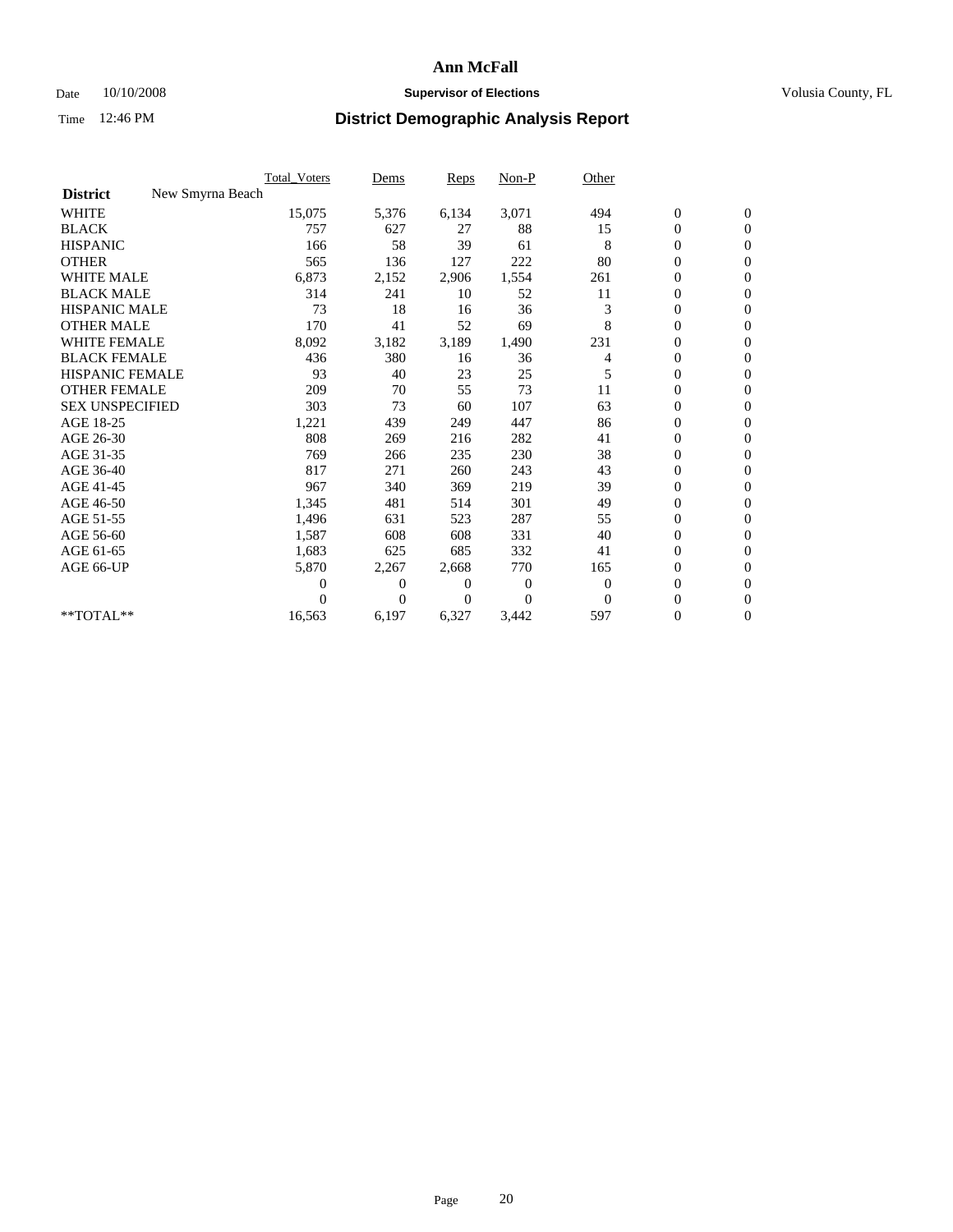### Date 10/10/2008 **Supervisor of Elections Supervisor of Elections** Volusia County, FL

|                        |          | Total Voters   | Dems           | Reps         | $Non-P$        | Other          |                  |              |  |
|------------------------|----------|----------------|----------------|--------------|----------------|----------------|------------------|--------------|--|
| <b>District</b>        | Oak Hill |                |                |              |                |                |                  |              |  |
| <b>WHITE</b>           |          | 1,104          | 438            | 396          | 240            | 30             | $\boldsymbol{0}$ | $\mathbf{0}$ |  |
| <b>BLACK</b>           |          | 173            | 150            | 6            | 16             |                | $\overline{0}$   | $\Omega$     |  |
| <b>HISPANIC</b>        |          | 5              | 3              |              |                | $\Omega$       | 0                | $\Omega$     |  |
| <b>OTHER</b>           |          | 38             | 10             | 7            | 15             | 6              | 0                | 0            |  |
| <b>WHITE MALE</b>      |          | 529            | 189            | 205          | 117            | 18             | 0                | 0            |  |
| <b>BLACK MALE</b>      |          | 79             | 66             | 4            | 8              |                | 0                | $\Omega$     |  |
| HISPANIC MALE          |          | 3              |                |              |                | 0              | 0                | 0            |  |
| <b>OTHER MALE</b>      |          | 18             | 4              | 4            | 9              |                | 0                | 0            |  |
| <b>WHITE FEMALE</b>    |          | 566            | 248            | 185          | 121            | 12             | 0                | $\Omega$     |  |
| <b>BLACK FEMALE</b>    |          | 93             | 84             |              | 8              | $\mathbf{0}$   | $\overline{0}$   | 0            |  |
| <b>HISPANIC FEMALE</b> |          | $\overline{c}$ | 2              | 0            | $\overline{0}$ | 0              | 0                | 0            |  |
| <b>OTHER FEMALE</b>    |          | 13             | 5              | 2            | 5              |                | 0                | 0            |  |
| <b>SEX UNSPECIFIED</b> |          | 17             | $\overline{2}$ | 8            | 3              | 4              | 0                | 0            |  |
| AGE 18-25              |          | 98             | 44             | 20           | 28             | 6              | 0                | $\Omega$     |  |
| AGE 26-30              |          | 74             | 34             | 22           | 17             |                | 0                | 0            |  |
| AGE 31-35              |          | 60             | 19             | 19           | 18             | 4              | 0                | 0            |  |
| AGE 36-40              |          | 75             | 38             | 18           | 17             | $\overline{c}$ | 0                | 0            |  |
| AGE 41-45              |          | 103            | 43             | 39           | 18             | 3              | 0                | $\Omega$     |  |
| AGE 46-50              |          | 122            | 61             | 36           | 23             | 2              | 0                | $\Omega$     |  |
| AGE 51-55              |          | 145            | 70             | 38           | 31             | 6              | 0                | 0            |  |
| AGE 56-60              |          | 122            | 61             | 30           | 28             | 3              | 0                | 0            |  |
| AGE 61-65              |          | 154            | 70             | 46           | 33             | 5              | 0                | 0            |  |
| AGE 66-UP              |          | 367            | 161            | 142          | 59             | 5              | 0                | 0            |  |
|                        |          | 0              | $\overline{0}$ | $\mathbf{0}$ | $\mathbf{0}$   | $\Omega$       | 0                | 0            |  |
|                        |          | $\theta$       | $\overline{0}$ | $\Omega$     | $\overline{0}$ | $\Omega$       |                  | 0            |  |
| **TOTAL**              |          | 1,320          | 601            | 410          | 272            | 37             | 0                | 0            |  |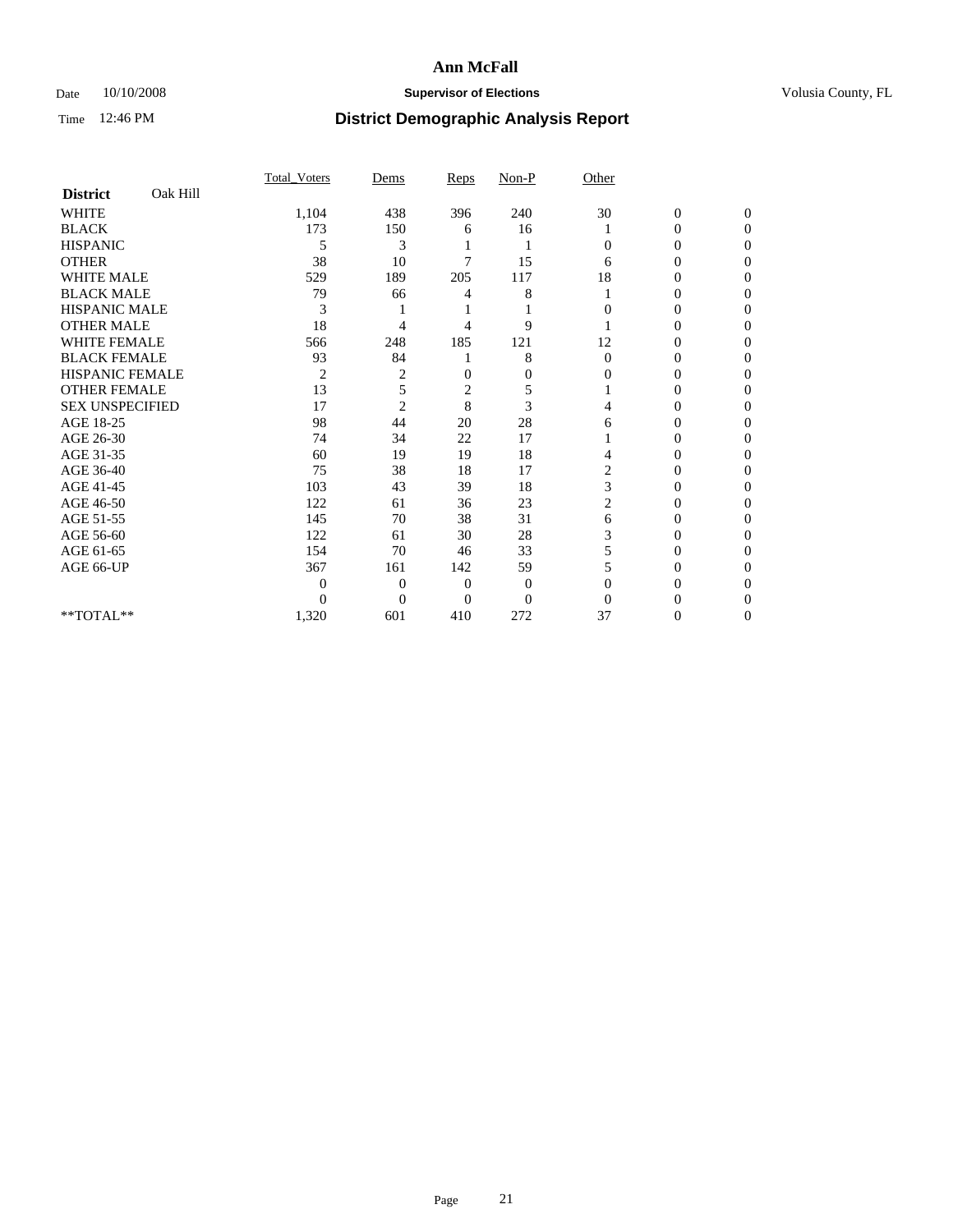### Date  $10/10/2008$  **Supervisor of Elections** Volusia County, FL

|                        |             | <b>Total_Voters</b> | Dems     | <b>Reps</b>  | $Non-P$        | Other    |                  |                |  |
|------------------------|-------------|---------------------|----------|--------------|----------------|----------|------------------|----------------|--|
| <b>District</b>        | Orange City |                     |          |              |                |          |                  |                |  |
| <b>WHITE</b>           |             | 4,890               | 1,773    | 2,021        | 882            | 214      | $\boldsymbol{0}$ | $\mathbf{0}$   |  |
| <b>BLACK</b>           |             | 273                 | 215      | 12           | 38             | 8        | $\boldsymbol{0}$ | $\mathbf{0}$   |  |
| <b>HISPANIC</b>        |             | 519                 | 276      | 77           | 150            | 16       | $\mathbf{0}$     | $\mathbf{0}$   |  |
| <b>OTHER</b>           |             | 273                 | 100      | 62           | 90             | 21       | $\overline{0}$   | $\mathbf{0}$   |  |
| <b>WHITE MALE</b>      |             | 2,110               | 677      | 904          | 411            | 118      | $\boldsymbol{0}$ | $\mathbf{0}$   |  |
| <b>BLACK MALE</b>      |             | 104                 | 73       | 6            | 20             | 5        | $\boldsymbol{0}$ | $\mathbf{0}$   |  |
| <b>HISPANIC MALE</b>   |             | 216                 | 117      | 37           | 57             | 5        | $\boldsymbol{0}$ | $\mathbf{0}$   |  |
| <b>OTHER MALE</b>      |             | 90                  | 32       | 25           | 28             | 5        | 0                | $\mathbf{0}$   |  |
| <b>WHITE FEMALE</b>    |             | 2,755               | 1,088    | 1,108        | 464            | 95       | $\mathbf{0}$     | $\mathbf{0}$   |  |
| <b>BLACK FEMALE</b>    |             | 167                 | 140      | 6            | 18             | 3        | $\boldsymbol{0}$ | $\mathbf{0}$   |  |
| HISPANIC FEMALE        |             | 303                 | 159      | 40           | 93             | 11       | $\boldsymbol{0}$ | $\mathbf{0}$   |  |
| <b>OTHER FEMALE</b>    |             | 102                 | 46       | 24           | 26             | 6        | $\overline{0}$   | $\Omega$       |  |
| <b>SEX UNSPECIFIED</b> |             | 108                 | 32       | 22           | 43             | 11       | $\overline{0}$   | $\mathbf{0}$   |  |
| AGE 18-25              |             | 490                 | 185      | 119          | 151            | 35       | $\overline{0}$   | $\mathbf{0}$   |  |
| AGE 26-30              |             | 402                 | 129      | 121          | 122            | 30       | $\overline{0}$   | $\mathbf{0}$   |  |
| AGE 31-35              |             | 320                 | 114      | 101          | 95             | 10       | $\boldsymbol{0}$ | $\mathbf{0}$   |  |
| AGE 36-40              |             | 372                 | 155      | 95           | 108            | 14       | $\boldsymbol{0}$ | $\mathbf{0}$   |  |
| AGE 41-45              |             | 378                 | 146      | 130          | 87             | 15       | $\overline{0}$   | $\mathbf{0}$   |  |
| AGE 46-50              |             | 424                 | 156      | 156          | 90             | 22       | $\mathbf{0}$     | $\mathbf{0}$   |  |
| AGE 51-55              |             | 450                 | 194      | 156          | 85             | 15       | $\boldsymbol{0}$ | $\mathbf{0}$   |  |
| AGE 56-60              |             | 435                 | 174      | 152          | 86             | 23       | $\boldsymbol{0}$ | $\Omega$       |  |
| AGE 61-65              |             | 450                 | 208      | 153          | 68             | 21       | $\boldsymbol{0}$ | $\overline{0}$ |  |
| AGE 66-UP              |             | 2,234               | 903      | 989          | 268            | 74       | $\boldsymbol{0}$ | $\mathbf{0}$   |  |
|                        |             | $\boldsymbol{0}$    | 0        | $\mathbf{0}$ | 0              | $\theta$ | $\boldsymbol{0}$ | $\Omega$       |  |
|                        |             | $\Omega$            | $\theta$ | 0            | $\overline{0}$ | $\Omega$ | $\overline{0}$   | $\overline{0}$ |  |
| **TOTAL**              |             | 5,955               | 2,364    | 2,172        | 1,160          | 259      | $\boldsymbol{0}$ | $\mathbf{0}$   |  |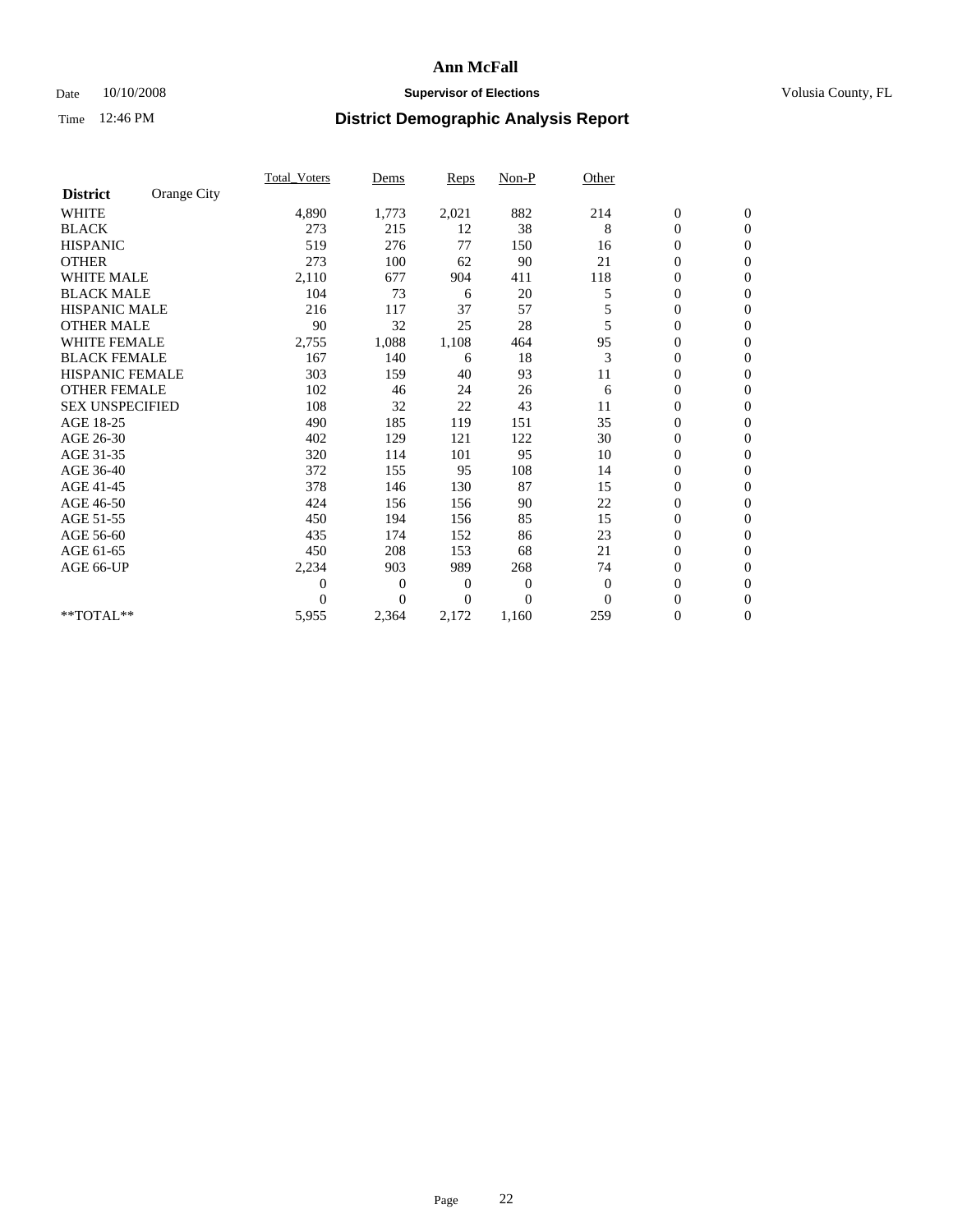### Date  $10/10/2008$  **Supervisor of Elections** Volusia County, FL

|                        |              | <b>Total Voters</b> | Dems     | Reps   | Non-P    | Other          |                  |                  |  |
|------------------------|--------------|---------------------|----------|--------|----------|----------------|------------------|------------------|--|
| <b>District</b>        | Ormond Beach |                     |          |        |          |                |                  |                  |  |
| <b>WHITE</b>           |              | 25,616              | 9,275    | 10,929 | 4,569    | 843            | $\boldsymbol{0}$ | $\boldsymbol{0}$ |  |
| <b>BLACK</b>           |              | 738                 | 551      | 57     | 105      | 25             | 0                | $\mathbf{0}$     |  |
| <b>HISPANIC</b>        |              | 426                 | 174      | 122    | 121      | 9              | $\overline{0}$   | $\mathbf{0}$     |  |
| <b>OTHER</b>           |              | 1,405               | 454      | 378    | 464      | 109            | 0                | $\mathbf{0}$     |  |
| <b>WHITE MALE</b>      |              | 11,558              | 3,755    | 5,156  | 2,219    | 428            | 0                | $\mathbf{0}$     |  |
| <b>BLACK MALE</b>      |              | 337                 | 232      | 30     | 60       | 15             | $\boldsymbol{0}$ | $\mathbf{0}$     |  |
| <b>HISPANIC MALE</b>   |              | 177                 | 55       | 62     | 53       | 7              | 0                | $\mathbf{0}$     |  |
| <b>OTHER MALE</b>      |              | 496                 | 143      | 147    | 186      | 20             | 0                | $\mathbf{0}$     |  |
| <b>WHITE FEMALE</b>    |              | 13,930              | 5,482    | 5,730  | 2,309    | 409            | 0                | $\mathbf{0}$     |  |
| <b>BLACK FEMALE</b>    |              | 398                 | 317      | 27     | 45       | 9              | 0                | $\mathbf{0}$     |  |
| <b>HISPANIC FEMALE</b> |              | 242                 | 116      | 56     | 68       | $\overline{c}$ | 0                | $\mathbf{0}$     |  |
| <b>OTHER FEMALE</b>    |              | 581                 | 229      | 172    | 157      | 23             | 0                | $\mathbf{0}$     |  |
| <b>SEX UNSPECIFIED</b> |              | 466                 | 125      | 106    | 162      | 73             | 0                | $\mathbf{0}$     |  |
| AGE 18-25              |              | 2,412               | 810      | 777    | 687      | 138            | 0                | $\mathbf{0}$     |  |
| AGE 26-30              |              | 1,277               | 409      | 424    | 388      | 56             | 0                | $\mathbf{0}$     |  |
| AGE 31-35              |              | 1,281               | 410      | 434    | 362      | 75             | 0                | $\mathbf{0}$     |  |
| AGE 36-40              |              | 1,741               | 519      | 766    | 387      | 69             | 0                | $\mathbf{0}$     |  |
| AGE 41-45              |              | 2,183               | 665      | 990    | 450      | 78             | 0                | $\mathbf{0}$     |  |
| AGE 46-50              |              | 2,504               | 890      | 1,084  | 466      | 64             | 0                | $\mathbf{0}$     |  |
| AGE 51-55              |              | 2,748               | 1,039    | 1,158  | 471      | 80             | 0                | $\mathbf{0}$     |  |
| AGE 56-60              |              | 2,671               | 1,073    | 1,038  | 489      | 71             | 0                | $\Omega$         |  |
| AGE 61-65              |              | 2,568               | 1,007    | 1,055  | 422      | 84             | 0                | $\mathbf{0}$     |  |
| AGE 66-UP              |              | 8,800               | 3,632    | 3,760  | 1,137    | 271            | 0                | $\mathbf{0}$     |  |
|                        |              | 0                   | 0        | 0      | $\theta$ | $\bf{0}$       | 0                | $\mathbf{0}$     |  |
|                        |              | 0                   | $\Omega$ | 0      | $\Omega$ | $\Omega$       | $\overline{0}$   | $\mathbf{0}$     |  |
| $*$ TOTAL $**$         |              | 28,185              | 10,454   | 11,486 | 5,259    | 986            | 0                | $\overline{0}$   |  |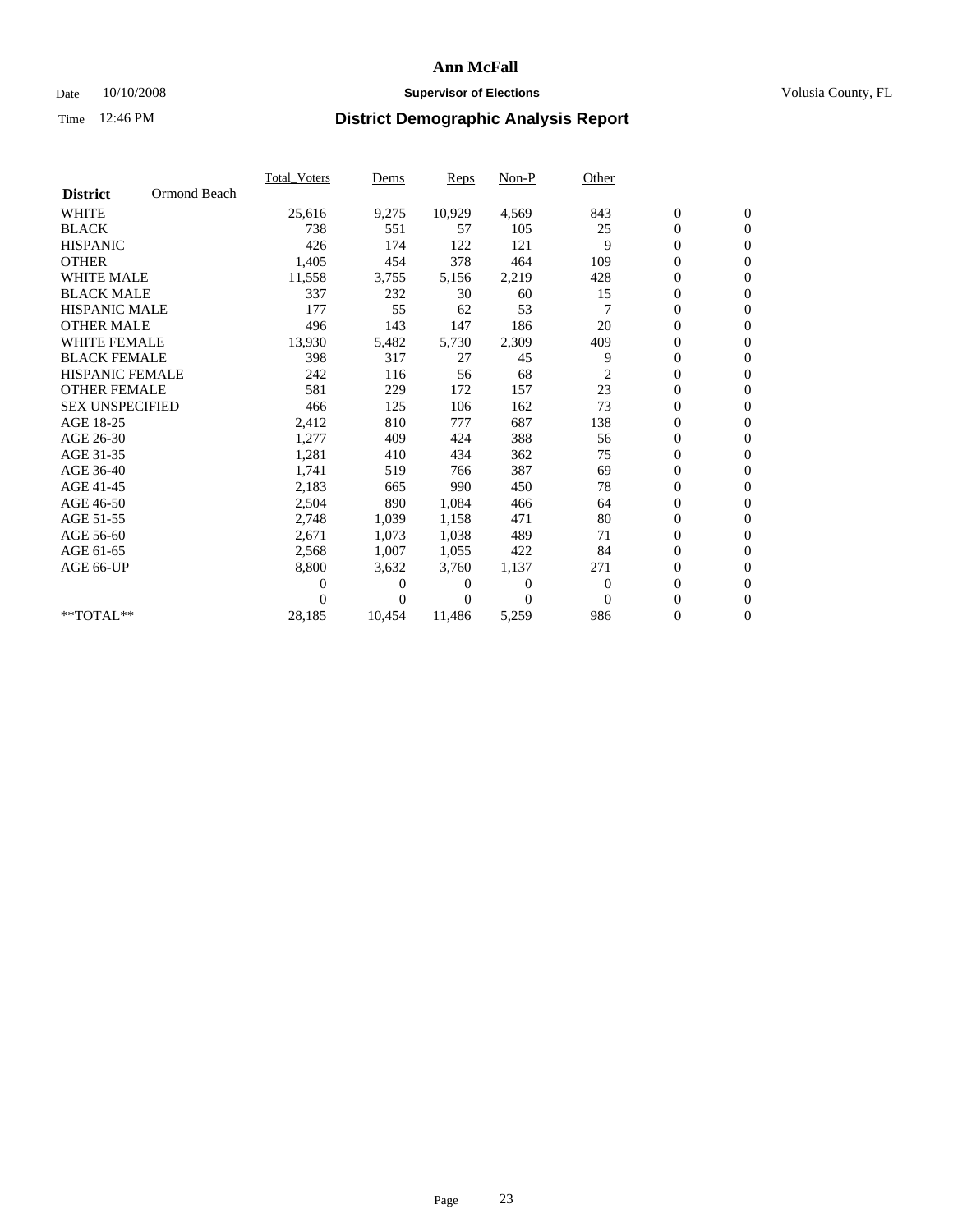### Date  $10/10/2008$  **Supervisor of Elections** Volusia County, FL

|                        |         | <b>Total Voters</b> | Dems           | Reps           | Non-P          | Other        |                  |                  |
|------------------------|---------|---------------------|----------------|----------------|----------------|--------------|------------------|------------------|
| <b>District</b>        | Pierson |                     |                |                |                |              |                  |                  |
| <b>WHITE</b>           |         | 534                 | 215            | 213            | 88             | 18           | $\boldsymbol{0}$ | $\boldsymbol{0}$ |
| <b>BLACK</b>           |         | 61                  | 51             | 4              | 5              |              | 0                | $\Omega$         |
| <b>HISPANIC</b>        |         | 77                  | 29             | 6              | 39             | 3            | $\Omega$         | $\Omega$         |
| <b>OTHER</b>           |         | 28                  | 6              | $\overline{2}$ | 19             |              | 0                | $\Omega$         |
| <b>WHITE MALE</b>      |         | 261                 | 98             | 110            | 40             | 13           | 0                | $\Omega$         |
| <b>BLACK MALE</b>      |         | 24                  | 21             | 2              | 1              | $\mathbf{0}$ | $\overline{0}$   | $\Omega$         |
| HISPANIC MALE          |         | 41                  | 19             | 3              | 17             | 2            | 0                | 0                |
| <b>OTHER MALE</b>      |         | 11                  | $\overline{2}$ | $\overline{2}$ | 7              | $\Omega$     | 0                | 0                |
| <b>WHITE FEMALE</b>    |         | 271                 | 117            | 102            | 47             | 5            | 0                | 0                |
| <b>BLACK FEMALE</b>    |         | 37                  | 30             | 2              | 4              |              | 0                | 0                |
| <b>HISPANIC FEMALE</b> |         | 34                  | 10             | 3              | 20             |              | 0                | $\Omega$         |
| <b>OTHER FEMALE</b>    |         | 5                   | 3              | 0              | $\overline{2}$ | 0            | 0                | $\Omega$         |
| <b>SEX UNSPECIFIED</b> |         | 16                  |                |                | 13             |              | 0                | $\Omega$         |
| AGE 18-25              |         | 106                 | 28             | 26             | 46             | 6            | $\theta$         | $\Omega$         |
| AGE 26-30              |         | 56                  | 18             | 16             | 20             | 2            | 0                | 0                |
| AGE 31-35              |         | 47                  | 15             | 16             | 15             |              | 0                | 0                |
| AGE 36-40              |         | 46                  | 16             | 15             | 13             | 2            | $\overline{0}$   | 0                |
| AGE 41-45              |         | 54                  | 23             | 17             | 12             | 2            | 0                | 0                |
| AGE 46-50              |         | 62                  | 30             | 19             | 11             | 2            | $\overline{0}$   | $\Omega$         |
| AGE 51-55              |         | 87                  | 41             | 32             | 12             | 2            | 0                | $\Omega$         |
| AGE 56-60              |         | 52                  | 27             | 21             | 4              | $\theta$     | 0                | 0                |
| AGE 61-65              |         | 46                  | 27             | 13             | 5              |              | 0                | $\Omega$         |
| AGE 66-UP              |         | 144                 | 76             | 50             | 13             |              | $\overline{0}$   | $\Omega$         |
|                        |         | $\theta$            | $\overline{0}$ | $\mathbf{0}$   | $\mathbf{0}$   | $\Omega$     | 0                | 0                |
|                        |         | $\overline{0}$      | $\overline{0}$ | $\Omega$       | $\overline{0}$ | 0            | 0                | $\Omega$         |
| **TOTAL**              |         | 700                 | 301            | 225            | 151            | 23           | 0                | $\overline{0}$   |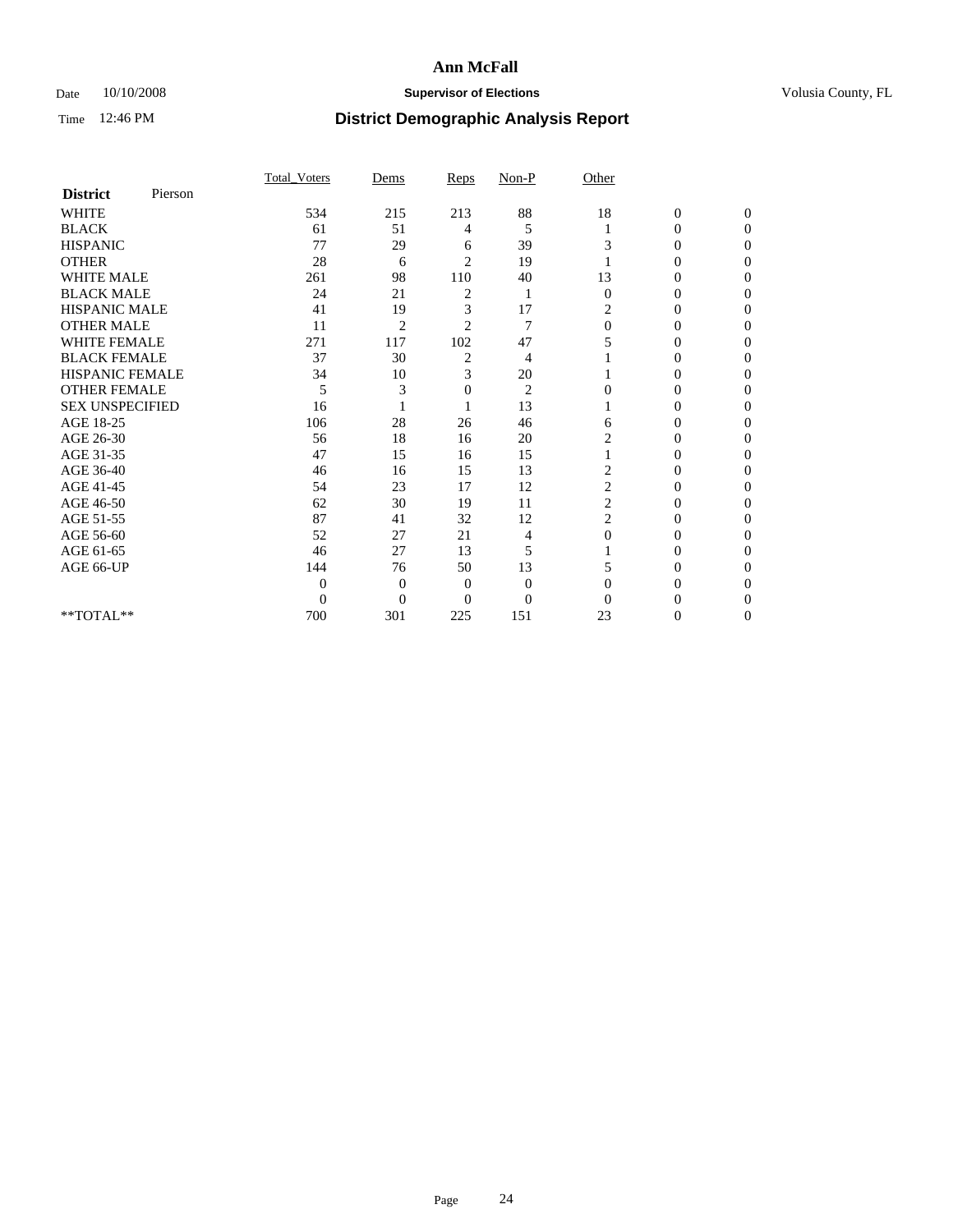### Date 10/10/2008 **Supervisor of Elections Supervisor of Elections** Volusia County, FL

|                        |             | Total Voters | Dems           | <b>Reps</b>  | $Non-P$        | Other          |                  |              |  |
|------------------------|-------------|--------------|----------------|--------------|----------------|----------------|------------------|--------------|--|
| <b>District</b>        | Ponce Inlet |              |                |              |                |                |                  |              |  |
| <b>WHITE</b>           |             | 2,506        | 693            | 1,244        | 488            | 81             | $\boldsymbol{0}$ | $\mathbf{0}$ |  |
| <b>BLACK</b>           |             |              | 5              | 0            | 2              | $\Omega$       | $\mathbf{0}$     | $\Omega$     |  |
| <b>HISPANIC</b>        |             | 22           | 4              | 9            | 8              |                | 0                | $\Omega$     |  |
| <b>OTHER</b>           |             | 111          | 27             | 37           | 38             | 9              | 0                | $\Omega$     |  |
| <b>WHITE MALE</b>      |             | 1,190        | 291            | 613          | 244            | 42             | 0                | 0            |  |
| <b>BLACK MALE</b>      |             | 4            | 3              | 0            |                | $\Omega$       | 0                | $\Omega$     |  |
| HISPANIC MALE          |             | 9            | $\overline{2}$ | 3            | 3              |                | 0                | $\Omega$     |  |
| <b>OTHER MALE</b>      |             | 44           | 10             | 16           | 15             | 3              | 0                | 0            |  |
| <b>WHITE FEMALE</b>    |             | 1,297        | 398            | 623          | 238            | 38             | 0                | $\Omega$     |  |
| <b>BLACK FEMALE</b>    |             | 3            | $\overline{c}$ | $\mathbf{0}$ |                | $\mathbf{0}$   | $\overline{0}$   | 0            |  |
| <b>HISPANIC FEMALE</b> |             | 13           | $\overline{2}$ | 6            | 5              | 0              | 0                | 0            |  |
| <b>OTHER FEMALE</b>    |             | 36           | 11             | 12           | 11             | 2              | 0                | 0            |  |
| <b>SEX UNSPECIFIED</b> |             | 50           | 10             | 17           | 18             | 5              | 0                | 0            |  |
| AGE 18-25              |             | 136          | 42             | 49           | 35             | 10             | 0                | $\Omega$     |  |
| AGE 26-30              |             | 73           | 19             | 19           | 33             | 2              | 0                | 0            |  |
| AGE 31-35              |             | 66           | 16             | 23           | 22             | 5              | 0                | 0            |  |
| AGE 36-40              |             | 76           | 15             | 38           | 19             | 4              | $\theta$         | 0            |  |
| AGE 41-45              |             | 128          | 39             | 63           | 22             | 4              | 0                | $\Omega$     |  |
| AGE 46-50              |             | 198          | 42             | 111          | 43             | $\overline{c}$ | 0                | $\Omega$     |  |
| AGE 51-55              |             | 262          | 83             | 116          | 55             | 8              | 0                | 0            |  |
| AGE 56-60              |             | 338          | 91             | 148          | 81             | 18             | 0                | 0            |  |
| AGE 61-65              |             | 412          | 116            | 211          | 69             | 16             | 0                | 0            |  |
| AGE 66-UP              |             | 957          | 266            | 512          | 157            | 22             | 0                | 0            |  |
|                        |             | 0            | $\overline{0}$ | $\Omega$     | $\overline{0}$ | $\Omega$       | 0                | 0            |  |
|                        |             | 0            | $\overline{0}$ | $\Omega$     | $\overline{0}$ | $\Omega$       |                  | 0            |  |
| **TOTAL**              |             | 2,646        | 729            | 1,290        | 536            | 91             | 0                | 0            |  |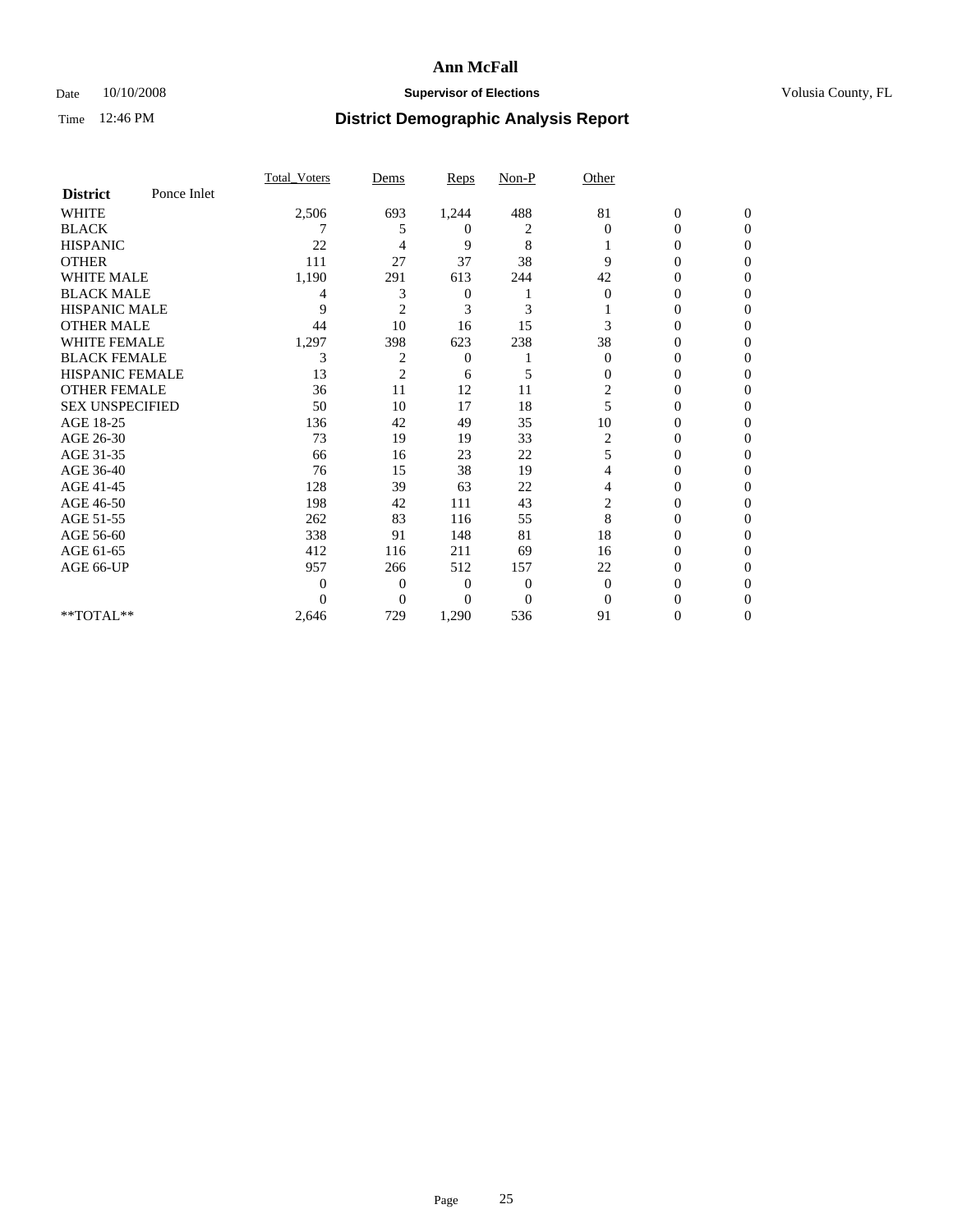### Date 10/10/2008 **Supervisor of Elections Supervisor of Elections** Volusia County, FL

|                        |             | <b>Total_Voters</b> | Dems     | Reps   | Non-P    | Other    |                  |                  |  |
|------------------------|-------------|---------------------|----------|--------|----------|----------|------------------|------------------|--|
| <b>District</b>        | Port Orange |                     |          |        |          |          |                  |                  |  |
| <b>WHITE</b>           |             | 33,948              | 12,466   | 13,023 | 7,201    | 1,258    | $\boldsymbol{0}$ | $\mathbf{0}$     |  |
| <b>BLACK</b>           |             | 820                 | 658      | 49     | 95       | 18       | $\boldsymbol{0}$ | $\mathbf{0}$     |  |
| <b>HISPANIC</b>        |             | 762                 | 321      | 164    | 251      | 26       | $\mathbf{0}$     | $\mathbf{0}$     |  |
| <b>OTHER</b>           |             | 1,727               | 547      | 401    | 635      | 144      | 0                | $\mathbf{0}$     |  |
| <b>WHITE MALE</b>      |             | 15,502              | 5,052    | 6,342  | 3,449    | 659      | 0                | $\mathbf{0}$     |  |
| <b>BLACK MALE</b>      |             | 390                 | 293      | 31     | 57       | 9        | $\boldsymbol{0}$ | $\mathbf{0}$     |  |
| <b>HISPANIC MALE</b>   |             | 321                 | 129      | 74     | 108      | 10       | 0                | $\mathbf{0}$     |  |
| <b>OTHER MALE</b>      |             | 593                 | 178      | 147    | 236      | 32       | 0                | $\mathbf{0}$     |  |
| <b>WHITE FEMALE</b>    |             | 18,210              | 7,342    | 6,589  | 3,694    | 585      | 0                | $\mathbf{0}$     |  |
| <b>BLACK FEMALE</b>    |             | 426                 | 362      | 17     | 38       | 9        | $\boldsymbol{0}$ | $\mathbf{0}$     |  |
| <b>HISPANIC FEMALE</b> |             | 435                 | 191      | 88     | 140      | 16       | 0                | $\boldsymbol{0}$ |  |
| <b>OTHER FEMALE</b>    |             | 690                 | 262      | 164    | 227      | 37       | $\overline{0}$   | $\Omega$         |  |
| <b>SEX UNSPECIFIED</b> |             | 690                 | 183      | 185    | 233      | 89       | $\overline{0}$   | $\mathbf{0}$     |  |
| AGE 18-25              |             | 3,727               | 1,299    | 1,026  | 1,149    | 253      | 0                | $\mathbf{0}$     |  |
| AGE 26-30              |             | 2,260               | 743      | 659    | 760      | 98       | $\overline{0}$   | $\mathbf{0}$     |  |
| AGE 31-35              |             | 2,083               | 698      | 674    | 607      | 104      | 0                | $\mathbf{0}$     |  |
| AGE 36-40              |             | 2,530               | 813      | 976    | 661      | 80       | 0                | $\mathbf{0}$     |  |
| AGE 41-45              |             | 2,936               | 928      | 1,148  | 747      | 113      | $\overline{0}$   | $\mathbf{0}$     |  |
| AGE 46-50              |             | 3,359               | 1,166    | 1,365  | 714      | 114      | $\overline{0}$   | $\mathbf{0}$     |  |
| AGE 51-55              |             | 3,453               | 1,352    | 1,381  | 625      | 95       | $\boldsymbol{0}$ | $\mathbf{0}$     |  |
| AGE 56-60              |             | 3,381               | 1,425    | 1,178  | 663      | 115      | 0                | $\mathbf{0}$     |  |
| AGE 61-65              |             | 3,337               | 1,295    | 1,258  | 641      | 143      | $\boldsymbol{0}$ | $\mathbf{0}$     |  |
| AGE 66-UP              |             | 10,191              | 4,273    | 3,972  | 1,615    | 331      | 0                | $\mathbf{0}$     |  |
|                        |             | 0                   | 0        | 0      | $\theta$ | $\Omega$ | $\overline{0}$   | $\mathbf{0}$     |  |
|                        |             | 0                   | $\Omega$ | 0      | $\theta$ | $\Omega$ | 0                | $\overline{0}$   |  |
| **TOTAL**              |             | 37,257              | 13,992   | 13,637 | 8,182    | 1,446    | 0                | $\overline{0}$   |  |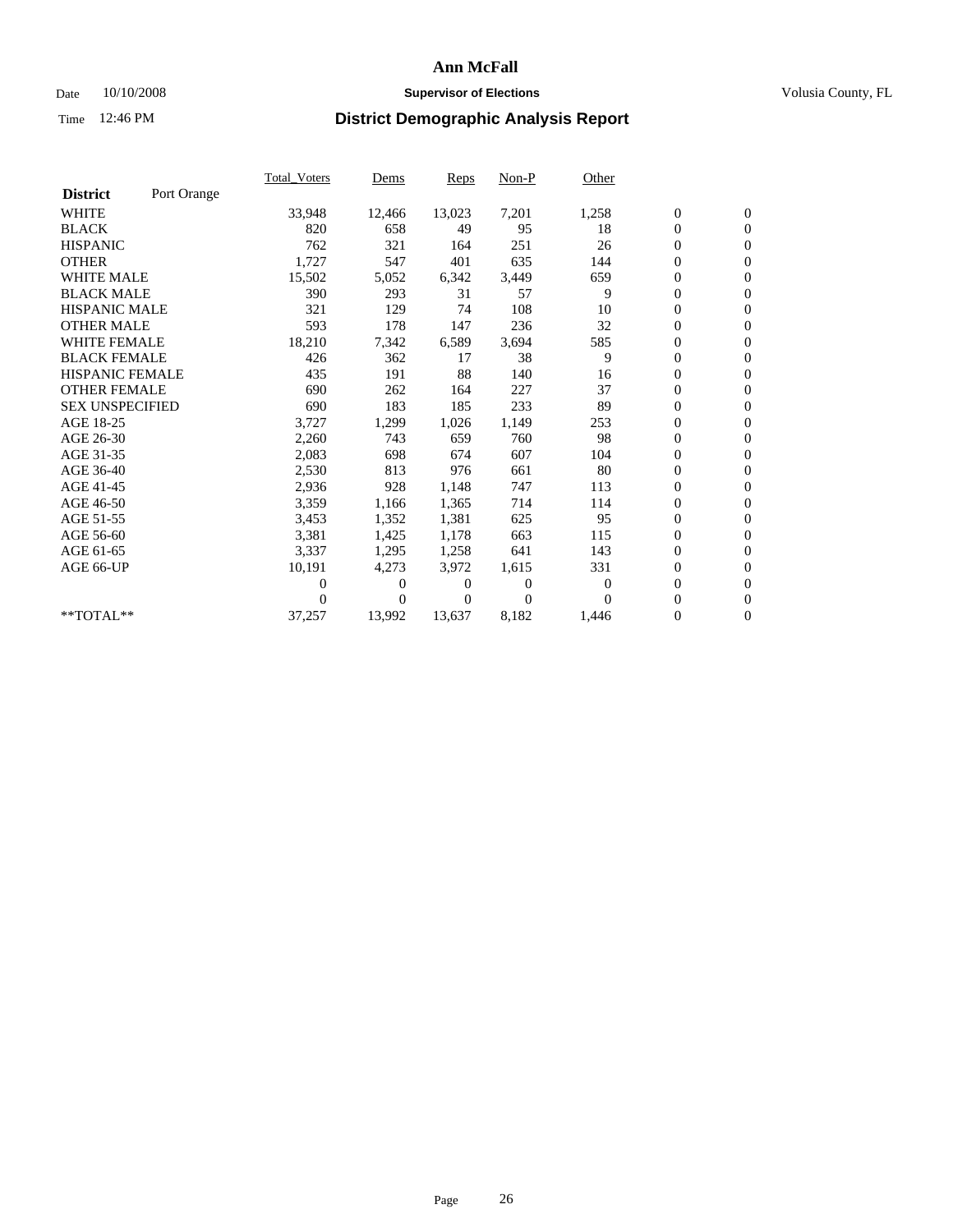### Date  $10/10/2008$  **Supervisor of Elections** Volusia County, FL

|                        |               | Total Voters   | Dems           | Reps         | Non-P        | Other          |                  |                  |
|------------------------|---------------|----------------|----------------|--------------|--------------|----------------|------------------|------------------|
| <b>District</b>        | South Daytona |                |                |              |              |                |                  |                  |
| <b>WHITE</b>           |               | 6,760          | 2,875          | 2,249        | 1,386        | 250            | $\boldsymbol{0}$ | $\boldsymbol{0}$ |
| <b>BLACK</b>           |               | 548            | 443            | 19           | 79           |                | $\boldsymbol{0}$ | $\mathbf{0}$     |
| <b>HISPANIC</b>        |               | 167            | 78             | 34           | 50           |                | $\boldsymbol{0}$ | $\mathbf{0}$     |
| <b>OTHER</b>           |               | 387            | 147            | 72           | 145          | 23             | $\boldsymbol{0}$ | $\mathbf{0}$     |
| <b>WHITE MALE</b>      |               | 3,103          | 1,163          | 1,129        | 665          | 146            | $\overline{0}$   | $\Omega$         |
| <b>BLACK MALE</b>      |               | 209            | 159            | 9            | 39           | 2              | $\overline{0}$   | $\mathbf{0}$     |
| <b>HISPANIC MALE</b>   |               | 86             | 39             | 15           | 30           | 2              | $\boldsymbol{0}$ | $\mathbf{0}$     |
| <b>OTHER MALE</b>      |               | 131            | 52             | 32           | 43           | 4              | $\overline{0}$   | $\mathbf{0}$     |
| <b>WHITE FEMALE</b>    |               | 3,621          | 1,694          | 1,108        | 716          | 103            | $\overline{0}$   | $\mathbf{0}$     |
| <b>BLACK FEMALE</b>    |               | 332            | 278            | 9            | 40           | 5              | $\boldsymbol{0}$ | $\boldsymbol{0}$ |
| <b>HISPANIC FEMALE</b> |               | 78             | 37             | 18           | 20           | 3              | $\overline{0}$   | $\Omega$         |
| <b>OTHER FEMALE</b>    |               | 152            | 71             | 27           | 52           | $\overline{c}$ | $\boldsymbol{0}$ | $\mathbf{0}$     |
| <b>SEX UNSPECIFIED</b> |               | 150            | 50             | 27           | 55           | 18             | $\boldsymbol{0}$ | $\mathbf{0}$     |
| AGE 18-25              |               | 902            | 397            | 187          | 270          | 48             | $\mathbf{0}$     | $\mathbf{0}$     |
| AGE 26-30              |               | 552            | 218            | 108          | 195          | 31             | $\boldsymbol{0}$ | $\mathbf{0}$     |
| AGE 31-35              |               | 512            | 180            | 152          | 159          | 21             | $\overline{0}$   | $\mathbf{0}$     |
| AGE 36-40              |               | 578            | 246            | 166          | 140          | 26             | $\overline{0}$   | $\overline{0}$   |
| AGE 41-45              |               | 734            | 272            | 265          | 166          | 31             | $\boldsymbol{0}$ | $\mathbf{0}$     |
| AGE 46-50              |               | 747            | 319            | 244          | 155          | 29             | $\overline{0}$   | $\mathbf{0}$     |
| AGE 51-55              |               | 679            | 322            | 221          | 121          | 15             | $\boldsymbol{0}$ | $\boldsymbol{0}$ |
| AGE 56-60              |               | 671            | 305            | 213          | 128          | 25             | 0                | $\mathbf{0}$     |
| AGE 61-65              |               | 625            | 271            | 230          | 104          | 20             | $\mathbf{0}$     | $\mathbf{0}$     |
| AGE 66-UP              |               | 1,862          | 1,013          | 588          | 222          | 39             | $\boldsymbol{0}$ | $\mathbf{0}$     |
|                        |               | $\overline{0}$ | $\overline{0}$ | $\mathbf{0}$ | $\mathbf{0}$ | $\theta$       | $\overline{0}$   | $\mathbf{0}$     |
|                        |               | $\Omega$       | $\theta$       | 0            | $\theta$     | $\Omega$       | $\overline{0}$   | $\mathbf{0}$     |
| **TOTAL**              |               | 7,862          | 3,543          | 2,374        | 1,660        | 285            | 0                | $\mathbf{0}$     |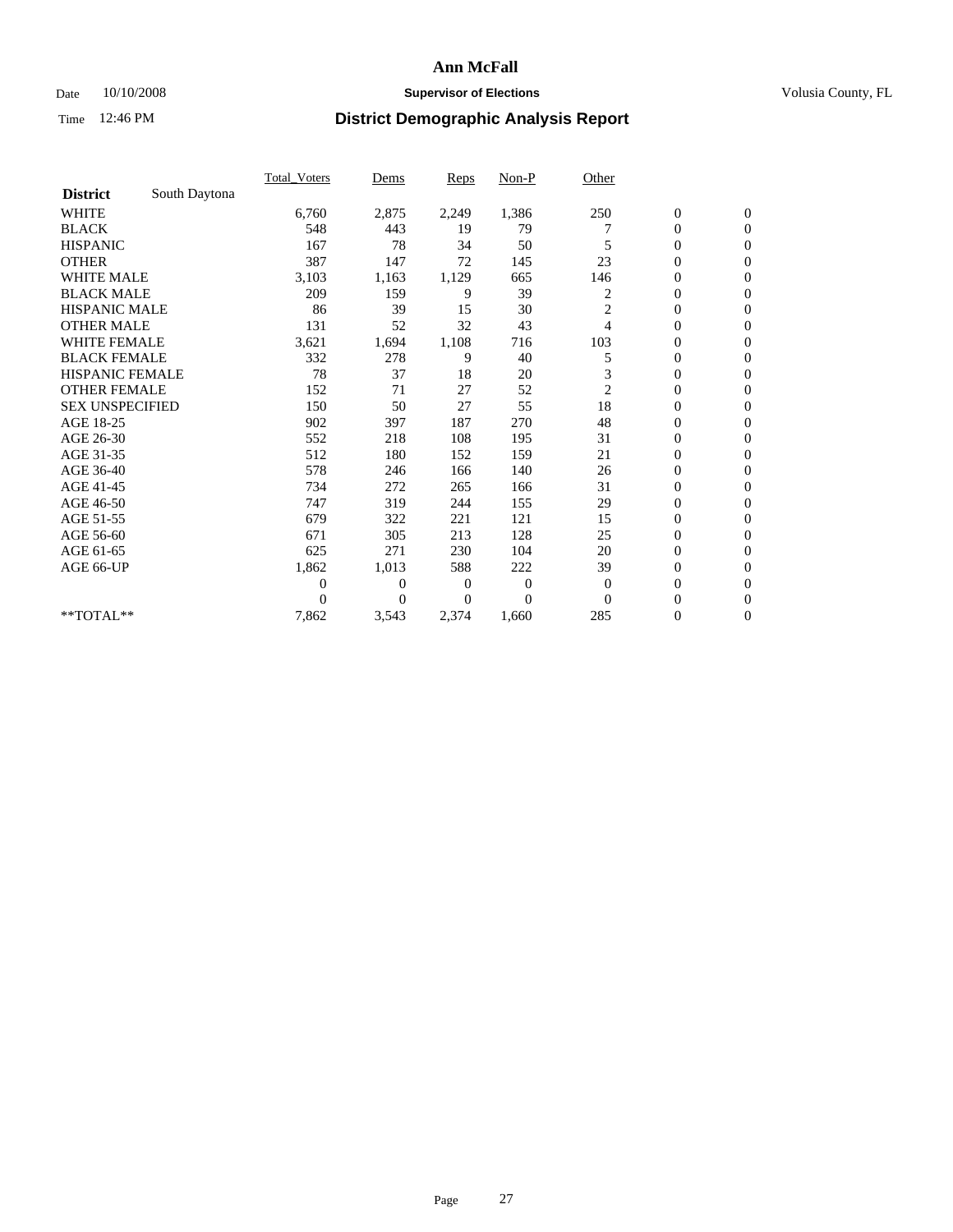### Date  $10/10/2008$  **Supervisor of Elections** Volusia County, FL

|                        |               | Total Voters   | Dems              | Reps           | $Non-P$  | Other    |                |              |  |
|------------------------|---------------|----------------|-------------------|----------------|----------|----------|----------------|--------------|--|
| <b>District</b>        | Flagler Beach |                |                   |                |          |          |                |              |  |
| <b>WHITE</b>           |               | 60             | 25                | 22             | 12       |          | $\overline{0}$ | $\mathbf{0}$ |  |
| <b>BLACK</b>           |               | 0              | $\theta$          | $\Omega$       | $\Omega$ | $\Omega$ | 0              | 0            |  |
| <b>HISPANIC</b>        |               |                |                   | $\theta$       |          |          |                |              |  |
| <b>OTHER</b>           |               |                |                   | 2              |          |          |                |              |  |
| WHITE MALE             |               | 29             | 12                | 12             |          |          |                |              |  |
| <b>BLACK MALE</b>      |               | 0              | 0                 | $\Omega$       |          |          |                |              |  |
| HISPANIC MALE          |               | 0              |                   |                |          |          |                |              |  |
| <b>OTHER MALE</b>      |               | $\overline{c}$ |                   |                | 0        |          |                |              |  |
| WHITE FEMALE           |               | 31             | 13                | 10             |          |          |                |              |  |
| <b>BLACK FEMALE</b>    |               | 0              | 0                 | $\theta$       | 0        |          |                |              |  |
| HISPANIC FEMALE        |               |                |                   |                | 0        |          |                |              |  |
| <b>OTHER FEMALE</b>    |               |                |                   |                |          |          |                |              |  |
| <b>SEX UNSPECIFIED</b> |               |                |                   |                |          |          |                |              |  |
| AGE 18-25              |               |                | $\mathbf{\Omega}$ |                | 0        |          |                |              |  |
| AGE 26-30              |               |                | $\mathbf{\Omega}$ | 0              |          |          |                |              |  |
| AGE 31-35              |               |                |                   |                | 2        |          |                |              |  |
| AGE 36-40              |               |                |                   |                | 0        |          |                |              |  |
| AGE 41-45              |               |                |                   |                |          |          |                |              |  |
| AGE 46-50              |               |                |                   |                |          |          |                |              |  |
| AGE 51-55              |               |                |                   | 0              |          |          |                |              |  |
| AGE 56-60              |               |                |                   |                |          |          |                |              |  |
| AGE 61-65              |               |                | 5                 | $\overline{2}$ |          |          |                |              |  |
| AGE 66-UP              |               | 46             | 19                | 20             | h        |          |                |              |  |
|                        |               |                | 0                 | $\Omega$       |          |          |                |              |  |
|                        |               |                | 0                 | 0              |          |          |                |              |  |
| **TOTAL**              |               | 64             | 26                | 24             | 13       |          |                |              |  |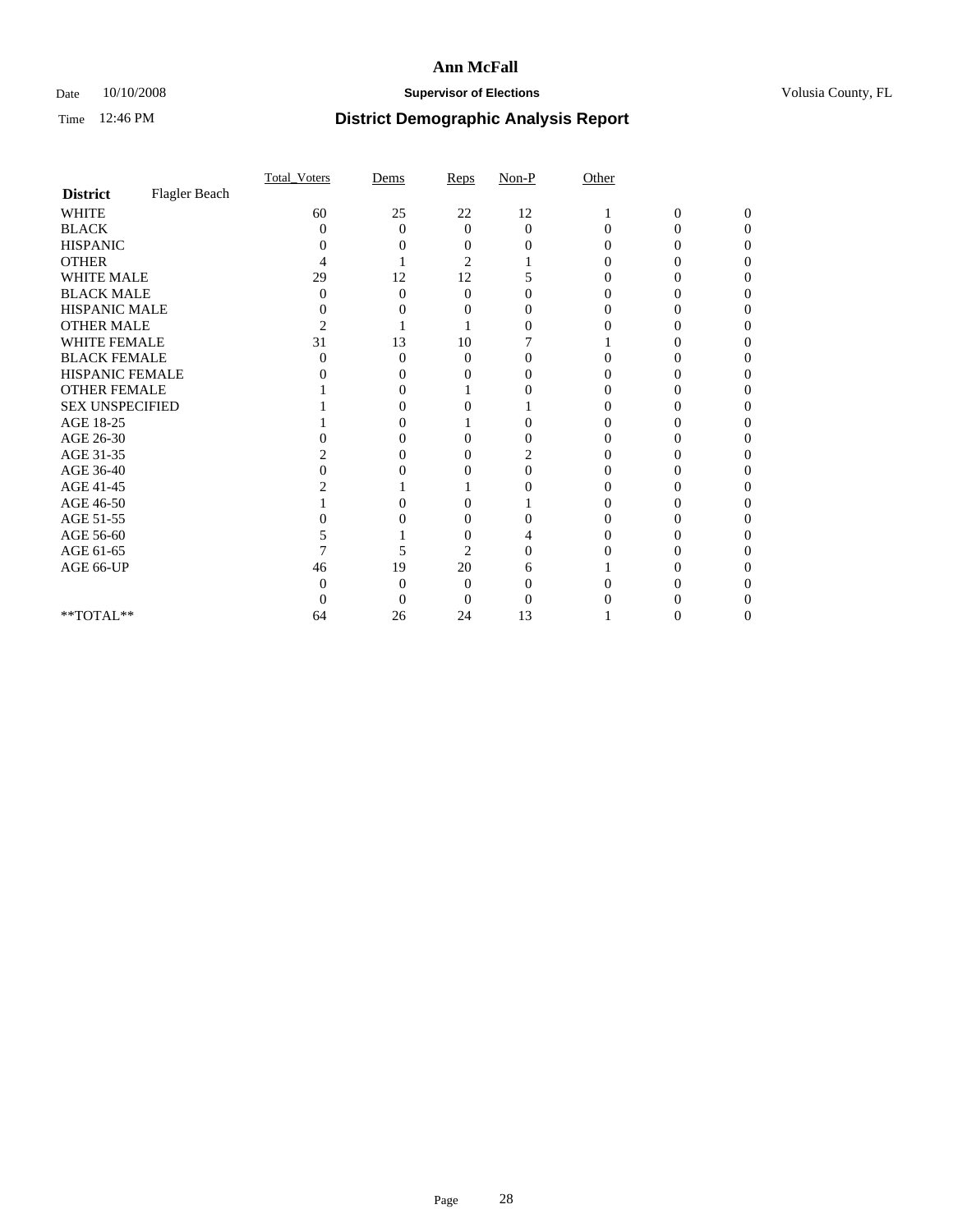### Date 10/10/2008 **Supervisor of Elections Supervisor of Elections** Volusia County, FL

|                        |                           | Total_Voters | Dems     | Reps   | Non-P    | Other    |                  |                  |  |
|------------------------|---------------------------|--------------|----------|--------|----------|----------|------------------|------------------|--|
| <b>District</b>        | <b>Hospital Authority</b> |              |          |        |          |          |                  |                  |  |
| <b>WHITE</b>           |                           | 97,958       | 33,990   | 40,342 | 19,076   | 4,550    | $\boldsymbol{0}$ | $\boldsymbol{0}$ |  |
| <b>BLACK</b>           |                           | 9,204        | 7,290    | 447    | 1,249    | 218      | $\boldsymbol{0}$ | $\mathbf{0}$     |  |
| <b>HISPANIC</b>        |                           | 15,004       | 7,238    | 2.690  | 4,593    | 483      | $\overline{0}$   | $\mathbf{0}$     |  |
| <b>OTHER</b>           |                           | 6,516        | 2,007    | 1,481  | 2,436    | 592      | 0                | $\mathbf{0}$     |  |
| <b>WHITE MALE</b>      |                           | 45,305       | 13,923   | 19,733 | 9,212    | 2,437    | 0                | $\mathbf{0}$     |  |
| <b>BLACK MALE</b>      |                           | 3,945        | 2,954    | 230    | 621      | 140      | $\boldsymbol{0}$ | $\mathbf{0}$     |  |
| <b>HISPANIC MALE</b>   |                           | 7,018        | 3,259    | 1,353  | 2,154    | 252      | 0                | $\mathbf{0}$     |  |
| <b>OTHER MALE</b>      |                           | 2,124        | 688      | 585    | 736      | 115      | 0                | $\mathbf{0}$     |  |
| <b>WHITE FEMALE</b>    |                           | 52,127       | 19,899   | 20,404 | 9,730    | 2,094    | $\overline{0}$   | $\mathbf{0}$     |  |
| <b>BLACK FEMALE</b>    |                           | 5,178        | 4,271    | 215    | 615      | 77       | $\boldsymbol{0}$ | $\mathbf{0}$     |  |
| <b>HISPANIC FEMALE</b> |                           | 7,874        | 3,925    | 1,326  | 2,399    | 224      | 0                | $\mathbf{0}$     |  |
| <b>OTHER FEMALE</b>    |                           | 2,494        | 915      | 583    | 858      | 138      | 0                | $\mathbf{0}$     |  |
| <b>SEX UNSPECIFIED</b> |                           | 2,617        | 691      | 531    | 1,029    | 366      | $\boldsymbol{0}$ | $\mathbf{0}$     |  |
| AGE 18-25              |                           | 14,267       | 4,779    | 3,542  | 4,892    | 1,054    | 0                | $\mathbf{0}$     |  |
| AGE 26-30              |                           | 9,100        | 3,115    | 2,483  | 2,941    | 561      | 0                | $\mathbf{0}$     |  |
| AGE 31-35              |                           | 9,154        | 3,211    | 2,794  | 2,621    | 528      | $\boldsymbol{0}$ | $\mathbf{0}$     |  |
| AGE 36-40              |                           | 10,355       | 3,541    | 3,659  | 2,644    | 511      | 0                | $\mathbf{0}$     |  |
| AGE 41-45              |                           | 11,677       | 4,101    | 4,416  | 2,689    | 471      | 0                | $\mathbf{0}$     |  |
| AGE 46-50              |                           | 12,793       | 4,777    | 4,923  | 2,555    | 538      | $\boldsymbol{0}$ | $\mathbf{0}$     |  |
| AGE 51-55              |                           | 12,078       | 4,912    | 4,469  | 2,217    | 480      | 0                | $\mathbf{0}$     |  |
| AGE 56-60              |                           | 11,213       | 4,747    | 4,107  | 1,919    | 440      | 0                | $\mathbf{0}$     |  |
| AGE 61-65              |                           | 9,811        | 4,217    | 3,700  | 1,533    | 361      | 0                | $\mathbf{0}$     |  |
| AGE 66-UP              |                           | 28,233       | 13,124   | 10,867 | 3,343    | 899      | 0                | $\mathbf{0}$     |  |
|                        |                           | 0            | 0        | 0      | $\theta$ | $\bf{0}$ | 0                | $\mathbf{0}$     |  |
|                        |                           | 0            | $\Omega$ | 0      | $\Omega$ | $\Omega$ | $\overline{0}$   | $\mathbf{0}$     |  |
| **TOTAL**              |                           | 128,682      | 50,525   | 44,960 | 27,354   | 5,843    | 0                | $\overline{0}$   |  |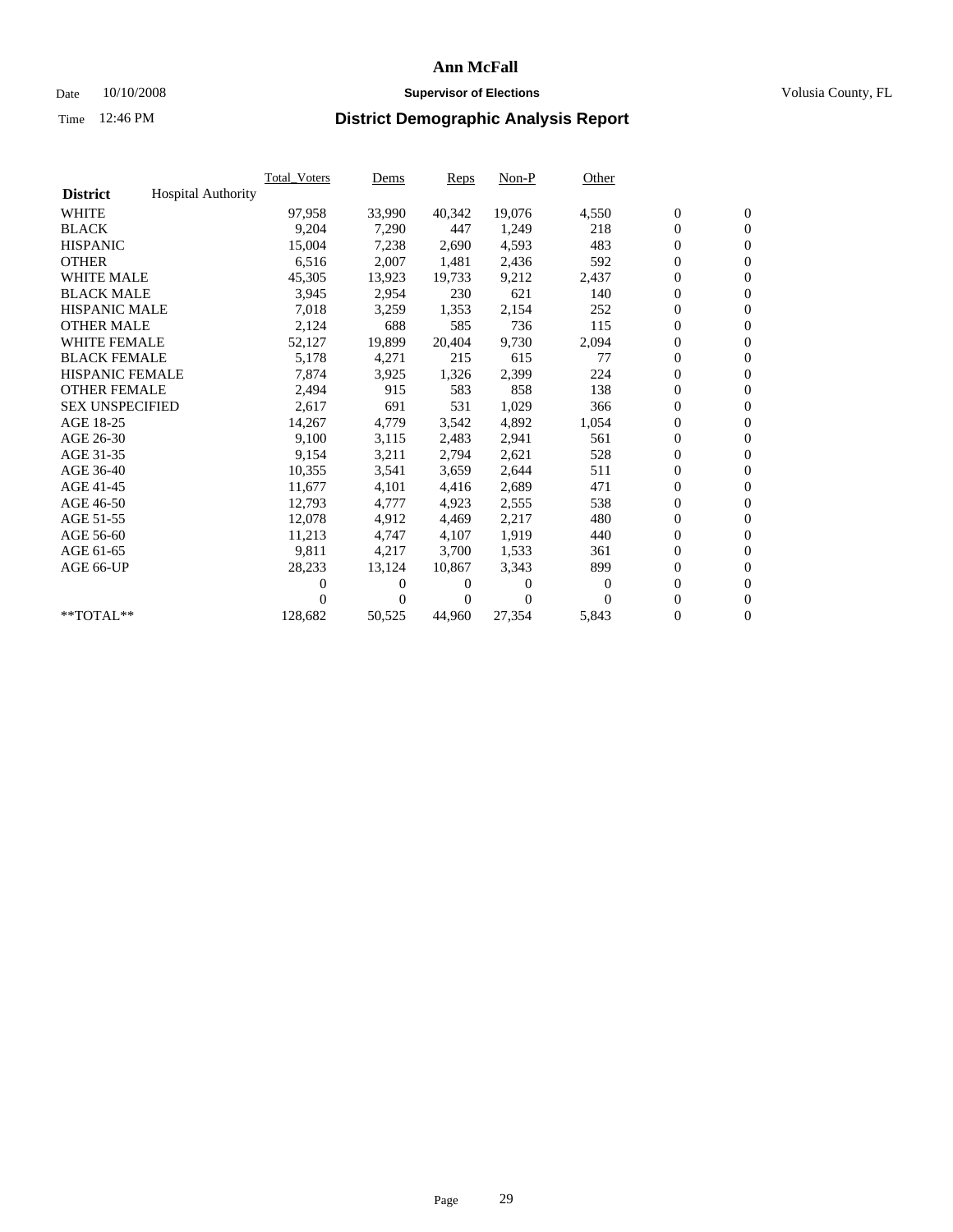### Date  $10/10/2008$  **Supervisor of Elections** Volusia County, FL

|                        |                       | Total Voters | Dems           | <b>Reps</b>    | $Non-P$        | Other            |                  |              |  |
|------------------------|-----------------------|--------------|----------------|----------------|----------------|------------------|------------------|--------------|--|
| <b>District</b>        | Florida House Seat 21 |              |                |                |                |                  |                  |              |  |
| <b>WHITE</b>           |                       | 2,198        | 824            | 928            | 364            | 82               | $\boldsymbol{0}$ | $\mathbf{0}$ |  |
| <b>BLACK</b>           |                       | 176          | 154            | 8              | 13             |                  | $\boldsymbol{0}$ | $\mathbf{0}$ |  |
| <b>HISPANIC</b>        |                       | 173          | 66             | 29             | 72             | 6                | $\mathbf{0}$     | $\Omega$     |  |
| <b>OTHER</b>           |                       | 110          | 34             | 28             | 44             | 4                | 0                | $\Omega$     |  |
| <b>WHITE MALE</b>      |                       | 1,067        | 354            | 480            | 191            | 42               | 0                | $\Omega$     |  |
| <b>BLACK MALE</b>      |                       | 74           | 66             | 4              | 4              | $\boldsymbol{0}$ | $\mathbf{0}$     | $\Omega$     |  |
| <b>HISPANIC MALE</b>   |                       | 92           | 38             | 15             | 36             | 3                | $\boldsymbol{0}$ | $\Omega$     |  |
| <b>OTHER MALE</b>      |                       | 36           | 13             | 11             | 12             | $\Omega$         | 0                | $\Omega$     |  |
| <b>WHITE FEMALE</b>    |                       | 1,121        | 465            | 445            | 171            | 40               | 0                | $\Omega$     |  |
| <b>BLACK FEMALE</b>    |                       | 102          | 88             | 4              | 9              |                  | $\overline{0}$   | $\mathbf{0}$ |  |
| <b>HISPANIC FEMALE</b> |                       | 77           | 27             | 14             | 33             | 3                | 0                | $\Omega$     |  |
| <b>OTHER FEMALE</b>    |                       | 41           | 16             | 11             | 14             | $\Omega$         | 0                | 0            |  |
| <b>SEX UNSPECIFIED</b> |                       | 47           | 11             | 9              | 23             | 4                | 0                | $\Omega$     |  |
| AGE 18-25              |                       | 290          | 80             | 93             | 105            | 12               | 0                | $\mathbf{0}$ |  |
| AGE 26-30              |                       | 171          | 49             | 58             | 56             | 8                | 0                | $\Omega$     |  |
| AGE 31-35              |                       | 151          | 40             | 67             | 40             | 4                | 0                | $\Omega$     |  |
| AGE 36-40              |                       | 158          | 47             | 57             | 45             | 9                | 0                | $\mathbf{0}$ |  |
| AGE 41-45              |                       | 211          | 71             | 91             | 40             | 9                | 0                | $\Omega$     |  |
| AGE 46-50              |                       | 249          | 103            | 95             | 42             | 9                | $\overline{0}$   | $\Omega$     |  |
| AGE 51-55              |                       | 276          | 119            | 114            | 37             | 6                | 0                | 0            |  |
| AGE 56-60              |                       | 266          | 110            | 103            | 42             | 11               | 0                | $\Omega$     |  |
| AGE 61-65              |                       | 253          | 115            | 95             | 35             | 8                | $\overline{0}$   | $\Omega$     |  |
| AGE 66-UP              |                       | 632          | 344            | 220            | 51             | 17               | 0                | 0            |  |
|                        |                       | $\theta$     | $\overline{0}$ | $\mathbf{0}$   | $\mathbf{0}$   | $\Omega$         | 0                | $\Omega$     |  |
|                        |                       | $\Omega$     | $\overline{0}$ | $\overline{0}$ | $\overline{0}$ | $\Omega$         | $\theta$         | $\Omega$     |  |
| **TOTAL**              |                       | 2,657        | 1,078          | 993            | 493            | 93               | 0                | $\mathbf{0}$ |  |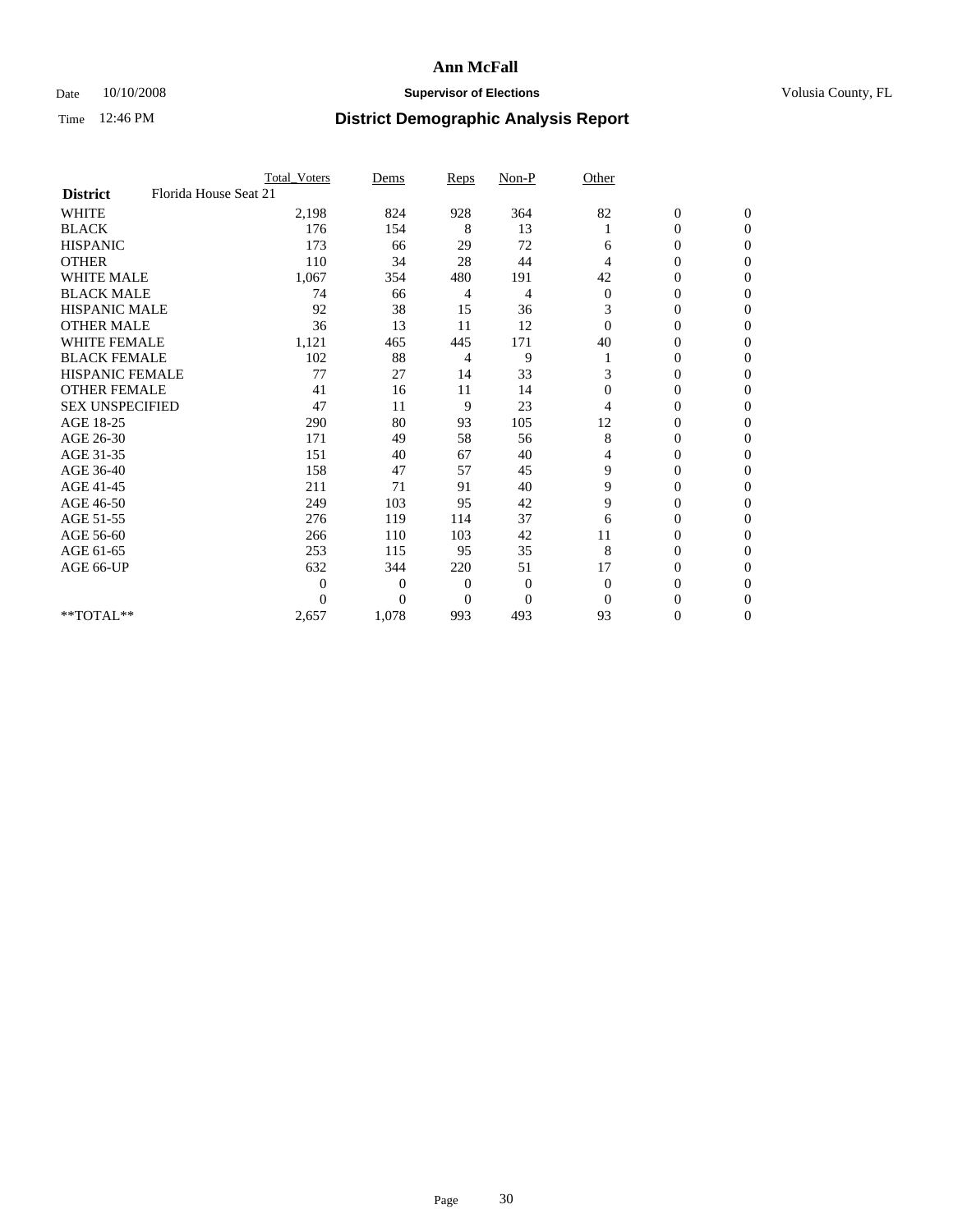### Date 10/10/2008 **Supervisor of Elections Supervisor of Elections** Volusia County, FL

|                        |                       | Total Voters   | Dems           | <b>Reps</b>  | $Non-P$      | Other        |                  |                  |  |
|------------------------|-----------------------|----------------|----------------|--------------|--------------|--------------|------------------|------------------|--|
| <b>District</b>        | Florida House Seat 25 |                |                |              |              |              |                  |                  |  |
| <b>WHITE</b>           |                       | 15,958         | 5,562          | 6,278        | 3,368        | 750          | $\boldsymbol{0}$ | $\boldsymbol{0}$ |  |
| <b>BLACK</b>           |                       | 1,250          | 959            | 72           | 184          | 35           | $\boldsymbol{0}$ | $\mathbf{0}$     |  |
| <b>HISPANIC</b>        |                       | 3,945          | 1,958          | 703          | 1,167        | 117          | $\boldsymbol{0}$ | $\mathbf{0}$     |  |
| <b>OTHER</b>           |                       | 1,173          | 366            | 249          | 439          | 119          | 0                | $\mathbf{0}$     |  |
| <b>WHITE MALE</b>      |                       | 7,374          | 2,255          | 3,063        | 1,656        | 400          | $\boldsymbol{0}$ | $\mathbf{0}$     |  |
| <b>BLACK MALE</b>      |                       | 557            | 402            | 40           | 92           | 23           | $\overline{0}$   | $\mathbf{0}$     |  |
| <b>HISPANIC MALE</b>   |                       | 1,852          | 888            | 355          | 549          | 60           | $\boldsymbol{0}$ | $\mathbf{0}$     |  |
| <b>OTHER MALE</b>      |                       | 384            | 134            | 93           | 137          | 20           | $\overline{0}$   | $\mathbf{0}$     |  |
| <b>WHITE FEMALE</b>    |                       | 8,486          | 3,272          | 3,176        | 1,694        | 344          | $\boldsymbol{0}$ | $\mathbf{0}$     |  |
| <b>BLACK FEMALE</b>    |                       | 681            | 546            | 32           | 91           | 12           | $\boldsymbol{0}$ | $\mathbf{0}$     |  |
| <b>HISPANIC FEMALE</b> |                       | 2,068          | 1,053          | 346          | 612          | 57           | $\boldsymbol{0}$ | $\mathbf{0}$     |  |
| <b>OTHER FEMALE</b>    |                       | 474            | 161            | 108          | 171          | 34           | $\mathbf{0}$     | $\mathbf{0}$     |  |
| <b>SEX UNSPECIFIED</b> |                       | 450            | 134            | 89           | 156          | 71           | $\boldsymbol{0}$ | $\mathbf{0}$     |  |
| AGE 18-25              |                       | 2,423          | 809            | 522          | 898          | 194          | $\boldsymbol{0}$ | $\mathbf{0}$     |  |
| AGE 26-30              |                       | 1,716          | 591            | 434          | 583          | 108          | $\overline{0}$   | $\mathbf{0}$     |  |
| AGE 31-35              |                       | 1,813          | 627            | 535          | 552          | 99           | $\boldsymbol{0}$ | $\mathbf{0}$     |  |
| AGE 36-40              |                       | 1,963          | 685            | 667          | 510          | 101          | $\boldsymbol{0}$ | $\mathbf{0}$     |  |
| AGE 41-45              |                       | 2,055          | 754            | 725          | 491          | 85           | $\boldsymbol{0}$ | $\mathbf{0}$     |  |
| AGE 46-50              |                       | 2,196          | 814            | 810          | 475          | 97           | $\boldsymbol{0}$ | $\mathbf{0}$     |  |
| AGE 51-55              |                       | 2,043          | 812            | 705          | 445          | 81           | $\boldsymbol{0}$ | $\mathbf{0}$     |  |
| AGE 56-60              |                       | 1,938          | 825            | 699          | 356          | 58           | $\overline{0}$   | $\mathbf{0}$     |  |
| AGE 61-65              |                       | 1,623          | 716            | 588          | 261          | 58           | $\overline{0}$   | $\mathbf{0}$     |  |
| AGE 66-UP              |                       | 4,556          | 2,212          | 1,617        | 587          | 140          | $\boldsymbol{0}$ | $\mathbf{0}$     |  |
|                        |                       | $\overline{0}$ | $\overline{0}$ | 0            | $\mathbf{0}$ | $\mathbf{0}$ | $\mathbf{0}$     | $\mathbf{0}$     |  |
|                        |                       | 0              | $\overline{0}$ | $\mathbf{0}$ | $\Omega$     | $\Omega$     | 0                | $\mathbf{0}$     |  |
| **TOTAL**              |                       | 22,326         | 8,845          | 7,302        | 5,158        | 1,021        | 0                | $\boldsymbol{0}$ |  |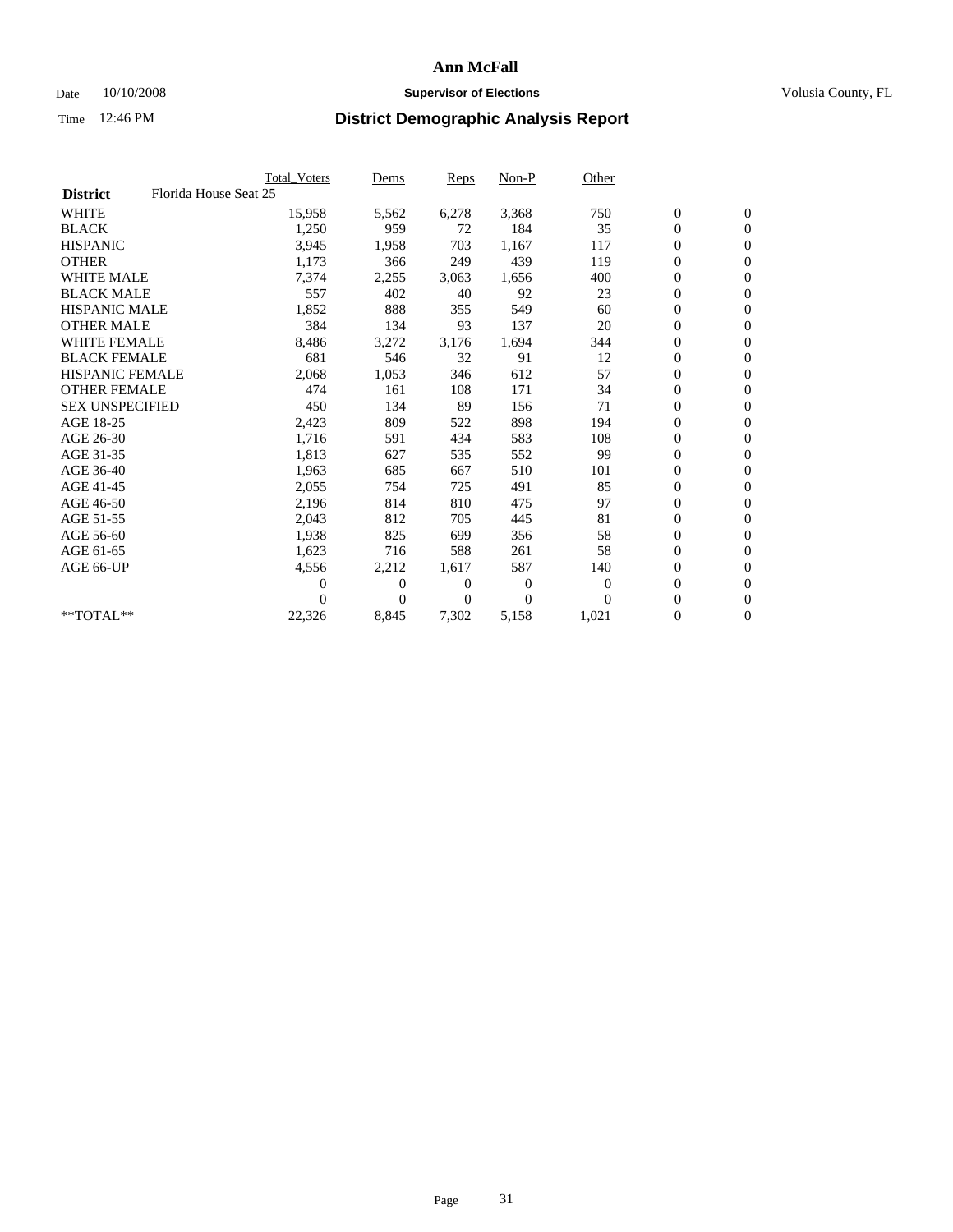### Date  $10/10/2008$  **Supervisor of Elections** Volusia County, FL

|                        |                       | <b>Total Voters</b> | Dems   | <b>Reps</b> | $Non-P$  | Other    |                  |                  |  |
|------------------------|-----------------------|---------------------|--------|-------------|----------|----------|------------------|------------------|--|
| <b>District</b>        | Florida House Seat 26 |                     |        |             |          |          |                  |                  |  |
| <b>WHITE</b>           |                       | 89,543              | 31,476 | 37,930      | 16,450   | 3,687    | $\boldsymbol{0}$ | $\boldsymbol{0}$ |  |
| <b>BLACK</b>           |                       | 3,670               | 2,822  | 220         | 524      | 104      | 0                | $\mathbf{0}$     |  |
| <b>HISPANIC</b>        |                       | 6,537               | 3,083  | 1,298       | 1,958    | 198      | 0                | $\mathbf{0}$     |  |
| <b>OTHER</b>           |                       | 5,035               | 1,512  | 1,321       | 1,771    | 431      | 0                | $\mathbf{0}$     |  |
| <b>WHITE MALE</b>      |                       | 41,109              | 12,831 | 18,380      | 7,939    | 1,959    | 0                | $\mathbf{0}$     |  |
| <b>BLACK MALE</b>      |                       | 1,603               | 1,140  | 120         | 282      | 61       | $\overline{0}$   | $\mathbf{0}$     |  |
| <b>HISPANIC MALE</b>   |                       | 3,035               | 1,357  | 654         | 927      | 97       | 0                | $\mathbf{0}$     |  |
| <b>OTHER MALE</b>      |                       | 1,734               | 500    | 539         | 603      | 92       | 0                | $\mathbf{0}$     |  |
| <b>WHITE FEMALE</b>    |                       | 47,951              | 18,496 | 19,353      | 8,392    | 1,710    | $\boldsymbol{0}$ | $\mathbf{0}$     |  |
| <b>BLACK FEMALE</b>    |                       | 2,037               | 1,656  | 100         | 240      | 41       | 0                | $\mathbf{0}$     |  |
| <b>HISPANIC FEMALE</b> |                       | 3,454               | 1,704  | 637         | 1,018    | 95       | $\boldsymbol{0}$ | $\mathbf{0}$     |  |
| <b>OTHER FEMALE</b>    |                       | 1,924               | 716    | 518         | 590      | 100      | 0                | $\mathbf{0}$     |  |
| <b>SEX UNSPECIFIED</b> |                       | 1,938               | 493    | 468         | 712      | 265      | 0                | $\mathbf{0}$     |  |
| AGE 18-25              |                       | 9,947               | 3,201  | 2,877       | 3,165    | 704      | 0                | $\mathbf{0}$     |  |
| AGE 26-30              |                       | 5,910               | 1,901  | 1,841       | 1,821    | 347      | 0                | $\mathbf{0}$     |  |
| AGE 31-35              |                       | 5,807               | 1,889  | 1,963       | 1,613    | 342      | 0                | $\mathbf{0}$     |  |
| AGE 36-40              |                       | 7,186               | 2,287  | 2,769       | 1,799    | 331      | 0                | $\mathbf{0}$     |  |
| AGE 41-45              |                       | 8,541               | 2,692  | 3,587       | 1,932    | 330      | 0                | $\mathbf{0}$     |  |
| AGE 46-50              |                       | 9,759               | 3,373  | 4,107       | 1,894    | 385      | 0                | $\mathbf{0}$     |  |
| AGE 51-55              |                       | 9,979               | 3,840  | 4,042       | 1,716    | 381      | 0                | $\mathbf{0}$     |  |
| AGE 56-60              |                       | 9.944               | 3,981  | 3.871       | 1,717    | 375      | 0                | $\mathbf{0}$     |  |
| AGE 61-65              |                       | 9,436               | 3,724  | 3,827       | 1,534    | 351      | 0                | $\mathbf{0}$     |  |
| AGE 66-UP              |                       | 28,276              | 12,005 | 11,885      | 3,512    | 874      | 0                | $\mathbf{0}$     |  |
|                        |                       | 0                   | 0      | 0           | $\theta$ | $\theta$ | 0                | $\mathbf{0}$     |  |
|                        |                       | 0                   | 0      | 0           | $\Omega$ | $\Omega$ | 0                | $\mathbf{0}$     |  |
| **TOTAL**              |                       | 104,785             | 38,893 | 40,769      | 20,703   | 4,420    | 0                | $\boldsymbol{0}$ |  |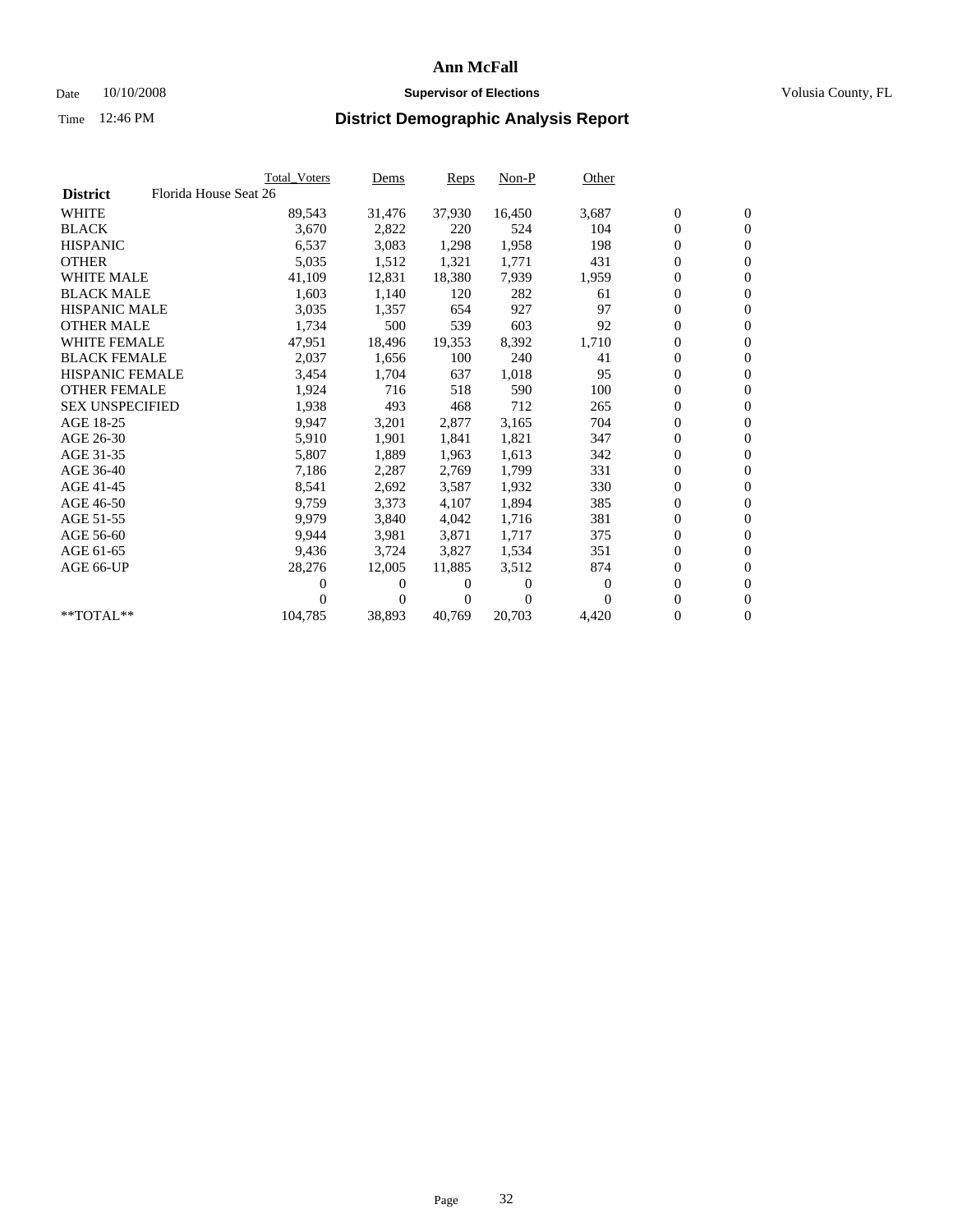### Date 10/10/2008 **Supervisor of Elections Supervisor of Elections** Volusia County, FL

|                        | Total Voters          | <u>Dems</u>    | <b>Reps</b> | $Non-P$      | Other    |                  |                  |  |
|------------------------|-----------------------|----------------|-------------|--------------|----------|------------------|------------------|--|
| <b>District</b>        | Florida House Seat 27 |                |             |              |          |                  |                  |  |
| <b>WHITE</b>           | 54,801                | 22,572         | 18,109      | 11,815       | 2,305    | $\boldsymbol{0}$ | $\boldsymbol{0}$ |  |
| <b>BLACK</b>           | 17,400                | 14,588         | 536         | 2,000        | 276      | $\boldsymbol{0}$ | $\mathbf{0}$     |  |
| <b>HISPANIC</b>        | 1,829                 | 870            | 324         | 567          | 68       | $\boldsymbol{0}$ | $\mathbf{0}$     |  |
| <b>OTHER</b>           | 4,639                 | 1,859          | 721         | 1,660        | 399      | 0                | $\mathbf{0}$     |  |
| <b>WHITE MALE</b>      | 25,160                | 9,140          | 8,971       | 5,763        | 1,286    | $\boldsymbol{0}$ | $\mathbf{0}$     |  |
| <b>BLACK MALE</b>      | 6,944                 | 5,585          | 282         | 917          | 160      | $\overline{0}$   | $\mathbf{0}$     |  |
| <b>HISPANIC MALE</b>   | 860                   | 393            | 152         | 277          | 38       | 0                | $\Omega$         |  |
| <b>OTHER MALE</b>      | 1,374                 | 566            | 267         | 467          | 74       | 0                | $\mathbf{0}$     |  |
| <b>WHITE FEMALE</b>    | 29,302                | 13,298         | 9,040       | 5,967        | 997      | $\boldsymbol{0}$ | $\mathbf{0}$     |  |
| <b>BLACK FEMALE</b>    | 10,306                | 8,886          | 249         | 1,056        | 115      | 0                | $\mathbf{0}$     |  |
| <b>HISPANIC FEMALE</b> | 953                   | 472            | 171         | 282          | 28       | 0                | $\mathbf{0}$     |  |
| <b>OTHER FEMALE</b>    | 1,686                 | 793            | 290         | 537          | 66       | $\overline{0}$   | $\mathbf{0}$     |  |
| <b>SEX UNSPECIFIED</b> | 2,084                 | 756            | 268         | 776          | 284      | 0                | $\mathbf{0}$     |  |
| AGE 18-25              | 11,614                | 6,244          | 1,646       | 3,095        | 629      | $\boldsymbol{0}$ | $\mathbf{0}$     |  |
| AGE 26-30              | 5,749                 | 2,609          | 1,033       | 1,849        | 258      | 0                | $\mathbf{0}$     |  |
| AGE 31-35              | 4,787                 | 2,186          | 1,029       | 1,343        | 229      | $\boldsymbol{0}$ | $\mathbf{0}$     |  |
| AGE 36-40              | 5,152                 | 2,337          | 1,328       | 1,284        | 203      | $\boldsymbol{0}$ | $\mathbf{0}$     |  |
| AGE 41-45              | 5,861                 | 2,743          | 1,566       | 1,315        | 237      | 0                | $\mathbf{0}$     |  |
| AGE 46-50              | 6,888                 | 3,374          | 1,866       | 1,365        | 283      | 0                | $\Omega$         |  |
| AGE 51-55              | 6,815                 | 3,608          | 1,764       | 1,211        | 232      | $\overline{0}$   | $\mathbf{0}$     |  |
| AGE 56-60              | 6,384                 | 3,269          | 1.729       | 1.177        | 209      | 0                | $\mathbf{0}$     |  |
| AGE 61-65              | 5,840                 | 2,935          | 1,691       | 991          | 223      | 0                | $\mathbf{0}$     |  |
| AGE 66-UP              | 19,579                | 10,584         | 6,038       | 2,412        | 545      | $\boldsymbol{0}$ | $\mathbf{0}$     |  |
|                        | 0                     | 0              | 0           | $\mathbf{0}$ | $\bf{0}$ | $\mathbf{0}$     | $\mathbf{0}$     |  |
|                        | 0                     | $\overline{0}$ | 0           | $\Omega$     | 0        | 0                | $\mathbf{0}$     |  |
| **TOTAL**              | 78,669                | 39,889         | 19,690      | 16,042       | 3,048    | 0                | $\boldsymbol{0}$ |  |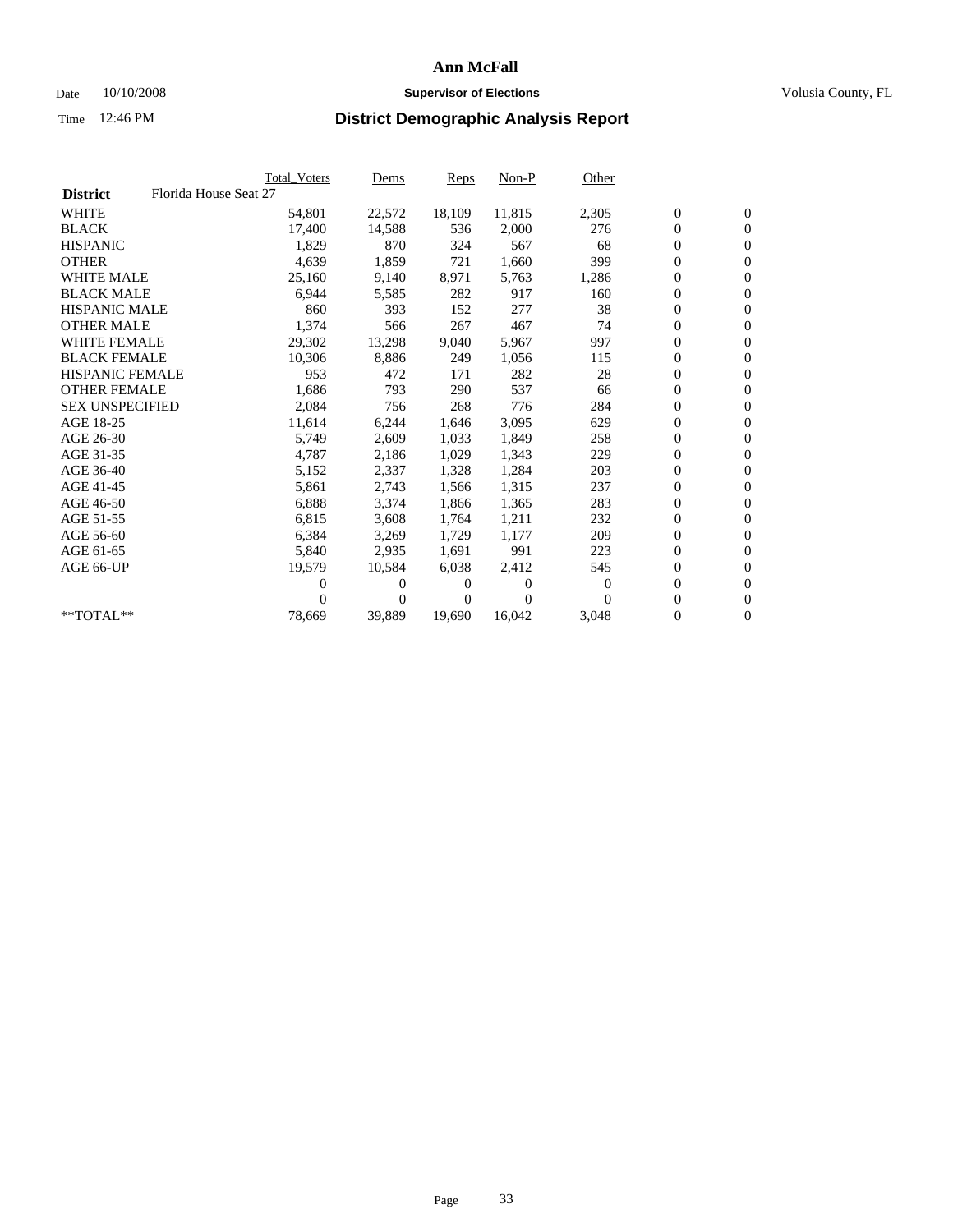### Date 10/10/2008 **Supervisor of Elections Supervisor of Elections** Volusia County, FL

|                        | Total Voters          | <u>Dems</u>    | <b>Reps</b> | $Non-P$        | Other    |                  |                  |  |
|------------------------|-----------------------|----------------|-------------|----------------|----------|------------------|------------------|--|
| <b>District</b>        | Florida House Seat 28 |                |             |                |          |                  |                  |  |
| <b>WHITE</b>           | 93,641                | 33,129         | 37,239      | 19,845         | 3,428    | $\boldsymbol{0}$ | $\boldsymbol{0}$ |  |
| <b>BLACK</b>           | 4,019                 | 3,190          | 191         | 546            | 92       | $\boldsymbol{0}$ | $\mathbf{0}$     |  |
| <b>HISPANIC</b>        | 4,760                 | 2,186          | 921         | 1,486          | 167      | $\boldsymbol{0}$ | $\mathbf{0}$     |  |
| <b>OTHER</b>           | 4,565                 | 1,275          | 1,055       | 1,790          | 445      | 0                | $\mathbf{0}$     |  |
| <b>WHITE MALE</b>      | 43,462                | 13,735         | 18,211      | 9,699          | 1,817    | $\boldsymbol{0}$ | $\mathbf{0}$     |  |
| <b>BLACK MALE</b>      | 1,820                 | 1,355          | 105         | 302            | 58       | $\overline{0}$   | $\mathbf{0}$     |  |
| <b>HISPANIC MALE</b>   | 2,187                 | 968            | 437         | 688            | 94       | 0                | $\mathbf{0}$     |  |
| <b>OTHER MALE</b>      | 1,526                 | 430            | 423         | 587            | 86       | $\overline{0}$   | $\mathbf{0}$     |  |
| <b>WHITE FEMALE</b>    | 49,562                | 19,192         | 18,800      | 9,980          | 1,590    | $\boldsymbol{0}$ | $\mathbf{0}$     |  |
| <b>BLACK FEMALE</b>    | 2,170                 | 1,813          | 83          | 241            | 33       | $\boldsymbol{0}$ | $\mathbf{0}$     |  |
| <b>HISPANIC FEMALE</b> | 2,537                 | 1,202          | 475         | 787            | 73       | $\boldsymbol{0}$ | $\mathbf{0}$     |  |
| <b>OTHER FEMALE</b>    | 1,761                 | 610            | 428         | 628            | 95       | $\mathbf{0}$     | $\mathbf{0}$     |  |
| <b>SEX UNSPECIFIED</b> | 1,960                 | 475            | 444         | 755            | 286      | $\boldsymbol{0}$ | $\mathbf{0}$     |  |
| AGE 18-25              | 10,111                | 3,342          | 2,567       | 3,476          | 726      | $\boldsymbol{0}$ | $\mathbf{0}$     |  |
| AGE 26-30              | 6,198                 | 2,040          | 1,685       | 2,175          | 298      | 0                | $\mathbf{0}$     |  |
| AGE 31-35              | 5,990                 | 1,981          | 1,861       | 1,851          | 297      | $\boldsymbol{0}$ | $\mathbf{0}$     |  |
| AGE 36-40              | 7,042                 | 2,280          | 2,514       | 1,950          | 298      | $\boldsymbol{0}$ | $\mathbf{0}$     |  |
| AGE 41-45              | 8,220                 | 2,792          | 3,146       | 1,984          | 298      | 0                | $\mathbf{0}$     |  |
| AGE 46-50              | 9,809                 | 3,470          | 3,927       | 2,109          | 303      | 0                | $\Omega$         |  |
| AGE 51-55              | 10,138                | 3,984          | 3,825       | 2,020          | 309      | $\boldsymbol{0}$ | $\mathbf{0}$     |  |
| AGE 56-60              | 9.940                 | 4,029          | 3,557       | 1.994          | 360      | $\overline{0}$   | $\mathbf{0}$     |  |
| AGE 61-65              | 9,711                 | 3,674          | 3.860       | 1,824          | 353      | 0                | $\overline{0}$   |  |
| AGE 66-UP              | 29,825                | 12,187         | 12,464      | 4,284          | 890      | $\boldsymbol{0}$ | $\mathbf{0}$     |  |
|                        | 0                     | $\overline{0}$ | $^{(1)}$    | $\overline{0}$ | $\bf{0}$ | $\mathbf{0}$     | $\mathbf{0}$     |  |
|                        | 0                     | $\overline{0}$ | 0           | $\Omega$       | 0        | 0                | $\mathbf{0}$     |  |
| **TOTAL**              | 106,985               | 39,780         | 39,406      | 23,667         | 4,132    | 0                | $\boldsymbol{0}$ |  |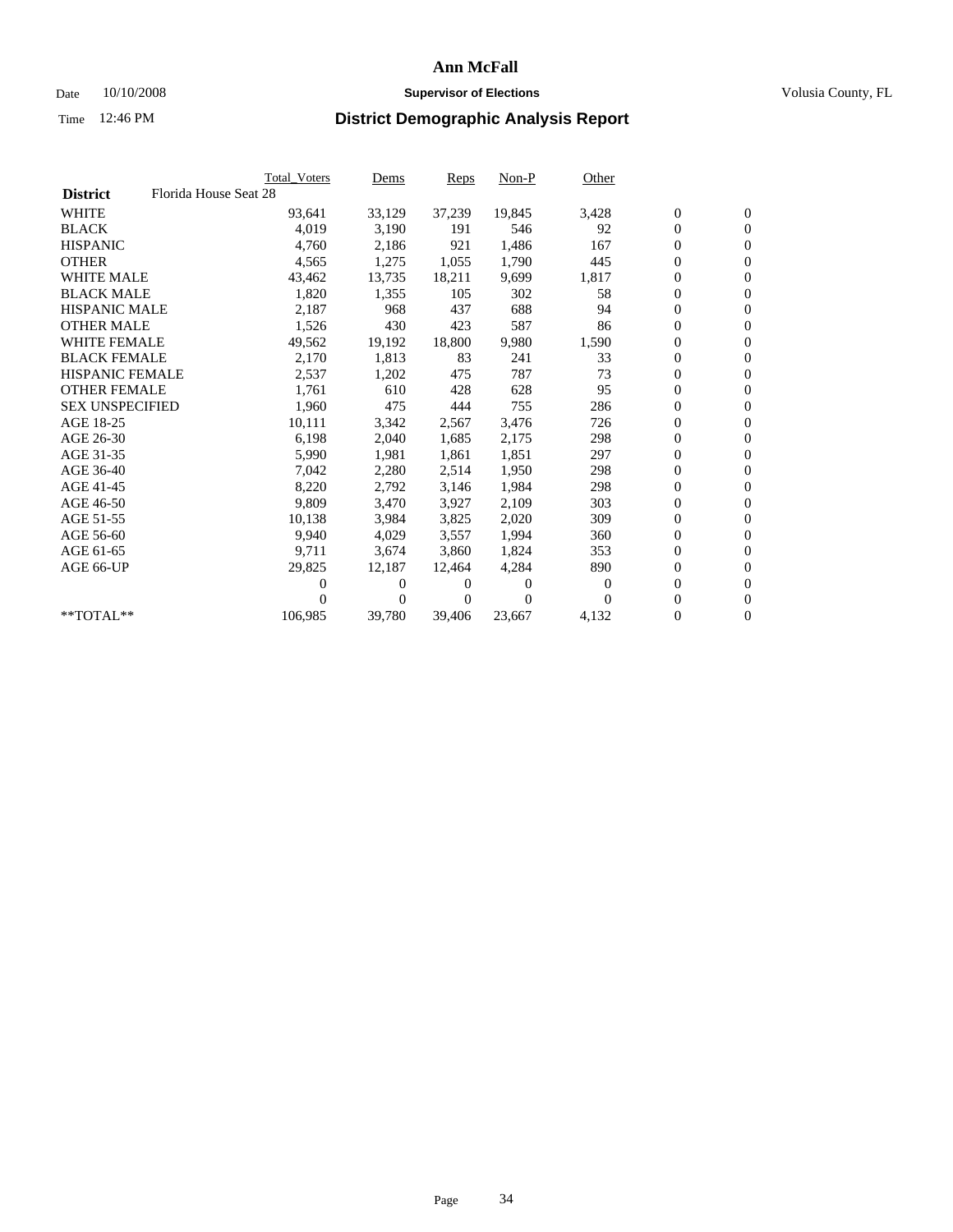### Date 10/10/2008 **Supervisor of Elections Supervisor of Elections** Volusia County, FL

|                        |                       | <b>Total Voters</b> | Dems         | <b>Reps</b>    | Non-P          | Other          |                  |                  |  |
|------------------------|-----------------------|---------------------|--------------|----------------|----------------|----------------|------------------|------------------|--|
| <b>District</b>        | Florida House Seat 33 |                     |              |                |                |                |                  |                  |  |
| <b>WHITE</b>           |                       | 5,118               | 1,581        | 2,247          | 1,057          | 233            | $\boldsymbol{0}$ | $\boldsymbol{0}$ |  |
| <b>BLACK</b>           |                       | 526                 | 405          | 29             | 80             | 12             | 0                | $\mathbf{0}$     |  |
| <b>HISPANIC</b>        |                       | 994                 | 457          | 172            | 334            | 31             | $\overline{0}$   | $\mathbf{0}$     |  |
| <b>OTHER</b>           |                       | 383                 | 114          | 85             | 141            | 43             | 0                | $\mathbf{0}$     |  |
| <b>WHITE MALE</b>      |                       | 2,435               | 644          | 1,151          | 527            | 113            | 0                | $\mathbf{0}$     |  |
| <b>BLACK MALE</b>      |                       | 216                 | 164          | 10             | 35             | 7              | $\overline{0}$   | $\mathbf{0}$     |  |
| <b>HISPANIC MALE</b>   |                       | 465                 | 196          | 94             | 161            | 14             | 0                | $\mathbf{0}$     |  |
| <b>OTHER MALE</b>      |                       | 127                 | 45           | 29             | 49             | $\overline{4}$ | 0                | $\mathbf{0}$     |  |
| <b>WHITE FEMALE</b>    |                       | 2,648               | 929          | 1,081          | 520            | 118            | 0                | $\mathbf{0}$     |  |
| <b>BLACK FEMALE</b>    |                       | 304                 | 236          | 19             | 44             | 5              | 0                | $\mathbf{0}$     |  |
| HISPANIC FEMALE        |                       | 518                 | 257          | 77             | 167            | 17             | 0                | $\mathbf{0}$     |  |
| <b>OTHER FEMALE</b>    |                       | 140                 | 43           | 35             | 52             | 10             | $\overline{0}$   | $\mathbf{0}$     |  |
| <b>SEX UNSPECIFIED</b> |                       | 168                 | 43           | 37             | 57             | 31             | 0                | $\Omega$         |  |
| AGE 18-25              |                       | 829                 | 259          | 202            | 305            | 63             | 0                | $\mathbf{0}$     |  |
| AGE 26-30              |                       | 516                 | 175          | 137            | 165            | 39             | $\overline{0}$   | $\Omega$         |  |
| AGE 31-35              |                       | 541                 | 187          | 161            | 161            | 32             | 0                | $\mathbf{0}$     |  |
| AGE 36-40              |                       | 571                 | 182          | 221            | 143            | 25             | 0                | $\mathbf{0}$     |  |
| AGE 41-45              |                       | 707                 | 250          | 248            | 168            | 41             | $\boldsymbol{0}$ | $\mathbf{0}$     |  |
| AGE 46-50              |                       | 827                 | 273          | 356            | 171            | 27             | 0                | $\Omega$         |  |
| AGE 51-55              |                       | 709                 | 263          | 275            | 141            | 30             | $\boldsymbol{0}$ | $\mathbf{0}$     |  |
| AGE 56-60              |                       | 645                 | 250          | 265            | 117            | 13             | 0                | $\mathbf{0}$     |  |
| AGE 61-65              |                       | 515                 | 230          | 190            | 78             | 17             | 0                | $\mathbf{0}$     |  |
| AGE 66-UP              |                       | 1,161               | 488          | 478            | 163            | 32             | $\boldsymbol{0}$ | $\mathbf{0}$     |  |
|                        |                       | 0                   | $\mathbf{0}$ | $\overline{0}$ | $\overline{0}$ | $\theta$       | $\overline{0}$   | $\mathbf{0}$     |  |
|                        |                       | 0                   | $\mathbf{0}$ | 0              | $\Omega$       | $\theta$       | 0                | $\mathbf{0}$     |  |
| **TOTAL**              |                       | 7,021               | 2,557        | 2,533          | 1,612          | 319            | 0                | $\boldsymbol{0}$ |  |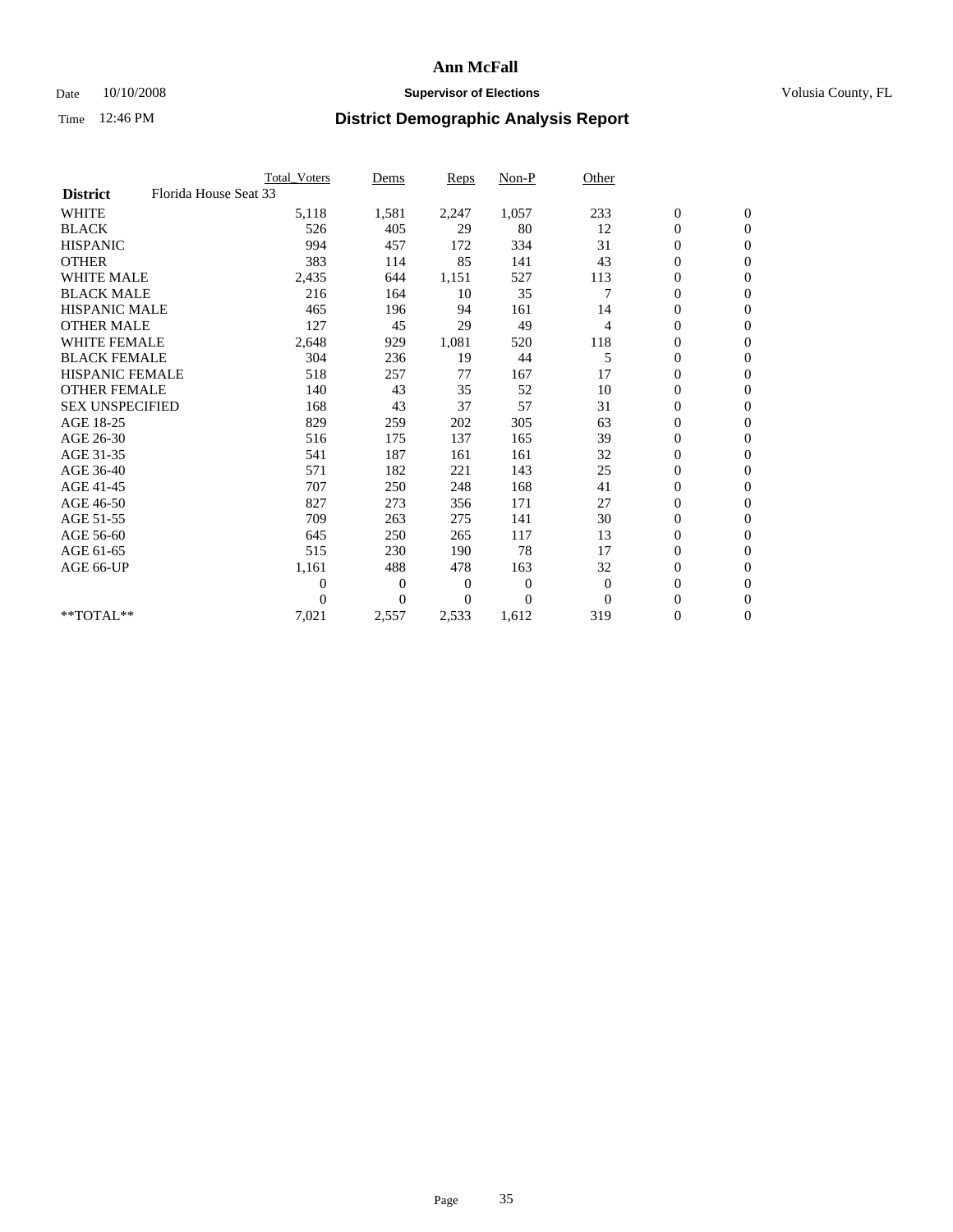### Date  $10/10/2008$  **Supervisor of Elections** Volusia County, FL

|                        |                         | <b>Total Voters</b> | Dems         | <b>Reps</b> | $Non-P$  | Other    |                  |                  |  |
|------------------------|-------------------------|---------------------|--------------|-------------|----------|----------|------------------|------------------|--|
| <b>District</b>        | School Board District 1 |                     |              |             |          |          |                  |                  |  |
| <b>WHITE</b>           |                         | 49,969              | 18,176       | 20,481      | 9,084    | 2,228    | $\boldsymbol{0}$ | $\mathbf{0}$     |  |
| <b>BLACK</b>           |                         | 4,246               | 3,484        | 173         | 513      | 76       | $\overline{0}$   | $\mathbf{0}$     |  |
| <b>HISPANIC</b>        |                         | 2,762               | 1,219        | 518         | 903      | 122      | $\overline{0}$   | $\mathbf{0}$     |  |
| <b>OTHER</b>           |                         | 2,784               | 888          | 698         | 973      | 225      | 0                | $\mathbf{0}$     |  |
| <b>WHITE MALE</b>      |                         | 22,871              | 7,377        | 9,904       | 4,389    | 1,201    | 0                | $\mathbf{0}$     |  |
| <b>BLACK MALE</b>      |                         | 1,743               | 1,362        | 82          | 246      | 53       | $\boldsymbol{0}$ | $\mathbf{0}$     |  |
| <b>HISPANIC MALE</b>   |                         | 1,245               | 546          | 244         | 392      | 63       | 0                | $\mathbf{0}$     |  |
| <b>OTHER MALE</b>      |                         | 895                 | 283          | 275         | 279      | 58       | $\boldsymbol{0}$ | $\mathbf{0}$     |  |
| <b>WHITE FEMALE</b>    |                         | 26,851              | 10,716       | 10,488      | 4,628    | 1,019    | 0                | $\mathbf{0}$     |  |
| <b>BLACK FEMALE</b>    |                         | 2,469               | 2,098        | 89          | 260      | 22       | 0                | $\Omega$         |  |
| HISPANIC FEMALE        |                         | 1,498               | 667          | 272         | 502      | 57       | $\boldsymbol{0}$ | $\mathbf{0}$     |  |
| <b>OTHER FEMALE</b>    |                         | 1,058               | 410          | 265         | 332      | 51       | 0                | $\mathbf{0}$     |  |
| <b>SEX UNSPECIFIED</b> |                         | 1,131               | 308          | 251         | 445      | 127      | 0                | $\Omega$         |  |
| AGE 18-25              |                         | 6,293               | 2,094        | 1,724       | 2,044    | 431      | $\overline{0}$   | $\mathbf{0}$     |  |
| AGE 26-30              |                         | 3,904               | 1,321        | 1,128       | 1,209    | 246      | 0                | $\mathbf{0}$     |  |
| AGE 31-35              |                         | 3,683               | 1,243        | 1,219       | 994      | 227      | 0                | $\mathbf{0}$     |  |
| AGE 36-40              |                         | 4,412               | 1,522        | 1,599       | 1,083    | 208      | $\overline{0}$   | $\mathbf{0}$     |  |
| AGE 41-45              |                         | 4,942               | 1,655        | 2,034       | 1,064    | 189      | 0                | $\mathbf{0}$     |  |
| AGE 46-50              |                         | 5,611               | 2,112        | 2,216       | 1,036    | 247      | 0                | $\Omega$         |  |
| AGE 51-55              |                         | 5,565               | 2,347        | 2,099       | 902      | 217      | $\boldsymbol{0}$ | $\mathbf{0}$     |  |
| AGE 56-60              |                         | 5,420               | 2,365        | 2.009       | 818      | 228      | 0                | $\mathbf{0}$     |  |
| AGE 61-65              |                         | 4,937               | 2,182        | 1,854       | 715      | 186      | 0                | $\Omega$         |  |
| AGE 66-UP              |                         | 14,994              | 6,926        | 5,988       | 1,608    | 472      | $\overline{0}$   | $\mathbf{0}$     |  |
|                        |                         | 0                   | 0            | 0           | $\theta$ | $\theta$ | 0                | $\mathbf{0}$     |  |
|                        |                         | 0                   | $\mathbf{0}$ | 0           | $\Omega$ | $\Omega$ | 0                | $\mathbf{0}$     |  |
| $*$ TOTAL $**$         |                         | 59,761              | 23,767       | 21,870      | 11,473   | 2,651    | 0                | $\boldsymbol{0}$ |  |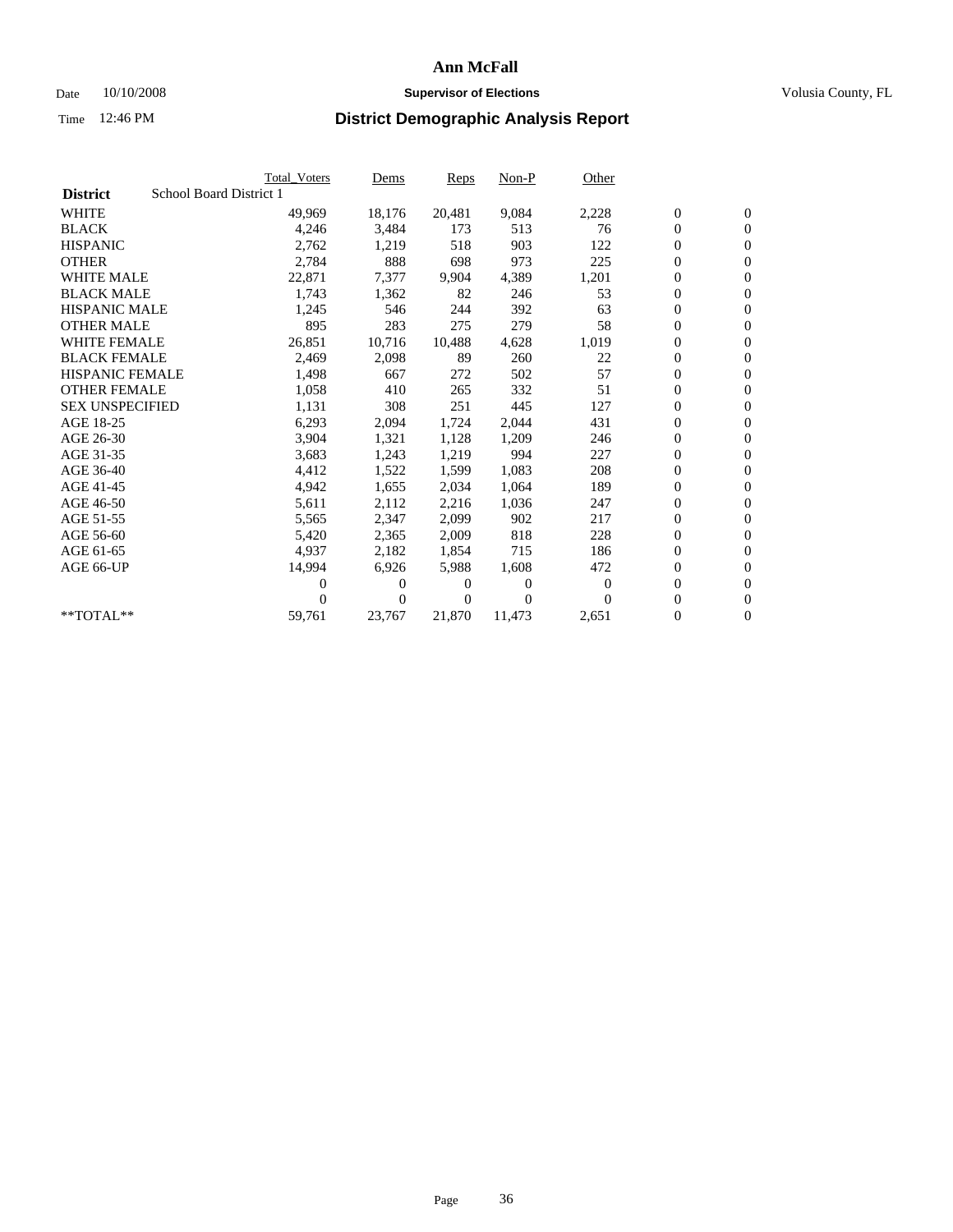### Date 10/10/2008 **Supervisor of Elections Supervisor of Elections** Volusia County, FL

|                        | <b>Total Voters</b>     | <u>Dems</u>    | <b>Reps</b> | $Non-P$      | Other        |                  |                  |  |
|------------------------|-------------------------|----------------|-------------|--------------|--------------|------------------|------------------|--|
| <b>District</b>        | School Board District 2 |                |             |              |              |                  |                  |  |
| <b>WHITE</b>           | 42,777                  | 16,674         | 15,314      | 9,070        | 1,719        | $\boldsymbol{0}$ | $\boldsymbol{0}$ |  |
| <b>BLACK</b>           | 10,783                  | 9,043          | 326         | 1,244        | 170          | $\boldsymbol{0}$ | $\mathbf{0}$     |  |
| <b>HISPANIC</b>        | 1,177                   | 519            | 227         | 391          | 40           | $\overline{0}$   | $\mathbf{0}$     |  |
| <b>OTHER</b>           | 3,246                   | 1,263          | 559         | 1,136        | 288          | 0                | $\mathbf{0}$     |  |
| <b>WHITE MALE</b>      | 19,984                  | 6,909          | 7,610       | 4,497        | 968          | $\boldsymbol{0}$ | $\mathbf{0}$     |  |
| <b>BLACK MALE</b>      | 4,340                   | 3,506          | 178         | 577          | 79           | $\overline{0}$   | $\mathbf{0}$     |  |
| <b>HISPANIC MALE</b>   | 569                     | 237            | 107         | 206          | 19           | 0                | $\Omega$         |  |
| <b>OTHER MALE</b>      | 1,067                   | 423            | 225         | 369          | 50           | $\overline{0}$   | $\mathbf{0}$     |  |
| <b>WHITE FEMALE</b>    | 22,500                  | 9,659          | 7,603       | 4,507        | 731          | $\boldsymbol{0}$ | $\mathbf{0}$     |  |
| <b>BLACK FEMALE</b>    | 6,346                   | 5,460          | 145         | 651          | 90           | $\boldsymbol{0}$ | $\mathbf{0}$     |  |
| <b>HISPANIC FEMALE</b> | 597                     | 278            | 117         | 182          | 20           | 0                | $\mathbf{0}$     |  |
| <b>OTHER FEMALE</b>    | 1,186                   | 531            | 211         | 388          | 56           | $\mathbf{0}$     | $\mathbf{0}$     |  |
| <b>SEX UNSPECIFIED</b> | 1,394                   | 496            | 230         | 464          | 204          | 0                | $\mathbf{0}$     |  |
| AGE 18-25              | 8,115                   | 4,496          | 1,176       | 2,033        | 410          | $\boldsymbol{0}$ | $\mathbf{0}$     |  |
| AGE 26-30              | 3,812                   | 1,650          | 768         | 1,223        | 171          | 0                | $\mathbf{0}$     |  |
| AGE 31-35              | 3,075                   | 1,315          | 742         | 894          | 124          | $\boldsymbol{0}$ | $\mathbf{0}$     |  |
| AGE 36-40              | 3,424                   | 1,484          | 945         | 852          | 143          | $\boldsymbol{0}$ | $\mathbf{0}$     |  |
| AGE 41-45              | 4,027                   | 1,750          | 1,217       | 901          | 159          | $\boldsymbol{0}$ | $\mathbf{0}$     |  |
| AGE 46-50              | 4,763                   | 2,169          | 1,460       | 957          | 177          | 0                | $\Omega$         |  |
| AGE 51-55              | 4,888                   | 2,347          | 1,451       | 931          | 159          | $\overline{0}$   | $\mathbf{0}$     |  |
| AGE 56-60              | 4,982                   | 2,305          | 1,508       | 992          | 177          | $\overline{0}$   | $\mathbf{0}$     |  |
| AGE 61-65              | 4,876                   | 2,159          | 1,618       | 895          | 204          | 0                | $\mathbf{0}$     |  |
| AGE 66-UP              | 16,021                  | 7,824          | 5,541       | 2,163        | 493          | 0                | $\mathbf{0}$     |  |
|                        | 0                       | 0              | 0           | $\mathbf{0}$ | $\mathbf{0}$ | $\mathbf{0}$     | $\mathbf{0}$     |  |
|                        | 0                       | $\overline{0}$ | 0           | $\Omega$     | $\Omega$     | 0                | $\mathbf{0}$     |  |
| **TOTAL**              | 57,983                  | 27,499         | 16,426      | 11,841       | 2,217        | 0                | $\boldsymbol{0}$ |  |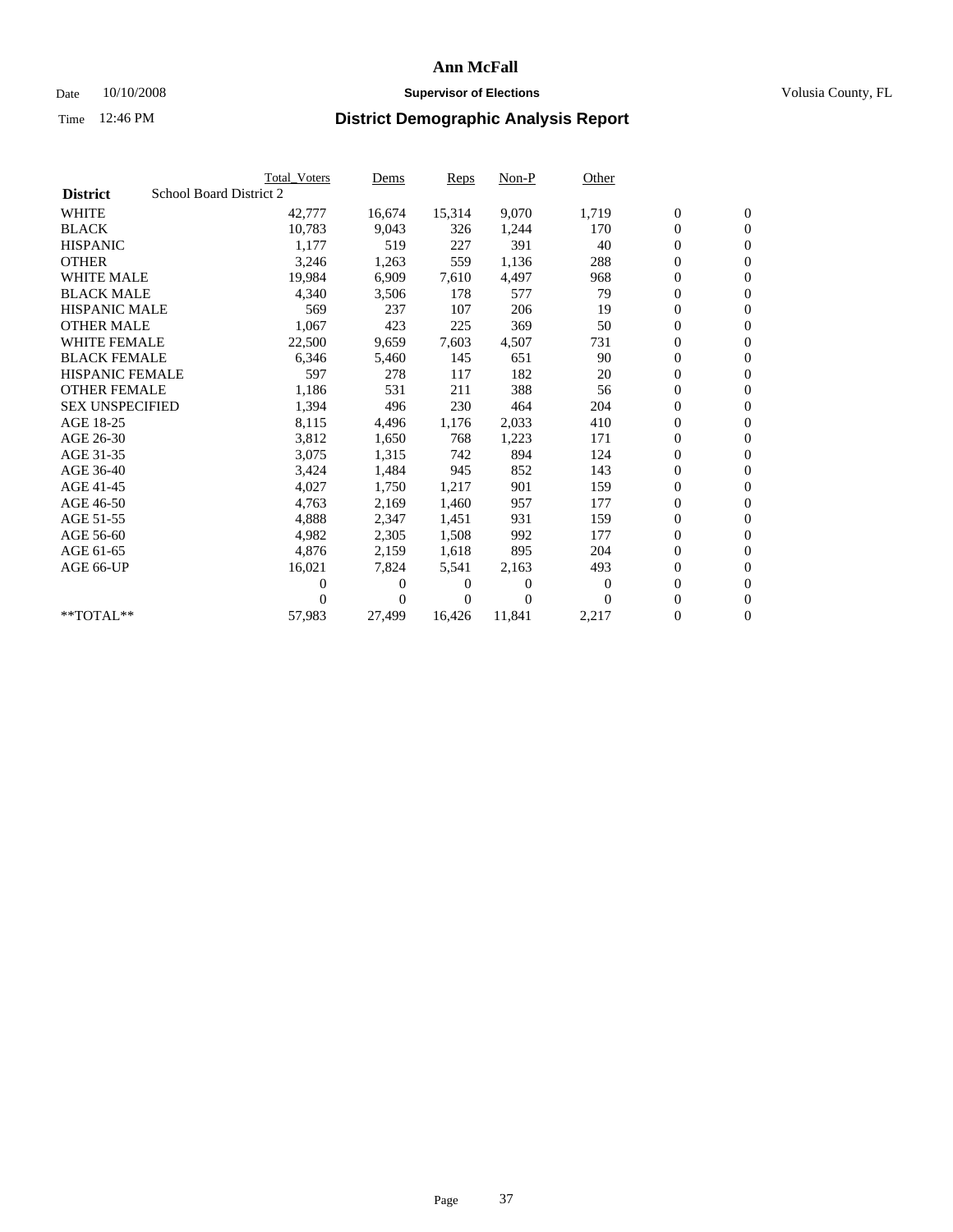### Date  $10/10/2008$  **Supervisor of Elections** Volusia County, FL

|                        |                         | <b>Total Voters</b> | Dems     | <b>Reps</b> | $Non-P$  | Other    |                  |                  |  |
|------------------------|-------------------------|---------------------|----------|-------------|----------|----------|------------------|------------------|--|
| <b>District</b>        | School Board District 3 |                     |          |             |          |          |                  |                  |  |
| <b>WHITE</b>           |                         | 64,935              | 23,833   | 25,005      | 13,862   | 2,235    | $\boldsymbol{0}$ | $\boldsymbol{0}$ |  |
| <b>BLACK</b>           |                         | 1,891               | 1,544    | 84          | 231      | 32       | 0                | $\mathbf{0}$     |  |
| <b>HISPANIC</b>        |                         | 888                 | 346      | 225         | 282      | 35       | 0                | $\mathbf{0}$     |  |
| <b>OTHER</b>           |                         | 2,655               | 739      | 602         | 1,035    | 279      | 0                | $\mathbf{0}$     |  |
| <b>WHITE MALE</b>      |                         | 29,911              | 9,790    | 12,219      | 6,731    | 1,171    | 0                | $\mathbf{0}$     |  |
| <b>BLACK MALE</b>      |                         | 866                 | 668      | 42          | 133      | 23       | 0                | $\mathbf{0}$     |  |
| <b>HISPANIC MALE</b>   |                         | 388                 | 135      | 100         | 136      | 17       | 0                | $\mathbf{0}$     |  |
| <b>OTHER MALE</b>      |                         | 857                 | 237      | 242         | 332      | 46       | 0                | $\mathbf{0}$     |  |
| <b>WHITE FEMALE</b>    |                         | 34,581              | 13,889   | 12,626      | 7,014    | 1,052    | 0                | $\mathbf{0}$     |  |
| <b>BLACK FEMALE</b>    |                         | 1,007               | 862      | 39          | 98       | 8        | 0                | $\mathbf{0}$     |  |
| <b>HISPANIC FEMALE</b> |                         | 492                 | 208      | 124         | 142      | 18       | 0                | $\mathbf{0}$     |  |
| <b>OTHER FEMALE</b>    |                         | 1,009               | 357      | 255         | 343      | 54       | 0                | $\mathbf{0}$     |  |
| <b>SEX UNSPECIFIED</b> |                         | 1,258               | 316      | 269         | 481      | 192      | 0                | $\Omega$         |  |
| AGE 18-25              |                         | 6,029               | 1,978    | 1,485       | 2,117    | 449      | 0                | $\mathbf{0}$     |  |
| AGE 26-30              |                         | 3,656               | 1,202    | 999         | 1,291    | 164      | 0                | $\Omega$         |  |
| AGE 31-35              |                         | 3,528               | 1,149    | 1,083       | 1,111    | 185      | 0                | $\mathbf{0}$     |  |
| AGE 36-40              |                         | 4,348               | 1,369    | 1,549       | 1,267    | 163      | 0                | $\mathbf{0}$     |  |
| AGE 41-45              |                         | 5,154               | 1,717    | 1,966       | 1,287    | 184      | 0                | $\mathbf{0}$     |  |
| AGE 46-50              |                         | 6,449               | 2,235    | 2,585       | 1,415    | 214      | 0                | $\Omega$         |  |
| AGE 51-55              |                         | 6,935               | 2,766    | 2,622       | 1,338    | 209      | 0                | $\mathbf{0}$     |  |
| AGE 56-60              |                         | 6,776               | 2,803    | 2.423       | 1,333    | 217      | 0                | $\mathbf{0}$     |  |
| AGE 61-65              |                         | 6,775               | 2,588    | 2,680       | 1,277    | 230      | 0                | $\mathbf{0}$     |  |
| AGE 66-UP              |                         | 20,719              | 8,655    | 8,524       | 2,974    | 566      | 0                | $\mathbf{0}$     |  |
|                        |                         | 0                   | $\theta$ | 0           | $\theta$ | $\Omega$ | 0                | $\mathbf{0}$     |  |
|                        |                         | 0                   | 0        | 0           | $\Omega$ | $\Omega$ | 0                | $\overline{0}$   |  |
| **TOTAL**              |                         | 70,369              | 26,462   | 25,916      | 15,410   | 2,581    | 0                | $\boldsymbol{0}$ |  |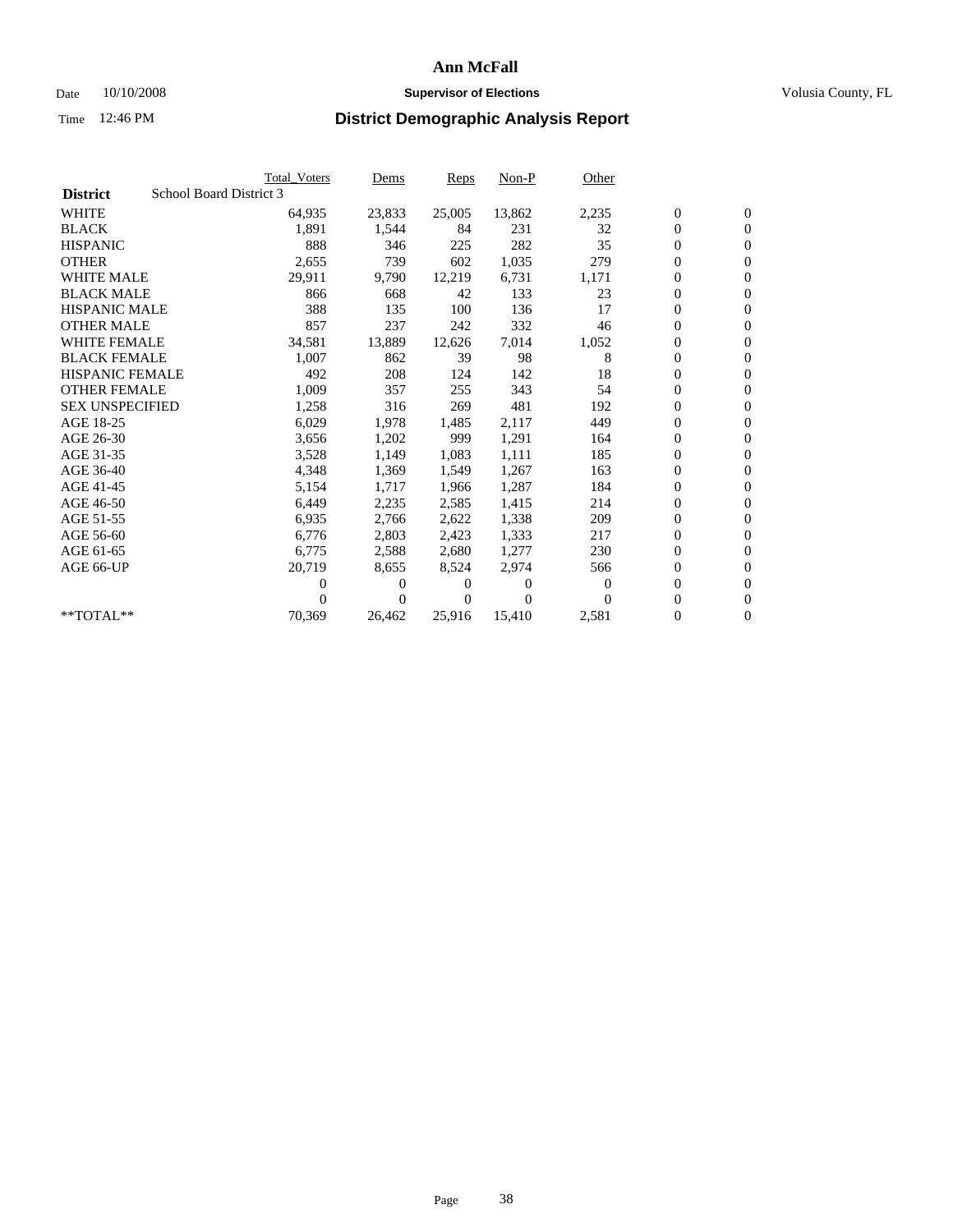### Date 10/10/2008 **Supervisor of Elections Supervisor of Elections** Volusia County, FL

|                        |                         | <b>Total Voters</b> | Dems           | <b>Reps</b>    | $Non-P$  | Other            |                  |                  |  |
|------------------------|-------------------------|---------------------|----------------|----------------|----------|------------------|------------------|------------------|--|
| <b>District</b>        | School Board District 4 |                     |                |                |          |                  |                  |                  |  |
| <b>WHITE</b>           |                         | 54,789              | 20,247         | 21,867         | 10,706   | 1,969            | $\boldsymbol{0}$ | $\boldsymbol{0}$ |  |
| <b>BLACK</b>           |                         | 5,157               | 4,231          | 198            | 630      | 98               | $\boldsymbol{0}$ | $\mathbf{0}$     |  |
| <b>HISPANIC</b>        |                         | 1,163               | 512            | 305            | 314      | 32               | 0                | $\mathbf{0}$     |  |
| <b>OTHER</b>           |                         | 3,465               | 1,132          | 817            | 1,233    | 283              | 0                | $\mathbf{0}$     |  |
| <b>WHITE MALE</b>      |                         | 25,029              | 8,157          | 10,602         | 5,232    | 1,038            | 0                | $\mathbf{0}$     |  |
| <b>BLACK MALE</b>      |                         | 2,060               | 1,579          | 111            | 305      | 65               | 0                | $\mathbf{0}$     |  |
| <b>HISPANIC MALE</b>   |                         | 519                 | 206            | 149            | 144      | 20               | 0                | $\mathbf{0}$     |  |
| <b>OTHER MALE</b>      |                         | 1,126               | 333            | 314            | 417      | 62               | 0                | $\mathbf{0}$     |  |
| <b>WHITE FEMALE</b>    |                         | 29,444              | 11,987         | 11,150         | 5,394    | 913              | $\boldsymbol{0}$ | $\mathbf{0}$     |  |
| <b>BLACK FEMALE</b>    |                         | 3,067               | 2,628          | 87             | 320      | 32               | 0                | $\mathbf{0}$     |  |
| <b>HISPANIC FEMALE</b> |                         | 634                 | 301            | 151            | 170      | 12               | 0                | $\mathbf{0}$     |  |
| <b>OTHER FEMALE</b>    |                         | 1,329               | 527            | 344            | 401      | 57               | 0                | $\mathbf{0}$     |  |
| <b>SEX UNSPECIFIED</b> |                         | 1,366               | 404            | 279            | 500      | 183              | 0                | $\mathbf{0}$     |  |
| AGE 18-25              |                         | 6,705               | 2,648          | 1,681          | 1,965    | 411              | 0                | $\mathbf{0}$     |  |
| AGE 26-30              |                         | 3,626               | 1,376          | 934            | 1,153    | 163              | 0                | $\mathbf{0}$     |  |
| AGE 31-35              |                         | 3,277               | 1,214          | 973            | 924      | 166              | 0                | $\mathbf{0}$     |  |
| AGE 36-40              |                         | 3,866               | 1,383          | 1,398          | 935      | 150              | 0                | $\mathbf{0}$     |  |
| AGE 41-45              |                         | 4,710               | 1,713          | 1,772          | 1,043    | 182              | 0                | $\mathbf{0}$     |  |
| AGE 46-50              |                         | 5,674               | 2,199          | 2,171          | 1,126    | 178              | 0                | $\mathbf{0}$     |  |
| AGE 51-55              |                         | 5,944               | 2,534          | 2,149          | 1,073    | 188              | 0                | $\mathbf{0}$     |  |
| AGE 56-60              |                         | 6,028               | 2,545          | 2.140          | 1,150    | 193              | 0                | $\mathbf{0}$     |  |
| AGE 61-65              |                         | 5,853               | 2,382          | 2,248          | 1,009    | 214              | 0                | $\mathbf{0}$     |  |
| AGE 66-UP              |                         | 18,891              | 8,128          | 7,721          | 2,505    | 537              | $\boldsymbol{0}$ | $\mathbf{0}$     |  |
|                        |                         | 0                   | 0              | $\Omega$       | $\theta$ | $\boldsymbol{0}$ | 0                | $\mathbf{0}$     |  |
|                        |                         | 0                   | $\overline{0}$ | $\overline{0}$ | $\Omega$ | $\Omega$         | 0                | $\mathbf{0}$     |  |
| **TOTAL**              |                         | 64,574              | 26,122         | 23,187         | 12,883   | 2,382            | 0                | $\boldsymbol{0}$ |  |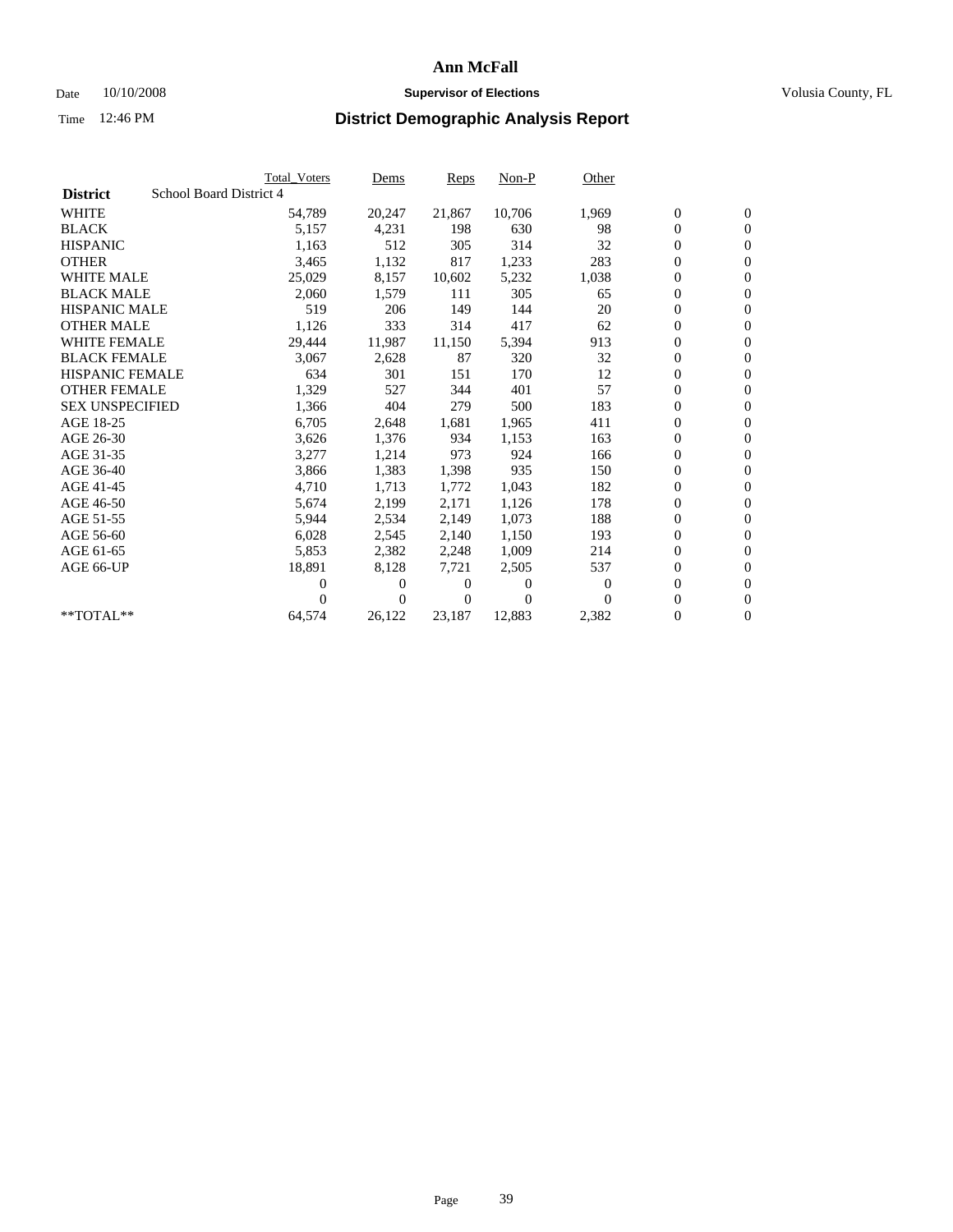### Date 10/10/2008 **Supervisor of Elections Supervisor of Elections** Volusia County, FL

|                        | <b>Total Voters</b>     | Dems           | <b>Reps</b> | $Non-P$      | Other    |                  |                  |  |
|------------------------|-------------------------|----------------|-------------|--------------|----------|------------------|------------------|--|
| <b>District</b>        | School Board District 5 |                |             |              |          |                  |                  |  |
| <b>WHITE</b>           | 48,789                  | 16,214         | 20,064      | 10,177       | 2,334    | $\boldsymbol{0}$ | $\mathbf{0}$     |  |
| <b>BLACK</b>           | 4,964                   | 3,816          | 275         | 729          | 144      | $\overline{0}$   | $\mathbf{0}$     |  |
| <b>HISPANIC</b>        | 12,248                  | 6,024          | 2,172       | 3.694        | 358      | $\overline{0}$   | $\mathbf{0}$     |  |
| <b>OTHER</b>           | 3,755                   | 1,138          | 783         | 1,468        | 366      | 0                | $\mathbf{0}$     |  |
| <b>WHITE MALE</b>      | 22,812                  | 6,726          | 9,921       | 4,926        | 1,239    | $\boldsymbol{0}$ | $\mathbf{0}$     |  |
| <b>BLACK MALE</b>      | 2,205                   | 1,597          | 148         | 371          | 89       | $\boldsymbol{0}$ | $\mathbf{0}$     |  |
| <b>HISPANIC MALE</b>   | 5,770                   | 2,716          | 1,107       | 1,760        | 187      | 0                | $\mathbf{0}$     |  |
| <b>OTHER MALE</b>      | 1,236                   | 412            | 306         | 458          | 60       | $\boldsymbol{0}$ | $\mathbf{0}$     |  |
| <b>WHITE FEMALE</b>    | 25,694                  | 9,401          | 10,028      | 5,181        | 1,084    | $\overline{0}$   | $\mathbf{0}$     |  |
| <b>BLACK FEMALE</b>    | 2,711                   | 2,177          | 127         | 352          | 55       | $\boldsymbol{0}$ | $\Omega$         |  |
| <b>HISPANIC FEMALE</b> | 6,386                   | 3,261          | 1,056       | 1,903        | 166      | $\boldsymbol{0}$ | $\mathbf{0}$     |  |
| <b>OTHER FEMALE</b>    | 1,444                   | 514            | 315         | 528          | 87       | $\overline{0}$   | $\mathbf{0}$     |  |
| <b>SEX UNSPECIFIED</b> | 1,498                   | 388            | 286         | 589          | 235      | $\boldsymbol{0}$ | $\mathbf{0}$     |  |
| AGE 18-25              | 8,072                   | 2,719          | 1,841       | 2,885        | 627      | $\overline{0}$   | $\mathbf{0}$     |  |
| AGE 26-30              | 5,262                   | 1,816          | 1,359       | 1,773        | 314      | $\overline{0}$   | $\mathbf{0}$     |  |
| AGE 31-35              | 5,526                   | 1,989          | 1,599       | 1,637        | 301      | $\boldsymbol{0}$ | $\mathbf{0}$     |  |
| AGE 36-40              | 6,022                   | 2,060          | 2,065       | 1,594        | 303      | $\boldsymbol{0}$ | $\mathbf{0}$     |  |
| AGE 41-45              | 6,762                   | 2,467          | 2,374       | 1,635        | 286      | $\boldsymbol{0}$ | $\mathbf{0}$     |  |
| AGE 46-50              | 7,231                   | 2,692          | 2,729       | 1,522        | 288      | 0                | $\Omega$         |  |
| AGE 51-55              | 6,628                   | 2,632          | 2,404       | 1,326        | 266      | $\boldsymbol{0}$ | $\mathbf{0}$     |  |
| AGE 56-60              | 5,911                   | 2,446          | 2.144       | 1,110        | 211      | $\mathbf{0}$     | $\mathbf{0}$     |  |
| AGE 61-65              | 4,937                   | 2,083          | 1,851       | 827          | 176      | 0                | $\mathbf{0}$     |  |
| AGE 66-UP              | 13,404                  | 6,287          | 4,928       | 1,759        | 430      | $\mathbf{0}$     | $\mathbf{0}$     |  |
|                        | 0                       | 0              | 0           | $\mathbf{0}$ | $\bf{0}$ | $\overline{0}$   | $\mathbf{0}$     |  |
|                        | 0                       | $\overline{0}$ | 0           | $\Omega$     | 0        | 0                | $\mathbf{0}$     |  |
| $*$ TOTAL $**$         | 69,756                  | 27,192         | 23,294      | 16,068       | 3,202    | 0                | $\boldsymbol{0}$ |  |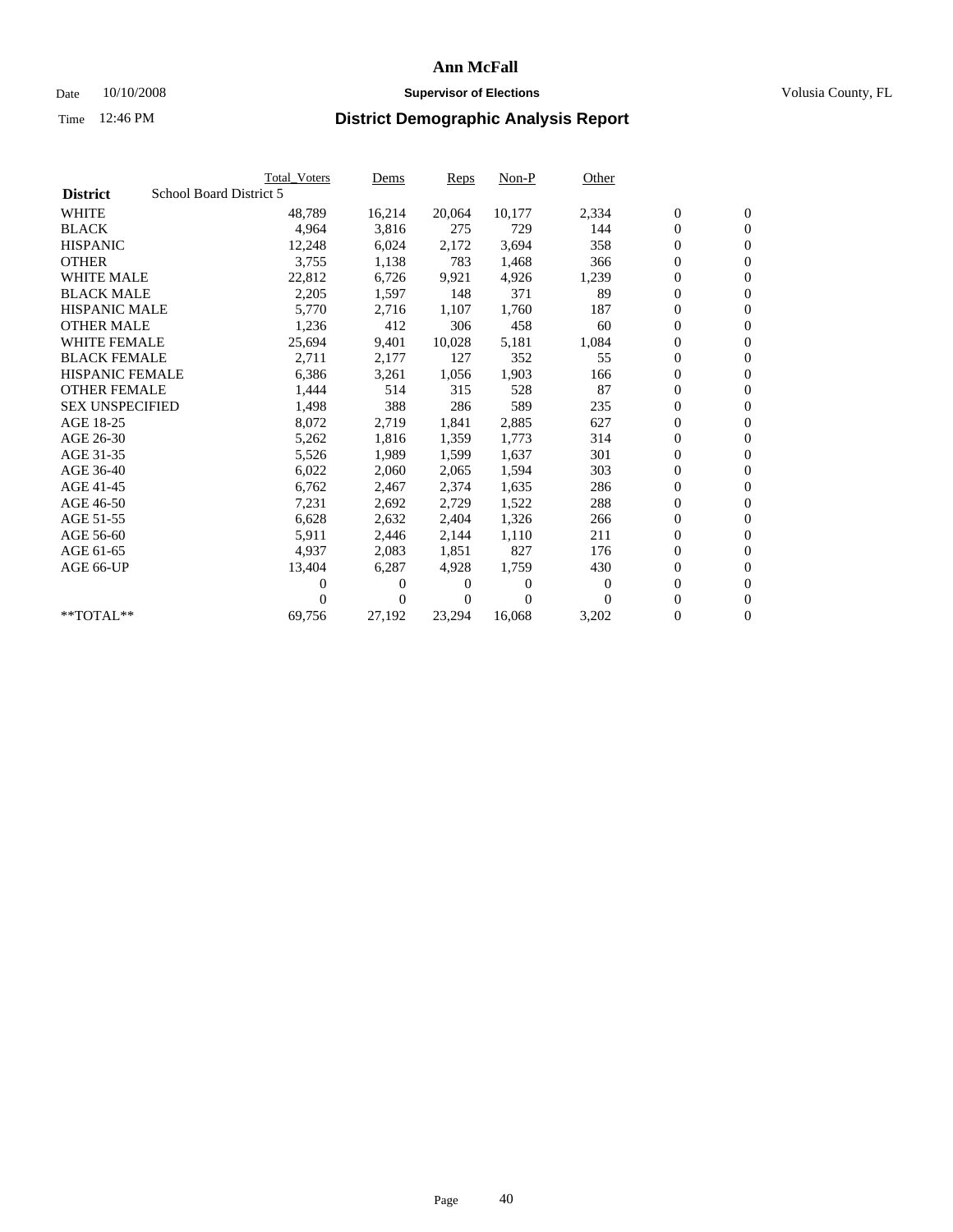### Date 10/10/2008 **Supervisor of Elections Supervisor of Elections** Volusia County, FL

|                        |                       | Total Voters | Dems           | <b>Reps</b>  | $Non-P$      | Other        |                  |              |  |
|------------------------|-----------------------|--------------|----------------|--------------|--------------|--------------|------------------|--------------|--|
| <b>District</b>        | Florida Senate Seat 1 |              |                |              |              |              |                  |              |  |
| <b>WHITE</b>           |                       | 6,452        | 2,497          | 2,140        | 1,526        | 289          | $\boldsymbol{0}$ | $\mathbf{0}$ |  |
| <b>BLACK</b>           |                       | 11,412       | 9,680          | 316          | 1,247        | 169          | $\boldsymbol{0}$ | $\mathbf{0}$ |  |
| <b>HISPANIC</b>        |                       | 438          | 203            | 80           | 140          | 15           | $\overline{0}$   | $\mathbf{0}$ |  |
| <b>OTHER</b>           |                       | 1,464        | 696            | 133          | 485          | 150          | $\boldsymbol{0}$ | $\mathbf{0}$ |  |
| <b>WHITE MALE</b>      |                       | 3,041        | 965            | 1,132        | 774          | 170          | $\boldsymbol{0}$ | $\mathbf{0}$ |  |
| <b>BLACK MALE</b>      |                       | 4,466        | 3,637          | 176          | 563          | 90           | $\boldsymbol{0}$ | $\mathbf{0}$ |  |
| <b>HISPANIC MALE</b>   |                       | 215          | 83             | 39           | 84           | 9            | $\boldsymbol{0}$ | $\mathbf{0}$ |  |
| <b>OTHER MALE</b>      |                       | 399          | 198            | 47           | 136          | 18           | 0                | $\mathbf{0}$ |  |
| <b>WHITE FEMALE</b>    |                       | 3,379        | 1,519          | 998          | 746          | 116          | $\mathbf{0}$     | $\mathbf{0}$ |  |
| <b>BLACK FEMALE</b>    |                       | 6,845        | 5,960          | 138          | 669          | 78           | $\boldsymbol{0}$ | $\mathbf{0}$ |  |
| <b>HISPANIC FEMALE</b> |                       | 220          | 119            | 41           | 55           | 5            | $\boldsymbol{0}$ | $\mathbf{0}$ |  |
| <b>OTHER FEMALE</b>    |                       | 490          | 266            | 58           | 148          | 18           | 0                | $\mathbf{0}$ |  |
| <b>SEX UNSPECIFIED</b> |                       | 711          | 329            | 40           | 223          | 119          | $\mathbf{0}$     | $\mathbf{0}$ |  |
| AGE 18-25              |                       | 5,094        | 3,464          | 361          | 1,019        | 250          | 0                | $\mathbf{0}$ |  |
| AGE 26-30              |                       | 1,772        | 1,014          | 219          | 490          | 49           | $\overline{0}$   | $\mathbf{0}$ |  |
| AGE 31-35              |                       | 1,311        | 761            | 198          | 311          | 41           | $\boldsymbol{0}$ | $\mathbf{0}$ |  |
| AGE 36-40              |                       | 1,369        | 825            | 209          | 294          | 41           | $\boldsymbol{0}$ | $\mathbf{0}$ |  |
| AGE 41-45              |                       | 1,501        | 947            | 231          | 279          | 44           | $\overline{0}$   | $\mathbf{0}$ |  |
| AGE 46-50              |                       | 1,655        | 1,059          | 310          | 230          | 56           | $\mathbf{0}$     | $\mathbf{0}$ |  |
| AGE 51-55              |                       | 1,605        | 1,090          | 250          | 223          | 42           | $\boldsymbol{0}$ | $\mathbf{0}$ |  |
| AGE 56-60              |                       | 1,359        | 894            | 231          | 203          | 31           | $\boldsymbol{0}$ | $\mathbf{0}$ |  |
| AGE 61-65              |                       | 1,108        | 785            | 181          | 118          | 24           | $\boldsymbol{0}$ | $\mathbf{0}$ |  |
| AGE 66-UP              |                       | 2,992        | 2,237          | 479          | 231          | 45           | $\boldsymbol{0}$ | $\mathbf{0}$ |  |
|                        |                       | $\theta$     | $\overline{0}$ | $\mathbf{0}$ | $\mathbf{0}$ | $\mathbf{0}$ | $\boldsymbol{0}$ | $\mathbf{0}$ |  |
|                        |                       | $\Omega$     | $\theta$       | 0            | $\theta$     | $\Omega$     | $\overline{0}$   | $\mathbf{0}$ |  |
| **TOTAL**              |                       | 19,766       | 13,076         | 2,669        | 3,398        | 623          | 0                | $\mathbf{0}$ |  |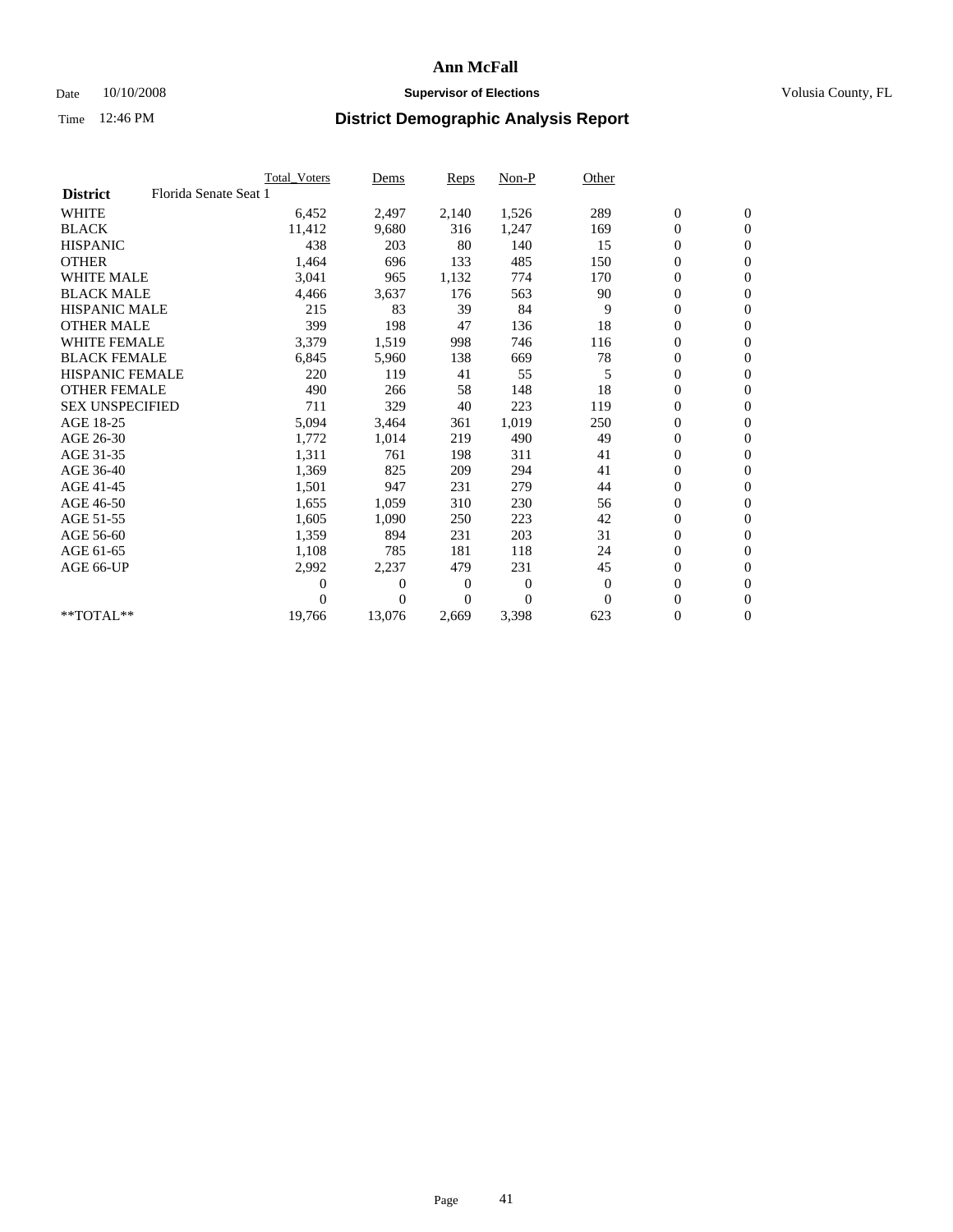### Date 10/10/2008 **Supervisor of Elections Supervisor of Elections** Volusia County, FL

|                        |                       | <b>Total Voters</b> | <u>Dems</u>    | <b>Reps</b> | $Non-P$      | Other    |                  |                  |  |
|------------------------|-----------------------|---------------------|----------------|-------------|--------------|----------|------------------|------------------|--|
| <b>District</b>        | Florida Senate Seat 7 |                     |                |             |              |          |                  |                  |  |
| <b>WHITE</b>           |                       | 157,875             | 58,813         | 60,743      | 32,454       | 5,865    | $\boldsymbol{0}$ | $\boldsymbol{0}$ |  |
| <b>BLACK</b>           |                       | 7,125               | 5,693          | 338         | 958          | 136      | $\boldsymbol{0}$ | $\mathbf{0}$     |  |
| <b>HISPANIC</b>        |                       | 5,390               | 2,419          | 1,088       | 1,690        | 193      | $\boldsymbol{0}$ | $\mathbf{0}$     |  |
| <b>OTHER</b>           |                       | 8,010               | 2,450          | 1,867       | 2,977        | 716      | 0                | $\overline{0}$   |  |
| <b>WHITE MALE</b>      |                       | 73,033              | 24,221         | 29,783      | 15,880       | 3,149    | $\boldsymbol{0}$ | $\mathbf{0}$     |  |
| <b>BLACK MALE</b>      |                       | 3,108               | 2,345          | 179         | 503          | 81       | $\overline{0}$   | $\mathbf{0}$     |  |
| <b>HISPANIC MALE</b>   |                       | 2,478               | 1,055          | 532         | 786          | 105      | 0                | $\mathbf{0}$     |  |
| <b>OTHER MALE</b>      |                       | 2,684               | 799            | 746         | 997          | 142      | $\overline{0}$   | $\mathbf{0}$     |  |
| <b>WHITE FEMALE</b>    |                       | 83,827              | 34,240         | 30,598      | 16,314       | 2,675    | $\boldsymbol{0}$ | $\mathbf{0}$     |  |
| <b>BLACK FEMALE</b>    |                       | 3,964               | 3,306          | 155         | 450          | 53       | $\boldsymbol{0}$ | $\mathbf{0}$     |  |
| <b>HISPANIC FEMALE</b> |                       | 2,864               | 1,344          | 546         | 887          | 87       | 0                | $\mathbf{0}$     |  |
| <b>OTHER FEMALE</b>    |                       | 3,096               | 1,156          | 764         | 1,027        | 149      | $\overline{0}$   | $\mathbf{0}$     |  |
| <b>SEX UNSPECIFIED</b> |                       | 3,346               | 909            | 733         | 1,235        | 469      | $\boldsymbol{0}$ | $\mathbf{0}$     |  |
| AGE 18-25              |                       | 16,651              | 5,844          | 4,172       | 5,529        | 1,106    | $\boldsymbol{0}$ | $\mathbf{0}$     |  |
| AGE 26-30              |                       | 10,183              | 3,447          | 2,711       | 3,511        | 514      | 0                | $\mathbf{0}$     |  |
| AGE 31-35              |                       | 9,492               | 3,248          | 2,903       | 2,866        | 475      | $\boldsymbol{0}$ | $\mathbf{0}$     |  |
| AGE 36-40              |                       | 11,291              | 3,755          | 4,001       | 3,039        | 496      | $\boldsymbol{0}$ | $\mathbf{0}$     |  |
| AGE 41-45              |                       | 13,524              | 4,647          | 5,120       | 3,219        | 538      | 0                | $\mathbf{0}$     |  |
| AGE 46-50              |                       | 16,342              | 5,926          | 6,355       | 3,488        | 573      | 0                | $\mathbf{0}$     |  |
| AGE 51-55              |                       | 16,908              | 6,875          | 6,241       | 3,231        | 561      | $\boldsymbol{0}$ | $\mathbf{0}$     |  |
| AGE 56-60              |                       | 16,931              | 7.027          | 6.013       | 3,308        | 583      | $\overline{0}$   | $\mathbf{0}$     |  |
| AGE 61-65              |                       | 16,203              | 6,428          | 6,189       | 2,965        | 621      | 0                | $\mathbf{0}$     |  |
| AGE 66-UP              |                       | 50,875              | 22,178         | 20,331      | 6,923        | 1,443    | 0                | $\mathbf{0}$     |  |
|                        |                       | 0                   | $\overline{0}$ | 0           | $\mathbf{0}$ | $\Omega$ | $\mathbf{0}$     | $\mathbf{0}$     |  |
|                        |                       | 0                   | $\overline{0}$ | 0           | $\Omega$     | 0        | 0                | $\mathbf{0}$     |  |
| **TOTAL**              |                       | 178,400             | 69,375         | 64,036      | 38,079       | 6,910    | 0                | $\boldsymbol{0}$ |  |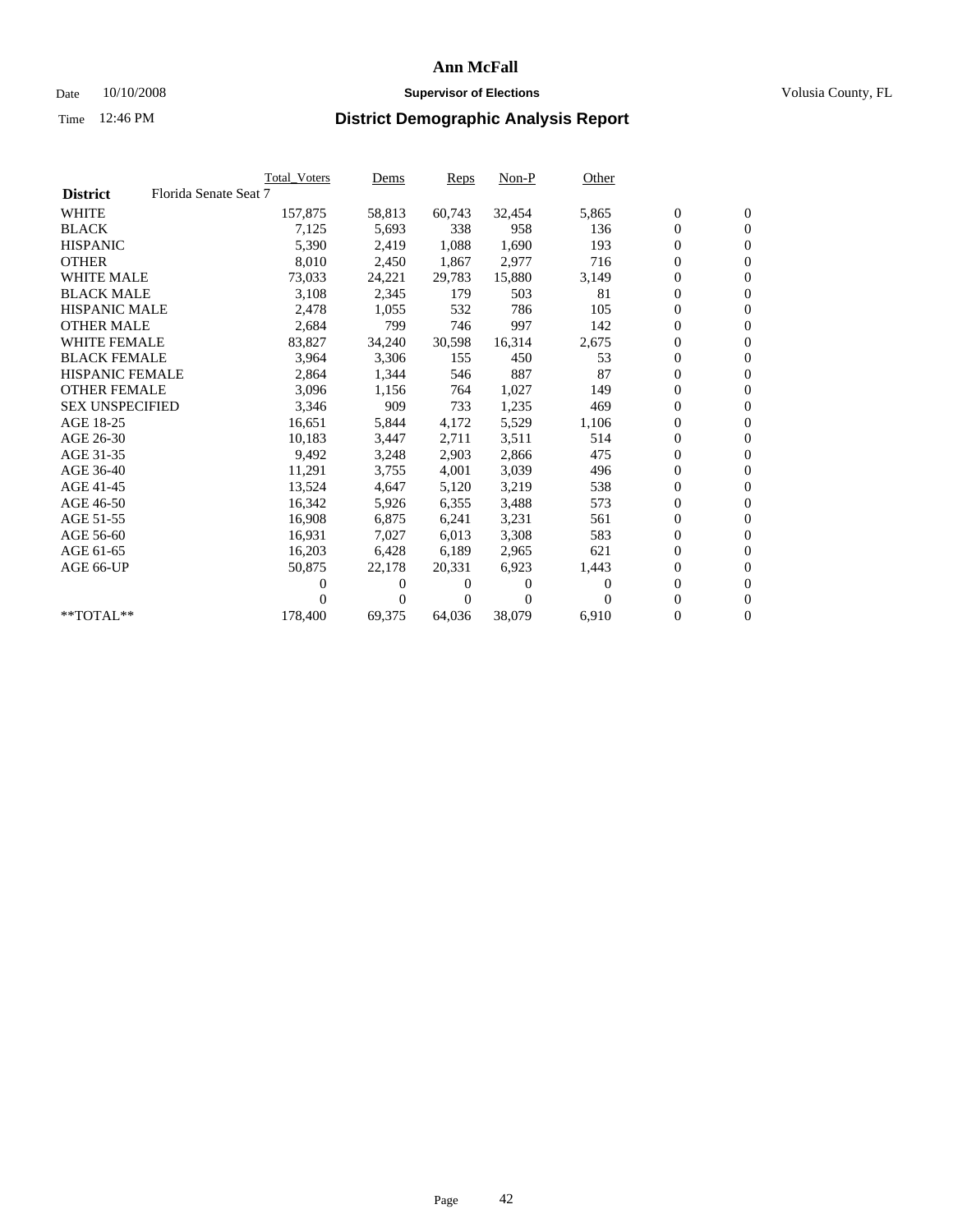### Date  $10/10/2008$  **Supervisor of Elections** Volusia County, FL

|                        |                       | Total Voters | Dems           | <b>Reps</b> | $Non-P$      | Other        |                  |                  |  |
|------------------------|-----------------------|--------------|----------------|-------------|--------------|--------------|------------------|------------------|--|
| <b>District</b>        | Florida Senate Seat 8 |              |                |             |              |              |                  |                  |  |
| <b>WHITE</b>           |                       | 23,697       | 8,166          | 10,080      | 4,610        | 841          | $\boldsymbol{0}$ | $\boldsymbol{0}$ |  |
| <b>BLACK</b>           |                       | 968          | 748            | 44          | 145          | 31           | $\boldsymbol{0}$ | $\mathbf{0}$     |  |
| <b>HISPANIC</b>        |                       | 479          | 191            | 136         | 135          | 17           | $\overline{0}$   | $\mathbf{0}$     |  |
| <b>OTHER</b>           |                       | 1,451        | 448            | 356         | 535          | 112          | 0                | $\mathbf{0}$     |  |
| <b>WHITE MALE</b>      |                       | 10,915       | 3,315          | 4,909       | 2,258        | 433          | $\boldsymbol{0}$ | $\mathbf{0}$     |  |
| <b>BLACK MALE</b>      |                       | 407          | 299            | 23          | 69           | 16           | $\boldsymbol{0}$ | $\mathbf{0}$     |  |
| <b>HISPANIC MALE</b>   |                       | 234          | 84             | 74          | 65           | 11           | $\boldsymbol{0}$ | $\mathbf{0}$     |  |
| <b>OTHER MALE</b>      |                       | 481          | 144            | 134         | 177          | 26           | $\boldsymbol{0}$ | $\mathbf{0}$     |  |
| <b>WHITE FEMALE</b>    |                       | 12,621       | 4,805          | 5,107       | 2,309        | 400          | $\boldsymbol{0}$ | $\mathbf{0}$     |  |
| <b>BLACK FEMALE</b>    |                       | 554          | 445            | 21          | 73           | 15           | $\boldsymbol{0}$ | $\Omega$         |  |
| <b>HISPANIC FEMALE</b> |                       | 243          | 106            | 61          | 70           | 6            | $\boldsymbol{0}$ | $\mathbf{0}$     |  |
| <b>OTHER FEMALE</b>    |                       | 532          | 207            | 133         | 167          | 25           | $\overline{0}$   | $\mathbf{0}$     |  |
| <b>SEX UNSPECIFIED</b> |                       | 608          | 148            | 154         | 237          | 69           | $\boldsymbol{0}$ | $\mathbf{0}$     |  |
| AGE 18-25              |                       | 2,722        | 902            | 815         | 836          | 169          | $\boldsymbol{0}$ | $\mathbf{0}$     |  |
| AGE 26-30              |                       | 1,289        | 438            | 378         | 407          | 66           | $\boldsymbol{0}$ | $\mathbf{0}$     |  |
| AGE 31-35              |                       | 1,228        | 380            | 421         | 358          | 69           | $\boldsymbol{0}$ | $\mathbf{0}$     |  |
| AGE 36-40              |                       | 1,462        | 437            | 627         | 351          | 47           | $\boldsymbol{0}$ | $\mathbf{0}$     |  |
| AGE 41-45              |                       | 1,882        | 597            | 813         | 395          | 77           | $\boldsymbol{0}$ | $\mathbf{0}$     |  |
| AGE 46-50              |                       | 2,278        | 775            | 984         | 453          | 66           | 0                | $\Omega$         |  |
| AGE 51-55              |                       | 2,397        | 902            | 990         | 438          | 67           | $\boldsymbol{0}$ | $\mathbf{0}$     |  |
| AGE 56-60              |                       | 2,517        | 961            | 1,001       | 470          | 85           | $\mathbf{0}$     | $\mathbf{0}$     |  |
| AGE 61-65              |                       | 2,696        | 1,007          | 1,109       | 490          | 90           | $\boldsymbol{0}$ | $\mathbf{0}$     |  |
| AGE 66-UP              |                       | 8,124        | 3,154          | 3,478       | 1,227        | 265          | $\mathbf{0}$     | $\mathbf{0}$     |  |
|                        |                       | 0            | $\overline{0}$ | 0           | $\mathbf{0}$ | $\mathbf{0}$ | $\boldsymbol{0}$ | $\mathbf{0}$     |  |
|                        |                       | 0            | $\overline{0}$ | 0           | $\Omega$     | $\Omega$     | 0                | $\mathbf{0}$     |  |
| $*$ TOTAL $**$         |                       | 26,595       | 9,553          | 10,616      | 5,425        | 1,001        | $\boldsymbol{0}$ | $\boldsymbol{0}$ |  |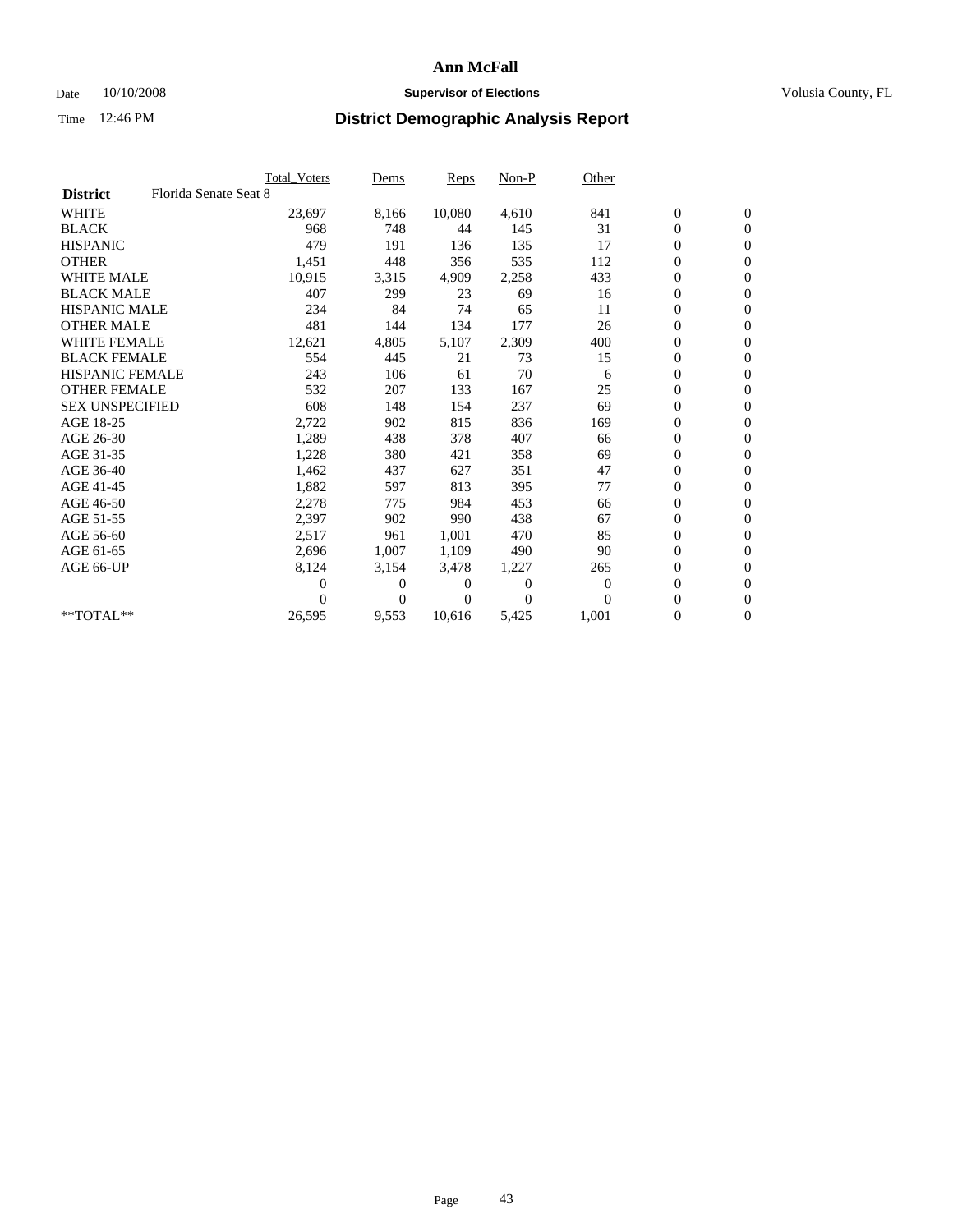### Date 10/10/2008 **Supervisor of Elections Supervisor of Elections** Volusia County, FL

|                        | Total Voters           | <u>Dems</u>    | <b>Reps</b>    | $Non-P$  | Other        |                  |                  |  |
|------------------------|------------------------|----------------|----------------|----------|--------------|------------------|------------------|--|
| <b>District</b>        | Florida Senate Seat 20 |                |                |          |              |                  |                  |  |
| <b>WHITE</b>           | 73,235                 | 25,668         | 29,768         | 14,309   | 3,490        | $\boldsymbol{0}$ | $\boldsymbol{0}$ |  |
| <b>BLACK</b>           | 7,536                  | 5,997          | 358            | 997      | 184          | $\overline{0}$   | $\mathbf{0}$     |  |
| <b>HISPANIC</b>        | 11,931                 | 5,807          | 2,143          | 3,619    | 362          | $\overline{0}$   | $\mathbf{0}$     |  |
| <b>OTHER</b>           | 4,980                  | 1,566          | 1,103          | 1,848    | 463          | 0                | $\mathbf{0}$     |  |
| <b>WHITE MALE</b>      | 33,618                 | 10,458         | 14,432         | 6,863    | 1,865        | $\boldsymbol{0}$ | $\mathbf{0}$     |  |
| <b>BLACK MALE</b>      | 3,233                  | 2,431          | 183            | 497      | 122          | $\boldsymbol{0}$ | $\mathbf{0}$     |  |
| <b>HISPANIC MALE</b>   | 5,564                  | 2,618          | 1,062          | 1,703    | 181          | 0                | $\mathbf{0}$     |  |
| <b>OTHER MALE</b>      | 1,617                  | 547            | 435            | 545      | 90           | $\boldsymbol{0}$ | $\mathbf{0}$     |  |
| <b>WHITE FEMALE</b>    | 39,243                 | 15,088         | 15,192         | 7,355    | 1,608        | 0                | $\mathbf{0}$     |  |
| <b>BLACK FEMALE</b>    | 4,237                  | 3,514          | 173            | 489      | 61           | $\boldsymbol{0}$ | $\Omega$         |  |
| <b>HISPANIC FEMALE</b> | 6,280                  | 3,146          | 1,072          | 1,887    | 175          | $\boldsymbol{0}$ | $\mathbf{0}$     |  |
| <b>OTHER FEMALE</b>    | 1,908                  | 710            | 435            | 650      | 113          | $\overline{0}$   | $\mathbf{0}$     |  |
| <b>SEX UNSPECIFIED</b> | 1,982                  | 526            | 388            | 784      | 284          | 0                | $\mathbf{0}$     |  |
| AGE 18-25              | 10,747                 | 3,725          | 2,559          | 3,660    | 803          | $\overline{0}$   | $\mathbf{0}$     |  |
| AGE 26-30              | 7,016                  | 2,466          | 1,880          | 2,241    | 429          | $\overline{0}$   | $\mathbf{0}$     |  |
| AGE 31-35              | 7,058                  | 2,521          | 2,094          | 2,025    | 418          | $\boldsymbol{0}$ | $\mathbf{0}$     |  |
| AGE 36-40              | 7,950                  | 2,801          | 2,719          | 2,047    | 383          | $\boldsymbol{0}$ | $\mathbf{0}$     |  |
| AGE 41-45              | 8,688                  | 3,111          | 3,199          | 2,037    | 341          | $\boldsymbol{0}$ | $\mathbf{0}$     |  |
| AGE 46-50              | 9,453                  | 3,647          | 3,512          | 1,885    | 409          | 0                | $\Omega$         |  |
| AGE 51-55              | 9,050                  | 3,759          | 3,244          | 1,678    | 369          | $\boldsymbol{0}$ | $\mathbf{0}$     |  |
| AGE 56-60              | 8,310                  | 3,582          | 2.979          | 1.422    | 327          | $\mathbf{0}$     | $\mathbf{0}$     |  |
| AGE 61-65              | 7,371                  | 3,174          | 2,772          | 1,150    | 275          | 0                | $\mathbf{0}$     |  |
| AGE 66-UP              | 22,038                 | 10,251         | 8,414          | 2,628    | 745          | $\mathbf{0}$     | $\mathbf{0}$     |  |
|                        | 0                      | 0              | 0              | 0        | $\mathbf{0}$ | $\overline{0}$   | $\mathbf{0}$     |  |
|                        | 0                      | $\overline{0}$ | $\overline{0}$ | $\Omega$ | 0            | 0                | $\mathbf{0}$     |  |
| $*$ TOTAL $**$         | 97,682                 | 39,038         | 33,372         | 20,773   | 4,499        | 0                | $\boldsymbol{0}$ |  |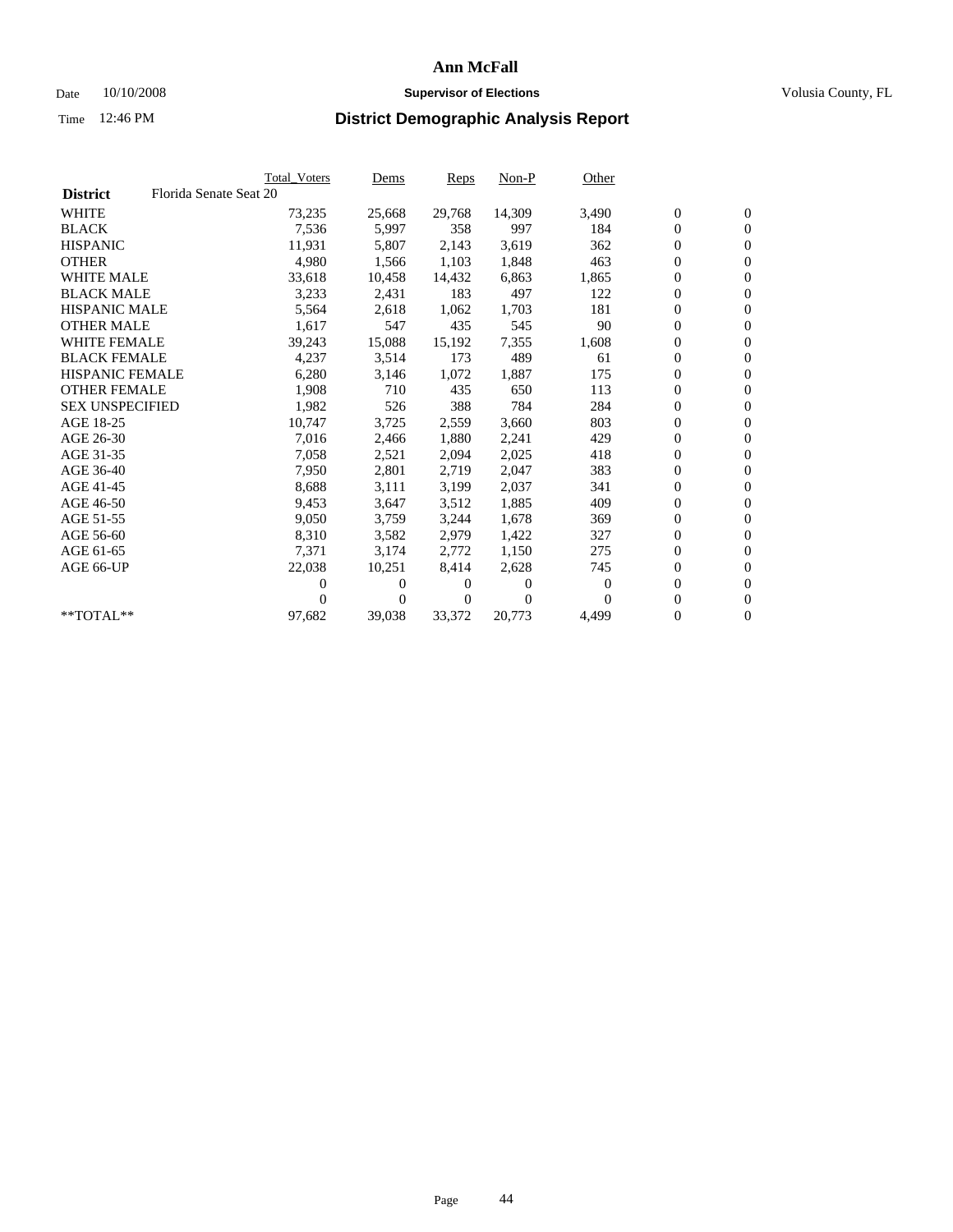### Date 10/10/2008 **Supervisor of Elections Supervisor of Elections** Volusia County, FL

|                                       | <b>Total Voters</b> | Dems           | <b>Reps</b>    | Non-P          | Other        |                  |                |  |
|---------------------------------------|---------------------|----------------|----------------|----------------|--------------|------------------|----------------|--|
| Daytona Bch Zone 1<br><b>District</b> |                     |                |                |                |              |                  |                |  |
| <b>WHITE</b>                          | 4,767               | 1,938          | 1,599          | 1,033          | 197          | $\boldsymbol{0}$ | $\mathbf{0}$   |  |
| <b>BLACK</b>                          | 901                 | 746            | 26             | 111            | 18           | $\boldsymbol{0}$ | $\mathbf{0}$   |  |
| <b>HISPANIC</b>                       | 135                 | 64             | 29             | 38             | 4            | $\overline{0}$   | $\mathbf{0}$   |  |
| <b>OTHER</b>                          | 381                 | 140            | 82             | 119            | 40           | $\overline{0}$   | $\mathbf{0}$   |  |
| <b>WHITE MALE</b>                     | 2,227               | 784            | 812            | 520            | 111          | $\boldsymbol{0}$ | $\mathbf{0}$   |  |
| <b>BLACK MALE</b>                     | 411                 | 335            | 14             | 52             | 10           | $\boldsymbol{0}$ | $\mathbf{0}$   |  |
| <b>HISPANIC MALE</b>                  | 67                  | 24             | 20             | 22             |              | $\boldsymbol{0}$ | $\mathbf{0}$   |  |
| <b>OTHER MALE</b>                     | 147                 | 52             | 36             | 50             | 9            | 0                | $\mathbf{0}$   |  |
| <b>WHITE FEMALE</b>                   | 2,508               | 1,142          | 780            | 502            | 84           | $\overline{0}$   | $\mathbf{0}$   |  |
| <b>BLACK FEMALE</b>                   | 483                 | 406            | 12             | 57             | 8            | $\boldsymbol{0}$ | $\mathbf{0}$   |  |
| <b>HISPANIC FEMALE</b>                | 68                  | 40             | 9              | 16             | 3            | $\boldsymbol{0}$ | $\mathbf{0}$   |  |
| <b>OTHER FEMALE</b>                   | 145                 | 63             | 33             | 38             | 11           | $\overline{0}$   | $\Omega$       |  |
| <b>SEX UNSPECIFIED</b>                | 128                 | 42             | 20             | 44             | 22           | $\mathbf{0}$     | $\mathbf{0}$   |  |
| AGE 18-25                             | 765                 | 384            | 118            | 222            | 41           | $\boldsymbol{0}$ | $\mathbf{0}$   |  |
| AGE 26-30                             | 460                 | 199            | 92             | 142            | 27           | $\overline{0}$   | $\mathbf{0}$   |  |
| AGE 31-35                             | 332                 | 133            | 86             | 100            | 13           | $\boldsymbol{0}$ | $\mathbf{0}$   |  |
| AGE 36-40                             | 366                 | 135            | 110            | 94             | 27           | $\boldsymbol{0}$ | $\mathbf{0}$   |  |
| AGE 41-45                             | 416                 | 165            | 141            | 98             | 12           | $\overline{0}$   | $\mathbf{0}$   |  |
| AGE 46-50                             | 490                 | 224            | 153            | 95             | 18           | $\mathbf{0}$     | $\mathbf{0}$   |  |
| AGE 51-55                             | 541                 | 248            | 157            | 109            | 27           | $\boldsymbol{0}$ | $\mathbf{0}$   |  |
| AGE 56-60                             | 552                 | 252            | 153            | 129            | 18           | $\boldsymbol{0}$ | $\mathbf{0}$   |  |
| AGE 61-65                             | 493                 | 233            | 147            | 93             | 20           | $\boldsymbol{0}$ | $\mathbf{0}$   |  |
| AGE 66-UP                             | 1,769               | 915            | 579            | 219            | 56           | $\boldsymbol{0}$ | $\mathbf{0}$   |  |
|                                       | $\theta$            | 0              | $\overline{0}$ | 0              | $\mathbf{0}$ | $\boldsymbol{0}$ | $\Omega$       |  |
|                                       | $\Omega$            | $\overline{0}$ | $\overline{0}$ | $\overline{0}$ | $\Omega$     | $\overline{0}$   | $\overline{0}$ |  |
| **TOTAL**                             | 6,184               | 2,888          | 1,736          | 1,301          | 259          | 0                | $\mathbf{0}$   |  |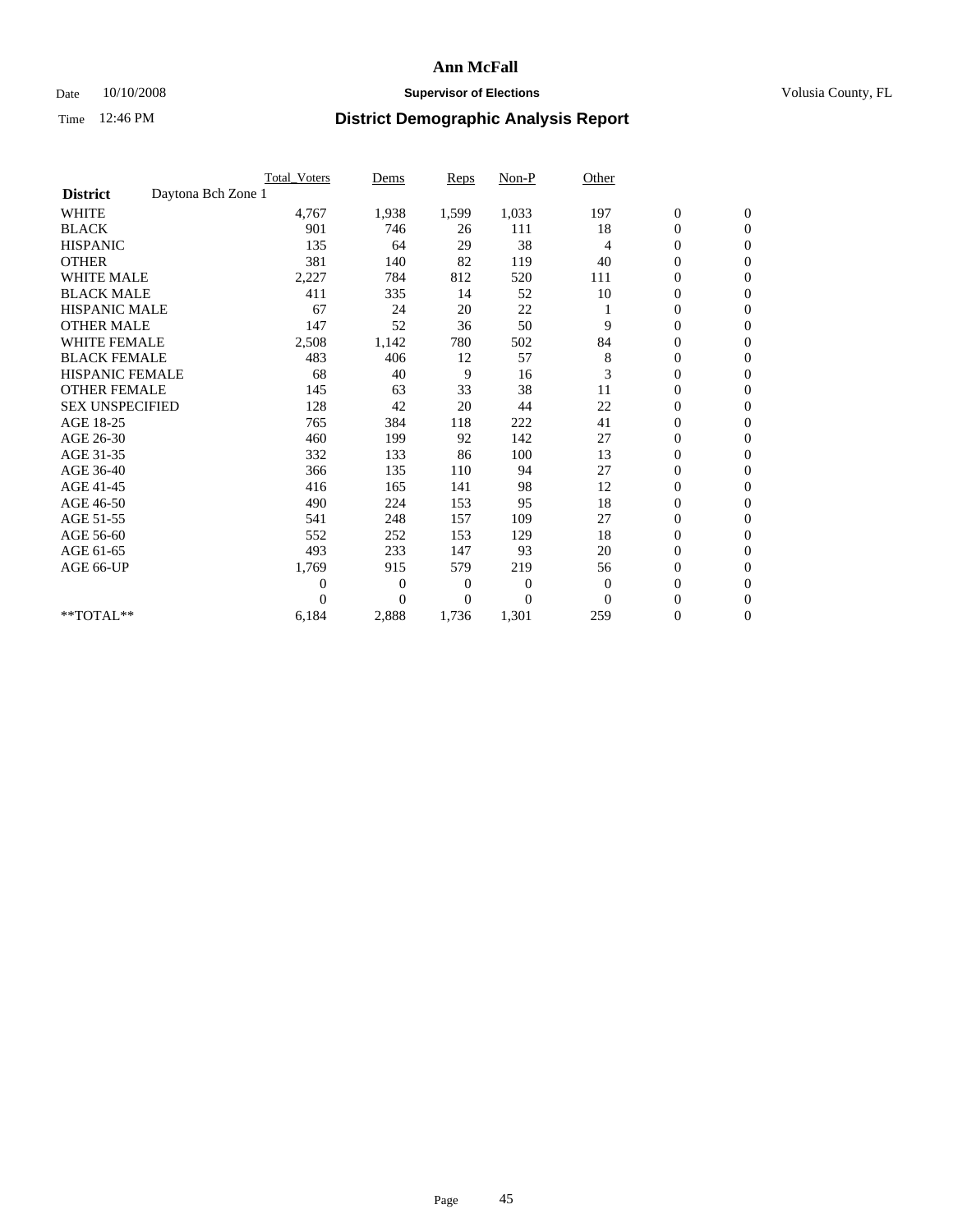### Date 10/10/2008 **Supervisor of Elections Supervisor of Elections** Volusia County, FL

|                        | <b>Total Voters</b> | Dems           | <b>Reps</b> | $Non-P$      | Other          |                  |                  |  |
|------------------------|---------------------|----------------|-------------|--------------|----------------|------------------|------------------|--|
| <b>District</b>        | Daytona Bch Zone 2  |                |             |              |                |                  |                  |  |
| <b>WHITE</b>           | 4,114               | 1,756          | 1,366       | 822          | 170            | $\boldsymbol{0}$ | $\boldsymbol{0}$ |  |
| <b>BLACK</b>           | 1,272               | 1,055          | 52          | 143          | 22             | $\boldsymbol{0}$ | $\mathbf{0}$     |  |
| <b>HISPANIC</b>        | 115                 | 47             | 27          | 37           | $\overline{4}$ | $\overline{0}$   | $\mathbf{0}$     |  |
| <b>OTHER</b>           | 348                 | 137            | 47          | 139          | 25             | $\boldsymbol{0}$ | $\Omega$         |  |
| <b>WHITE MALE</b>      | 1,971               | 768            | 702         | 408          | 93             | $\overline{0}$   | $\mathbf{0}$     |  |
| <b>BLACK MALE</b>      | 520                 | 403            | 31          | 75           | 11             | $\boldsymbol{0}$ | $\mathbf{0}$     |  |
| <b>HISPANIC MALE</b>   | 55                  | 25             | 12          | 17           |                | $\boldsymbol{0}$ | $\mathbf{0}$     |  |
| <b>OTHER MALE</b>      | 111                 | 43             | 19          | 43           | 6              | $\boldsymbol{0}$ | $\mathbf{0}$     |  |
| <b>WHITE FEMALE</b>    | 2,117               | 977            | 653         | 411          | 76             | $\overline{0}$   | $\mathbf{0}$     |  |
| <b>BLACK FEMALE</b>    | 743                 | 645            | 21          | 67           | 10             | $\boldsymbol{0}$ | $\mathbf{0}$     |  |
| <b>HISPANIC FEMALE</b> | 60                  | 22             | 15          | 20           | 3              | $\boldsymbol{0}$ | $\mathbf{0}$     |  |
| <b>OTHER FEMALE</b>    | 138                 | 67             | 23          | 44           | 4              | $\mathbf{0}$     | $\Omega$         |  |
| <b>SEX UNSPECIFIED</b> | 134                 | 45             | 16          | 56           | 17             | $\overline{0}$   | $\mathbf{0}$     |  |
| AGE 18-25              | 607                 | 285            | 111         | 173          | 38             | $\overline{0}$   | $\mathbf{0}$     |  |
| AGE 26-30              | 387                 | 185            | 57          | 126          | 19             | $\overline{0}$   | $\mathbf{0}$     |  |
| AGE 31-35              | 309                 | 142            | 61          | 97           | 9              | $\boldsymbol{0}$ | $\mathbf{0}$     |  |
| AGE 36-40              | 346                 | 151            | 85          | 98           | 12             | 0                | $\mathbf{0}$     |  |
| AGE 41-45              | 437                 | 206            | 118         | 94           | 19             | $\overline{0}$   | $\mathbf{0}$     |  |
| AGE 46-50              | 555                 | 278            | 152         | 104          | 21             | $\boldsymbol{0}$ | $\mathbf{0}$     |  |
| AGE 51-55              | 532                 | 273            | 133         | 103          | 23             | $\boldsymbol{0}$ | $\mathbf{0}$     |  |
| AGE 56-60              | 541                 | 290            | 138         | 96           | 17             | $\overline{0}$   | $\Omega$         |  |
| AGE 61-65              | 491                 | 236            | 160         | 74           | 21             | $\overline{0}$   | $\mathbf{0}$     |  |
| AGE 66-UP              | 1,644               | 949            | 477         | 176          | 42             | $\boldsymbol{0}$ | $\mathbf{0}$     |  |
|                        | $\overline{0}$      | $\overline{0}$ | 0           | $\mathbf{0}$ | $\theta$       | $\overline{0}$   | $\mathbf{0}$     |  |
|                        | $\theta$            | $\theta$       | $\Omega$    | $\Omega$     | $\Omega$       | $\boldsymbol{0}$ | $\mathbf{0}$     |  |
| **TOTAL**              | 5,849               | 2,995          | 1,492       | 1,141        | 221            | 0                | $\mathbf{0}$     |  |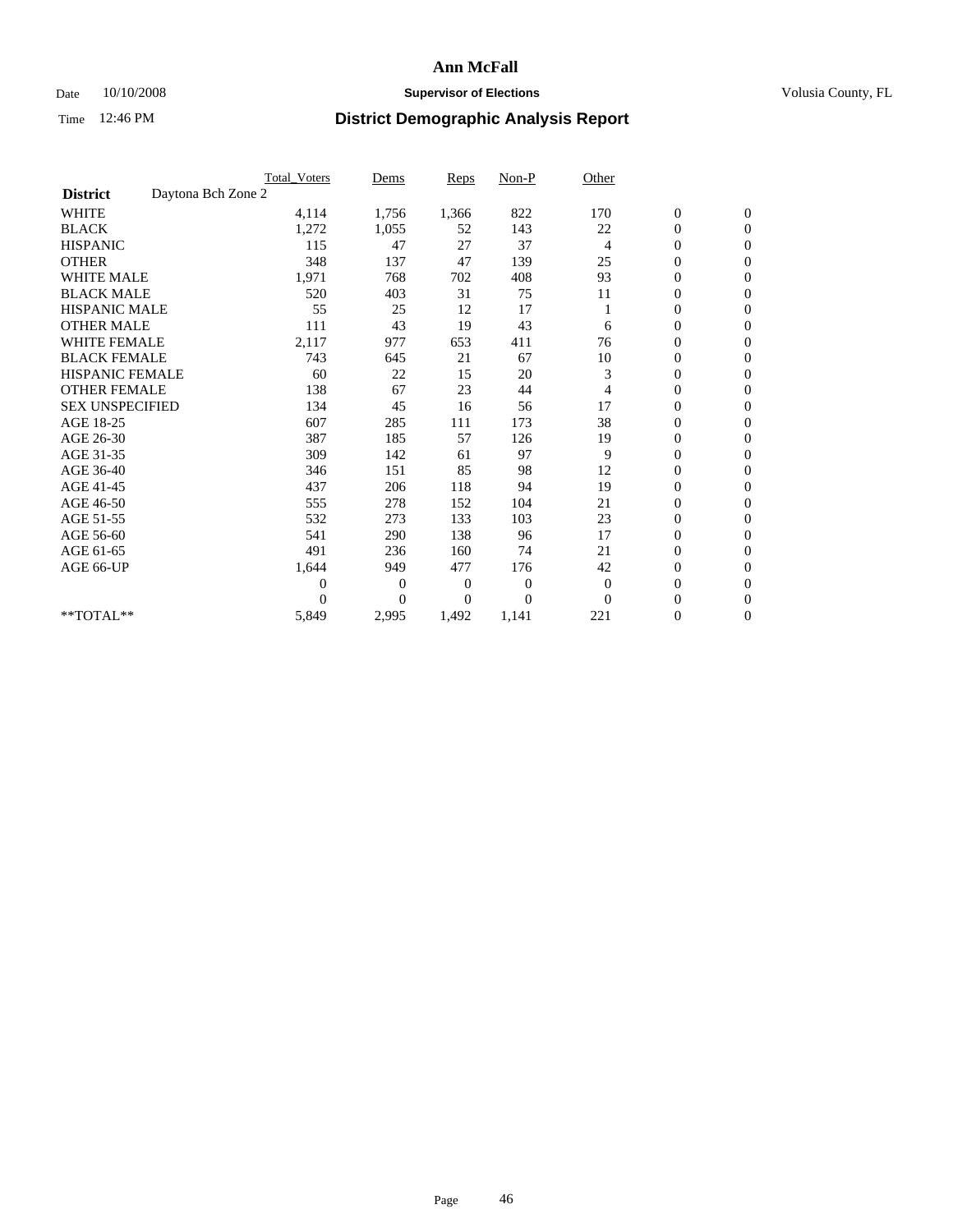### Date 10/10/2008 **Supervisor of Elections Supervisor of Elections** Volusia County, FL

|                        |                    | <b>Total Voters</b> | Dems           | <b>Reps</b>  | $Non-P$          | Other        |                  |                |  |
|------------------------|--------------------|---------------------|----------------|--------------|------------------|--------------|------------------|----------------|--|
| <b>District</b>        | Daytona Bch Zone 3 |                     |                |              |                  |              |                  |                |  |
| <b>WHITE</b>           |                    | 3,754               | 1,642          | 1,055        | 869              | 188          | $\boldsymbol{0}$ | $\mathbf{0}$   |  |
| <b>BLACK</b>           |                    | 2,193               | 1,860          | 46           | 246              | 41           | $\boldsymbol{0}$ | $\mathbf{0}$   |  |
| <b>HISPANIC</b>        |                    | 125                 | 66             | 13           | 42               | 4            | $\overline{0}$   | $\mathbf{0}$   |  |
| <b>OTHER</b>           |                    | 500                 | 220            | 53           | 166              | 61           | $\overline{0}$   | $\mathbf{0}$   |  |
| <b>WHITE MALE</b>      |                    | 1,906               | 746            | 588          | 452              | 120          | $\boldsymbol{0}$ | $\mathbf{0}$   |  |
| <b>BLACK MALE</b>      |                    | 658                 | 552            | 21           | 68               | 17           | $\boldsymbol{0}$ | $\mathbf{0}$   |  |
| <b>HISPANIC MALE</b>   |                    | 62                  | 35             | 3            | 22               | 2            | $\boldsymbol{0}$ | $\mathbf{0}$   |  |
| <b>OTHER MALE</b>      |                    | 119                 | 56             | 22           | 36               | 5            | $\boldsymbol{0}$ | $\mathbf{0}$   |  |
| <b>WHITE FEMALE</b>    |                    | 1,818               | 885            | 461          | 406              | 66           | $\overline{0}$   | $\mathbf{0}$   |  |
| <b>BLACK FEMALE</b>    |                    | 1,519               | 1,298          | 25           | 172              | 24           | $\boldsymbol{0}$ | $\mathbf{0}$   |  |
| <b>HISPANIC FEMALE</b> |                    | 62                  | 30             | 10           | 20               | 2            | $\boldsymbol{0}$ | $\mathbf{0}$   |  |
| <b>OTHER FEMALE</b>    |                    | 161                 | 80             | 12           | 59               | 10           | $\overline{0}$   | $\Omega$       |  |
| <b>SEX UNSPECIFIED</b> |                    | 267                 | 106            | 25           | 88               | 48           | $\mathbf{0}$     | $\mathbf{0}$   |  |
| AGE 18-25              |                    | 2,150               | 1,596          | 104          | 362              | 88           | $\boldsymbol{0}$ | $\mathbf{0}$   |  |
| AGE 26-30              |                    | 409                 | 174            | 69           | 139              | 27           | $\overline{0}$   | $\mathbf{0}$   |  |
| AGE 31-35              |                    | 287                 | 138            | 47           | 85               | 17           | $\boldsymbol{0}$ | $\mathbf{0}$   |  |
| AGE 36-40              |                    | 312                 | 126            | 76           | 91               | 19           | $\boldsymbol{0}$ | $\mathbf{0}$   |  |
| AGE 41-45              |                    | 329                 | 158            | 77           | 80               | 14           | $\overline{0}$   | $\mathbf{0}$   |  |
| AGE 46-50              |                    | 463                 | 220            | 107          | 109              | 27           | $\mathbf{0}$     | $\mathbf{0}$   |  |
| AGE 51-55              |                    | 529                 | 288            | 119          | 101              | 21           | $\boldsymbol{0}$ | $\mathbf{0}$   |  |
| AGE 56-60              |                    | 500                 | 247            | 136          | 102              | 15           | $\boldsymbol{0}$ | $\mathbf{0}$   |  |
| AGE 61-65              |                    | 422                 | 188            | 114          | 96               | 24           | $\boldsymbol{0}$ | $\overline{0}$ |  |
| AGE 66-UP              |                    | 1,171               | 653            | 318          | 158              | 42           | $\boldsymbol{0}$ | $\mathbf{0}$   |  |
|                        |                    | $\theta$            | 0              | $\mathbf{0}$ | $\boldsymbol{0}$ | $\mathbf{0}$ | $\boldsymbol{0}$ | $\Omega$       |  |
|                        |                    | $\theta$            | $\overline{0}$ | $\theta$     | $\overline{0}$   | $\Omega$     | $\overline{0}$   | $\overline{0}$ |  |
| **TOTAL**              |                    | 6,572               | 3,788          | 1,167        | 1,323            | 294          | 0                | $\mathbf{0}$   |  |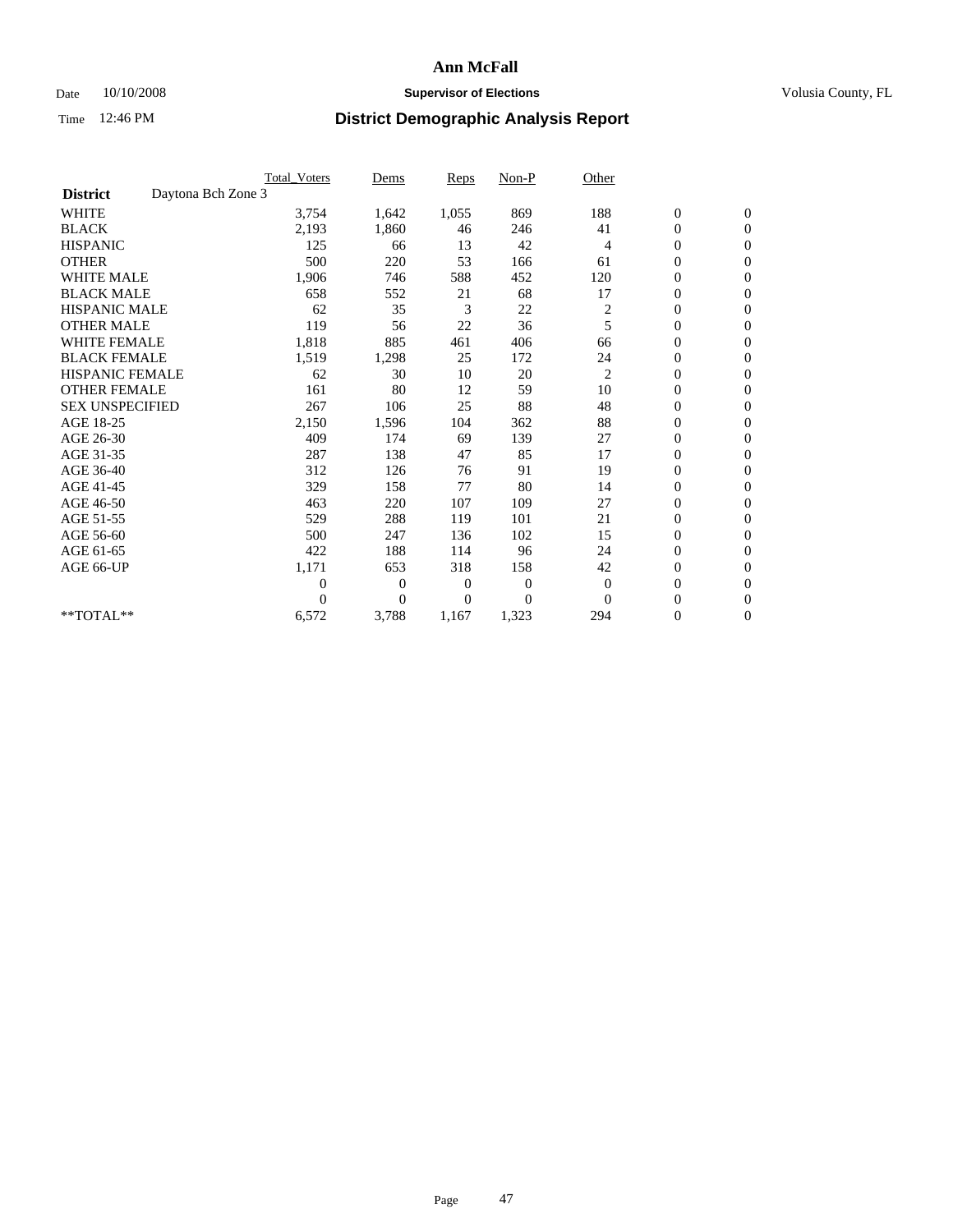### Date 10/10/2008 **Supervisor of Elections Supervisor of Elections** Volusia County, FL

|                        |                    | <b>Total Voters</b> | Dems           | <b>Reps</b> | Non-P    | Other          |                  |                  |  |
|------------------------|--------------------|---------------------|----------------|-------------|----------|----------------|------------------|------------------|--|
| <b>District</b>        | Daytona Bch Zone 4 |                     |                |             |          |                |                  |                  |  |
| <b>WHITE</b>           |                    | 5,940               | 1,895          | 2,668       | 1,154    | 223            | $\boldsymbol{0}$ | $\boldsymbol{0}$ |  |
| <b>BLACK</b>           |                    | 681                 | 542            | 20          | 101      | 18             | $\boldsymbol{0}$ | $\mathbf{0}$     |  |
| <b>HISPANIC</b>        |                    | 204                 | 81             | 53          | 66       | $\overline{4}$ | $\overline{0}$   | $\mathbf{0}$     |  |
| <b>OTHER</b>           |                    | 534                 | 137            | 143         | 213      | 41             | $\boldsymbol{0}$ | $\Omega$         |  |
| <b>WHITE MALE</b>      |                    | 2,861               | 779            | 1,335       | 610      | 137            | $\overline{0}$   | $\mathbf{0}$     |  |
| <b>BLACK MALE</b>      |                    | 291                 | 215            | 15          | 52       | 9              | $\boldsymbol{0}$ | $\mathbf{0}$     |  |
| <b>HISPANIC MALE</b>   |                    | 99                  | 40             | 24          | 33       | $\overline{c}$ | $\overline{0}$   | $\mathbf{0}$     |  |
| <b>OTHER MALE</b>      |                    | 161                 | 35             | 45          | 66       | 15             | 0                | $\mathbf{0}$     |  |
| WHITE FEMALE           |                    | 3,050               | 1,106          | 1,322       | 538      | 84             | $\overline{0}$   | $\mathbf{0}$     |  |
| <b>BLACK FEMALE</b>    |                    | 386                 | 325            | 5           | 47       | 9              | $\boldsymbol{0}$ | $\mathbf{0}$     |  |
| <b>HISPANIC FEMALE</b> |                    | 103                 | 40             | 28          | 33       | 2              | 0                | $\mathbf{0}$     |  |
| <b>OTHER FEMALE</b>    |                    | 159                 | 58             | 41          | 53       | $\overline{7}$ | $\mathbf{0}$     | $\mathbf{0}$     |  |
| <b>SEX UNSPECIFIED</b> |                    | 249                 | 57             | 69          | 102      | 21             | $\boldsymbol{0}$ | $\mathbf{0}$     |  |
| AGE 18-25              |                    | 1,312               | 479            | 370         | 391      | 72             | $\overline{0}$   | $\mathbf{0}$     |  |
| AGE 26-30              |                    | 571                 | 181            | 172         | 193      | 25             | $\overline{0}$   | $\mathbf{0}$     |  |
| AGE 31-35              |                    | 381                 | 122            | 149         | 94       | 16             | $\boldsymbol{0}$ | $\mathbf{0}$     |  |
| AGE 36-40              |                    | 367                 | 115            | 150         | 87       | 15             | $\boldsymbol{0}$ | $\mathbf{0}$     |  |
| AGE 41-45              |                    | 354                 | 122            | 142         | 84       | 6              | $\overline{0}$   | $\mathbf{0}$     |  |
| AGE 46-50              |                    | 439                 | 156            | 192         | 81       | 10             | $\boldsymbol{0}$ | $\mathbf{0}$     |  |
| AGE 51-55              |                    | 476                 | 192            | 188         | 81       | 15             | $\boldsymbol{0}$ | $\mathbf{0}$     |  |
| AGE 56-60              |                    | 618                 | 238            | 226         | 125      | 29             | $\overline{0}$   | $\Omega$         |  |
| AGE 61-65              |                    | 615                 | 216            | 268         | 103      | 28             | $\overline{0}$   | $\mathbf{0}$     |  |
| AGE 66-UP              |                    | 2,226               | 834            | 1,027       | 295      | 70             | $\boldsymbol{0}$ | $\mathbf{0}$     |  |
|                        |                    | 0                   | $\overline{0}$ | 0           | 0        | $\theta$       | $\overline{0}$   | $\mathbf{0}$     |  |
|                        |                    | $\theta$            | $\theta$       | $\Omega$    | $\Omega$ | $\Omega$       | $\boldsymbol{0}$ | $\mathbf{0}$     |  |
| **TOTAL**              |                    | 7,359               | 2,655          | 2,884       | 1,534    | 286            | 0                | $\mathbf{0}$     |  |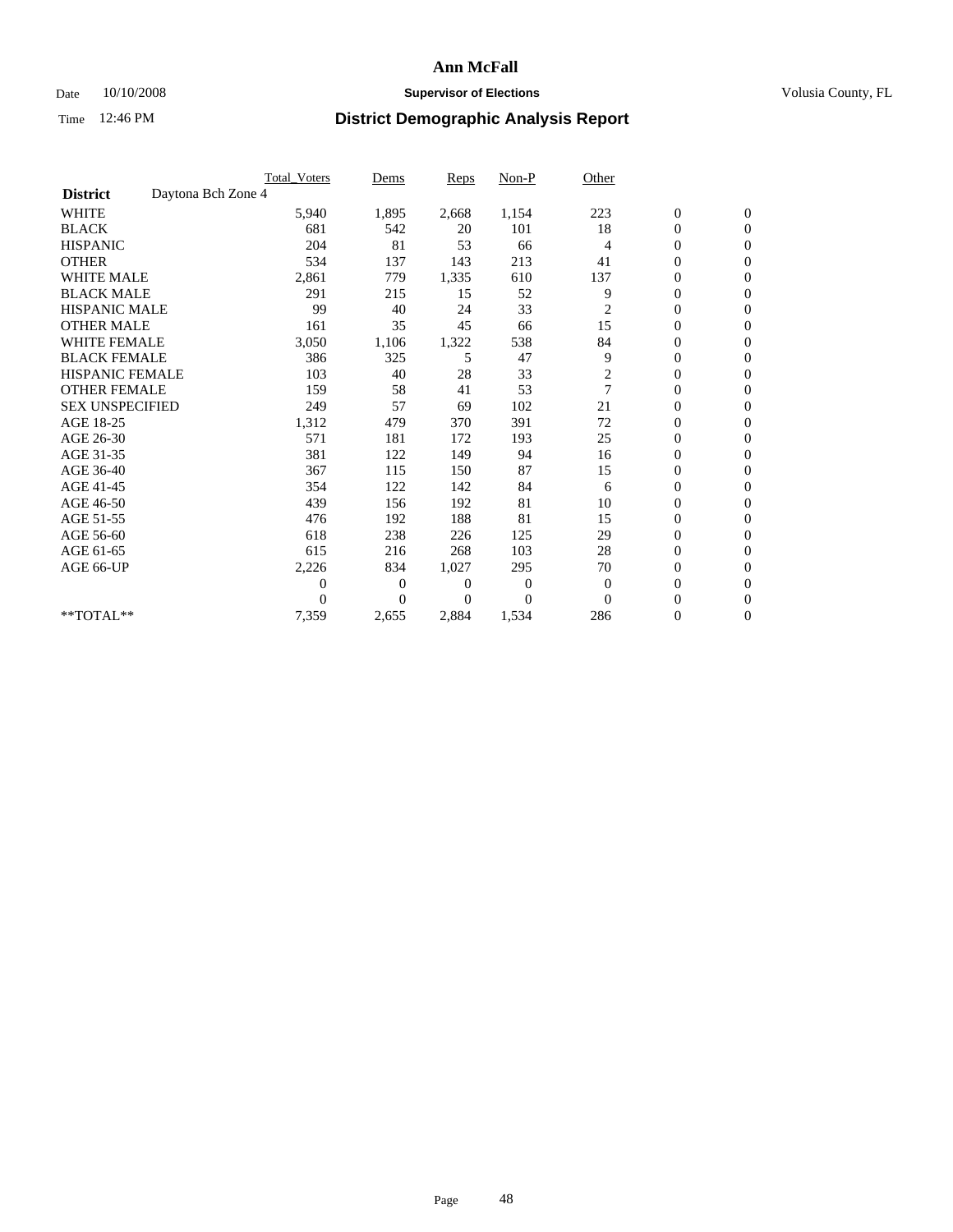### Date 10/10/2008 **Supervisor of Elections Supervisor of Elections** Volusia County, FL

|                        |                    | <b>Total Voters</b> | Dems           | <b>Reps</b>    | $Non-P$      | Other          |                  |                |  |
|------------------------|--------------------|---------------------|----------------|----------------|--------------|----------------|------------------|----------------|--|
| <b>District</b>        | Daytona Bch Zone 5 |                     |                |                |              |                |                  |                |  |
| <b>WHITE</b>           |                    | 2,111               | 909            | 616            | 490          | 96             | $\boldsymbol{0}$ | $\mathbf{0}$   |  |
| <b>BLACK</b>           |                    | 3,646               | 3,116          | 97             | 379          | 54             | $\boldsymbol{0}$ | $\mathbf{0}$   |  |
| <b>HISPANIC</b>        |                    | 157                 | 82             | 33             | 37           | 5              | $\overline{0}$   | $\mathbf{0}$   |  |
| <b>OTHER</b>           |                    | 472                 | 238            | 48             | 148          | 38             | $\boldsymbol{0}$ | $\mathbf{0}$   |  |
| <b>WHITE MALE</b>      |                    | 986                 | 352            | 338            | 239          | 57             | $\boldsymbol{0}$ | $\mathbf{0}$   |  |
| <b>BLACK MALE</b>      |                    | 1,412               | 1,151          | 51             | 174          | 36             | $\boldsymbol{0}$ | $\mathbf{0}$   |  |
| <b>HISPANIC MALE</b>   |                    | 76                  | 37             | 17             | 19           | 3              | $\boldsymbol{0}$ | $\mathbf{0}$   |  |
| <b>OTHER MALE</b>      |                    | 121                 | 62             | 13             | 39           |                | 0                | $\mathbf{0}$   |  |
| <b>WHITE FEMALE</b>    |                    | 1,116               | 554            | 277            | 248          | 37             | $\overline{0}$   | $\mathbf{0}$   |  |
| <b>BLACK FEMALE</b>    |                    | 2,207               | 1,939          | 46             | 204          | 18             | $\boldsymbol{0}$ | $\mathbf{0}$   |  |
| <b>HISPANIC FEMALE</b> |                    | 80                  | 44             | 16             | 18           | 2              | $\boldsymbol{0}$ | $\mathbf{0}$   |  |
| <b>OTHER FEMALE</b>    |                    | 172                 | 94             | 23             | 49           | 6              | $\overline{0}$   | $\Omega$       |  |
| <b>SEX UNSPECIFIED</b> |                    | 216                 | 112            | 13             | 64           | 27             | $\overline{0}$   | $\mathbf{0}$   |  |
| AGE 18-25              |                    | 1,238               | 790            | 114            | 275          | 59             | $\boldsymbol{0}$ | $\mathbf{0}$   |  |
| AGE 26-30              |                    | 638                 | 375            | 73             | 170          | 20             | $\overline{0}$   | $\mathbf{0}$   |  |
| AGE 31-35              |                    | 492                 | 310            | 61             | 106          | 15             | $\boldsymbol{0}$ | $\mathbf{0}$   |  |
| AGE 36-40              |                    | 482                 | 333            | 53             | 86           | 10             | $\boldsymbol{0}$ | $\mathbf{0}$   |  |
| AGE 41-45              |                    | 533                 | 365            | 69             | 84           | 15             | $\overline{0}$   | $\mathbf{0}$   |  |
| AGE 46-50              |                    | 564                 | 397            | 75             | 76           | 16             | $\mathbf{0}$     | $\mathbf{0}$   |  |
| AGE 51-55              |                    | 541                 | 395            | 67             | 65           | 14             | $\boldsymbol{0}$ | $\mathbf{0}$   |  |
| AGE 56-60              |                    | 461                 | 338            | 57             | 53           | 13             | $\boldsymbol{0}$ | $\Omega$       |  |
| AGE 61-65              |                    | 381                 | 269            | 52             | 50           | 10             | $\boldsymbol{0}$ | $\overline{0}$ |  |
| AGE 66-UP              |                    | 1,056               | 773            | 173            | 89           | 21             | $\overline{0}$   | $\mathbf{0}$   |  |
|                        |                    | $\theta$            | 0              | $\mathbf{0}$   | $\mathbf{0}$ | $\overline{0}$ | $\overline{0}$   | $\Omega$       |  |
|                        |                    | $\Omega$            | $\overline{0}$ | $\overline{0}$ | $\theta$     | $\Omega$       | $\overline{0}$   | $\overline{0}$ |  |
| **TOTAL**              |                    | 6,386               | 4,345          | 794            | 1,054        | 193            | 0                | $\mathbf{0}$   |  |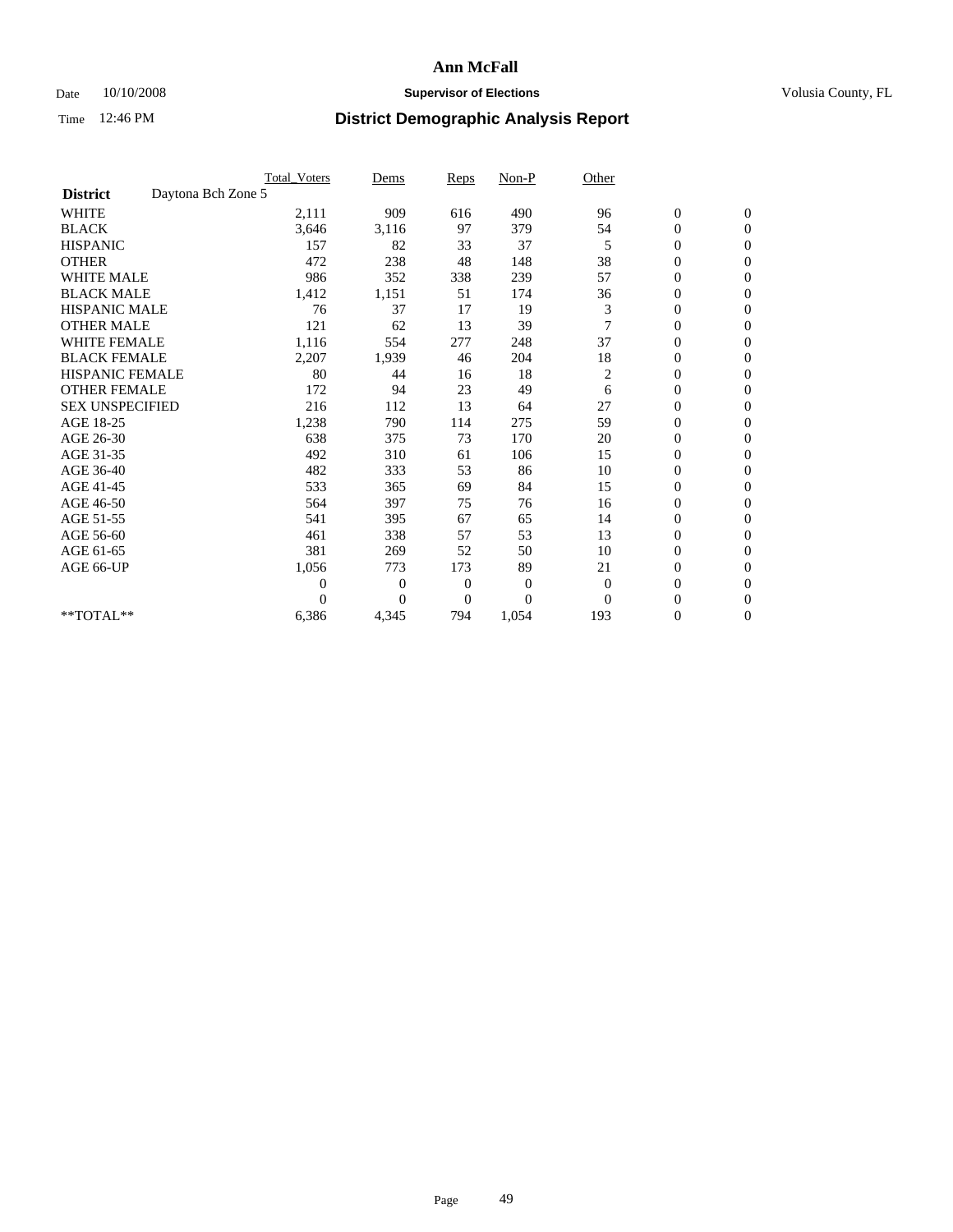### Date 10/10/2008 **Supervisor of Elections Supervisor of Elections** Volusia County, FL

|                        |                    | Total Voters   | Dems           | <b>Reps</b>    | $Non-P$  | Other          |                  |                  |  |
|------------------------|--------------------|----------------|----------------|----------------|----------|----------------|------------------|------------------|--|
| <b>District</b>        | Daytona Bch Zone 6 |                |                |                |          |                |                  |                  |  |
| <b>WHITE</b>           |                    | 1,378          | 593            | 376            | 344      | 65             | $\boldsymbol{0}$ | $\boldsymbol{0}$ |  |
| <b>BLACK</b>           |                    | 4,220          | 3,560          | 118            | 489      | 53             | $\boldsymbol{0}$ | $\mathbf{0}$     |  |
| <b>HISPANIC</b>        |                    | 140            | 64             | 13             | 57       | 6              | $\overline{0}$   | $\mathbf{0}$     |  |
| <b>OTHER</b>           |                    | 437            | 212            | 26             | 158      | 41             | $\boldsymbol{0}$ | $\Omega$         |  |
| <b>WHITE MALE</b>      |                    | 670            | 238            | 204            | 184      | 44             | $\overline{0}$   | $\mathbf{0}$     |  |
| <b>BLACK MALE</b>      |                    | 1,851          | 1,508          | 65             | 251      | 27             | $\boldsymbol{0}$ | $\mathbf{0}$     |  |
| <b>HISPANIC MALE</b>   |                    | 75             | 27             | 7              | 37       | 4              | $\boldsymbol{0}$ | $\mathbf{0}$     |  |
| <b>OTHER MALE</b>      |                    | 136            | 75             | 10             | 45       | 6              | $\boldsymbol{0}$ | $\mathbf{0}$     |  |
| <b>WHITE FEMALE</b>    |                    | 703            | 350            | 172            | 160      | 21             | $\overline{0}$   | $\mathbf{0}$     |  |
| <b>BLACK FEMALE</b>    |                    | 2,324          | 2,016          | 51             | 231      | 26             | $\boldsymbol{0}$ | $\mathbf{0}$     |  |
| <b>HISPANIC FEMALE</b> |                    | 63             | 37             | 6              | 19       |                | $\boldsymbol{0}$ | $\mathbf{0}$     |  |
| <b>OTHER FEMALE</b>    |                    | 124            | 71             | 11             | 40       | $\overline{2}$ | $\mathbf{0}$     | $\Omega$         |  |
| <b>SEX UNSPECIFIED</b> |                    | 229            | 107            | $\overline{7}$ | 81       | 34             | $\overline{0}$   | $\mathbf{0}$     |  |
| AGE 18-25              |                    | 1,386          | 918            | 72             | 332      | 64             | 0                | $\mathbf{0}$     |  |
| AGE 26-30              |                    | 589            | 361            | 53             | 162      | 13             | $\overline{0}$   | $\mathbf{0}$     |  |
| AGE 31-35              |                    | 403            | 260            | 33             | 99       | 11             | $\boldsymbol{0}$ | $\mathbf{0}$     |  |
| AGE 36-40              |                    | 456            | 305            | 49             | 86       | 16             | 0                | $\mathbf{0}$     |  |
| AGE 41-45              |                    | 498            | 354            | 37             | 92       | 15             | $\overline{0}$   | $\mathbf{0}$     |  |
| AGE 46-50              |                    | 520            | 368            | 62             | 71       | 19             | $\boldsymbol{0}$ | $\mathbf{0}$     |  |
| AGE 51-55              |                    | 527            | 391            | 53             | 74       | 9              | $\boldsymbol{0}$ | $\mathbf{0}$     |  |
| AGE 56-60              |                    | 418            | 313            | 48             | 53       | 4              | $\overline{0}$   | $\Omega$         |  |
| AGE 61-65              |                    | 367            | 295            | 36             | 30       | 6              | $\overline{0}$   | $\overline{0}$   |  |
| AGE 66-UP              |                    | 1,011          | 864            | 90             | 49       | 8              | $\boldsymbol{0}$ | $\mathbf{0}$     |  |
|                        |                    | $\overline{0}$ | $\overline{0}$ | 0              | 0        | $\mathbf{0}$   | $\overline{0}$   | $\mathbf{0}$     |  |
|                        |                    | $\theta$       | $\theta$       | $\Omega$       | $\theta$ | $\Omega$       | $\overline{0}$   | $\mathbf{0}$     |  |
| **TOTAL**              |                    | 6,175          | 4,429          | 533            | 1,048    | 165            | 0                | $\overline{0}$   |  |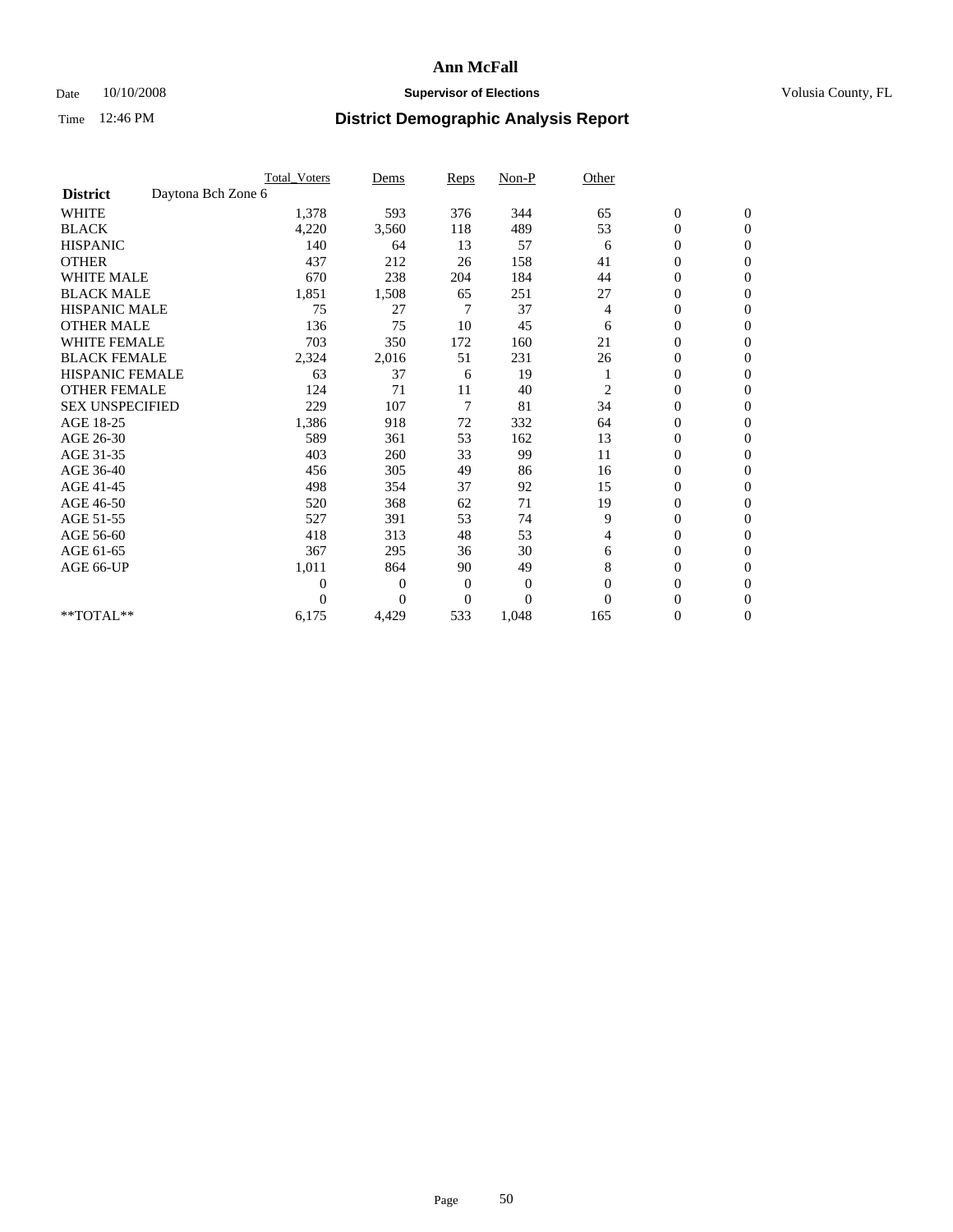### Date  $10/10/2008$  **Supervisor of Elections** Volusia County, FL

|                        |                    | <b>Total Voters</b> | Dems           | <b>Reps</b>    | Non-P          | Other          |                  |                  |  |
|------------------------|--------------------|---------------------|----------------|----------------|----------------|----------------|------------------|------------------|--|
| <b>District</b>        | Deltona District 1 |                     |                |                |                |                |                  |                  |  |
| <b>WHITE</b>           |                    | 5,220               | 1,865          | 1,889          | 1,225          | 241            | $\boldsymbol{0}$ | $\boldsymbol{0}$ |  |
| <b>BLACK</b>           |                    | 894                 | 680            | 46             | 139            | 29             | $\boldsymbol{0}$ | $\mathbf{0}$     |  |
| <b>HISPANIC</b>        |                    | 1,940               | 927            | 312            | 647            | 54             | $\boldsymbol{0}$ | $\mathbf{0}$     |  |
| <b>OTHER</b>           |                    | 516                 | 148            | 86             | 240            | 42             | 0                | $\mathbf{0}$     |  |
| <b>WHITE MALE</b>      |                    | 2,476               | 807            | 950            | 582            | 137            | 0                | $\mathbf{0}$     |  |
| <b>BLACK MALE</b>      |                    | 412                 | 291            | 29             | 72             | 20             | $\overline{0}$   | $\mathbf{0}$     |  |
| <b>HISPANIC MALE</b>   |                    | 905                 | 420            | 159            | 300            | 26             | 0                | $\mathbf{0}$     |  |
| <b>OTHER MALE</b>      |                    | 158                 | 53             | 35             | 63             | 7              | 0                | $\mathbf{0}$     |  |
| <b>WHITE FEMALE</b>    |                    | 2,719               | 1,050          | 933            | 632            | 104            | $\boldsymbol{0}$ | $\mathbf{0}$     |  |
| <b>BLACK FEMALE</b>    |                    | 479                 | 388            | 17             | 65             | 9              | 0                | $\mathbf{0}$     |  |
| HISPANIC FEMALE        |                    | 1,018               | 501            | 149            | 340            | 28             | 0                | $\mathbf{0}$     |  |
| <b>OTHER FEMALE</b>    |                    | 191                 | 62             | 39             | 78             | 12             | 0                | $\mathbf{0}$     |  |
| <b>SEX UNSPECIFIED</b> |                    | 212                 | 48             | 22             | 119            | 23             | 0                | $\mathbf{0}$     |  |
| AGE 18-25              |                    | 1,250               | 446            | 249            | 476            | 79             | $\boldsymbol{0}$ | $\mathbf{0}$     |  |
| AGE 26-30              |                    | 799                 | 284            | 186            | 282            | 47             | $\overline{0}$   | $\mathbf{0}$     |  |
| AGE 31-35              |                    | 854                 | 334            | 197            | 282            | 41             | 0                | $\mathbf{0}$     |  |
| AGE 36-40              |                    | 866                 | 325            | 264            | 230            | 47             | 0                | $\mathbf{0}$     |  |
| AGE 41-45              |                    | 934                 | 370            | 281            | 251            | 32             | $\boldsymbol{0}$ | $\mathbf{0}$     |  |
| AGE 46-50              |                    | 981                 | 413            | 328            | 210            | 30             | 0                | $\mathbf{0}$     |  |
| AGE 51-55              |                    | 786                 | 343            | 249            | 167            | 27             | $\boldsymbol{0}$ | $\mathbf{0}$     |  |
| AGE 56-60              |                    | 613                 | 289            | 170            | 123            | 31             | $\overline{0}$   | $\mathbf{0}$     |  |
| AGE 61-65              |                    | 435                 | 210            | 123            | 93             | 9              | 0                | $\mathbf{0}$     |  |
| AGE 66-UP              |                    | 1,051               | 605            | 286            | 137            | 23             | 0                | $\mathbf{0}$     |  |
|                        |                    | 0                   | $\mathbf{0}$   | $\overline{0}$ | $\overline{0}$ | $\theta$       | $\overline{0}$   | $\mathbf{0}$     |  |
|                        |                    | 0                   | $\overline{0}$ | 0              | $\overline{0}$ | $\overline{0}$ | 0                | $\mathbf{0}$     |  |
| **TOTAL**              |                    | 8,570               | 3,620          | 2,333          | 2,251          | 366            | 0                | $\boldsymbol{0}$ |  |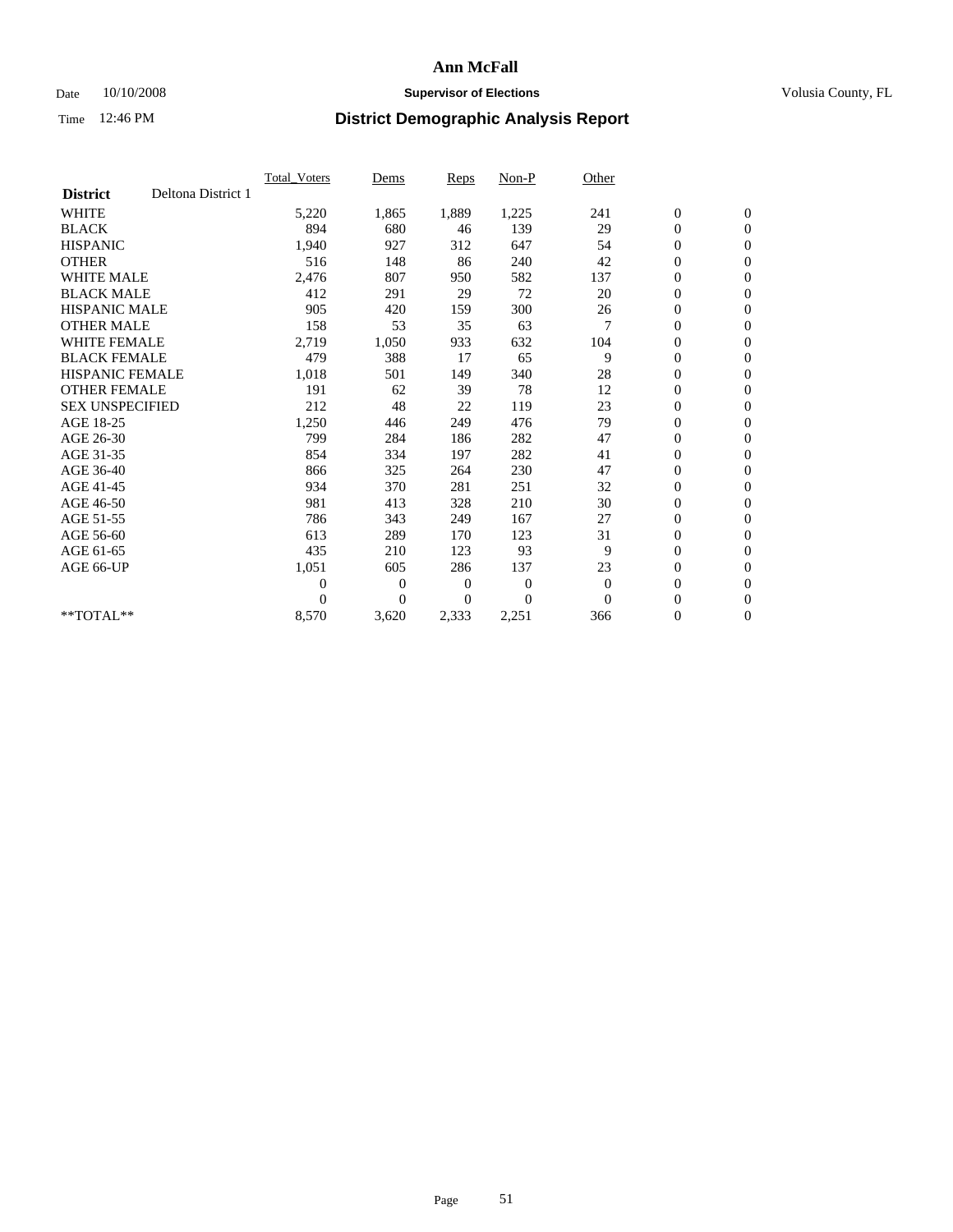### Date  $10/10/2008$  **Supervisor of Elections** Volusia County, FL

|                        |                    | <b>Total Voters</b> | Dems           | <b>Reps</b>    | Non-P          | Other        |                  |                  |  |
|------------------------|--------------------|---------------------|----------------|----------------|----------------|--------------|------------------|------------------|--|
| <b>District</b>        | Deltona District 2 |                     |                |                |                |              |                  |                  |  |
| <b>WHITE</b>           |                    | 6,438               | 2,156          | 2,654          | 1,317          | 311          | $\boldsymbol{0}$ | $\boldsymbol{0}$ |  |
| <b>BLACK</b>           |                    | 689                 | 546            | 37             | 82             | 24           | $\boldsymbol{0}$ | $\mathbf{0}$     |  |
| <b>HISPANIC</b>        |                    | 1,874               | 948            | 339            | 537            | 50           | $\boldsymbol{0}$ | $\mathbf{0}$     |  |
| <b>OTHER</b>           |                    | 508                 | 168            | 96             | 192            | 52           | $\boldsymbol{0}$ | $\mathbf{0}$     |  |
| <b>WHITE MALE</b>      |                    | 2,984               | 911            | 1,269          | 640            | 164          | $\boldsymbol{0}$ | $\mathbf{0}$     |  |
| <b>BLACK MALE</b>      |                    | 304                 | 216            | 25             | 46             | 17           | $\overline{0}$   | $\mathbf{0}$     |  |
| <b>HISPANIC MALE</b>   |                    | 899                 | 443            | 161            | 267            | 28           | $\boldsymbol{0}$ | $\mathbf{0}$     |  |
| <b>OTHER MALE</b>      |                    | 183                 | 71             | 38             | 64             | 10           | $\overline{0}$   | $\mathbf{0}$     |  |
| <b>WHITE FEMALE</b>    |                    | 3,425               | 1,234          | 1,376          | 668            | 147          | $\boldsymbol{0}$ | $\mathbf{0}$     |  |
| <b>BLACK FEMALE</b>    |                    | 378                 | 323            | 12             | 36             | 7            | $\boldsymbol{0}$ | $\mathbf{0}$     |  |
| <b>HISPANIC FEMALE</b> |                    | 960                 | 498            | 178            | 265            | 19           | $\boldsymbol{0}$ | $\mathbf{0}$     |  |
| <b>OTHER FEMALE</b>    |                    | 182                 | 76             | 37             | 60             | 9            | $\mathbf{0}$     | $\mathbf{0}$     |  |
| <b>SEX UNSPECIFIED</b> |                    | 194                 | 46             | 30             | 82             | 36           | $\boldsymbol{0}$ | $\mathbf{0}$     |  |
| AGE 18-25              |                    | 1,071               | 398            | 230            | 356            | 87           | $\boldsymbol{0}$ | $\mathbf{0}$     |  |
| AGE 26-30              |                    | 680                 | 240            | 185            | 215            | 40           | $\boldsymbol{0}$ | $\mathbf{0}$     |  |
| AGE 31-35              |                    | 687                 | 250            | 195            | 197            | 45           | $\boldsymbol{0}$ | $\mathbf{0}$     |  |
| AGE 36-40              |                    | 767                 | 270            | 243            | 212            | 42           | $\boldsymbol{0}$ | $\mathbf{0}$     |  |
| AGE 41-45              |                    | 929                 | 319            | 326            | 246            | 38           | $\boldsymbol{0}$ | $\mathbf{0}$     |  |
| AGE 46-50              |                    | 969                 | 397            | 336            | 196            | 40           | $\boldsymbol{0}$ | $\mathbf{0}$     |  |
| AGE 51-55              |                    | 946                 | 374            | 364            | 171            | 37           | $\boldsymbol{0}$ | $\mathbf{0}$     |  |
| AGE 56-60              |                    | 809                 | 336            | 278            | 166            | 29           | $\overline{0}$   | $\mathbf{0}$     |  |
| AGE 61-65              |                    | 644                 | 275            | 245            | 100            | 24           | $\overline{0}$   | $\mathbf{0}$     |  |
| AGE 66-UP              |                    | 2,007               | 959            | 724            | 269            | 55           | $\boldsymbol{0}$ | $\mathbf{0}$     |  |
|                        |                    | $\boldsymbol{0}$    | $\overline{0}$ | $\mathbf{0}$   | $\mathbf{0}$   | $\mathbf{0}$ | $\mathbf{0}$     | $\mathbf{0}$     |  |
|                        |                    | $\theta$            | $\overline{0}$ | $\overline{0}$ | $\overline{0}$ | $\mathbf{0}$ | $\boldsymbol{0}$ | $\mathbf{0}$     |  |
| **TOTAL**              |                    | 9,509               | 3,818          | 3,126          | 2,128          | 437          | 0                | $\boldsymbol{0}$ |  |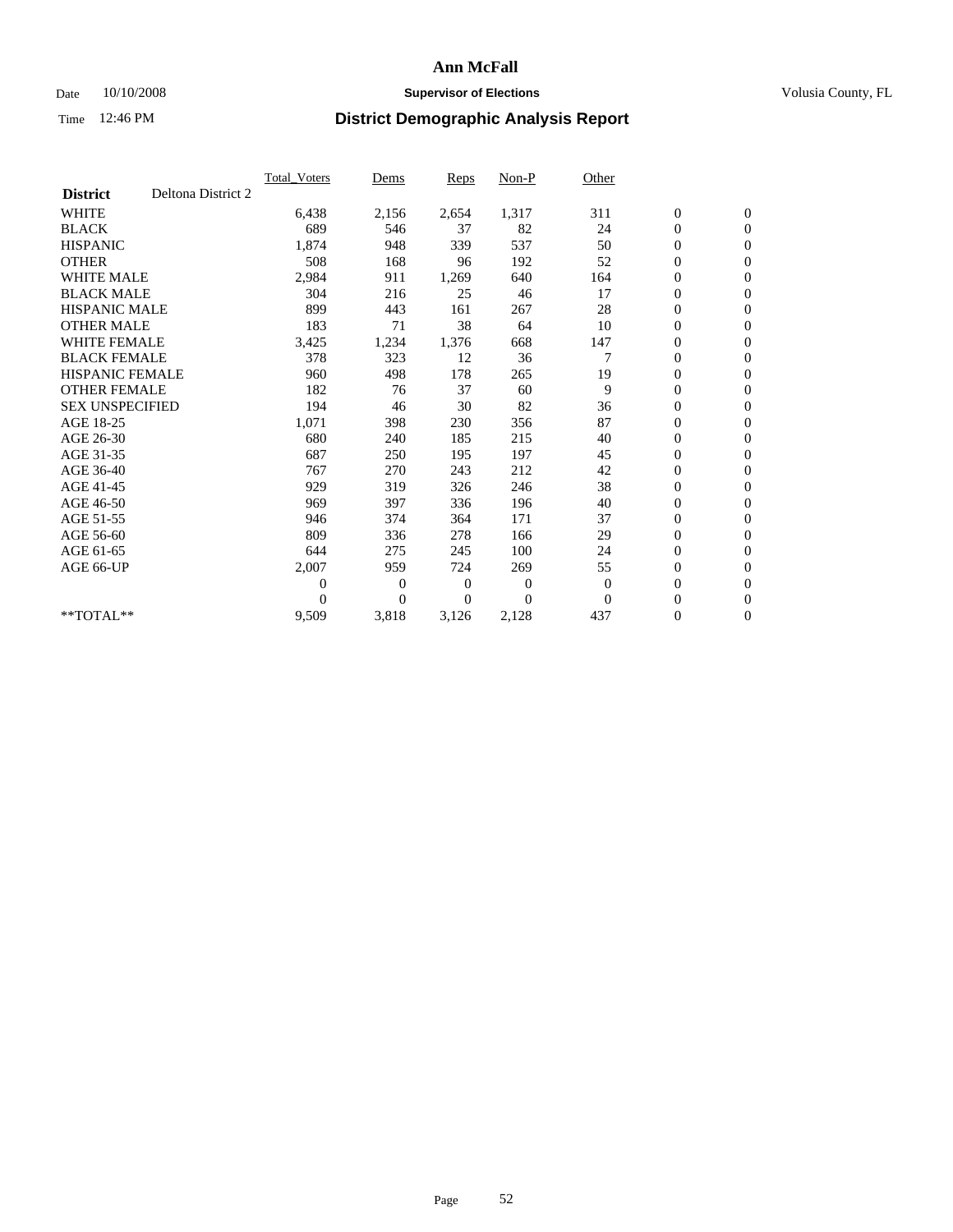### Date  $10/10/2008$  **Supervisor of Elections** Volusia County, FL

|                        |                    | <b>Total Voters</b> | Dems           | Reps           | Non-P          | Other          |                  |                  |  |
|------------------------|--------------------|---------------------|----------------|----------------|----------------|----------------|------------------|------------------|--|
| <b>District</b>        | Deltona District 3 |                     |                |                |                |                |                  |                  |  |
| <b>WHITE</b>           |                    | 5,264               | 1,871          | 1,962          | 1,201          | 230            | $\boldsymbol{0}$ | $\boldsymbol{0}$ |  |
| <b>BLACK</b>           |                    | 563                 | 439            | 30             | 76             | 18             | $\boldsymbol{0}$ | $\mathbf{0}$     |  |
| <b>HISPANIC</b>        |                    | 1,926               | 962            | 339            | 572            | 53             | $\overline{0}$   | $\mathbf{0}$     |  |
| <b>OTHER</b>           |                    | 452                 | 137            | 83             | 183            | 49             | 0                | $\mathbf{0}$     |  |
| <b>WHITE MALE</b>      |                    | 2,370               | 749            | 929            | 570            | 122            | 0                | $\mathbf{0}$     |  |
| <b>BLACK MALE</b>      |                    | 241                 | 184            | 14             | 31             | 12             | $\overline{0}$   | $\mathbf{0}$     |  |
| <b>HISPANIC MALE</b>   |                    | 914                 | 443            | 167            | 275            | 29             | 0                | $\mathbf{0}$     |  |
| <b>OTHER MALE</b>      |                    | 161                 | 59             | 36             | 60             | 6              | 0                | $\mathbf{0}$     |  |
| <b>WHITE FEMALE</b>    |                    | 2,871               | 1,112          | 1,026          | 627            | 106            | $\boldsymbol{0}$ | $\mathbf{0}$     |  |
| <b>BLACK FEMALE</b>    |                    | 319                 | 252            | 16             | 45             | 6              | 0                | $\mathbf{0}$     |  |
| <b>HISPANIC FEMALE</b> |                    | 997                 | 508            | 170            | 295            | 24             | $\boldsymbol{0}$ | $\mathbf{0}$     |  |
| <b>OTHER FEMALE</b>    |                    | 177                 | 57             | 34             | 73             | 13             | $\overline{0}$   | $\mathbf{0}$     |  |
| <b>SEX UNSPECIFIED</b> |                    | 155                 | 45             | 22             | 56             | 32             | 0                | $\mathbf{0}$     |  |
| AGE 18-25              |                    | 930                 | 346            | 161            | 359            | 64             | 0                | $\mathbf{0}$     |  |
| AGE 26-30              |                    | 685                 | 220            | 164            | 251            | 50             | $\boldsymbol{0}$ | $\mathbf{0}$     |  |
| AGE 31-35              |                    | 730                 | 267            | 199            | 234            | 30             | 0                | $\mathbf{0}$     |  |
| AGE 36-40              |                    | 756                 | 301            | 234            | 185            | 36             | 0                | $\mathbf{0}$     |  |
| AGE 41-45              |                    | 747                 | 304            | 238            | 175            | 30             | 0                | $\mathbf{0}$     |  |
| AGE 46-50              |                    | 777                 | 294            | 260            | 197            | 26             | 0                | $\mathbf{0}$     |  |
| AGE 51-55              |                    | 683                 | 279            | 203            | 171            | 30             | $\boldsymbol{0}$ | $\mathbf{0}$     |  |
| AGE 56-60              |                    | 654                 | 287            | 210            | 132            | 25             | 0                | $\mathbf{0}$     |  |
| AGE 61-65              |                    | 534                 | 258            | 165            | 94             | 17             | 0                | $\mathbf{0}$     |  |
| AGE 66-UP              |                    | 1,709               | 853            | 580            | 234            | 42             | $\boldsymbol{0}$ | $\mathbf{0}$     |  |
|                        |                    | 0                   | $\overline{0}$ | $\overline{0}$ | $\overline{0}$ | $\theta$       | $\overline{0}$   | $\mathbf{0}$     |  |
|                        |                    | 0                   | $\overline{0}$ | 0              | $\theta$       | $\overline{0}$ | 0                | $\mathbf{0}$     |  |
| **TOTAL**              |                    | 8,205               | 3,409          | 2,414          | 2,032          | 350            | 0                | $\boldsymbol{0}$ |  |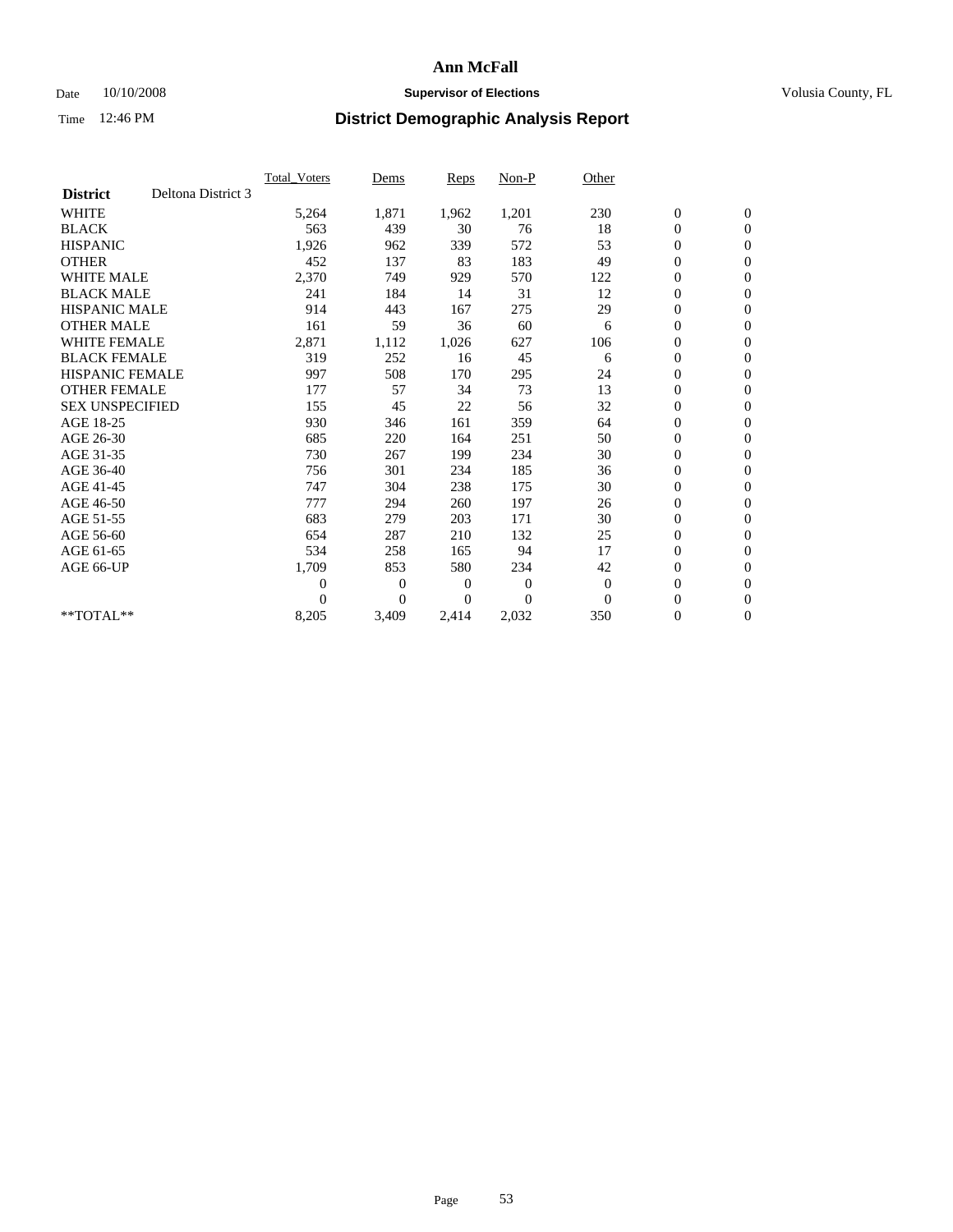### Date 10/10/2008 **Supervisor of Elections Supervisor of Elections** Volusia County, FL

|                        |                    | Total Voters   | Dems           | <b>Reps</b> | Non-P        | Other        |                  |                  |  |
|------------------------|--------------------|----------------|----------------|-------------|--------------|--------------|------------------|------------------|--|
| <b>District</b>        | Deltona District 4 |                |                |             |              |              |                  |                  |  |
| <b>WHITE</b>           |                    | 5,085          | 1,894          | 1,878       | 1,024        | 289          | $\boldsymbol{0}$ | $\boldsymbol{0}$ |  |
| <b>BLACK</b>           |                    | 577            | 439            | 25          | 95           | 18           | $\boldsymbol{0}$ | $\mathbf{0}$     |  |
| <b>HISPANIC</b>        |                    | 1,926          | 1,025          | 315         | 527          | 59           | $\overline{0}$   | $\mathbf{0}$     |  |
| <b>OTHER</b>           |                    | 457            | 171            | 77          | 162          | 47           | $\boldsymbol{0}$ | $\mathbf{0}$     |  |
| <b>WHITE MALE</b>      |                    | 2,300          | 761            | 904         | 483          | 152          | $\boldsymbol{0}$ | $\mathbf{0}$     |  |
| <b>BLACK MALE</b>      |                    | 263            | 181            | 17          | 54           | 11           | $\boldsymbol{0}$ | $\mathbf{0}$     |  |
| <b>HISPANIC MALE</b>   |                    | 884            | 449            | 166         | 242          | 27           | $\boldsymbol{0}$ | $\mathbf{0}$     |  |
| <b>OTHER MALE</b>      |                    | 137            | 56             | 29          | 44           | 8            | $\boldsymbol{0}$ | $\mathbf{0}$     |  |
| <b>WHITE FEMALE</b>    |                    | 2,749          | 1,117          | 961         | 537          | 134          | $\overline{0}$   | $\mathbf{0}$     |  |
| <b>BLACK FEMALE</b>    |                    | 306            | 251            | 8           | 40           | 7            | $\boldsymbol{0}$ | $\mathbf{0}$     |  |
| <b>HISPANIC FEMALE</b> |                    | 1,032          | 570            | 149         | 281          | 32           | $\boldsymbol{0}$ | $\mathbf{0}$     |  |
| <b>OTHER FEMALE</b>    |                    | 178            | 82             | 31          | 53           | 12           | $\mathbf{0}$     | $\mathbf{0}$     |  |
| <b>SEX UNSPECIFIED</b> |                    | 196            | 62             | 30          | 74           | 30           | $\boldsymbol{0}$ | $\mathbf{0}$     |  |
| AGE 18-25              |                    | 943            | 340            | 171         | 352          | 80           | $\overline{0}$   | $\mathbf{0}$     |  |
| AGE 26-30              |                    | 641            | 255            | 146         | 199          | 41           | $\overline{0}$   | $\mathbf{0}$     |  |
| AGE 31-35              |                    | 667            | 262            | 187         | 171          | 47           | $\boldsymbol{0}$ | $\mathbf{0}$     |  |
| AGE 36-40              |                    | 659            | 241            | 194         | 186          | 38           | $\boldsymbol{0}$ | $\mathbf{0}$     |  |
| AGE 41-45              |                    | 718            | 310            | 208         | 175          | 25           | $\overline{0}$   | $\mathbf{0}$     |  |
| AGE 46-50              |                    | 757            | 323            | 240         | 148          | 46           | $\boldsymbol{0}$ | $\mathbf{0}$     |  |
| AGE 51-55              |                    | 697            | 293            | 212         | 153          | 39           | $\boldsymbol{0}$ | $\mathbf{0}$     |  |
| AGE 56-60              |                    | 678            | 313            | 226         | 122          | 17           | $\boldsymbol{0}$ | $\Omega$         |  |
| AGE 61-65              |                    | 542            | 255            | 176         | 91           | 20           | $\mathbf{0}$     | $\mathbf{0}$     |  |
| AGE 66-UP              |                    | 1,743          | 937            | 535         | 211          | 60           | $\boldsymbol{0}$ | $\mathbf{0}$     |  |
|                        |                    | $\overline{0}$ | $\overline{0}$ | 0           | $\mathbf{0}$ | $\mathbf{0}$ | $\overline{0}$   | $\mathbf{0}$     |  |
|                        |                    | $\theta$       | $\overline{0}$ | $\Omega$    | $\theta$     | $\Omega$     | $\boldsymbol{0}$ | $\mathbf{0}$     |  |
| **TOTAL**              |                    | 8,045          | 3,529          | 2,295       | 1,808        | 413          | 0                | $\mathbf{0}$     |  |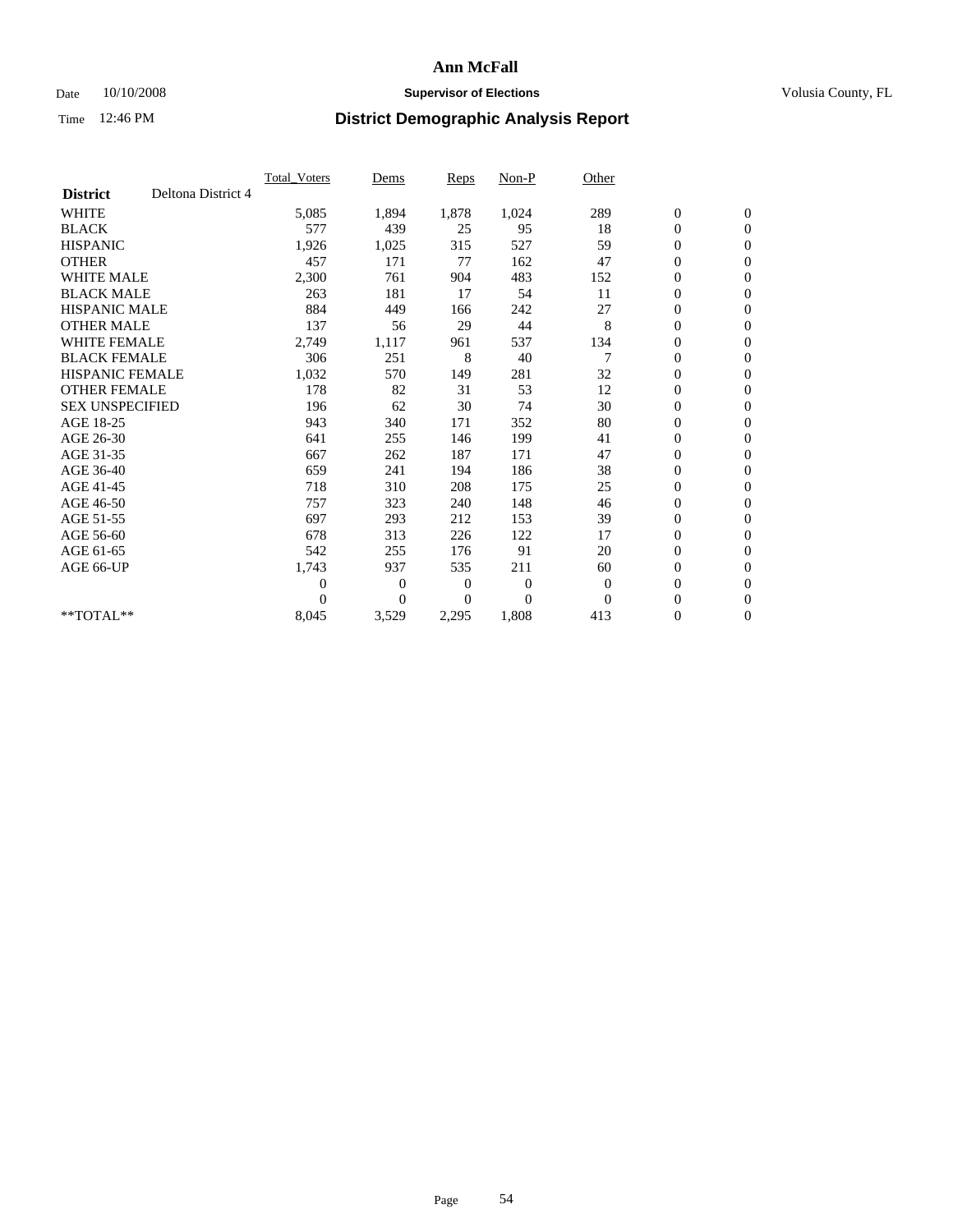### Date 10/10/2008 **Supervisor of Elections Supervisor of Elections** Volusia County, FL

|                        |                    | Total Voters   | Dems           | <b>Reps</b>    | Non-P          | Other        |                  |                  |  |
|------------------------|--------------------|----------------|----------------|----------------|----------------|--------------|------------------|------------------|--|
| <b>District</b>        | Deltona District 5 |                |                |                |                |              |                  |                  |  |
| <b>WHITE</b>           |                    | 6,164          | 2,160          | 2,376          | 1,293          | 335          | $\boldsymbol{0}$ | $\boldsymbol{0}$ |  |
| <b>BLACK</b>           |                    | 912            | 702            | 56             | 134            | 20           | $\boldsymbol{0}$ | $\mathbf{0}$     |  |
| <b>HISPANIC</b>        |                    | 2,007          | 977            | 354            | 613            | 63           | $\boldsymbol{0}$ | $\mathbf{0}$     |  |
| <b>OTHER</b>           |                    | 530            | 152            | 106            | 219            | 53           | $\boldsymbol{0}$ | $\mathbf{0}$     |  |
| <b>WHITE MALE</b>      |                    | 2,950          | 934            | 1,215          | 618            | 183          | $\boldsymbol{0}$ | $\mathbf{0}$     |  |
| <b>BLACK MALE</b>      |                    | 402            | 303            | 29             | 61             | 9            | $\overline{0}$   | $\mathbf{0}$     |  |
| <b>HISPANIC MALE</b>   |                    | 953            | 445            | 175            | 296            | 37           | 0                | $\Omega$         |  |
| <b>OTHER MALE</b>      |                    | 168            | 46             | 48             | 66             | 8            | $\overline{0}$   | $\mathbf{0}$     |  |
| <b>WHITE FEMALE</b>    |                    | 3,178          | 1,216          | 1,145          | 665            | 152          | $\boldsymbol{0}$ | $\mathbf{0}$     |  |
| <b>BLACK FEMALE</b>    |                    | 497            | 387            | 27             | 72             | 11           | $\boldsymbol{0}$ | $\mathbf{0}$     |  |
| <b>HISPANIC FEMALE</b> |                    | 1,039          | 526            | 177            | 312            | 24           | $\boldsymbol{0}$ | $\mathbf{0}$     |  |
| <b>OTHER FEMALE</b>    |                    | 207            | 77             | 34             | 84             | 12           | $\mathbf{0}$     | $\mathbf{0}$     |  |
| <b>SEX UNSPECIFIED</b> |                    | 219            | 57             | 42             | 85             | 35           | $\boldsymbol{0}$ | $\mathbf{0}$     |  |
| AGE 18-25              |                    | 1,231          | 417            | 265            | 439            | 110          | $\boldsymbol{0}$ | $\mathbf{0}$     |  |
| AGE 26-30              |                    | 775            | 298            | 180            | 257            | 40           | $\overline{0}$   | $\mathbf{0}$     |  |
| AGE 31-35              |                    | 836            | 313            | 232            | 243            | 48           | $\boldsymbol{0}$ | $\mathbf{0}$     |  |
| AGE 36-40              |                    | 850            | 312            | 274            | 227            | 37           | $\boldsymbol{0}$ | $\mathbf{0}$     |  |
| AGE 41-45              |                    | 982            | 393            | 320            | 225            | 44           | $\boldsymbol{0}$ | $\mathbf{0}$     |  |
| AGE 46-50              |                    | 1,020          | 396            | 352            | 236            | 36           | $\boldsymbol{0}$ | $\Omega$         |  |
| AGE 51-55              |                    | 942            | 417            | 293            | 189            | 43           | $\boldsymbol{0}$ | $\mathbf{0}$     |  |
| AGE 56-60              |                    | 760            | 338            | 241            | 145            | 36           | $\boldsymbol{0}$ | $\mathbf{0}$     |  |
| AGE 61-65              |                    | 634            | 288            | 212            | 112            | 22           | $\overline{0}$   | $\mathbf{0}$     |  |
| AGE 66-UP              |                    | 1,583          | 819            | 523            | 186            | 55           | $\boldsymbol{0}$ | $\mathbf{0}$     |  |
|                        |                    | $\overline{0}$ | $\overline{0}$ | 0              | $\mathbf{0}$   | $\mathbf{0}$ | $\mathbf{0}$     | $\mathbf{0}$     |  |
|                        |                    | $\Omega$       | $\overline{0}$ | $\overline{0}$ | $\overline{0}$ | $\mathbf{0}$ | $\boldsymbol{0}$ | $\mathbf{0}$     |  |
| **TOTAL**              |                    | 9,613          | 3,991          | 2,892          | 2,259          | 471          | 0                | $\boldsymbol{0}$ |  |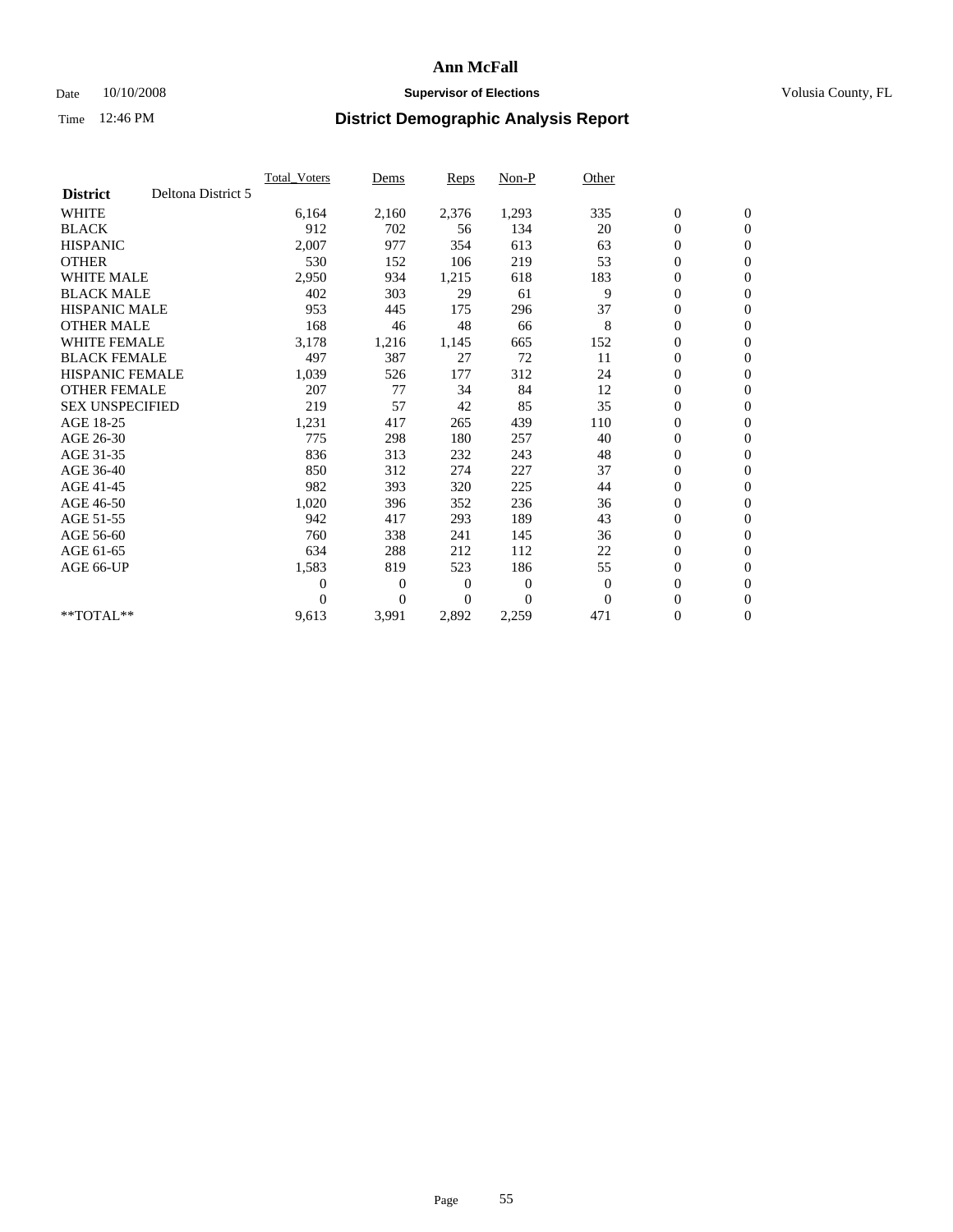### Date  $10/10/2008$  **Supervisor of Elections** Volusia County, FL

|                        |                    | Total Voters   | Dems           | Reps         | Non-P            | Other    |                  |                  |
|------------------------|--------------------|----------------|----------------|--------------|------------------|----------|------------------|------------------|
| <b>District</b>        | Deltona District 6 |                |                |              |                  |          |                  |                  |
| <b>WHITE</b>           |                    | 5,836          | 1,840          | 2,423        | 1,289            | 284      | $\boldsymbol{0}$ | $\boldsymbol{0}$ |
| <b>BLACK</b>           |                    | 797            | 603            | 40           | 133              | 21       | $\boldsymbol{0}$ | $\mathbf{0}$     |
| <b>HISPANIC</b>        |                    | 1,614          | 789            | 263          | 511              | 51       | $\overline{0}$   | $\mathbf{0}$     |
| <b>OTHER</b>           |                    | 481            | 138            | 96           | 192              | 55       | $\boldsymbol{0}$ | $\mathbf{0}$     |
| <b>WHITE MALE</b>      |                    | 2,735          | 750            | 1,217        | 636              | 132      | $\boldsymbol{0}$ | $\mathbf{0}$     |
| <b>BLACK MALE</b>      |                    | 337            | 245            | 16           | 64               | 12       | $\boldsymbol{0}$ | $\mathbf{0}$     |
| <b>HISPANIC MALE</b>   |                    | 751            | 336            | 143          | 246              | 26       | $\boldsymbol{0}$ | $\mathbf{0}$     |
| <b>OTHER MALE</b>      |                    | 167            | 54             | 40           | 66               | 7        | $\boldsymbol{0}$ | $\mathbf{0}$     |
| <b>WHITE FEMALE</b>    |                    | 3,063          | 1,082          | 1,188        | 642              | 151      | $\overline{0}$   | $\mathbf{0}$     |
| <b>BLACK FEMALE</b>    |                    | 452            | 352            | 24           | 67               | 9        | $\boldsymbol{0}$ | $\mathbf{0}$     |
| <b>HISPANIC FEMALE</b> |                    | 849            | 446            | 119          | 259              | 25       | $\overline{0}$   | $\mathbf{0}$     |
| <b>OTHER FEMALE</b>    |                    | 173            | 58             | 35           | 69               | 11       | $\boldsymbol{0}$ | $\mathbf{0}$     |
| <b>SEX UNSPECIFIED</b> |                    | 201            | 47             | 40           | 76               | 38       | $\boldsymbol{0}$ | $\boldsymbol{0}$ |
| AGE 18-25              |                    | 1,171          | 399            | 262          | 416              | 94       | $\boldsymbol{0}$ | $\boldsymbol{0}$ |
| AGE 26-30              |                    | 781            | 281            | 191          | 258              | 51       | $\boldsymbol{0}$ | $\mathbf{0}$     |
| AGE 31-35              |                    | 802            | 290            | 242          | 233              | 37       | $\boldsymbol{0}$ | $\mathbf{0}$     |
| AGE 36-40              |                    | 808            | 270            | 296          | 203              | 39       | $\boldsymbol{0}$ | $\mathbf{0}$     |
| AGE 41-45              |                    | 963            | 370            | 316          | 228              | 49       | 0                | $\mathbf{0}$     |
| AGE 46-50              |                    | 1,034          | 373            | 404          | 213              | 44       | $\boldsymbol{0}$ | $\boldsymbol{0}$ |
| AGE 51-55              |                    | 835            | 337            | 298          | 169              | 31       | $\boldsymbol{0}$ | $\mathbf{0}$     |
| AGE 56-60              |                    | 699            | 309            | 241          | 133              | 16       | $\boldsymbol{0}$ | $\boldsymbol{0}$ |
| AGE 61-65              |                    | 545            | 238            | 187          | 99               | 21       | $\overline{0}$   | $\mathbf{0}$     |
| AGE 66-UP              |                    | 1,090          | 503            | 385          | 173              | 29       | $\boldsymbol{0}$ | $\mathbf{0}$     |
|                        |                    | $\overline{0}$ | $\overline{0}$ | $\mathbf{0}$ | $\boldsymbol{0}$ | $\theta$ | $\boldsymbol{0}$ | $\mathbf{0}$     |
|                        |                    | $\theta$       | $\overline{0}$ | $\mathbf{0}$ | $\theta$         | $\theta$ | $\overline{0}$   | $\mathbf{0}$     |
| $*$ TOTAL $**$         |                    | 8,728          | 3,370          | 2,822        | 2,125            | 411      | 0                | $\boldsymbol{0}$ |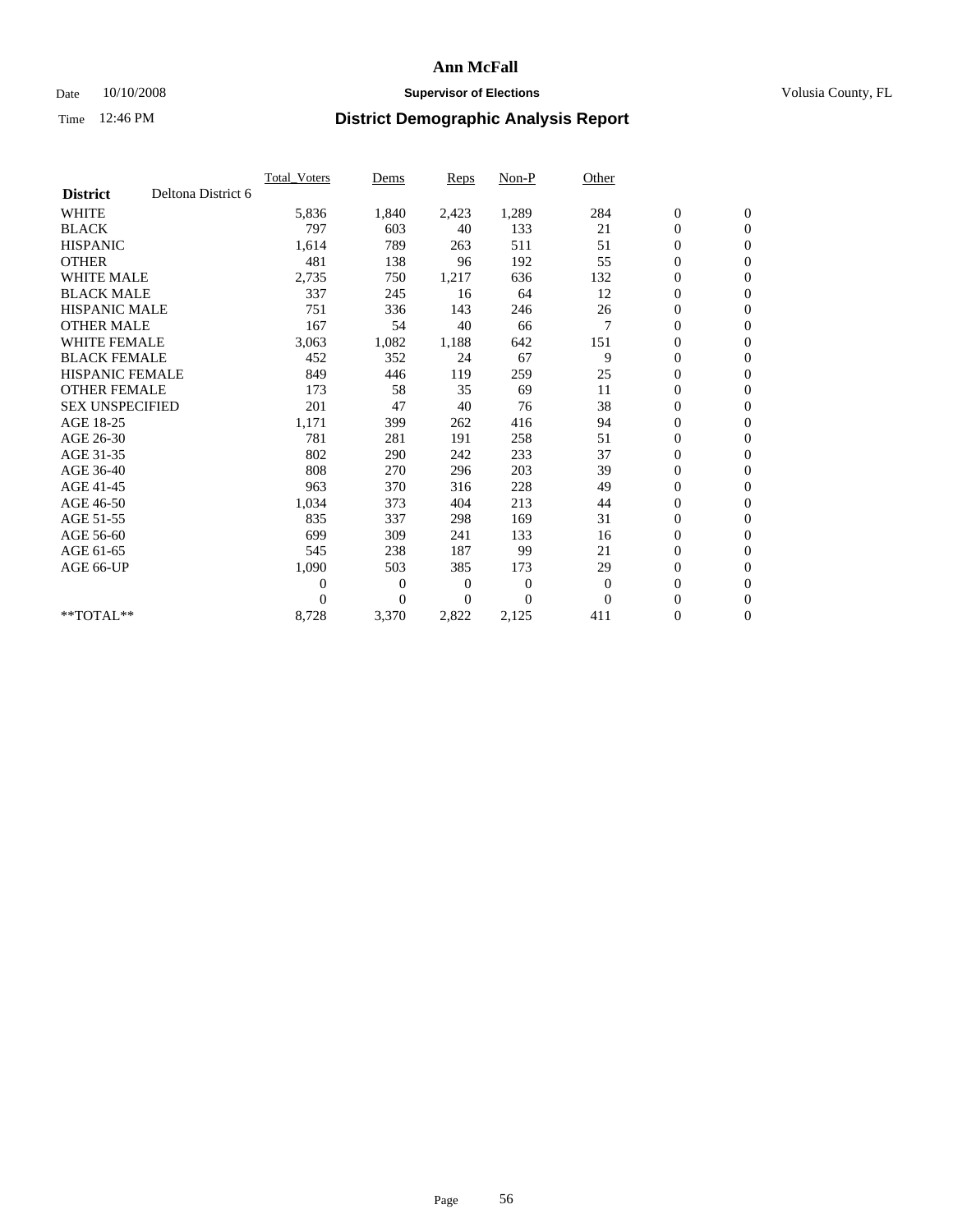### Date 10/10/2008 **Supervisor of Elections Supervisor of Elections** Volusia County, FL

|                        |                  | Total Voters   | Dems           | Reps           | $Non-P$      | Other          |                  |                  |  |
|------------------------|------------------|----------------|----------------|----------------|--------------|----------------|------------------|------------------|--|
| <b>District</b>        | Edgewater Ward 1 |                |                |                |              |                |                  |                  |  |
| WHITE                  |                  | 2,840          | 1,163          | 933            | 653          | 91             | $\boldsymbol{0}$ | $\boldsymbol{0}$ |  |
| <b>BLACK</b>           |                  | 36             | 21             | 3              | 9            | 3              | $\overline{0}$   | $\Omega$         |  |
| <b>HISPANIC</b>        |                  | 41             | 19             | 9              | 12           |                | 0                | $\Omega$         |  |
| <b>OTHER</b>           |                  | 99             | 30             | 14             | 42           | 13             | 0                | $\Omega$         |  |
| <b>WHITE MALE</b>      |                  | 1,284          | 466            | 460            | 308          | 50             | $\mathbf{0}$     | $\Omega$         |  |
| <b>BLACK MALE</b>      |                  | 22             | 9              | 2              | 8            | 3              | 0                | $\Omega$         |  |
| <b>HISPANIC MALE</b>   |                  | 14             | 6              | $\overline{2}$ | 6            | $\mathbf{0}$   | 0                | $\Omega$         |  |
| <b>OTHER MALE</b>      |                  | 25             | 9              | 6              | 10           | $\Omega$       | 0                | 0                |  |
| <b>WHITE FEMALE</b>    |                  | 1,537          | 687            | 468            | 341          | 41             | 0                | $\Omega$         |  |
| <b>BLACK FEMALE</b>    |                  | 13             | 11             |                |              | $\overline{0}$ | 0                | $\Omega$         |  |
| HISPANIC FEMALE        |                  | 27             | 13             |                | 6            |                | 0                | $\Omega$         |  |
| <b>OTHER FEMALE</b>    |                  | 43             | 16             | 7              | 17           | 3              | 0                | $\Omega$         |  |
| <b>SEX UNSPECIFIED</b> |                  | 51             | 16             | 6              | 19           | 10             | 0                | $\Omega$         |  |
| AGE 18-25              |                  | 293            | 78             | 61             | 128          | 26             | 0                | $\Omega$         |  |
| AGE 26-30              |                  | 169            | 59             | 37             | 65           | 8              | 0                | $\Omega$         |  |
| AGE 31-35              |                  | 155            | 52             | 39             | 55           | 9              | 0                | $\Omega$         |  |
| AGE 36-40              |                  | 200            | 67             | 65             | 64           | 4              | 0                | 0                |  |
| AGE 41-45              |                  | 227            | 82             | 73             | 59           | 13             | 0                | $\Omega$         |  |
| AGE 46-50              |                  | 296            | 114            | 102            | 69           | 11             | 0                | $\Omega$         |  |
| AGE 51-55              |                  | 306            | 135            | 95             | 72           | 4              | 0                | $\mathbf{0}$     |  |
| AGE 56-60              |                  | 260            | 113            | 79             | 58           | 10             | 0                | 0                |  |
| AGE 61-65              |                  | 275            | 118            | 98             | 51           | 8              | $\overline{0}$   | $\Omega$         |  |
| AGE 66-UP              |                  | 835            | 415            | 310            | 95           | 15             | 0                | 0                |  |
|                        |                  | $\overline{0}$ | $\overline{0}$ | 0              | $\mathbf{0}$ | $\overline{0}$ | 0                | $\Omega$         |  |
|                        |                  | $\theta$       | $\overline{0}$ | $\Omega$       | $\theta$     | $\Omega$       | 0                | $\Omega$         |  |
| **TOTAL**              |                  | 3,016          | 1,233          | 959            | 716          | 108            | 0                | $\mathbf{0}$     |  |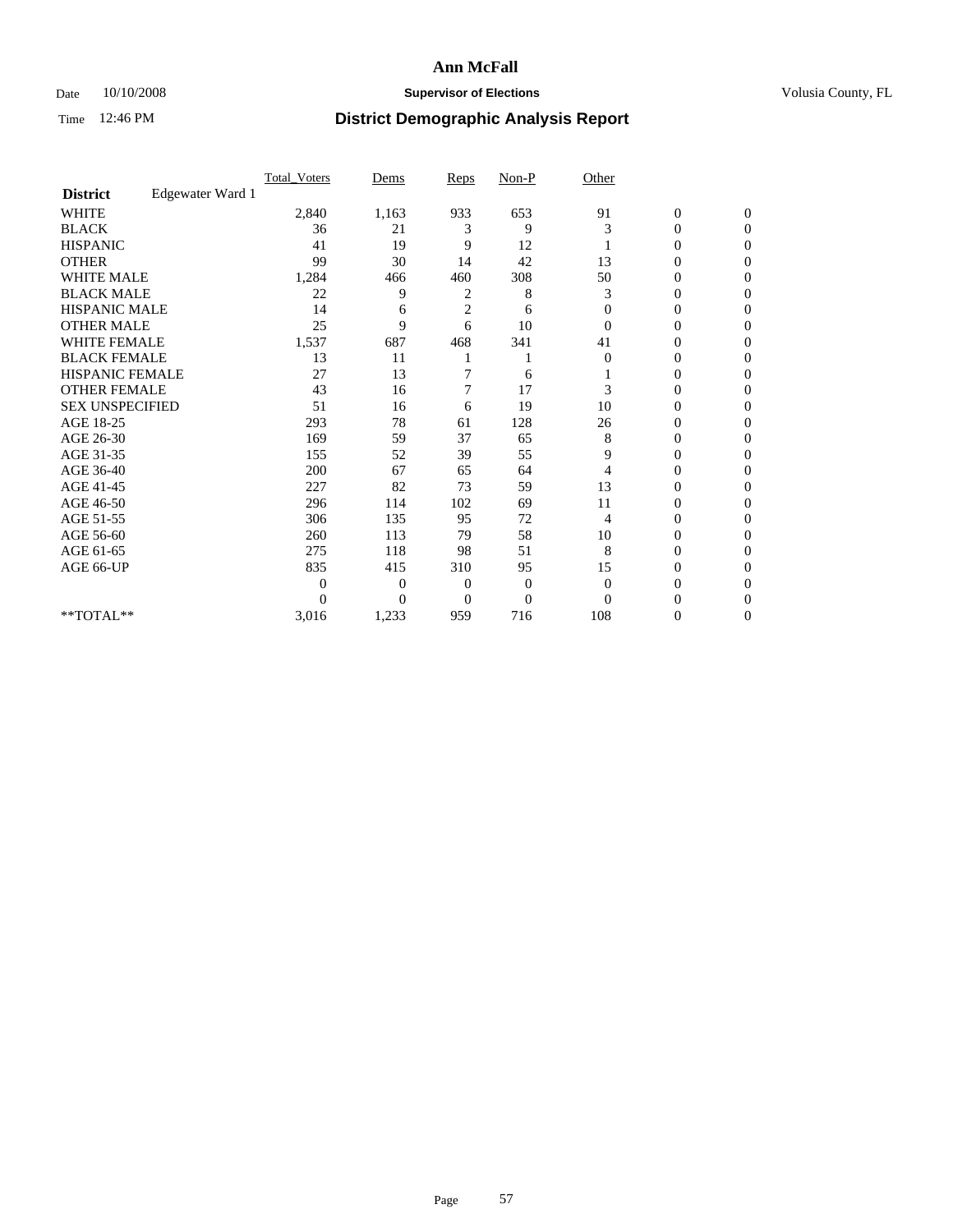### Date  $10/10/2008$  **Supervisor of Elections** Volusia County, FL

|                        |                  | <b>Total Voters</b> | Dems           | Reps           | $Non-P$        | Other          |                  |              |  |
|------------------------|------------------|---------------------|----------------|----------------|----------------|----------------|------------------|--------------|--|
| <b>District</b>        | Edgewater Ward 2 |                     |                |                |                |                |                  |              |  |
| <b>WHITE</b>           |                  | 3,518               | 1,351          | 1,185          | 880            | 102            | $\boldsymbol{0}$ | $\mathbf{0}$ |  |
| <b>BLACK</b>           |                  | 71                  | 59             |                | 11             | $\Omega$       | 0                | $\mathbf{0}$ |  |
| <b>HISPANIC</b>        |                  | 52                  | 16             | 13             | 22             |                | 0                | $\mathbf{0}$ |  |
| <b>OTHER</b>           |                  | 123                 | 35             | 31             | 46             | 11             | 0                | $\Omega$     |  |
| <b>WHITE MALE</b>      |                  | 1,606               | 569            | 589            | 398            | 50             | 0                | $\Omega$     |  |
| <b>BLACK MALE</b>      |                  | 34                  | 27             | 0              | 7              | $\overline{0}$ | 0                | $\Omega$     |  |
| HISPANIC MALE          |                  | 24                  | 6              | 7              | 10             |                | 0                | $\Omega$     |  |
| <b>OTHER MALE</b>      |                  | 43                  | 14             | 14             | 13             | 2              | 0                | $\mathbf{0}$ |  |
| <b>WHITE FEMALE</b>    |                  | 1,895               | 776            | 590            | 478            | 51             | 0                | $\Omega$     |  |
| <b>BLACK FEMALE</b>    |                  | 37                  | 32             |                | 4              | $\overline{0}$ | 0                | $\mathbf{0}$ |  |
| <b>HISPANIC FEMALE</b> |                  | 26                  | 10             | 6              | 10             | 0              | 0                | $\mathbf{0}$ |  |
| <b>OTHER FEMALE</b>    |                  | 41                  | 14             | 11             | 15             |                | 0                | $\Omega$     |  |
| <b>SEX UNSPECIFIED</b> |                  | 58                  | 13             | 12             | 24             | 9              | 0                | $\mathbf{0}$ |  |
| AGE 18-25              |                  | 388                 | 126            | 89             | 147            | 26             | 0                | $\mathbf{0}$ |  |
| AGE 26-30              |                  | 245                 | 79             | 60             | 98             | 8              | 0                | $\Omega$     |  |
| AGE 31-35              |                  | 243                 | 77             | 71             | 85             | 10             | 0                | $\mathbf{0}$ |  |
| AGE 36-40              |                  | 281                 | 99             | 88             | 89             | 5              | 0                | 0            |  |
| AGE 41-45              |                  | 280                 | 107            | 94             | 72             |                | 0                | $\Omega$     |  |
| AGE 46-50              |                  | 369                 | 124            | 136            | 97             | 12             | 0                | $\mathbf{0}$ |  |
| AGE 51-55              |                  | 389                 | 150            | 145            | 88             | 6              | 0                | 0            |  |
| AGE 56-60              |                  | 375                 | 152            | 126            | 86             | 11             | 0                | $\Omega$     |  |
| AGE 61-65              |                  | 329                 | 128            | 122            | 72             | 7              | 0                | $\Omega$     |  |
| AGE 66-UP              |                  | 865                 | 419            | 299            | 125            | 22             | 0                | $\mathbf{0}$ |  |
|                        |                  | $\Omega$            | $\overline{0}$ | $\overline{0}$ | $\overline{0}$ | $\overline{0}$ | 0                | $\Omega$     |  |
|                        |                  | 0                   | $\overline{0}$ | 0              | $\overline{0}$ | $\Omega$       | $\theta$         | $\theta$     |  |
| **TOTAL**              |                  | 3,764               | 1,461          | 1,230          | 959            | 114            | 0                | $\mathbf{0}$ |  |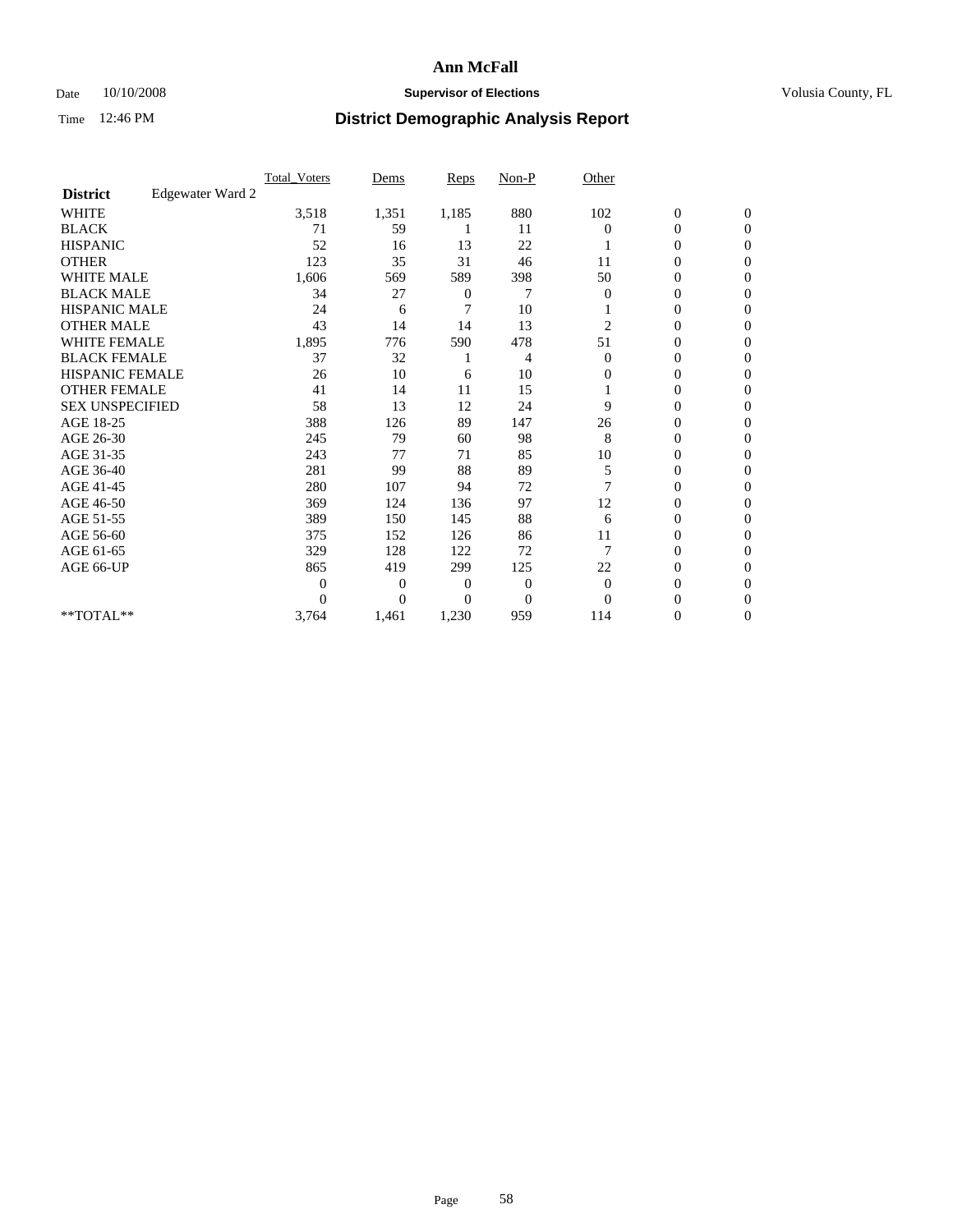### Date 10/10/2008 **Supervisor of Elections Supervisor of Elections** Volusia County, FL

|                        |                  | <b>Total_Voters</b> | Dems           | <b>Reps</b> | $Non-P$  | Other          |                  |                  |  |
|------------------------|------------------|---------------------|----------------|-------------|----------|----------------|------------------|------------------|--|
| <b>District</b>        | Edgewater Ward 3 |                     |                |             |          |                |                  |                  |  |
| <b>WHITE</b>           |                  | 3,462               | 1,352          | 1,160       | 831      | 119            | $\boldsymbol{0}$ | $\boldsymbol{0}$ |  |
| <b>BLACK</b>           |                  | 83                  | 65             | 2           | 14       | 2              | $\overline{0}$   | $\Omega$         |  |
| <b>HISPANIC</b>        |                  | 42                  | 15             | 12          | 12       | 3              | $\mathbf{0}$     | $\Omega$         |  |
| <b>OTHER</b>           |                  | 136                 | 44             | 24          | 56       | 12             | 0                | $\Omega$         |  |
| <b>WHITE MALE</b>      |                  | 1,540               | 529            | 557         | 395      | 59             | $\mathbf{0}$     | $\mathbf{0}$     |  |
| <b>BLACK MALE</b>      |                  | 49                  | 39             |             | 8        |                | $\mathbf{0}$     | $\Omega$         |  |
| <b>HISPANIC MALE</b>   |                  | 20                  | 6              | 6           | 6        | $\overline{c}$ | 0                | $\Omega$         |  |
| <b>OTHER MALE</b>      |                  | 42                  | 17             | 10          | 14       |                | 0                | 0                |  |
| <b>WHITE FEMALE</b>    |                  | 1,901               | 817            | 596         | 429      | 59             | 0                | $\Omega$         |  |
| <b>BLACK FEMALE</b>    |                  | 32                  | 25             |             | 6        | $\overline{0}$ | 0                | $\Omega$         |  |
| <b>HISPANIC FEMALE</b> |                  | 21                  | 8              | 6           | 6        |                | 0                | $\Omega$         |  |
| <b>OTHER FEMALE</b>    |                  | 55                  | 17             | 12          | 22       | 4              | 0                | $\Omega$         |  |
| <b>SEX UNSPECIFIED</b> |                  | 63                  | 18             | 9           | 27       | 9              | $\overline{0}$   | $\Omega$         |  |
| AGE 18-25              |                  | 359                 | 114            | 75          | 140      | 30             | 0                | 0                |  |
| AGE 26-30              |                  | 222                 | 68             | 55          | 91       | 8              | 0                | $\Omega$         |  |
| AGE 31-35              |                  | 261                 | 76             | 74          | 97       | 14             | 0                | $\Omega$         |  |
| AGE 36-40              |                  | 270                 | 88             | 99          | 75       | 8              | 0                | 0                |  |
| AGE 41-45              |                  | 285                 | 95             | 113         | 68       | 9              | 0                | $\Omega$         |  |
| AGE 46-50              |                  | 349                 | 136            | 117         | 87       | 9              | 0                | $\Omega$         |  |
| AGE 51-55              |                  | 372                 | 150            | 129         | 84       | 9              | 0                | $\mathbf{0}$     |  |
| AGE 56-60              |                  | 348                 | 158            | 110         | 66       | 14             | 0                | 0                |  |
| AGE 61-65              |                  | 308                 | 114            | 119         | 66       | 9              | 0                | $\Omega$         |  |
| AGE 66-UP              |                  | 949                 | 477            | 307         | 139      | 26             | 0                | 0                |  |
|                        |                  | 0                   | 0              | 0           | 0        | $\mathbf{0}$   | 0                | $\Omega$         |  |
|                        |                  | $\theta$            | $\overline{0}$ | $\Omega$    | $\Omega$ | $\Omega$       | 0                | $\Omega$         |  |
| **TOTAL**              |                  | 3,723               | 1,476          | 1,198       | 913      | 136            | 0                | $\mathbf{0}$     |  |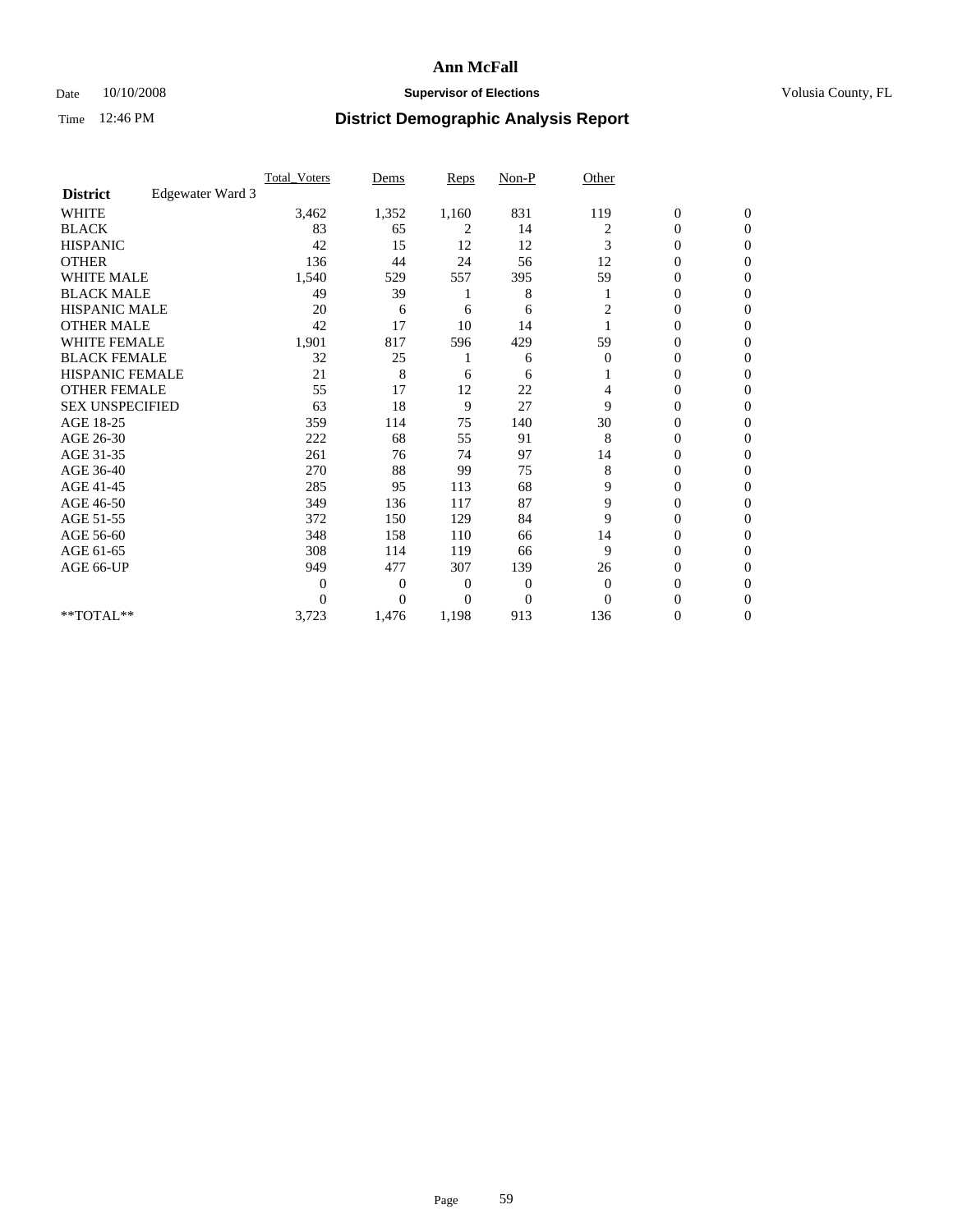### Date  $10/10/2008$  **Supervisor of Elections** Volusia County, FL

|                        |                  | Total Voters | Dems           | <b>Reps</b>    | $Non-P$        | Other          |                  |              |  |
|------------------------|------------------|--------------|----------------|----------------|----------------|----------------|------------------|--------------|--|
| <b>District</b>        | Edgewater Ward 4 |              |                |                |                |                |                  |              |  |
| <b>WHITE</b>           |                  | 3,632        | 1,391          | 1,236          | 866            | 139            | $\boldsymbol{0}$ | $\mathbf{0}$ |  |
| <b>BLACK</b>           |                  | 56           | 40             | 4              | 11             |                | 0                | $\mathbf{0}$ |  |
| <b>HISPANIC</b>        |                  | 27           | 11             | 5              | 10             |                | 0                | $\Omega$     |  |
| <b>OTHER</b>           |                  | 107          | 31             | 16             | 48             | 12             | 0                | $\Omega$     |  |
| <b>WHITE MALE</b>      |                  | 1,664        | 575            | 599            | 425            | 65             | 0                | 0            |  |
| <b>BLACK MALE</b>      |                  | 20           | 14             |                | 5              | $\Omega$       | $\mathbf{0}$     | $\Omega$     |  |
| HISPANIC MALE          |                  | 12           | 4              | $\overline{c}$ | 5              |                | 0                | $\Omega$     |  |
| <b>OTHER MALE</b>      |                  | 31           | 12             | 8              | 9              | 2              | 0                | 0            |  |
| <b>WHITE FEMALE</b>    |                  | 1,938        | 809            | 622            | 433            | 74             | 0                | $\Omega$     |  |
| <b>BLACK FEMALE</b>    |                  | 36           | 26             | 3              | 6              |                | $\overline{0}$   | $\mathbf{0}$ |  |
| <b>HISPANIC FEMALE</b> |                  | 15           | 7              | 3              | 5              | 0              | 0                | $\Omega$     |  |
| <b>OTHER FEMALE</b>    |                  | 37           | 14             | 6              | 16             |                | 0                | 0            |  |
| <b>SEX UNSPECIFIED</b> |                  | 69           | 12             | 17             | 31             | 9              | 0                | $\Omega$     |  |
| AGE 18-25              |                  | 308          | 99             | 59             | 130            | 20             | 0                | $\mathbf{0}$ |  |
| AGE 26-30              |                  | 243          | 80             | 72             | 82             | 9              | 0                | $\Omega$     |  |
| AGE 31-35              |                  | 255          | 72             | 70             | 99             | 14             | 0                | $\Omega$     |  |
| AGE 36-40              |                  | 272          | 90             | 80             | 96             | 6              | 0                | 0            |  |
| AGE 41-45              |                  | 289          | 108            | 88             | 82             | 11             | $\mathbf{0}$     | $\Omega$     |  |
| AGE 46-50              |                  | 356          | 136            | 132            | 77             | 11             | $\overline{0}$   | $\Omega$     |  |
| AGE 51-55              |                  | 342          | 138            | 116            | 78             | 10             | 0                | 0            |  |
| AGE 56-60              |                  | 310          | 146            | 93             | 61             | 10             | 0                | $\Omega$     |  |
| AGE 61-65              |                  | 302          | 138            | 91             | 58             | 15             | 0                | $\Omega$     |  |
| AGE 66-UP              |                  | 1,145        | 466            | 460            | 172            | 47             | 0                | 0            |  |
|                        |                  | 0            | $\overline{0}$ | $\overline{0}$ | $\overline{0}$ | $\overline{0}$ | 0                | $\Omega$     |  |
|                        |                  | $\theta$     | $\overline{0}$ | 0              | $\overline{0}$ | $\Omega$       | 0                | $\Omega$     |  |
| **TOTAL**              |                  | 3,822        | 1,473          | 1,261          | 935            | 153            | 0                | 0            |  |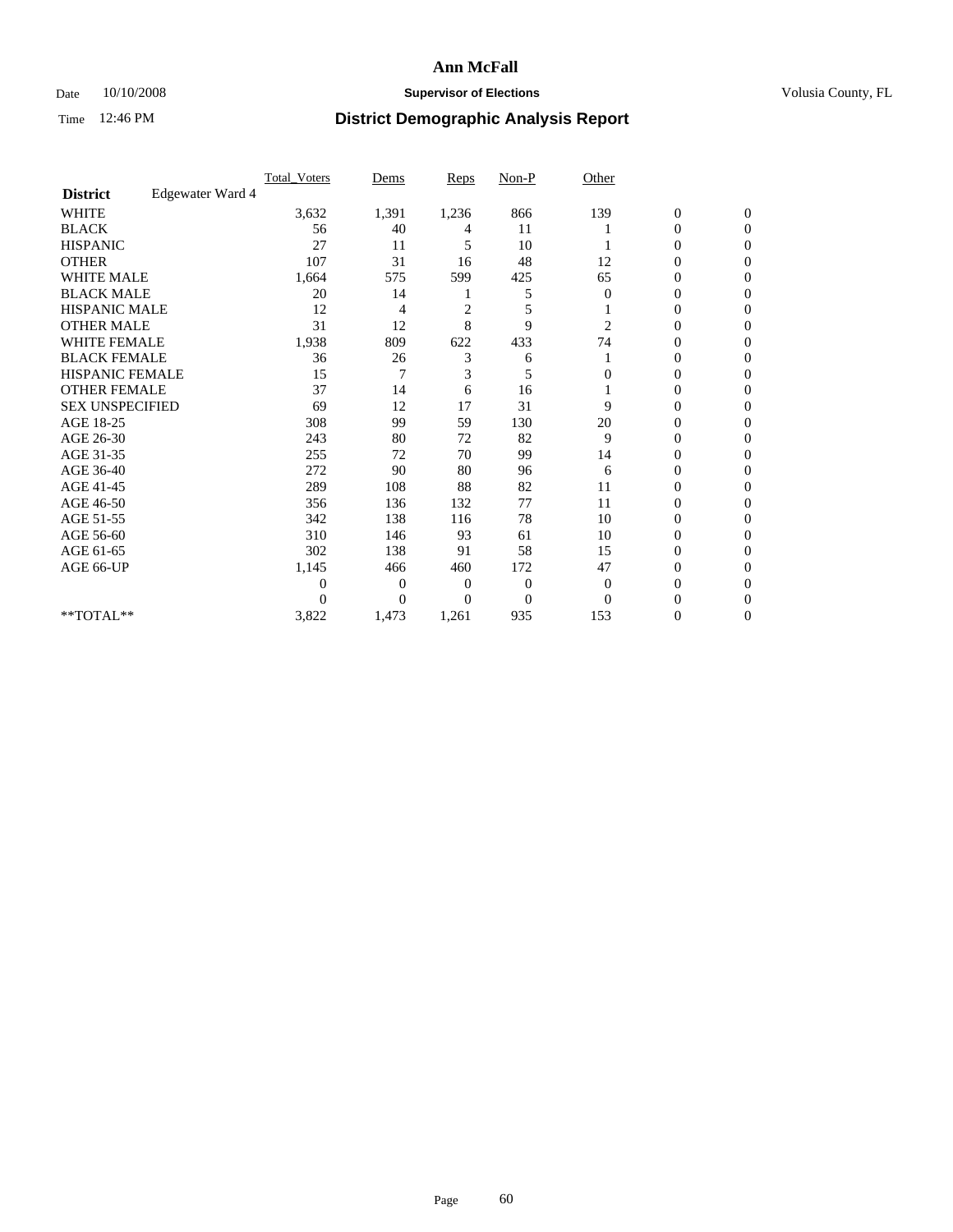### Date 10/10/2008 **Supervisor of Elections Supervisor of Elections** Volusia County, FL

|                        |                   | Total Voters   | Dems           | Reps           | Non-P          | Other          |                  |                  |
|------------------------|-------------------|----------------|----------------|----------------|----------------|----------------|------------------|------------------|
| <b>District</b>        | Holly Hill Zone 1 |                |                |                |                |                |                  |                  |
| <b>WHITE</b>           |                   | 1,277          | 553            | 347            | 324            | 53             | $\boldsymbol{0}$ | $\boldsymbol{0}$ |
| <b>BLACK</b>           |                   | 107            | 85             | 7              | 13             | $\overline{c}$ | 0                | $\Omega$         |
| <b>HISPANIC</b>        |                   | 35             | 20             | 3              | 10             | 2              | $\overline{0}$   | $\Omega$         |
| <b>OTHER</b>           |                   | 76             | 23             | 18             | 27             | 8              | 0                | $\Omega$         |
| <b>WHITE MALE</b>      |                   | 614            | 239            | 192            | 158            | 25             | $\theta$         | $\Omega$         |
| <b>BLACK MALE</b>      |                   | 41             | 28             | 4              | 7              | 2              | $\overline{0}$   | $\overline{0}$   |
| <b>HISPANIC MALE</b>   |                   | 14             | 8              |                | 5              | $\mathbf{0}$   | $\overline{0}$   | 0                |
| <b>OTHER MALE</b>      |                   | 20             | 3              | 7              | 8              | $\overline{2}$ | $\theta$         | $\Omega$         |
| <b>WHITE FEMALE</b>    |                   | 655            | 310            | 154            | 165            | 26             | $\overline{0}$   | $\Omega$         |
| <b>BLACK FEMALE</b>    |                   | 66             | 57             | 3              | 6              | $\mathbf{0}$   | 0                | $\overline{0}$   |
| <b>HISPANIC FEMALE</b> |                   | 21             | 12             | 2              | 5              | 2              | 0                | $\Omega$         |
| <b>OTHER FEMALE</b>    |                   | 29             | 9              | 10             | $\overline{7}$ | 3              | $\overline{0}$   | $\Omega$         |
| <b>SEX UNSPECIFIED</b> |                   | 35             | 15             | $\overline{c}$ | 13             | 5              | 0                | $\overline{0}$   |
| AGE 18-25              |                   | 137            | 57             | 30             | 42             | 8              | $\theta$         | $\Omega$         |
| AGE 26-30              |                   | 111            | 47             | 14             | 45             | 5              | 0                | 0                |
| AGE 31-35              |                   | 100            | 33             | 24             | 33             | 10             | $\overline{0}$   | 0                |
| AGE 36-40              |                   | 101            | 40             | 31             | 28             | $\overline{c}$ | $\overline{0}$   | $\Omega$         |
| AGE 41-45              |                   | 151            | 62             | 38             | 43             | 8              | 0                | 0                |
| AGE 46-50              |                   | 159            | 71             | 41             | 39             | 8              | $\overline{0}$   | $\Omega$         |
| AGE 51-55              |                   | 153            | 72             | 36             | 37             | 8              | 0                | $\Omega$         |
| AGE 56-60              |                   | 164            | 77             | 45             | 38             | 4              | 0                | $\Omega$         |
| AGE 61-65              |                   | 127            | 52             | 41             | 28             | 6              | $\overline{0}$   | $\Omega$         |
| AGE 66-UP              |                   | 292            | 170            | 75             | 41             | 6              | 0                | $\mathbf{0}$     |
|                        |                   | $\overline{0}$ | $\overline{0}$ | $\mathbf{0}$   | $\mathbf{0}$   | $\Omega$       | 0                | $\Omega$         |
|                        |                   | $\theta$       | $\overline{0}$ | $\mathbf{0}$   | $\overline{0}$ | $\Omega$       | $\theta$         | $\overline{0}$   |
| **TOTAL**              |                   | 1,495          | 681            | 375            | 374            | 65             | 0                | $\mathbf{0}$     |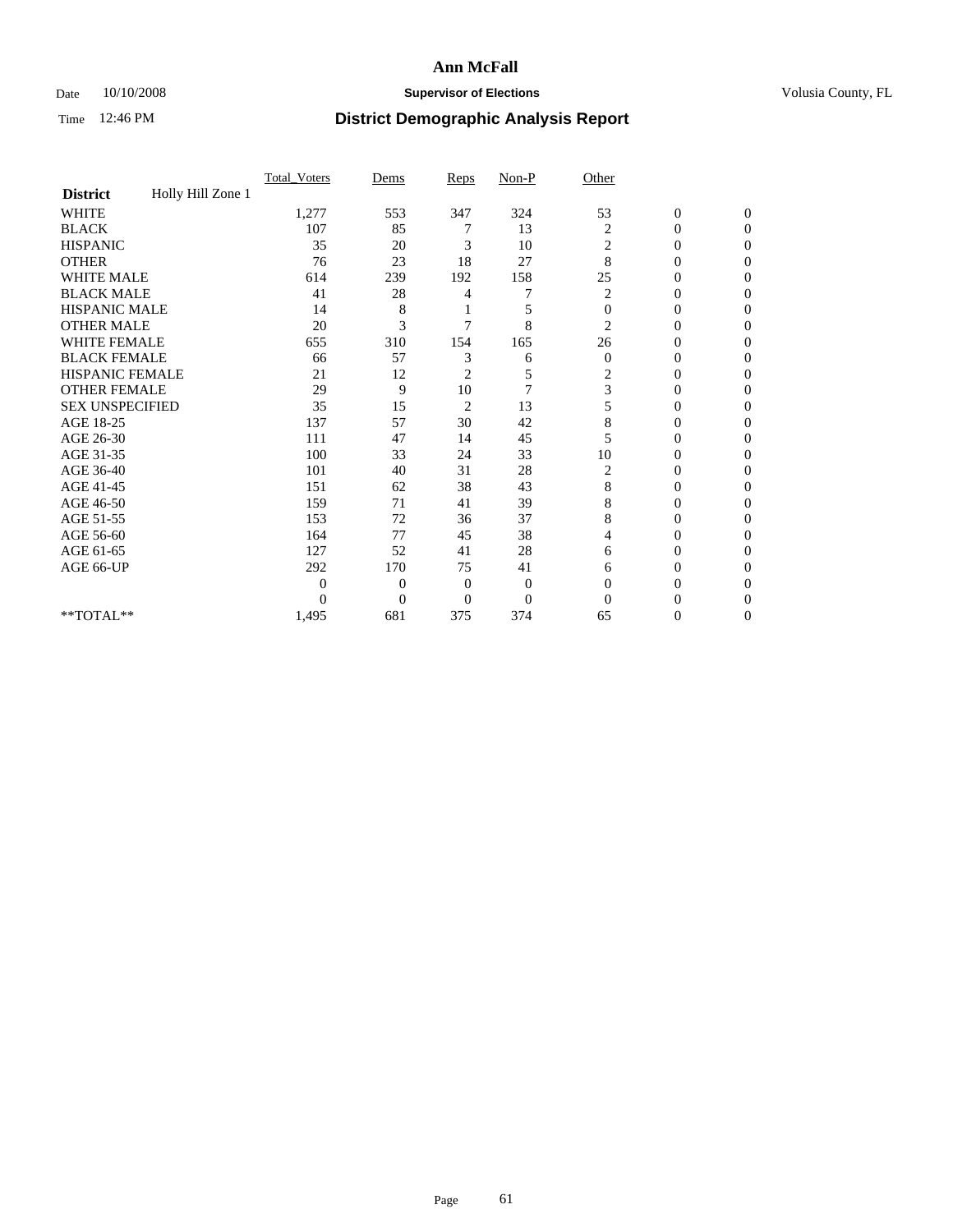### Date  $10/10/2008$  **Supervisor of Elections** Volusia County, FL

|                        |                   | Total Voters | Dems           | Reps           | $Non-P$        | Other        |                  |                |  |
|------------------------|-------------------|--------------|----------------|----------------|----------------|--------------|------------------|----------------|--|
| <b>District</b>        | Holly Hill Zone 2 |              |                |                |                |              |                  |                |  |
| <b>WHITE</b>           |                   | 1,529        | 683            | 417            | 364            | 65           | $\boldsymbol{0}$ | $\mathbf{0}$   |  |
| <b>BLACK</b>           |                   | 193          | 162            | 5              | 24             | 2            | $\overline{0}$   | $\Omega$       |  |
| <b>HISPANIC</b>        |                   | 32           | 14             | 12             | 6              | $\mathbf{0}$ | 0                | $\Omega$       |  |
| <b>OTHER</b>           |                   | 94           | 37             | 15             | 33             | 9            | 0                | $\Omega$       |  |
| <b>WHITE MALE</b>      |                   | 690          | 277            | 207            | 177            | 29           | 0                | $\Omega$       |  |
| <b>BLACK MALE</b>      |                   | 89           | 71             |                | 15             | 2            | $\mathbf{0}$     | $\Omega$       |  |
| HISPANIC MALE          |                   | 16           | 4              | 9              | 3              | $\mathbf{0}$ | $\overline{0}$   | $\Omega$       |  |
| <b>OTHER MALE</b>      |                   | 27           | 8              | 5              | 9              | 5            | 0                | 0              |  |
| <b>WHITE FEMALE</b>    |                   | 828          | 401            | 208            | 185            | 34           | 0                | $\Omega$       |  |
| <b>BLACK FEMALE</b>    |                   | 104          | 91             | 4              | 9              | $\mathbf{0}$ | $\overline{0}$   | $\overline{0}$ |  |
| <b>HISPANIC FEMALE</b> |                   | 16           | 10             | 3              | 3              | 0            | 0                | $\Omega$       |  |
| <b>OTHER FEMALE</b>    |                   | 36           | 17             | 9              | 10             | $\Omega$     | 0                | 0              |  |
| <b>SEX UNSPECIFIED</b> |                   | 42           | 17             | 3              | 16             | 6            | 0                | $\Omega$       |  |
| AGE 18-25              |                   | 211          | 91             | 46             | 62             | 12           | 0                | $\mathbf{0}$   |  |
| AGE 26-30              |                   | 149          | 67             | 24             | 49             | 9            | 0                | $\Omega$       |  |
| AGE 31-35              |                   | 136          | 63             | 24             | 45             | 4            | 0                | $\Omega$       |  |
| AGE 36-40              |                   | 152          | 58             | 37             | 48             | 9            | 0                | 0              |  |
| AGE 41-45              |                   | 190          | 76             | 57             | 46             | 11           | 0                | $\Omega$       |  |
| AGE 46-50              |                   | 239          | 120            | 51             | 58             | 10           | $\overline{0}$   | $\Omega$       |  |
| AGE 51-55              |                   | 183          | 92             | 43             | 45             | 3            | 0                | 0              |  |
| AGE 56-60              |                   | 175          | 84             | 48             | 35             | 8            | 0                | $\Omega$       |  |
| AGE 61-65              |                   | 114          | 66             | 29             | 16             | 3            | $\overline{0}$   | $\Omega$       |  |
| AGE 66-UP              |                   | 299          | 179            | 90             | 23             |              | 0                | 0              |  |
|                        |                   | $\theta$     | $\overline{0}$ | $\mathbf{0}$   | $\mathbf{0}$   | $\Omega$     | 0                | $\Omega$       |  |
|                        |                   | $\theta$     | $\overline{0}$ | $\overline{0}$ | $\overline{0}$ | $\Omega$     | 0                | $\Omega$       |  |
| **TOTAL**              |                   | 1,848        | 896            | 449            | 427            | 76           | 0                | $\overline{0}$ |  |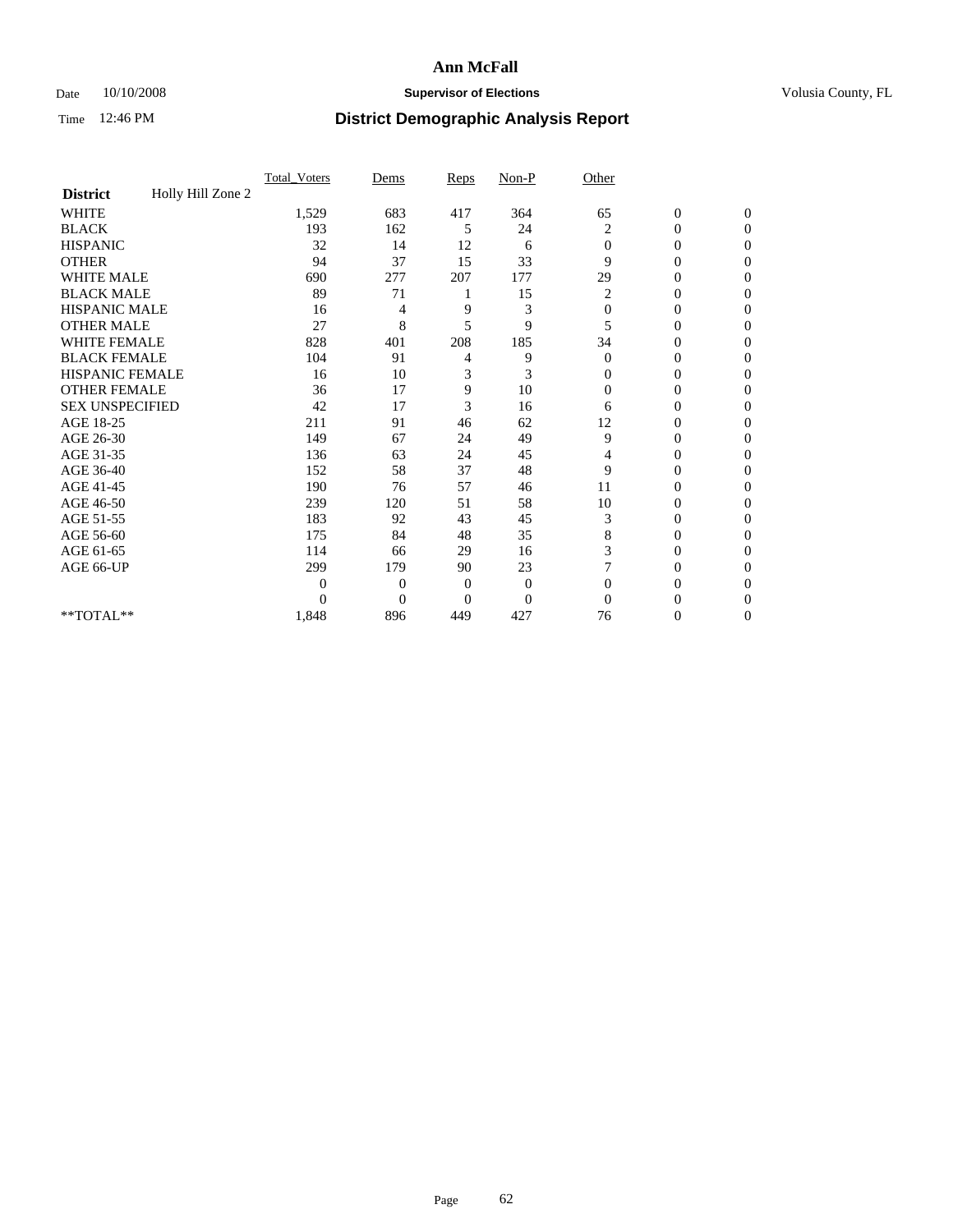### Date 10/10/2008 **Supervisor of Elections Supervisor of Elections** Volusia County, FL

|                        |                   | Total Voters   | Dems           | Reps                    | $Non-P$        | Other          |                  |                  |  |
|------------------------|-------------------|----------------|----------------|-------------------------|----------------|----------------|------------------|------------------|--|
| <b>District</b>        | Holly Hill Zone 3 |                |                |                         |                |                |                  |                  |  |
| WHITE                  |                   | 1,619          | 682            | 536                     | 329            | 72             | $\boldsymbol{0}$ | $\boldsymbol{0}$ |  |
| <b>BLACK</b>           |                   | 125            | 106            | 5                       | 13             |                | $\overline{0}$   | $\Omega$         |  |
| <b>HISPANIC</b>        |                   | 24             | 11             | 3                       | 8              | 2              | 0                | $\Omega$         |  |
| <b>OTHER</b>           |                   | 90             | 34             | 11                      | 38             | $\overline{7}$ | 0                | $\Omega$         |  |
| <b>WHITE MALE</b>      |                   | 672            | 257            | 238                     | 149            | 28             | 0                | $\Omega$         |  |
| <b>BLACK MALE</b>      |                   | 50             | 40             | 2                       |                |                | 0                | 0                |  |
| <b>HISPANIC MALE</b>   |                   | 9              | 4              |                         | 3              |                | 0                | 0                |  |
| <b>OTHER MALE</b>      |                   | 25             | 13             | 3                       | 8              |                | 0                | 0                |  |
| <b>WHITE FEMALE</b>    |                   | 937            | 419            | 297                     | 179            | 42             | 0                | $\Omega$         |  |
| <b>BLACK FEMALE</b>    |                   | 75             | 66             | 3                       | 6              | $\mathbf{0}$   | 0                | $\Omega$         |  |
| HISPANIC FEMALE        |                   | 15             | 7              | $\overline{2}$          | 5              |                | 0                | 0                |  |
| <b>OTHER FEMALE</b>    |                   | 39             | 12             | $\overline{7}$          | 19             |                | 0                | $\Omega$         |  |
| <b>SEX UNSPECIFIED</b> |                   | 36             | 15             | $\overline{\mathbf{c}}$ | 12             | 7              | 0                | 0                |  |
| AGE 18-25              |                   | 133            | 45             | 27                      | 51             | 10             | 0                | 0                |  |
| AGE 26-30              |                   | 90             | 36             | 16                      | 35             | 3              | 0                | $\Omega$         |  |
| AGE 31-35              |                   | 84             | 35             | 19                      | 26             | 4              | 0                | $\Omega$         |  |
| AGE 36-40              |                   | 99             | 37             | 31                      | 28             | 3              | 0                | 0                |  |
| AGE 41-45              |                   | 111            | 47             | 30                      | 30             | 4              | 0                | 0                |  |
| AGE 46-50              |                   | 127            | 51             | 36                      | 31             | 9              | $\overline{0}$   | $\Omega$         |  |
| AGE 51-55              |                   | 131            | 64             | 37                      | 23             |                | 0                | $\Omega$         |  |
| AGE 56-60              |                   | 148            | 69             | 45                      | 31             | 3              | 0                | 0                |  |
| AGE 61-65              |                   | 150            | 78             | 33                      | 27             | 12             | $\overline{0}$   | 0                |  |
| AGE 66-UP              |                   | 785            | 371            | 281                     | 106            | 27             | 0                | 0                |  |
|                        |                   | $\overline{0}$ | $\overline{0}$ | 0                       | $\overline{0}$ | $\mathbf{0}$   | 0                | 0                |  |
|                        |                   | $\Omega$       | $\overline{0}$ | $\Omega$                | $\overline{0}$ | $\Omega$       | 0                | $\Omega$         |  |
| **TOTAL**              |                   | 1,858          | 833            | 555                     | 388            | 82             | 0                | $\overline{0}$   |  |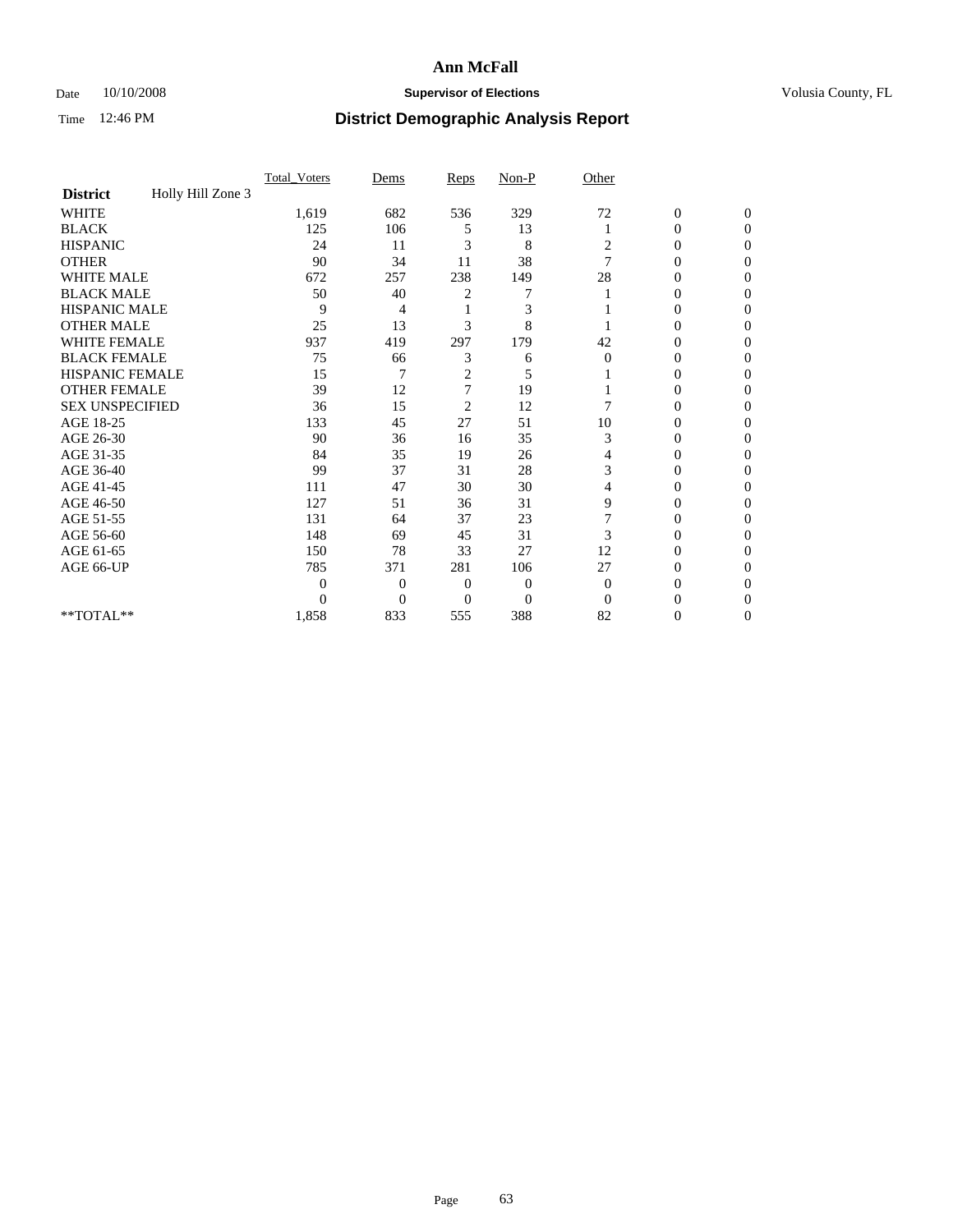### Date 10/10/2008 **Supervisor of Elections Supervisor of Elections** Volusia County, FL

|                        |                   | Total Voters | Dems           | Reps           | $Non-P$        | Other          |                  |                |  |
|------------------------|-------------------|--------------|----------------|----------------|----------------|----------------|------------------|----------------|--|
| <b>District</b>        | Holly Hill Zone 4 |              |                |                |                |                |                  |                |  |
| <b>WHITE</b>           |                   | 1,460        | 624            | 453            | 315            | 68             | $\boldsymbol{0}$ | $\mathbf{0}$   |  |
| <b>BLACK</b>           |                   | 281          | 225            | 12             | 37             |                | $\overline{0}$   | $\mathbf{0}$   |  |
| <b>HISPANIC</b>        |                   | 45           | 30             | 4              | 10             |                | 0                | $\Omega$       |  |
| <b>OTHER</b>           |                   | 80           | 27             | 11             | 33             | 9              | 0                | $\Omega$       |  |
| <b>WHITE MALE</b>      |                   | 641          | 238            | 218            | 148            | 37             | 0                | $\Omega$       |  |
| <b>BLACK MALE</b>      |                   | 88           | 64             |                | 13             | 4              | $\overline{0}$   | $\Omega$       |  |
| HISPANIC MALE          |                   | 21           | 15             | $\overline{c}$ | 3              |                | $\overline{0}$   | $\Omega$       |  |
| <b>OTHER MALE</b>      |                   | 21           | 6              | 5              | 8              | $\overline{2}$ | 0                | 0              |  |
| <b>WHITE FEMALE</b>    |                   | 814          | 384            | 234            | 165            | 31             | 0                | $\Omega$       |  |
| <b>BLACK FEMALE</b>    |                   | 190          | 159            | 5              | 23             | 3              | $\overline{0}$   | $\mathbf{0}$   |  |
| <b>HISPANIC FEMALE</b> |                   | 24           | 15             | 2              | 7              | $\Omega$       | 0                | $\Omega$       |  |
| <b>OTHER FEMALE</b>    |                   | 32           | 16             |                | 14             |                | 0                | 0              |  |
| <b>SEX UNSPECIFIED</b> |                   | 35           | 9              | 6              | 14             | 6              | 0                | $\Omega$       |  |
| AGE 18-25              |                   | 312          | 137            | 57             | 94             | 24             | 0                | $\mathbf{0}$   |  |
| AGE 26-30              |                   | 153          | 71             | 30             | 44             | 8              | 0                | $\Omega$       |  |
| AGE 31-35              |                   | 123          | 58             | 21             | 37             |                | 0                | $\Omega$       |  |
| AGE 36-40              |                   | 121          | 52             | 34             | 26             | 9              | 0                | $\Omega$       |  |
| AGE 41-45              |                   | 165          | 69             | 38             | 52             | 6              | 0                | $\Omega$       |  |
| AGE 46-50              |                   | 182          | 75             | 66             | 30             | 11             | 0                | $\Omega$       |  |
| AGE 51-55              |                   | 172          | 92             | 40             | 37             | 3              | 0                | 0              |  |
| AGE 56-60              |                   | 136          | 64             | 40             | 25             |                | 0                | $\Omega$       |  |
| AGE 61-65              |                   | 92           | 46             | 26             | 18             | $\overline{c}$ | 0                | $\Omega$       |  |
| AGE 66-UP              |                   | 410          | 242            | 128            | 32             | 8              | 0                | 0              |  |
|                        |                   | $\Omega$     | $\overline{0}$ | $\mathbf{0}$   | $\mathbf{0}$   | $\Omega$       | 0                | $\Omega$       |  |
|                        |                   | $\theta$     | $\overline{0}$ | $\overline{0}$ | $\overline{0}$ | $\Omega$       | 0                | $\Omega$       |  |
| **TOTAL**              |                   | 1,866        | 906            | 480            | 395            | 85             | 0                | $\overline{0}$ |  |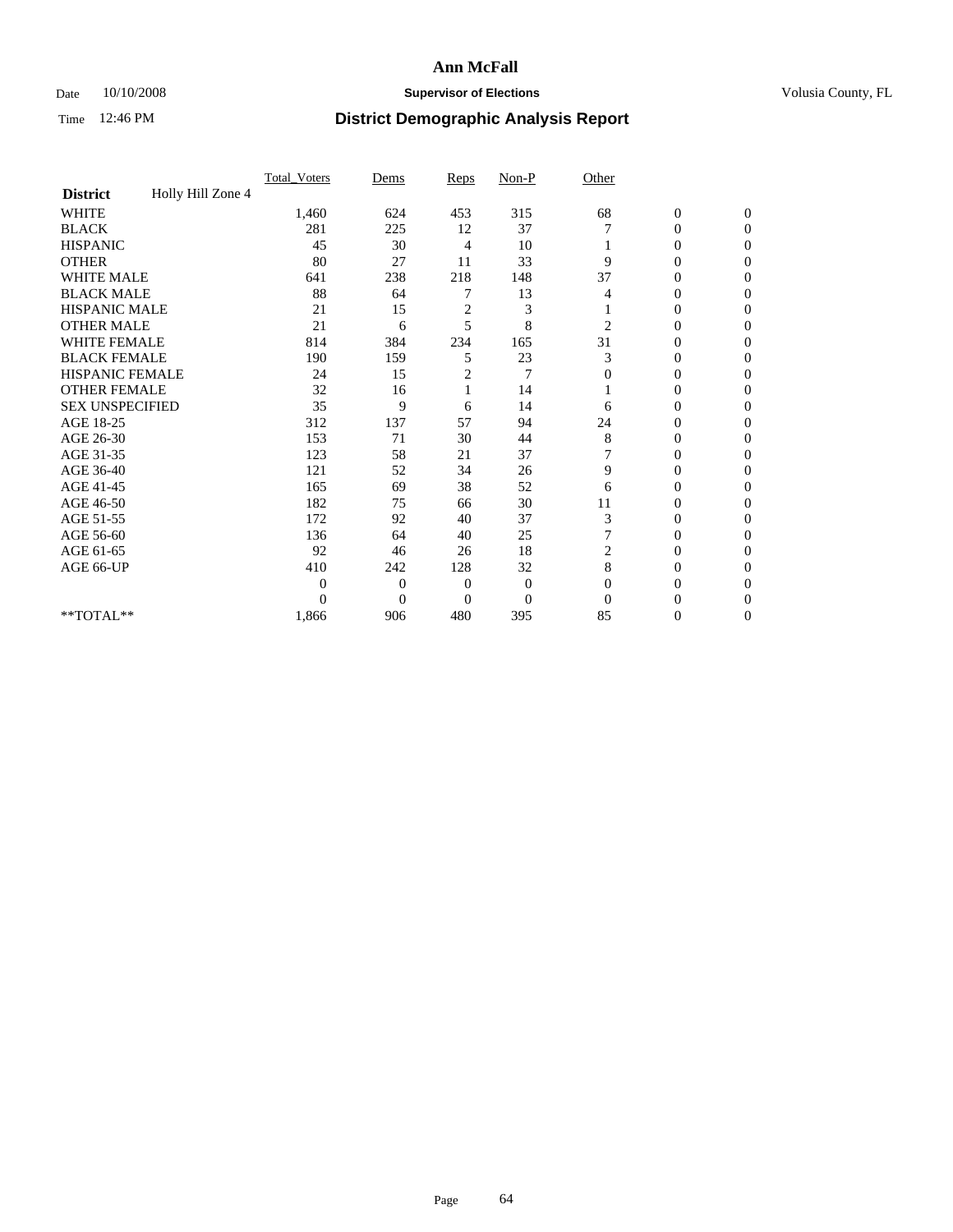### Date 10/10/2008 **Supervisor of Elections Supervisor of Elections** Volusia County, FL

|                                      | <b>Total_Voters</b> | Dems           | <b>Reps</b>    | $Non-P$          | Other        |                  |                |  |
|--------------------------------------|---------------------|----------------|----------------|------------------|--------------|------------------|----------------|--|
| New Smyrna Zone 1<br><b>District</b> |                     |                |                |                  |              |                  |                |  |
| <b>WHITE</b>                         | 3,730               | 1,267          | 1,633          | 717              | 113          | $\boldsymbol{0}$ | $\mathbf{0}$   |  |
| <b>BLACK</b>                         | 6                   | 2              | 2              | 2                | $\Omega$     | $\boldsymbol{0}$ | $\mathbf{0}$   |  |
| <b>HISPANIC</b>                      | 32                  | 10             | 7              | 13               | 2            | 0                | $\Omega$       |  |
| <b>OTHER</b>                         | 124                 | 29             | 37             | 44               | 14           | 0                | $\Omega$       |  |
| <b>WHITE MALE</b>                    | 1,738               | 499            | 797            | 379              | 63           | 0                | $\Omega$       |  |
| <b>BLACK MALE</b>                    | 2                   | $\overline{0}$ | 0              | 2                | $\Omega$     | $\overline{0}$   | $\Omega$       |  |
| HISPANIC MALE                        | 13                  | 2              |                | 10               | $\mathbf{0}$ | 0                | $\Omega$       |  |
| <b>OTHER MALE</b>                    | 39                  | 8              | 18             | 13               | $\Omega$     | 0                | 0              |  |
| <b>WHITE FEMALE</b>                  | 1,963               | 757            | 827            | 330              | 49           | 0                | $\Omega$       |  |
| <b>BLACK FEMALE</b>                  | 4                   | $\overline{c}$ | 2              | $\boldsymbol{0}$ | $\mathbf{0}$ | $\overline{0}$   | $\overline{0}$ |  |
| <b>HISPANIC FEMALE</b>               | 19                  | 8              | 6              | 3                | 2            | 0                | $\Omega$       |  |
| <b>OTHER FEMALE</b>                  | 45                  | 16             | 14             | 12               | 3            | 0                | 0              |  |
| <b>SEX UNSPECIFIED</b>               | 69                  | 16             | 14             | 27               | 12           | 0                | $\Omega$       |  |
| AGE 18-25                            | 250                 | 89             | 43             | 103              | 15           | 0                | $\mathbf{0}$   |  |
| AGE 26-30                            | 161                 | 49             | 46             | 56               | 10           | 0                | $\Omega$       |  |
| AGE 31-35                            | 133                 | 31             | 46             | 45               | 11           | 0                | $\Omega$       |  |
| AGE 36-40                            | 156                 | 37             | 55             | 52               | 12           | 0                | 0              |  |
| AGE 41-45                            | 193                 | 60             | 85             | 41               |              | $\overline{0}$   | $\Omega$       |  |
| AGE 46-50                            | 326                 | 119            | 143            | 56               | 8            | $\overline{0}$   | $\Omega$       |  |
| AGE 51-55                            | 365                 | 138            | 139            | 75               | 13           | 0                | 0              |  |
| AGE 56-60                            | 467                 | 161            | 209            | 87               | 10           | 0                | $\Omega$       |  |
| AGE 61-65                            | 433                 | 146            | 206            | 73               | 8            | 0                | $\Omega$       |  |
| AGE 66-UP                            | 1,408               | 478            | 707            | 188              | 35           | 0                | 0              |  |
|                                      | $\theta$            | $\overline{0}$ | $\overline{0}$ | 0                | $\Omega$     | 0                | $\Omega$       |  |
|                                      | $\theta$            | $\overline{0}$ | $\Omega$       | $\overline{0}$   | $\Omega$     | 0                | $\Omega$       |  |
| **TOTAL**                            | 3,892               | 1,308          | 1,679          | 776              | 129          | 0                | 0              |  |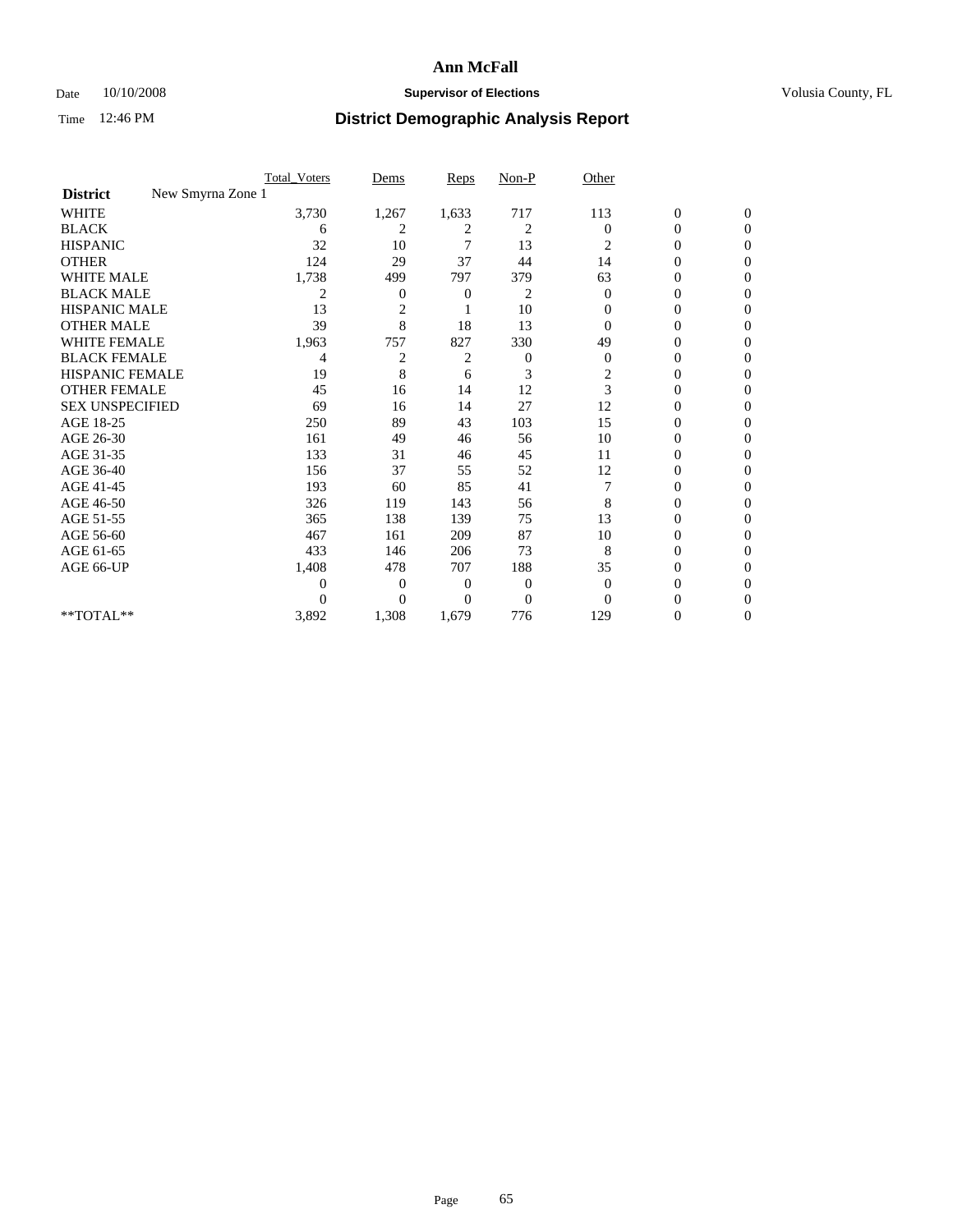### Date 10/10/2008 **Supervisor of Elections Supervisor of Elections** Volusia County, FL

|                        | <b>Total_Voters</b> | Dems           | <b>Reps</b>  | $Non-P$  | Other        |                  |                  |  |
|------------------------|---------------------|----------------|--------------|----------|--------------|------------------|------------------|--|
| <b>District</b>        | New Smyrna Zone 2   |                |              |          |              |                  |                  |  |
| WHITE                  | 3,289               | 1,270          | 1,247        | 657      | 115          | $\boldsymbol{0}$ | $\boldsymbol{0}$ |  |
| <b>BLACK</b>           | 18                  | 13             | 0            | 5        | $\Omega$     | $\overline{0}$   | $\Omega$         |  |
| <b>HISPANIC</b>        | 37                  | 11             | 10           | 15       |              | 0                | $\Omega$         |  |
| <b>OTHER</b>           | 100                 | 22             | 30           | 41       |              | 0                | $\Omega$         |  |
| <b>WHITE MALE</b>      | 1,480               | 506            | 567          | 339      | 68           | 0                | $\Omega$         |  |
| <b>BLACK MALE</b>      |                     | 5              | 0            | 2        | $\mathbf{0}$ | 0                | 0                |  |
| <b>HISPANIC MALE</b>   | 22                  |                | 6            | 11       | 0            | 0                | 0                |  |
| <b>OTHER MALE</b>      | 33                  | 4              | 13           | 15       |              | 0                | 0                |  |
| <b>WHITE FEMALE</b>    | 1,777               | 753            | 664          | 313      | 47           | 0                | $\Omega$         |  |
| <b>BLACK FEMALE</b>    | 11                  | 8              | $\mathbf{0}$ | 3        | $\mathbf{0}$ | 0                | $\Omega$         |  |
| <b>HISPANIC FEMALE</b> | 15                  | 6              | 4            | 4        |              | 0                | 0                |  |
| <b>OTHER FEMALE</b>    | 38                  | 12             | 12           | 14       | $\Omega$     | 0                | $\Omega$         |  |
| <b>SEX UNSPECIFIED</b> | 61                  | 17             | 21           | 17       | 6            | $\overline{0}$   | 0                |  |
| AGE 18-25              | 220                 | 75             | 55           | 82       | 8            | 0                | 0                |  |
| AGE 26-30              | 150                 | 49             | 45           | 52       | 4            | 0                | 0                |  |
| AGE 31-35              | 150                 | 50             | 41           | 51       | 8            | 0                | $\Omega$         |  |
| AGE 36-40              | 151                 | 41             | 51           | 53       | 6            | 0                | 0                |  |
| AGE 41-45              | 198                 | 61             | 81           | 48       | 8            | 0                | 0                |  |
| AGE 46-50              | 285                 | 94             | 112          | 66       | 13           | $\overline{0}$   | $\Omega$         |  |
| AGE 51-55              | 297                 | 122            | 102          | 59       | 14           | 0                | $\mathbf{0}$     |  |
| AGE 56-60              | 332                 | 120            | 125          | 78       | 9            | 0                | 0                |  |
| AGE 61-65              | 362                 | 124            | 161          | 65       | 12           | $\overline{0}$   | 0                |  |
| AGE 66-UP              | 1,299               | 580            | 514          | 164      | 41           | 0                | 0                |  |
|                        | 0                   | 0              | 0            | 0        | 0            | 0                | 0                |  |
|                        | 0                   | $\overline{0}$ | $\Omega$     | $\Omega$ | $\Omega$     | 0                | $\Omega$         |  |
| **TOTAL**              | 3,444               | 1,316          | 1,287        | 718      | 123          | 0                | $\overline{0}$   |  |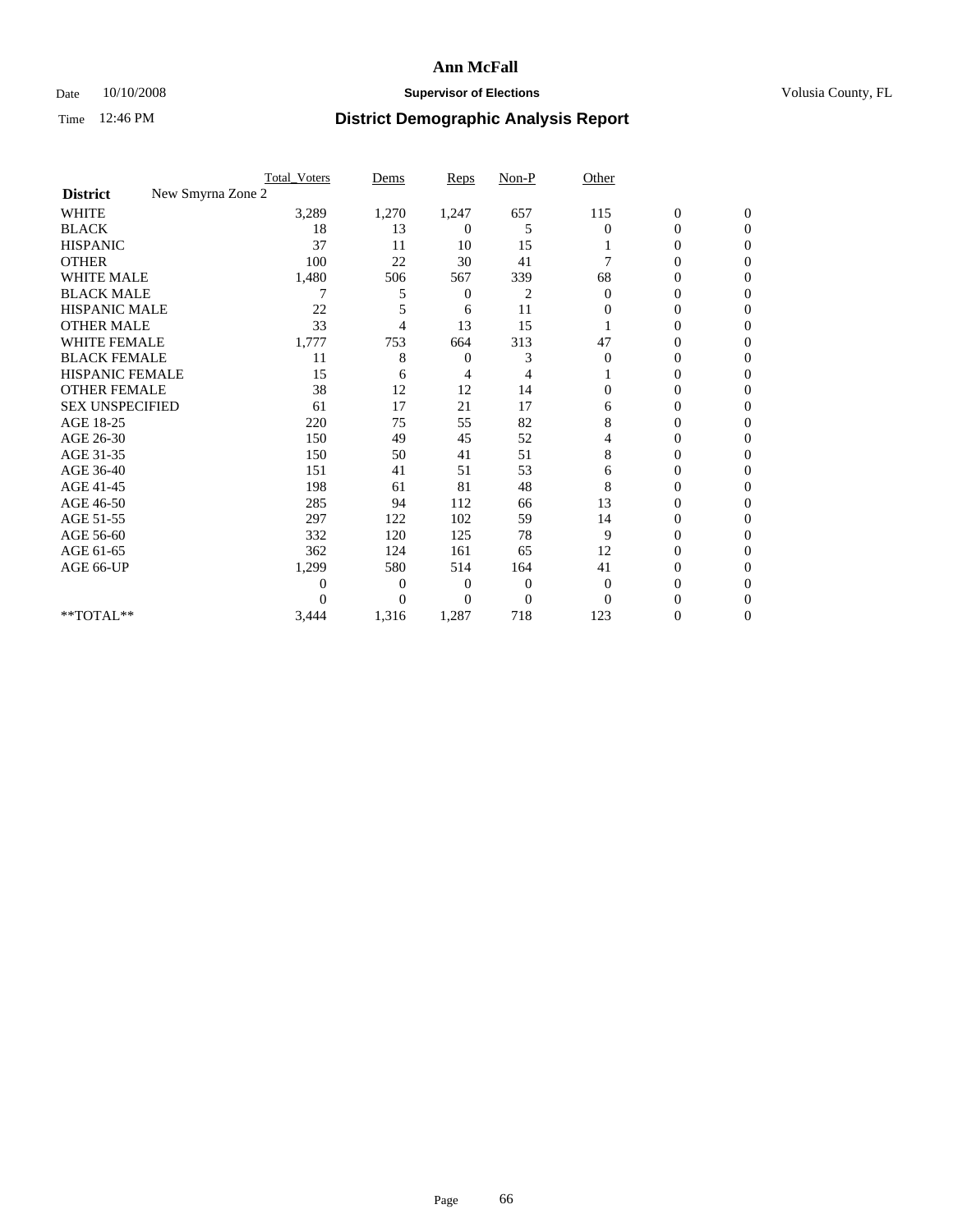### Date  $10/10/2008$  **Supervisor of Elections** Volusia County, FL

|                                      | <b>Total_Voters</b> | Dems           | <b>Reps</b>    | $Non-P$        | Other          |                  |                |  |
|--------------------------------------|---------------------|----------------|----------------|----------------|----------------|------------------|----------------|--|
| New Smyrna Zone 3<br><b>District</b> |                     |                |                |                |                |                  |                |  |
| <b>WHITE</b>                         | 4,038               | 1,373          | 1,635          | 888            | 142            | $\boldsymbol{0}$ | $\mathbf{0}$   |  |
| <b>BLACK</b>                         | 37                  | 23             | 5              | 8              |                | $\boldsymbol{0}$ | $\mathbf{0}$   |  |
| <b>HISPANIC</b>                      | 39                  | 16             | 9              | 10             | 4              | $\mathbf{0}$     | $\Omega$       |  |
| <b>OTHER</b>                         | 148                 | 36             | 26             | 66             | 20             | 0                | $\Omega$       |  |
| <b>WHITE MALE</b>                    | 1,878               | 561            | 796            | 451            | 70             | 0                | $\Omega$       |  |
| <b>BLACK MALE</b>                    | 18                  | 10             | 3              | 4              |                | $\mathbf{0}$     | $\Omega$       |  |
| HISPANIC MALE                        | 17                  | 6              | $\overline{c}$ | $\overline{7}$ | 2              | $\boldsymbol{0}$ | $\Omega$       |  |
| <b>OTHER MALE</b>                    | 48                  | 17             | 8              | 21             | $\overline{2}$ | 0                | $\Omega$       |  |
| <b>WHITE FEMALE</b>                  | 2,134               | 802            | 830            | 430            | 72             | 0                | $\Omega$       |  |
| <b>BLACK FEMALE</b>                  | 19                  | 13             | 2              | 4              | $\mathbf{0}$   | $\overline{0}$   | $\mathbf{0}$   |  |
| <b>HISPANIC FEMALE</b>               | 22                  | 10             | 7              | 3              | 2              | 0                | $\Omega$       |  |
| <b>OTHER FEMALE</b>                  | 46                  | 14             | 13             | 15             | $\overline{4}$ | 0                | 0              |  |
| <b>SEX UNSPECIFIED</b>               | 80                  | 15             | 14             | 37             | 14             | 0                | $\mathbf{0}$   |  |
| AGE 18-25                            | 306                 | 85             | 65             | 126            | 30             | 0                | $\mathbf{0}$   |  |
| AGE 26-30                            | 235                 | 70             | 60             | 94             | 11             | 0                | $\Omega$       |  |
| AGE 31-35                            | 196                 | 79             | 45             | 64             | 8              | 0                | $\Omega$       |  |
| AGE 36-40                            | 209                 | 71             | 59             | 71             | 8              | 0                | $\mathbf{0}$   |  |
| AGE 41-45                            | 267                 | 98             | 93             | 65             | 11             | $\mathbf{0}$     | $\Omega$       |  |
| AGE 46-50                            | 374                 | 119            | 140            | 98             | 17             | $\overline{0}$   | $\mathbf{0}$   |  |
| AGE 51-55                            | 422                 | 180            | 151            | 77             | 14             | 0                | 0              |  |
| AGE 56-60                            | 360                 | 138            | 143            | 69             | 10             | $\overline{0}$   | $\Omega$       |  |
| AGE 61-65                            | 436                 | 154            | 172            | 97             | 13             | $\overline{0}$   | $\Omega$       |  |
| AGE 66-UP                            | 1,457               | 454            | 747            | 211            | 45             | 0                | 0              |  |
|                                      | 0                   | $\overline{0}$ | $\mathbf{0}$   | $\mathbf{0}$   | $\mathbf{0}$   | 0                | $\Omega$       |  |
|                                      | $\theta$            | $\overline{0}$ | $\Omega$       | $\overline{0}$ | $\Omega$       | $\theta$         | $\Omega$       |  |
| **TOTAL**                            | 4,262               | 1,448          | 1,675          | 972            | 167            | 0                | $\overline{0}$ |  |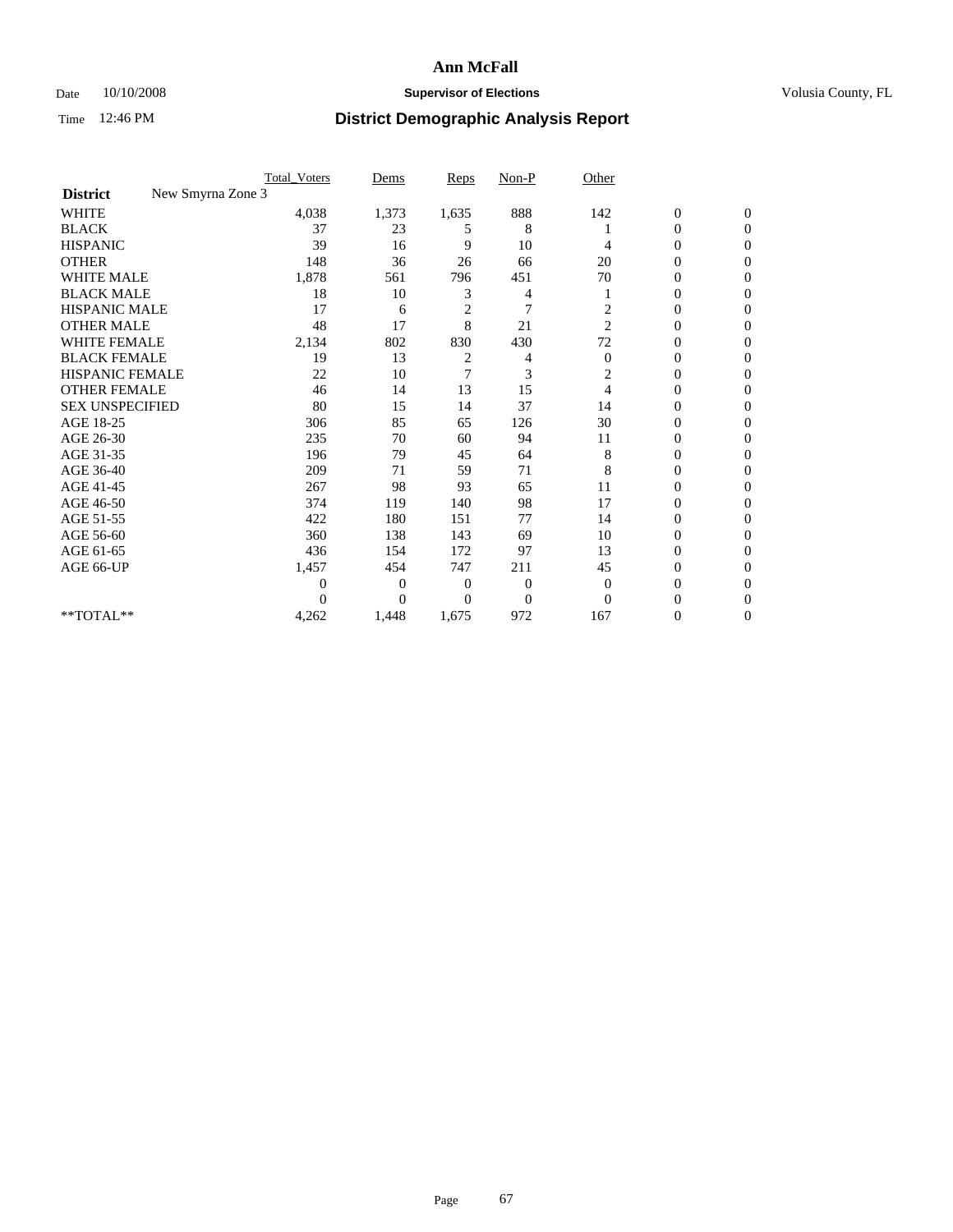### Date  $10/10/2008$  **Supervisor of Elections** Volusia County, FL

|                                      | <b>Total_Voters</b> | Dems           | <b>Reps</b>    | $Non-P$          | Other        |                  |                |  |
|--------------------------------------|---------------------|----------------|----------------|------------------|--------------|------------------|----------------|--|
| New Smyrna Zone 4<br><b>District</b> |                     |                |                |                  |              |                  |                |  |
| <b>WHITE</b>                         | 4,018               | 1,466          | 1,619          | 809              | 124          | $\boldsymbol{0}$ | $\mathbf{0}$   |  |
| <b>BLACK</b>                         | 696                 | 589            | 20             | 73               | 14           | $\boldsymbol{0}$ | $\mathbf{0}$   |  |
| <b>HISPANIC</b>                      | 58                  | 21             | 13             | 23               |              | $\overline{0}$   | $\mathbf{0}$   |  |
| <b>OTHER</b>                         | 193                 | 49             | 34             | 71               | 39           | $\overline{0}$   | $\Omega$       |  |
| <b>WHITE MALE</b>                    | 1,777               | 586            | 746            | 385              | 60           | 0                | $\mathbf{0}$   |  |
| <b>BLACK MALE</b>                    | 287                 | 226            |                | 44               | 10           | $\boldsymbol{0}$ | $\mathbf{0}$   |  |
| <b>HISPANIC MALE</b>                 | 21                  | 5              | 7              | 8                |              | $\boldsymbol{0}$ | $\Omega$       |  |
| <b>OTHER MALE</b>                    | 50                  | 12             | 13             | 20               | 5            | 0                | $\mathbf{0}$   |  |
| <b>WHITE FEMALE</b>                  | 2,218               | 870            | 868            | 417              | 63           | 0                | $\Omega$       |  |
| <b>BLACK FEMALE</b>                  | 402                 | 357            | 12             | 29               | 4            | $\boldsymbol{0}$ | $\overline{0}$ |  |
| <b>HISPANIC FEMALE</b>               | 37                  | 16             | 6              | 15               | $\mathbf{0}$ | $\boldsymbol{0}$ | $\mathbf{0}$   |  |
| <b>OTHER FEMALE</b>                  | 80                  | 28             | 16             | 32               | 4            | 0                | $\Omega$       |  |
| <b>SEX UNSPECIFIED</b>               | 93                  | 25             | 11             | 26               | 31           | $\overline{0}$   | $\overline{0}$ |  |
| AGE 18-25                            | 445                 | 190            | 86             | 136              | 33           | 0                | $\mathbf{0}$   |  |
| AGE 26-30                            | 262                 | 101            | 65             | 80               | 16           | $\overline{0}$   | $\mathbf{0}$   |  |
| AGE 31-35                            | 290                 | 106            | 103            | 70               | 11           | $\boldsymbol{0}$ | $\overline{0}$ |  |
| AGE 36-40                            | 301                 | 122            | 95             | 67               | 17           | 0                | $\mathbf{0}$   |  |
| AGE 41-45                            | 309                 | 121            | 110            | 65               | 13           | $\overline{0}$   | $\mathbf{0}$   |  |
| AGE 46-50                            | 360                 | 149            | 119            | 81               | 11           | $\overline{0}$   | $\overline{0}$ |  |
| AGE 51-55                            | 412                 | 191            | 131            | 76               | 14           | 0                | $\mathbf{0}$   |  |
| AGE 56-60                            | 428                 | 189            | 131            | 97               | 11           | $\overline{0}$   | $\Omega$       |  |
| AGE 61-65                            | 452                 | 201            | 146            | 97               | 8            | $\overline{0}$   | $\overline{0}$ |  |
| AGE 66-UP                            | 1,706               | 755            | 700            | 207              | 44           | 0                | $\mathbf{0}$   |  |
|                                      | 0                   | $\overline{0}$ | $\overline{0}$ | $\boldsymbol{0}$ | $\theta$     | 0                | $\Omega$       |  |
|                                      | $\theta$            | $\theta$       | $\Omega$       | $\overline{0}$   | $\Omega$     | $\overline{0}$   | $\overline{0}$ |  |
| **TOTAL**                            | 4,965               | 2,125          | 1,686          | 976              | 178          | 0                | $\overline{0}$ |  |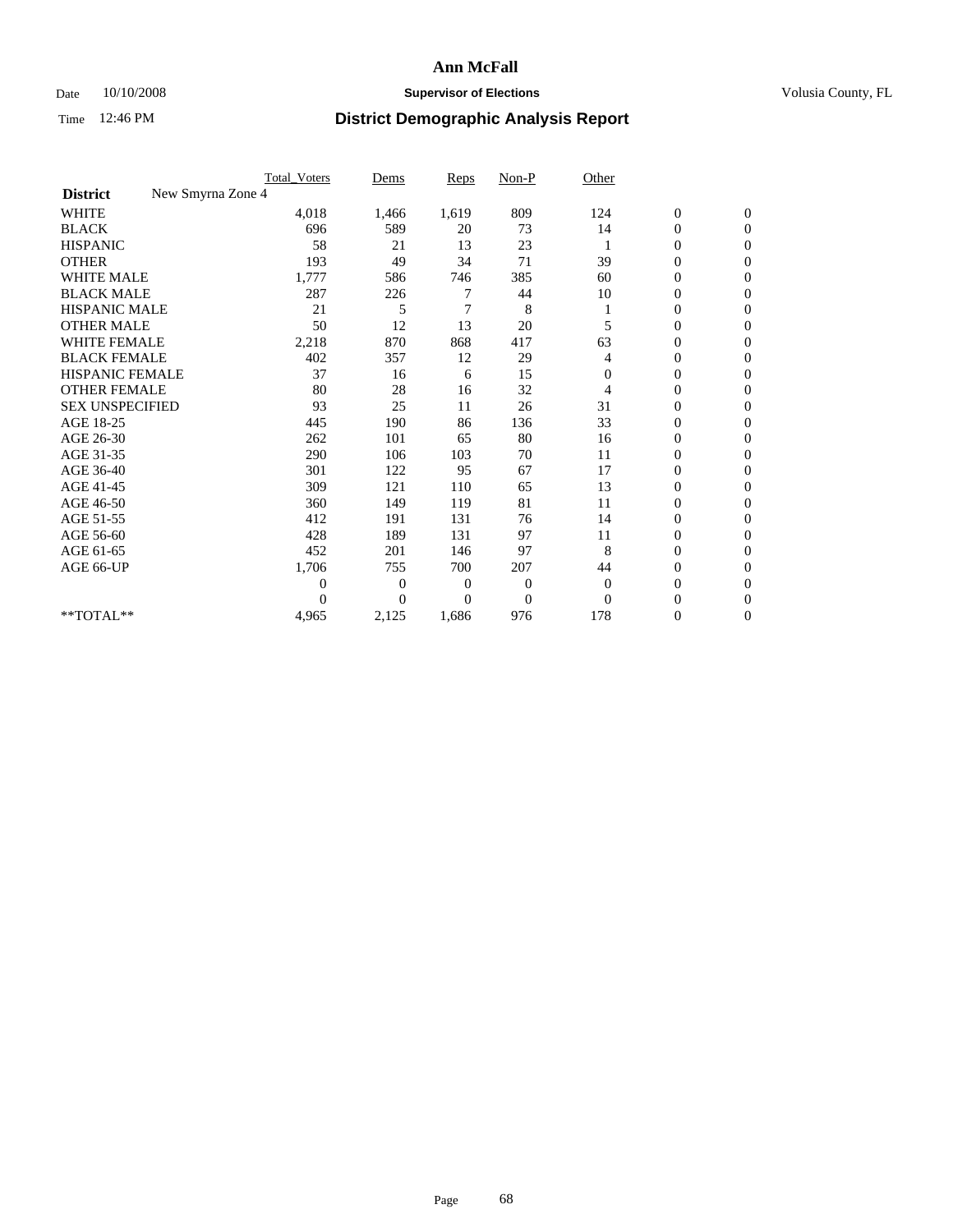### Date 10/10/2008 **Supervisor of Elections Supervisor of Elections** Volusia County, FL

|                        |                   | Total Voters | Dems     | <b>Reps</b> | Non-P    | Other          |                  |                  |  |
|------------------------|-------------------|--------------|----------|-------------|----------|----------------|------------------|------------------|--|
| <b>District</b>        | Ormond Bch Zone 1 |              |          |             |          |                |                  |                  |  |
| <b>WHITE</b>           |                   | 6,803        | 2,498    | 2,931       | 1,183    | 191            | $\boldsymbol{0}$ | $\boldsymbol{0}$ |  |
| <b>BLACK</b>           |                   | 86           | 66       | 8           | 10       | 2              | $\boldsymbol{0}$ | $\mathbf{0}$     |  |
| <b>HISPANIC</b>        |                   | 104          | 42       | 34          | 26       | 2              | $\overline{0}$   | $\Omega$         |  |
| <b>OTHER</b>           |                   | 319          | 109      | 92          | 99       | 19             | 0                | $\Omega$         |  |
| <b>WHITE MALE</b>      |                   | 3,144        | 1,044    | 1,402       | 591      | 107            | 0                | $\mathbf{0}$     |  |
| <b>BLACK MALE</b>      |                   | 39           | 29       | 5           | 4        |                | $\overline{0}$   | $\overline{0}$   |  |
| <b>HISPANIC MALE</b>   |                   | 40           | 6        | 19          | 14       |                | 0                | $\Omega$         |  |
| <b>OTHER MALE</b>      |                   | 131          | 41       | 43          | 44       | 3              | 0                | 0                |  |
| <b>WHITE FEMALE</b>    |                   | 3,633        | 1,448    | 1,518       | 584      | 83             | 0                | $\mathbf{0}$     |  |
| <b>BLACK FEMALE</b>    |                   | 46           | 37       | 3           | 6        | $\overline{0}$ | 0                | $\Omega$         |  |
| <b>HISPANIC FEMALE</b> |                   | 59           | 33       | 13          | 12       |                | 0                | $\overline{0}$   |  |
| <b>OTHER FEMALE</b>    |                   | 111          | 47       | 32          | 28       | 4              | 0                | $\Omega$         |  |
| <b>SEX UNSPECIFIED</b> |                   | 109          | 30       | 30          | 35       | 14             | $\overline{0}$   | $\overline{0}$   |  |
| AGE 18-25              |                   | 639          | 217      | 198         | 192      | 32             | 0                | $\overline{0}$   |  |
| AGE 26-30              |                   | 298          | 91       | 108         | 87       | 12             | 0                | $\Omega$         |  |
| AGE 31-35              |                   | 329          | 106      | 116         | 86       | 21             | $\boldsymbol{0}$ | $\overline{0}$   |  |
| AGE 36-40              |                   | 476          | 154      | 208         | 93       | 21             | 0                | 0                |  |
| AGE 41-45              |                   | 598          | 193      | 258         | 129      | 18             | 0                | $\Omega$         |  |
| AGE 46-50              |                   | 643          | 229      | 276         | 126      | 12             | 0                | $\Omega$         |  |
| AGE 51-55              |                   | 743          | 277      | 328         | 119      | 19             | 0                | $\mathbf{0}$     |  |
| AGE 56-60              |                   | 723          | 301      | 294         | 119      | 9              | 0                | $\Omega$         |  |
| AGE 61-65              |                   | 648          | 246      | 279         | 104      | 19             | $\overline{0}$   | $\overline{0}$   |  |
| AGE 66-UP              |                   | 2,215        | 901      | 1,000       | 263      | 51             | 0                | $\mathbf{0}$     |  |
|                        |                   | 0            | 0        | 0           | 0        | 0              | 0                | $\Omega$         |  |
|                        |                   | $\theta$     | $\Omega$ | $\Omega$    | $\Omega$ | $\Omega$       | 0                | $\Omega$         |  |
| **TOTAL**              |                   | 7,312        | 2,715    | 3,065       | 1,318    | 214            | 0                | $\overline{0}$   |  |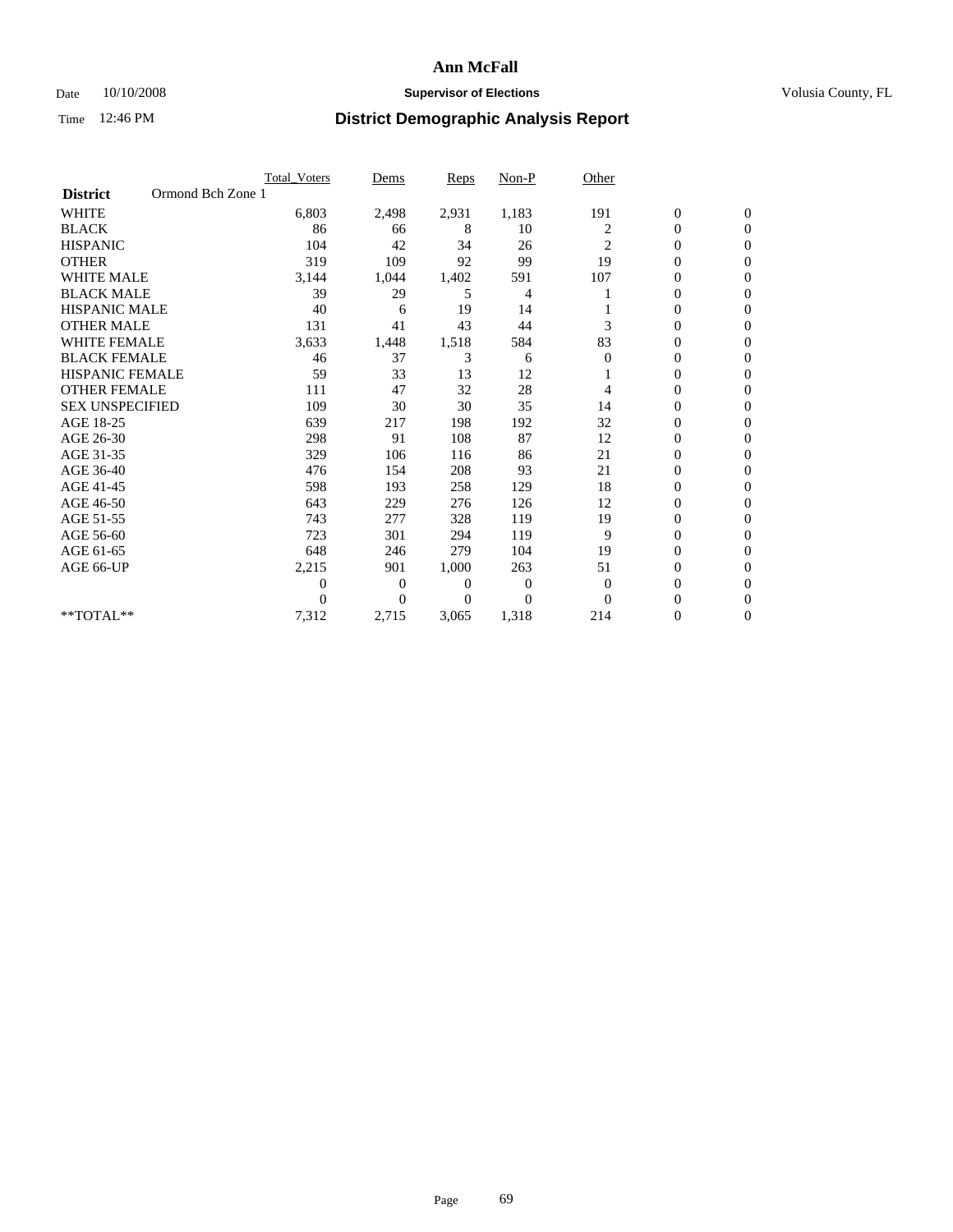### Date 10/10/2008 **Supervisor of Elections Supervisor of Elections** Volusia County, FL

|                                      | <b>Total Voters</b> | Dems           | <b>Reps</b>  | Non-P    | Other          |                  |                |  |
|--------------------------------------|---------------------|----------------|--------------|----------|----------------|------------------|----------------|--|
| Ormond Bch Zone 2<br><b>District</b> |                     |                |              |          |                |                  |                |  |
| <b>WHITE</b>                         | 4,692               | 1,904          | 1,703        | 923      | 162            | $\boldsymbol{0}$ | $\mathbf{0}$   |  |
| <b>BLACK</b>                         | 371                 | 280            | 29           | 52       | 10             | $\boldsymbol{0}$ | $\mathbf{0}$   |  |
| <b>HISPANIC</b>                      | 103                 | 45             | 27           | 29       | $\overline{c}$ | $\overline{0}$   | $\mathbf{0}$   |  |
| <b>OTHER</b>                         | 339                 | 119            | 81           | 108      | 31             | $\overline{0}$   | $\mathbf{0}$   |  |
| <b>WHITE MALE</b>                    | 2,069               | 733            | 793          | 456      | 87             | $\boldsymbol{0}$ | $\mathbf{0}$   |  |
| <b>BLACK MALE</b>                    | 165                 | 107            | 15           | 35       | 8              | $\boldsymbol{0}$ | $\mathbf{0}$   |  |
| <b>HISPANIC MALE</b>                 | 39                  | 17             | 9            | 11       | 2              | $\boldsymbol{0}$ | $\Omega$       |  |
| <b>OTHER MALE</b>                    | 98                  | 33             | 28           | 36       |                | 0                | $\mathbf{0}$   |  |
| <b>WHITE FEMALE</b>                  | 2,606               | 1,164          | 906          | 461      | 75             | $\overline{0}$   | $\mathbf{0}$   |  |
| <b>BLACK FEMALE</b>                  | 205                 | 172            | 14           | 17       | 2              | $\boldsymbol{0}$ | $\mathbf{0}$   |  |
| HISPANIC FEMALE                      | 63                  | 28             | 17           | 18       | $\mathbf{0}$   | $\boldsymbol{0}$ | $\mathbf{0}$   |  |
| <b>OTHER FEMALE</b>                  | 139                 | 63             | 39           | 32       | 5              | $\overline{0}$   | $\Omega$       |  |
| <b>SEX UNSPECIFIED</b>               | 121                 | 31             | 19           | 46       | 25             | $\overline{0}$   | $\mathbf{0}$   |  |
| AGE 18-25                            | 472                 | 184            | 117          | 146      | 25             | $\overline{0}$   | $\mathbf{0}$   |  |
| AGE 26-30                            | 345                 | 122            | 85           | 121      | 17             | $\overline{0}$   | $\mathbf{0}$   |  |
| AGE 31-35                            | 329                 | 137            | 83           | 99       | 10             | $\boldsymbol{0}$ | $\mathbf{0}$   |  |
| AGE 36-40                            | 386                 | 129            | 134          | 107      | 16             | $\boldsymbol{0}$ | $\mathbf{0}$   |  |
| AGE 41-45                            | 428                 | 149            | 158          | 98       | 23             | $\overline{0}$   | $\mathbf{0}$   |  |
| AGE 46-50                            | 511                 | 202            | 188          | 102      | 19             | $\overline{0}$   | $\mathbf{0}$   |  |
| AGE 51-55                            | 528                 | 238            | 168          | 103      | 19             | $\boldsymbol{0}$ | $\mathbf{0}$   |  |
| AGE 56-60                            | 501                 | 216            | 153          | 115      | 17             | $\boldsymbol{0}$ | $\Omega$       |  |
| AGE 61-65                            | 485                 | 213            | 181          | 74       | 17             | $\boldsymbol{0}$ | $\mathbf{0}$   |  |
| AGE 66-UP                            | 1,520               | 758            | 573          | 147      | 42             | $\overline{0}$   | $\mathbf{0}$   |  |
|                                      | $\boldsymbol{0}$    | 0              | $\mathbf{0}$ | 0        | $\mathbf{0}$   | $\overline{0}$   | $\Omega$       |  |
|                                      | $\Omega$            | $\overline{0}$ | $\mathbf{0}$ | $\theta$ | $\Omega$       | $\overline{0}$   | $\overline{0}$ |  |
| **TOTAL**                            | 5,505               | 2,348          | 1,840        | 1,112    | 205            | 0                | $\mathbf{0}$   |  |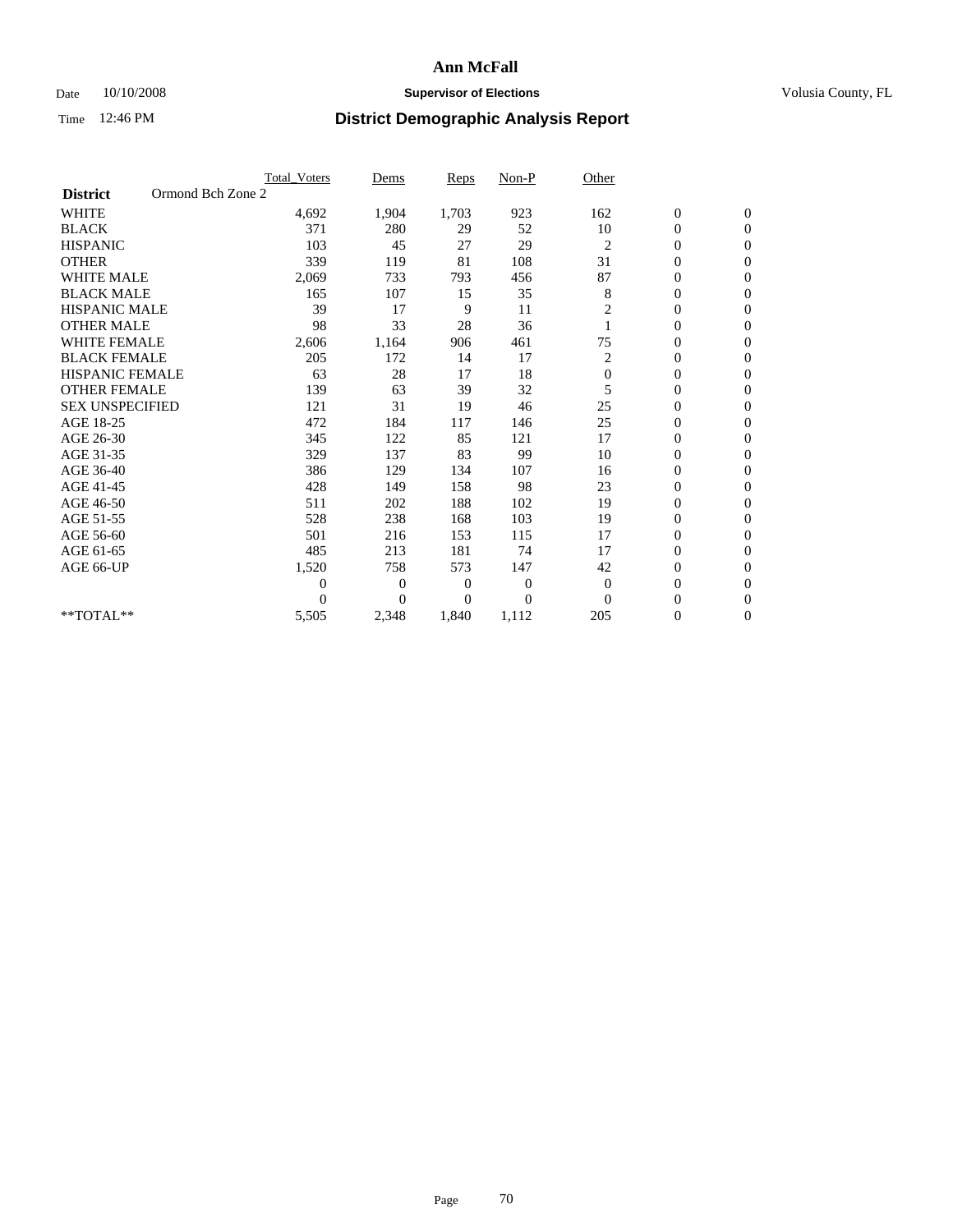### Date  $10/10/2008$  **Supervisor of Elections** Volusia County, FL

|                        | <b>Total Voters</b> | Dems           | <b>Reps</b> | Non-P        | Other          |                  |                  |  |
|------------------------|---------------------|----------------|-------------|--------------|----------------|------------------|------------------|--|
| <b>District</b>        | Ormond Bch Zone 3   |                |             |              |                |                  |                  |  |
| <b>WHITE</b>           | 7,839               | 2,503          | 3,799       | 1,307        | 230            | $\boldsymbol{0}$ | $\boldsymbol{0}$ |  |
| <b>BLACK</b>           | 137                 | 98             | 11          | 19           | 9              | $\boldsymbol{0}$ | $\mathbf{0}$     |  |
| <b>HISPANIC</b>        | 132                 | 44             | 49          | 36           | 3              | $\overline{0}$   | $\mathbf{0}$     |  |
| <b>OTHER</b>           | 444                 | 135            | 125         | 151          | 33             | 0                | $\Omega$         |  |
| <b>WHITE MALE</b>      | 3,634               | 1,060          | 1,836       | 641          | 97             | $\overline{0}$   | $\mathbf{0}$     |  |
| <b>BLACK MALE</b>      | 67                  | 48             | 6           | 9            | 4              | $\overline{0}$   | $\mathbf{0}$     |  |
| <b>HISPANIC MALE</b>   | 67                  | 18             | 29          | 18           | $\overline{c}$ | 0                | $\Omega$         |  |
| <b>OTHER MALE</b>      | 159                 | 39             | 50          | 63           | 7              | 0                | $\mathbf{0}$     |  |
| <b>WHITE FEMALE</b>    | 4,161               | 1,430          | 1,945       | 655          | 131            | 0                | $\mathbf{0}$     |  |
| <b>BLACK FEMALE</b>    | 69                  | 49             | 5           | 10           |                | $\boldsymbol{0}$ | $\Omega$         |  |
| <b>HISPANIC FEMALE</b> | 64                  | 26             | 19          | 18           |                | 0                | $\mathbf{0}$     |  |
| <b>OTHER FEMALE</b>    | 192                 | 72             | 55          | 58           | 7              | $\overline{0}$   | $\Omega$         |  |
| <b>SEX UNSPECIFIED</b> | 139                 | 38             | 39          | 41           | 21             | $\overline{0}$   | $\mathbf{0}$     |  |
| AGE 18-25              | 806                 | 233            | 320         | 208          | 45             | 0                | $\mathbf{0}$     |  |
| AGE 26-30              | 353                 | 109            | 134         | 95           | 15             | $\overline{0}$   | $\mathbf{0}$     |  |
| AGE 31-35              | 363                 | 91             | 148         | 98           | 26             | $\boldsymbol{0}$ | $\mathbf{0}$     |  |
| AGE 36-40              | 540                 | 125            | 289         | 108          | 18             | 0                | $\mathbf{0}$     |  |
| AGE 41-45              | 728                 | 183            | 387         | 133          | 25             | 0                | $\Omega$         |  |
| AGE 46-50              | 815                 | 247            | 410         | 137          | 21             | $\boldsymbol{0}$ | $\Omega$         |  |
| AGE 51-55              | 908                 | 299            | 440         | 152          | 17             | $\boldsymbol{0}$ | $\mathbf{0}$     |  |
| AGE 56-60              | 885                 | 318            | 387         | 159          | 21             | $\overline{0}$   | $\Omega$         |  |
| AGE 61-65              | 855                 | 317            | 397         | 121          | 20             | $\overline{0}$   | $\mathbf{0}$     |  |
| AGE 66-UP              | 2,299               | 858            | 1,072       | 302          | 67             | $\boldsymbol{0}$ | $\mathbf{0}$     |  |
|                        | 0                   | $\overline{0}$ | 0           | $\mathbf{0}$ | $\mathbf{0}$   | $\overline{0}$   | $\mathbf{0}$     |  |
|                        | $\theta$            | $\overline{0}$ | $\Omega$    | $\Omega$     | $\Omega$       | $\overline{0}$   | $\mathbf{0}$     |  |
| **TOTAL**              | 8,552               | 2,780          | 3,984       | 1,513        | 275            | 0                | $\mathbf{0}$     |  |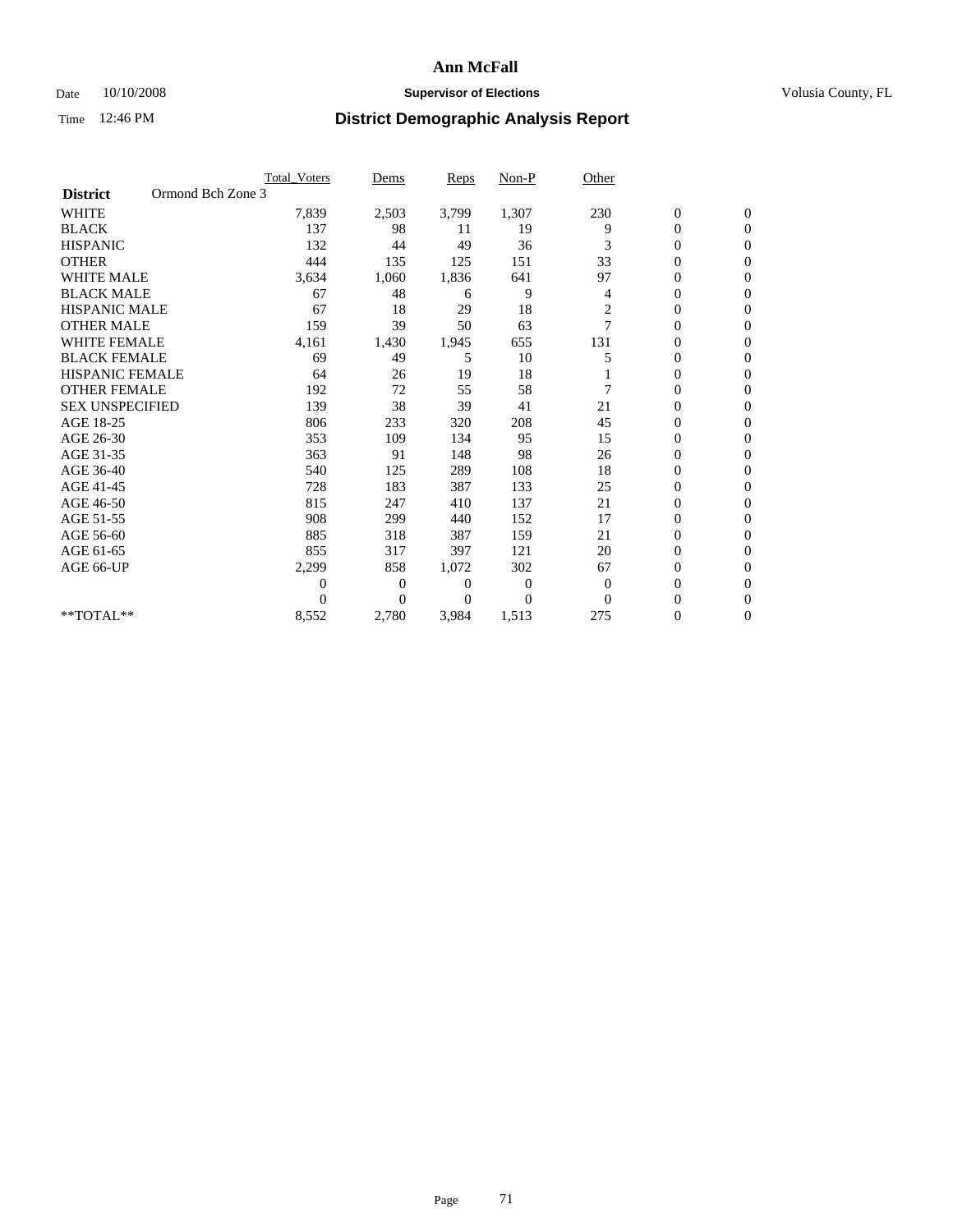### Date  $10/10/2008$  **Supervisor of Elections** Volusia County, FL

|                        |                   | <b>Total Voters</b> | Dems           | <b>Reps</b> | Non-P    | Other          |                  |                  |  |
|------------------------|-------------------|---------------------|----------------|-------------|----------|----------------|------------------|------------------|--|
| <b>District</b>        | Ormond Bch Zone 4 |                     |                |             |          |                |                  |                  |  |
| <b>WHITE</b>           |                   | 6,282               | 2,370          | 2,496       | 1,156    | 260            | $\boldsymbol{0}$ | $\boldsymbol{0}$ |  |
| <b>BLACK</b>           |                   | 144                 | 107            | 9           | 24       | 4              | $\boldsymbol{0}$ | $\mathbf{0}$     |  |
| <b>HISPANIC</b>        |                   | 87                  | 43             | 12          | 30       | 2              | $\overline{0}$   | $\mathbf{0}$     |  |
| <b>OTHER</b>           |                   | 303                 | 91             | 80          | 106      | 26             | 0                | $\Omega$         |  |
| <b>WHITE MALE</b>      |                   | 2,711               | 918            | 1,125       | 531      | 137            | $\mathbf{0}$     | $\mathbf{0}$     |  |
| <b>BLACK MALE</b>      |                   | 66                  | 48             | 4           | 12       | 2              | $\overline{0}$   | $\mathbf{0}$     |  |
| <b>HISPANIC MALE</b>   |                   | 31                  | 14             | 5           | 10       | $\overline{c}$ | 0                | $\Omega$         |  |
| <b>OTHER MALE</b>      |                   | 108                 | 30             | 26          | 43       | 9              | 0                | $\mathbf{0}$     |  |
| <b>WHITE FEMALE</b>    |                   | 3,530               | 1,440          | 1,361       | 609      | 120            | $\overline{0}$   | $\mathbf{0}$     |  |
| <b>BLACK FEMALE</b>    |                   | 78                  | 59             | 5           | 12       | 2              | $\boldsymbol{0}$ | $\Omega$         |  |
| <b>HISPANIC FEMALE</b> |                   | 56                  | 29             | 7           | 20       | $\mathbf{0}$   | 0                | $\mathbf{0}$     |  |
| <b>OTHER FEMALE</b>    |                   | 139                 | 47             | 46          | 39       | 7              | $\overline{0}$   | $\Omega$         |  |
| <b>SEX UNSPECIFIED</b> |                   | 97                  | 26             | 18          | 40       | 13             | $\overline{0}$   | $\mathbf{0}$     |  |
| AGE 18-25              |                   | 495                 | 176            | 142         | 141      | 36             | 0                | $\mathbf{0}$     |  |
| AGE 26-30              |                   | 281                 | 87             | 97          | 85       | 12             | $\overline{0}$   | $\mathbf{0}$     |  |
| AGE 31-35              |                   | 260                 | 76             | 87          | 79       | 18             | $\boldsymbol{0}$ | $\mathbf{0}$     |  |
| AGE 36-40              |                   | 339                 | 111            | 135         | 79       | 14             | 0                | $\mathbf{0}$     |  |
| AGE 41-45              |                   | 429                 | 140            | 187         | 90       | 12             | $\mathbf{0}$     | $\Omega$         |  |
| AGE 46-50              |                   | 535                 | 212            | 210         | 101      | 12             | $\boldsymbol{0}$ | $\Omega$         |  |
| AGE 51-55              |                   | 569                 | 225            | 222         | 97       | 25             | $\boldsymbol{0}$ | $\mathbf{0}$     |  |
| AGE 56-60              |                   | 562                 | 238            | 204         | 96       | 24             | $\overline{0}$   | $\Omega$         |  |
| AGE 61-65              |                   | 580                 | 231            | 198         | 123      | 28             | $\overline{0}$   | $\overline{0}$   |  |
| AGE 66-UP              |                   | 2,766               | 1,115          | 1,115       | 425      | 111            | $\boldsymbol{0}$ | $\mathbf{0}$     |  |
|                        |                   | $\overline{0}$      | $\overline{0}$ | 0           | 0        | $\overline{0}$ | $\overline{0}$   | $\mathbf{0}$     |  |
|                        |                   | $\theta$            | $\Omega$       | $\Omega$    | $\Omega$ | $\Omega$       | $\overline{0}$   | $\overline{0}$   |  |
| **TOTAL**              |                   | 6,816               | 2,611          | 2,597       | 1,316    | 292            | 0                | $\overline{0}$   |  |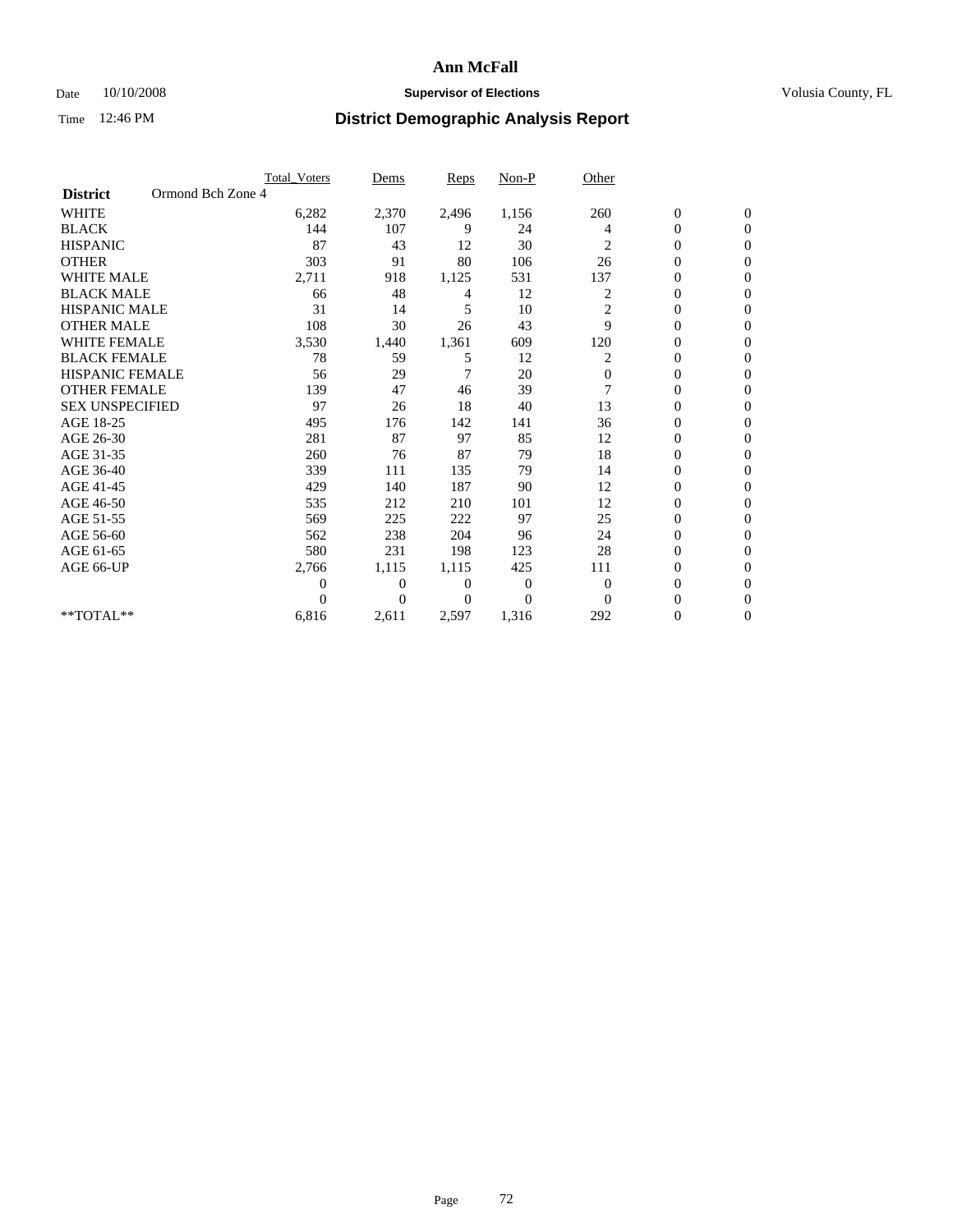### Date  $10/10/2008$  **Supervisor of Elections** Volusia County, FL

|                        |                        | <b>Total Voters</b> | Dems           | <b>Reps</b> | $Non-P$        | Other        |                  |                  |
|------------------------|------------------------|---------------------|----------------|-------------|----------------|--------------|------------------|------------------|
| <b>District</b>        | Port Orange District 1 |                     |                |             |                |              |                  |                  |
| <b>WHITE</b>           |                        | 6,690               | 2,832          | 2,107       | 1,487          | 264          | $\boldsymbol{0}$ | $\boldsymbol{0}$ |
| <b>BLACK</b>           |                        | 77                  | 60             | 5           | 10             | 2            | $\boldsymbol{0}$ | $\mathbf{0}$     |
| <b>HISPANIC</b>        |                        | 116                 | 48             | 20          | 44             | 4            | $\overline{0}$   | $\mathbf{0}$     |
| <b>OTHER</b>           |                        | 281                 | 95             | 64          | 100            | 22           | 0                | $\Omega$         |
| <b>WHITE MALE</b>      |                        | 2,979               | 1,136          | 1,019       | 687            | 137          | $\overline{0}$   | $\mathbf{0}$     |
| <b>BLACK MALE</b>      |                        | 42                  | 30             | 4           | 8              | $\mathbf{0}$ | $\overline{0}$   | $\mathbf{0}$     |
| <b>HISPANIC MALE</b>   |                        | 41                  | 20             | 10          | 10             |              | $\overline{0}$   | $\overline{0}$   |
| <b>OTHER MALE</b>      |                        | 80                  | 24             | 17          | 37             | 2            | 0                | $\mathbf{0}$     |
| <b>WHITE FEMALE</b>    |                        | 3,659               | 1,677          | 1,071       | 787            | 124          | $\overline{0}$   | $\mathbf{0}$     |
| <b>BLACK FEMALE</b>    |                        | 35                  | 30             |             | $\overline{c}$ | 2            | $\boldsymbol{0}$ | $\Omega$         |
| <b>HISPANIC FEMALE</b> |                        | 73                  | 28             | 10          | 32             | 3            | 0                | $\mathbf{0}$     |
| <b>OTHER FEMALE</b>    |                        | 114                 | 46             | 32          | 28             | 8            | $\overline{0}$   | $\Omega$         |
| <b>SEX UNSPECIFIED</b> |                        | 141                 | 44             | 32          | 50             | 15           | $\overline{0}$   | $\overline{0}$   |
| AGE 18-25              |                        | 594                 | 226            | 119         | 206            | 43           | $\overline{0}$   | $\mathbf{0}$     |
| AGE 26-30              |                        | 406                 | 143            | 88          | 154            | 21           | $\overline{0}$   | $\mathbf{0}$     |
| AGE 31-35              |                        | 365                 | 145            | 93          | 102            | 25           | $\boldsymbol{0}$ | $\overline{0}$   |
| AGE 36-40              |                        | 407                 | 141            | 123         | 122            | 21           | $\boldsymbol{0}$ | $\mathbf{0}$     |
| AGE 41-45              |                        | 489                 | 187            | 137         | 145            | 20           | $\overline{0}$   | $\Omega$         |
| AGE 46-50              |                        | 616                 | 225            | 199         | 155            | 37           | $\boldsymbol{0}$ | $\mathbf{0}$     |
| AGE 51-55              |                        | 662                 | 285            | 240         | 113            | 24           | $\boldsymbol{0}$ | $\mathbf{0}$     |
| AGE 56-60              |                        | 620                 | 266            | 201         | 131            | 22           | $\overline{0}$   | $\Omega$         |
| AGE 61-65              |                        | 712                 | 323            | 212         | 155            | 22           | $\overline{0}$   | $\mathbf{0}$     |
| AGE 66-UP              |                        | 2,293               | 1,094          | 784         | 358            | 57           | $\boldsymbol{0}$ | $\mathbf{0}$     |
|                        |                        | 0                   | $\overline{0}$ | 0           | $\bf{0}$       | $\mathbf{0}$ | $\overline{0}$   | $\mathbf{0}$     |
|                        |                        | $\theta$            | $\theta$       | $\Omega$    | $\Omega$       | $\Omega$     | $\overline{0}$   | $\mathbf{0}$     |
| **TOTAL**              |                        | 7,164               | 3,035          | 2,196       | 1,641          | 292          | 0                | $\mathbf{0}$     |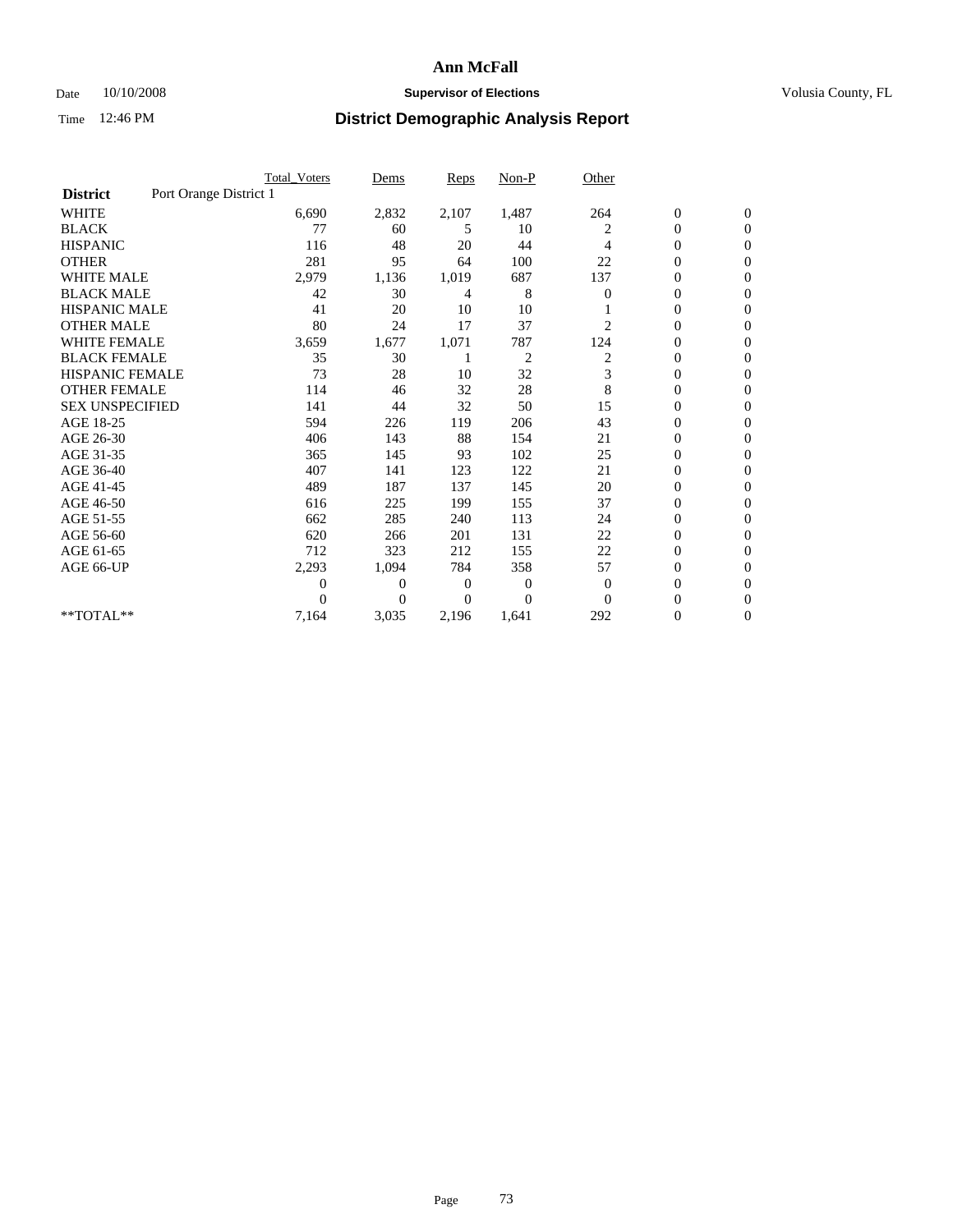### Date  $10/10/2008$  **Supervisor of Elections** Volusia County, FL

|                        | <b>Total Voters</b>    | Dems           | <b>Reps</b> | $Non-P$      | Other          |                  |                  |  |
|------------------------|------------------------|----------------|-------------|--------------|----------------|------------------|------------------|--|
| <b>District</b>        | Port Orange District 2 |                |             |              |                |                  |                  |  |
| <b>WHITE</b>           | 7,544                  | 2,930          | 2,760       | 1,563        | 291            | $\boldsymbol{0}$ | $\boldsymbol{0}$ |  |
| <b>BLACK</b>           | 282                    | 223            | 15          | 37           |                | $\boldsymbol{0}$ | $\mathbf{0}$     |  |
| <b>HISPANIC</b>        | 182                    | 82             | 34          | 61           | 5              | $\overline{0}$   | $\mathbf{0}$     |  |
| <b>OTHER</b>           | 402                    | 131            | 87          | 152          | 32             | $\boldsymbol{0}$ | $\Omega$         |  |
| <b>WHITE MALE</b>      | 3,387                  | 1,179          | 1,315       | 739          | 154            | $\overline{0}$   | $\mathbf{0}$     |  |
| <b>BLACK MALE</b>      | 114                    | 83             | 7           | 22           | 2              | $\overline{0}$   | $\mathbf{0}$     |  |
| <b>HISPANIC MALE</b>   | 82                     | 30             | 17          | 32           | 3              | $\overline{0}$   | $\mathbf{0}$     |  |
| <b>OTHER MALE</b>      | 141                    | 48             | 32          | 55           | 6              | $\boldsymbol{0}$ | $\mathbf{0}$     |  |
| <b>WHITE FEMALE</b>    | 4,097                  | 1,728          | 1,421       | 816          | 132            | $\overline{0}$   | $\mathbf{0}$     |  |
| <b>BLACK FEMALE</b>    | 167                    | 139            | 8           | 15           | 5              | $\boldsymbol{0}$ | $\mathbf{0}$     |  |
| <b>HISPANIC FEMALE</b> | 99                     | 52             | 17          | 28           | $\overline{c}$ | $\overline{0}$   | $\mathbf{0}$     |  |
| <b>OTHER FEMALE</b>    | 160                    | 61             | 31          | 62           | 6              | $\mathbf{0}$     | $\Omega$         |  |
| <b>SEX UNSPECIFIED</b> | 163                    | 46             | 48          | 44           | 25             | $\boldsymbol{0}$ | $\mathbf{0}$     |  |
| AGE 18-25              | 914                    | 321            | 262         | 279          | 52             | $\overline{0}$   | $\mathbf{0}$     |  |
| AGE 26-30              | 592                    | 199            | 175         | 194          | 24             | $\overline{0}$   | $\mathbf{0}$     |  |
| AGE 31-35              | 508                    | 194            | 151         | 141          | 22             | $\boldsymbol{0}$ | $\mathbf{0}$     |  |
| AGE 36-40              | 531                    | 195            | 202         | 120          | 14             | $\boldsymbol{0}$ | $\mathbf{0}$     |  |
| AGE 41-45              | 618                    | 209            | 232         | 148          | 29             | $\overline{0}$   | $\mathbf{0}$     |  |
| AGE 46-50              | 727                    | 284            | 265         | 153          | 25             | $\boldsymbol{0}$ | $\mathbf{0}$     |  |
| AGE 51-55              | 691                    | 272            | 261         | 137          | 21             | $\boldsymbol{0}$ | $\mathbf{0}$     |  |
| AGE 56-60              | 773                    | 318            | 274         | 156          | 25             | $\overline{0}$   | $\Omega$         |  |
| AGE 61-65              | 738                    | 298            | 258         | 149          | 33             | $\overline{0}$   | $\mathbf{0}$     |  |
| AGE 66-UP              | 2,318                  | 1,076          | 816         | 336          | 90             | $\boldsymbol{0}$ | $\mathbf{0}$     |  |
|                        | $\overline{0}$         | $\overline{0}$ | 0           | $\mathbf{0}$ | $\theta$       | $\overline{0}$   | $\mathbf{0}$     |  |
|                        | $\theta$               | $\theta$       | $\Omega$    | $\Omega$     | $\Omega$       | $\overline{0}$   | $\mathbf{0}$     |  |
| **TOTAL**              | 8,410                  | 3,366          | 2,896       | 1,813        | 335            | 0                | $\mathbf{0}$     |  |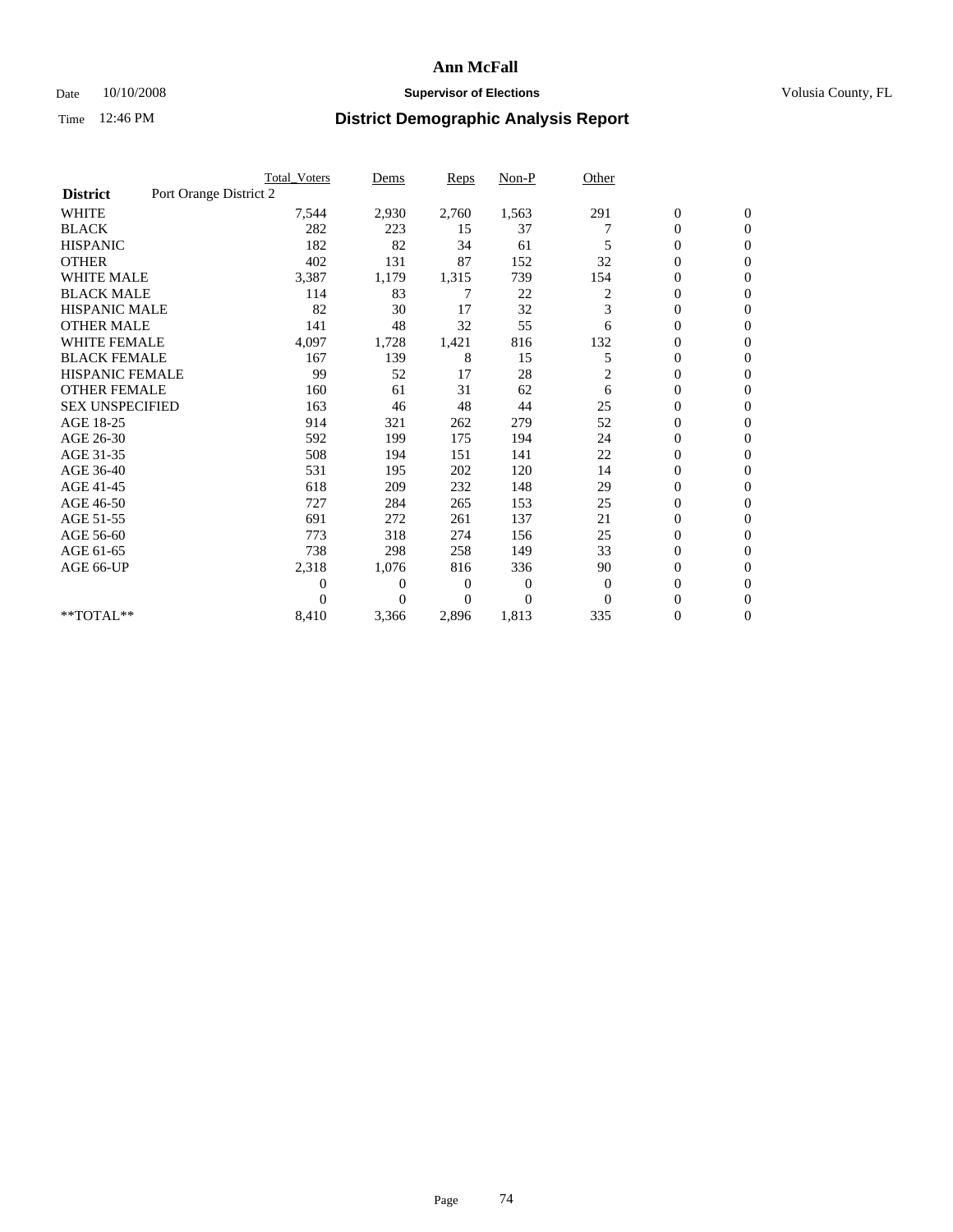## Date 10/10/2008 **Supervisor of Elections Supervisor of Elections** Volusia County, FL

|                        |                        | Total Voters   | Dems           | <b>Reps</b>    | $Non-P$      | Other          |                  |                  |  |
|------------------------|------------------------|----------------|----------------|----------------|--------------|----------------|------------------|------------------|--|
| <b>District</b>        | Port Orange Distrcit 3 |                |                |                |              |                |                  |                  |  |
| <b>WHITE</b>           |                        | 10,051         | 3,470          | 3,997          | 2,222        | 362            | $\boldsymbol{0}$ | $\boldsymbol{0}$ |  |
| <b>BLACK</b>           |                        | 243            | 204            | 12             | 23           | 4              | $\boldsymbol{0}$ | $\mathbf{0}$     |  |
| <b>HISPANIC</b>        |                        | 231            | 97             | 40             | 85           | 9              | $\overline{0}$   | $\mathbf{0}$     |  |
| <b>OTHER</b>           |                        | 515            | 156            | 136            | 178          | 45             | 0                | $\mathbf{0}$     |  |
| <b>WHITE MALE</b>      |                        | 4,566          | 1,367          | 1,921          | 1,084        | 194            | $\boldsymbol{0}$ | $\mathbf{0}$     |  |
| <b>BLACK MALE</b>      |                        | 116            | 94             | 8              | 12           | 2              | $\overline{0}$   | $\mathbf{0}$     |  |
| <b>HISPANIC MALE</b>   |                        | 98             | 44             | 18             | 34           | 2              | $\boldsymbol{0}$ | $\Omega$         |  |
| <b>OTHER MALE</b>      |                        | 175            | 48             | 52             | 67           | 8              | $\overline{0}$   | $\mathbf{0}$     |  |
| <b>WHITE FEMALE</b>    |                        | 5,419          | 2,087          | 2,051          | 1,118        | 163            | $\boldsymbol{0}$ | $\mathbf{0}$     |  |
| <b>BLACK FEMALE</b>    |                        | 126            | 109            | 4              | 11           | $\overline{c}$ | $\boldsymbol{0}$ | $\mathbf{0}$     |  |
| <b>HISPANIC FEMALE</b> |                        | 131            | 52             | 21             | 51           |                | $\boldsymbol{0}$ | $\mathbf{0}$     |  |
| <b>OTHER FEMALE</b>    |                        | 208            | 75             | 55             | 63           | 15             | $\mathbf{0}$     | $\mathbf{0}$     |  |
| <b>SEX UNSPECIFIED</b> |                        | 201            | 51             | 55             | 68           | 27             | $\boldsymbol{0}$ | $\Omega$         |  |
| AGE 18-25              |                        | 1,096          | 378            | 294            | 354          | 70             | $\boldsymbol{0}$ | $\mathbf{0}$     |  |
| AGE 26-30              |                        | 687            | 230            | 211            | 220          | 26             | $\overline{0}$   | $\Omega$         |  |
| AGE 31-35              |                        | 604            | 179            | 223            | 177          | 25             | $\boldsymbol{0}$ | $\mathbf{0}$     |  |
| AGE 36-40              |                        | 719            | 239            | 264            | 196          | 20             | $\boldsymbol{0}$ | $\mathbf{0}$     |  |
| AGE 41-45              |                        | 816            | 246            | 333            | 209          | 28             | $\boldsymbol{0}$ | $\mathbf{0}$     |  |
| AGE 46-50              |                        | 858            | 286            | 356            | 188          | 28             | $\boldsymbol{0}$ | $\Omega$         |  |
| AGE 51-55              |                        | 966            | 378            | 362            | 202          | 24             | $\overline{0}$   | $\mathbf{0}$     |  |
| AGE 56-60              |                        | 896            | 370            | 308            | 190          | 28             | $\overline{0}$   | $\mathbf{0}$     |  |
| AGE 61-65              |                        | 949            | 346            | 370            | 185          | 48             | $\overline{0}$   | $\mathbf{0}$     |  |
| AGE 66-UP              |                        | 3,449          | 1,275          | 1,464          | 587          | 123            | $\boldsymbol{0}$ | $\mathbf{0}$     |  |
|                        |                        | $\overline{0}$ | $\overline{0}$ | 0              | $\mathbf{0}$ | $\mathbf{0}$   | $\mathbf{0}$     | $\mathbf{0}$     |  |
|                        |                        | 0              | $\overline{0}$ | $\overline{0}$ | $\Omega$     | $\mathbf{0}$   | 0                | $\mathbf{0}$     |  |
| **TOTAL**              |                        | 11,040         | 3,927          | 4,185          | 2,508        | 420            | 0                | $\boldsymbol{0}$ |  |